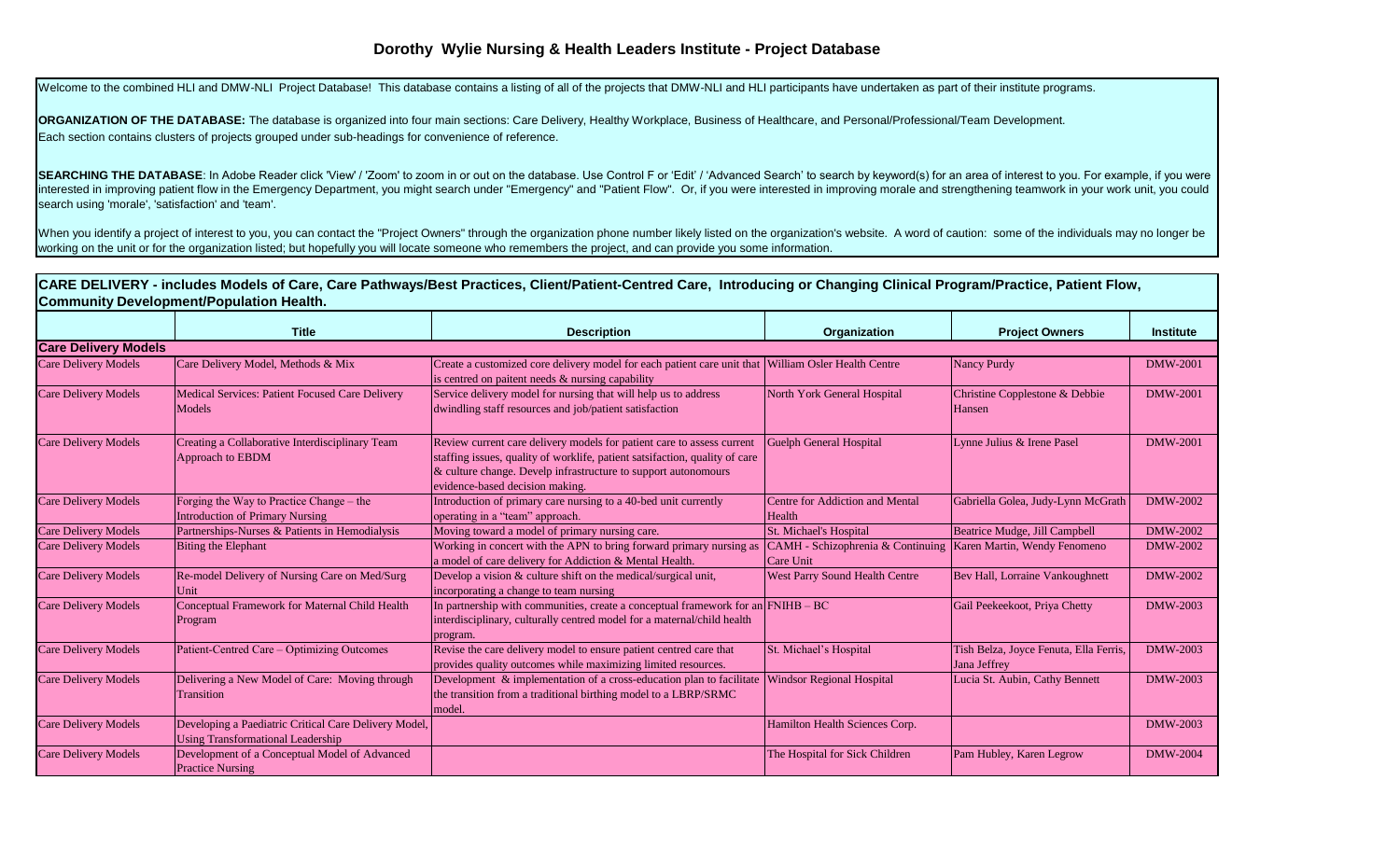| <b>Care Delivery Models</b> | Medical Paediatric Alternative Care Module (Patient<br>Focus Care)                                                                                            | Explore the feasibility of creating a medical alternate module by<br>collecting data, identifying patients and reviewing actual process of<br>care delivery.                                              | McGill University Health Centre                             | Nadia Eldaoud, Josie Revuelta                                                                                                                 | <b>DMW-2004</b>      |
|-----------------------------|---------------------------------------------------------------------------------------------------------------------------------------------------------------|-----------------------------------------------------------------------------------------------------------------------------------------------------------------------------------------------------------|-------------------------------------------------------------|-----------------------------------------------------------------------------------------------------------------------------------------------|----------------------|
| <b>Care Delivery Models</b> | Development & Implementation of a Nursing Practice<br>Model                                                                                                   |                                                                                                                                                                                                           | Weeneebayko General Hospital,<br><b>Moose Factory</b>       | Susan McLeod, Christine Dobson                                                                                                                | <b>DMW-2004</b>      |
| <b>Care Delivery Models</b> | Implementation of a Collaborative Practice Model of<br>Care in an Acute Care Surgical and Alternate Level of deliver care to ratio of patients.<br>Care Units | Triad of RN, RPN and CCA working to full scope of practice to                                                                                                                                             | Pictou County Health Authority, New<br>Glasgow, Nova Scotia | Kim Chisholm, Debra Sinnis                                                                                                                    | <b>DMW-2004</b>      |
| <b>Care Delivery Models</b> | Flexible total care delivery model - A component of<br>teamwork                                                                                               | New and experienced nurses working together sharing ideas and<br>experience - moving from primary care model to total care                                                                                | <b>York Central Hospital</b>                                | Ritchie Tika, Barb Gray                                                                                                                       | <b>DMW-2005</b>      |
| <b>Care Delivery Models</b> | Framework/Model for Nursing Care in Ambulatory<br>Care                                                                                                        | Articulate and identify the unique contribution nurses have in<br>ambulatory settings and clinics.                                                                                                        | The Ottawa Hospital                                         | Carolyn Sauve, Sheryl Izzi                                                                                                                    | <b>DMW-2005</b>      |
| <b>Care Delivery Models</b> | New Model of Care Delivery for Nursing                                                                                                                        | Redesign of nursing cared delivery system by engagement of nurses.                                                                                                                                        | <b>Toronto Rehab Institute</b>                              | Nancy Boaro, Lori Korkola                                                                                                                     | <b>DMW-2005</b>      |
| <b>Care Delivery Models</b> | Crystallizing the shape of care delivery                                                                                                                      | Assessing & describing existing care delivery. Redefining care<br>delivery model to fully meet the needs of the patient population.                                                                       | Seven Oaks General Hospital                                 | C. DeKeyster, C. Boudreau, C.<br>Franceschetti, A. Bachynski                                                                                  | <b>DMW-2006</b>      |
| <b>Care Delivery Models</b> | Preparing to implement a collaborative total patient<br>care model across the surgical program                                                                | Expanding scope of practice for practical nurses to enable<br>implementation of a total patient care model                                                                                                | Niagara Health System                                       | Patty Welychka & Kim McNaughton                                                                                                               | DMW-2006             |
| Care Delivery Models        | Implementation of new nursing care delivery model at<br>the Montfort Hospital                                                                                 | Plan, implement and evaluate the implementation of a new nursing<br>delivery model                                                                                                                        | Montfort Hospital, Ottawa                                   | J. Boileau, D. Roy, M.J. Trepanier,<br>D. Versailles, M. Castonguay, L.<br>Lagroix, J. Messier, V. Sauve                                      | <b>DMW-2007</b>      |
| Care Delivery Models        | Implementation of non-regulated service providers<br>into the Emergency Services team                                                                         | Develop a collaborative practice model of care in the Emergency<br>Department, based on the data from the staff worklife mapping<br>exercise                                                              | Quinte Health Care                                          | Wendy Parker & Pat Tressiera                                                                                                                  | <b>DMW-2008</b>      |
| <b>Care Delivery Models</b> | mplementation of a Verbal Communication Tool                                                                                                                  | Optimizing communication of healthcare providers for consistent<br>information exchange.                                                                                                                  | Cambridge Memorial Hospital                                 | Heatlher Forbes & Lorna Zubrikas                                                                                                              | <b>DMW-2008</b>      |
| <b>Care Delivery Models</b> | <b>Toronto Rehab</b>                                                                                                                                          | Evaluating the Nursing Care Delivery Model at MSK Evaluate care delivery model in muculoskeletal program                                                                                                  | <b>Toronto Rehab Institute</b>                              | Thomas John & Carol Mc Anuff                                                                                                                  | <b>DMW-2008</b>      |
| <b>Care Delivery Models</b> | Measuring for Success: How will we know when we<br>are there?                                                                                                 | To plan the evaluation of a newly implmented nursing care delivery<br>model.                                                                                                                              | <b>Toronto Rehab Institute</b>                              | Wanda Kiernowski & Dora Asare-<br>Ababio                                                                                                      | <b>DMW-2008</b>      |
| <b>Care Delivery Models</b> | Improving the culture of health care transitions at<br>SickKids                                                                                               | Support a paradigm shjift in the culture at SickKids to embrace<br>transition thinking, and imbed transtiion practices to improve long<br>term health of children and adolescents with chronic conditions | Hospital for Sick Children                                  | Good to Go Team: Sharon Lorber,<br>Melissa Klarn, Laurie Horricks,<br>Geraldine Cullen-Dean, Khush<br>Amaria, Miriam Kaufman, Beth<br>Dettmer | SickKids-HLI<br>2008 |
| Care Delivery Models        | A pilot project in applying Collaborative Problem<br>Solving (CPS) for managing children with behaioural<br>challentes                                        | Application of a collaborative solving approach to medical psychiatry<br>in Neurology rounds. Consistent framework & approach to dealing<br>with neurology population                                     | Hospital for Sick Children                                  | Janice Mulligan, Sandra Bjelajac-<br>Mejia, Ivanna Yau, Maria Zak                                                                             | SickKids-HLI<br>2008 |
| <b>Care Delivery Models</b> | Interprofessional Model of Care                                                                                                                               | Implement an interporfessional model of care within the Assessment $\&$ Ontario Shores Centre for Mental<br>Reintegration Program's 3 inpatient units                                                     | Health                                                      | Roban Halowski, Melanie Nguyen,<br>Leslie Johnstone                                                                                           | DWNHLI 2009          |
| <b>Care Delivery Models</b> | New practice model of care for mental health                                                                                                                  | Implement a new practice model on the in-patient unit in mental health Montfort Hospital                                                                                                                  |                                                             | Suzanne Cloutier & Claude Caron                                                                                                               | DWNHLI 2009          |
| <b>Care Delivery Models</b> | Redesigning Model of Care for a new 12 bed<br>specialized adolescent unit                                                                                     | Optimizing nursine scope of practice                                                                                                                                                                      | <b>Ontario Shores Centre for Mental</b><br>Health           | Sandra Chen, Tracey Holz                                                                                                                      | DWNHLI 2010          |
| <b>Care Delivery Models</b> | <b>Blue Team</b>                                                                                                                                              | Establish & Implement an Assistive Personnel Team to enhance role<br>optimization & care delivery based on the Nova Scotia collaborative<br>care model.                                                   | South West Nova District Health<br>Authority                | Patty Roberts, Dana Andrews                                                                                                                   | <b>DWNHLI 2010</b>   |
| Care Delivery Models        | Model of Transitional Care (Reactivation and<br>Restoration)                                                                                                  | Identify an interprofessional model of care that will support the<br>transition of Reactivation and Restoration patients from their program<br>to home safely                                             | Markham-Stouffville Hospital & St<br>John's Rehab           | Zelda Fornariov, Cathy Pupo, Elaine<br>Forde, Julie Sullivan                                                                                  | <b>DWNHLI 2010</b>   |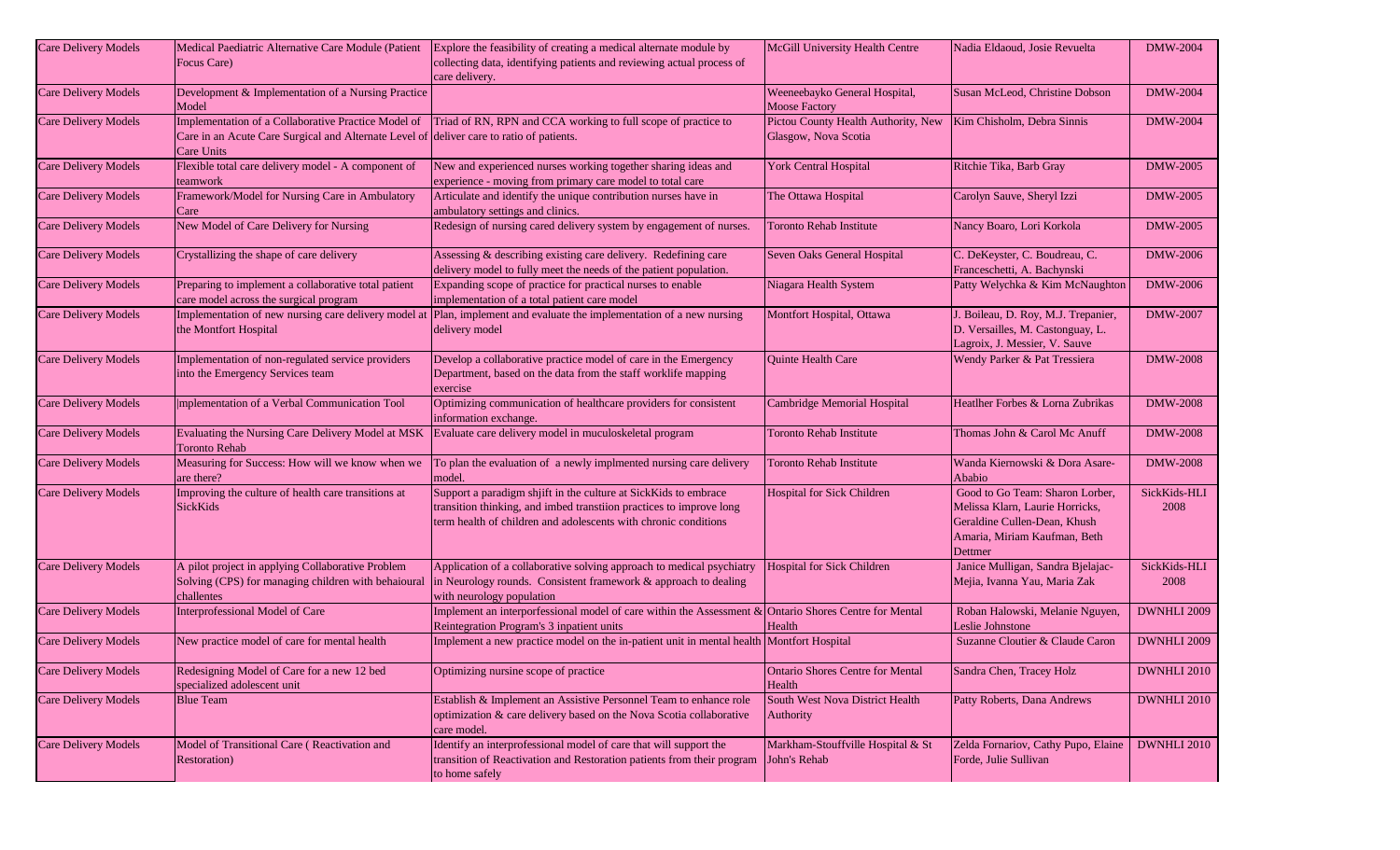| <b>Care Delivery Models</b>            | <b>Customizing Ottawa Hospital Clinical Nursing</b><br><b>Practice Model</b>                      | Pilot the Ottawa Hospital Model for Clinical Nursing Practice, and<br>customize it to the Montfort Hospital                                                                                      | <b>Montfort Hospital</b>                                                   | Guylaine Raymond, Louise Scherer             | DWNHLI 2010        |
|----------------------------------------|---------------------------------------------------------------------------------------------------|--------------------------------------------------------------------------------------------------------------------------------------------------------------------------------------------------|----------------------------------------------------------------------------|----------------------------------------------|--------------------|
| <b>Care Delivery Models</b>            | <b>Medical Centre</b>                                                                             | Care Provision for Endoscopy at McMaster University Redefine roles, responsibilities & team function in order to reinforce<br>patient-focused model of care that meets needs of all stakeholders | Hamilton Health Sciences Corp.                                             | Martin Ruaux, Jenaette Bulgin                | DWNHLI 2011        |
| <b>Care Delivery Models</b>            | Optimizing Utilization of Peer Support Competency:<br><b>Organized Framework</b>                  | Peer support service delivery model for each inpatient care that is<br>centered on mental health wellness and path to recovery                                                                   | <b>Ontario Shores Centre for Mental</b><br>Health                          | <b>Ifat Witz</b>                             | <b>DWNHLI 2012</b> |
| <b>Care Delivery Models</b>            |                                                                                                   |                                                                                                                                                                                                  |                                                                            |                                              |                    |
| <b>Care Delivery Models</b>            |                                                                                                   |                                                                                                                                                                                                  |                                                                            |                                              |                    |
|                                        |                                                                                                   |                                                                                                                                                                                                  |                                                                            |                                              |                    |
| <b>Care Pathways/Best Practices</b>    |                                                                                                   |                                                                                                                                                                                                  |                                                                            |                                              |                    |
| Care Pathways/Best<br>Practices        | Programming for Elderly Challenging Behaviour                                                     | Evaluate the current programming for demential clients, assess $\&$<br>improve that process.                                                                                                     | <b>Ontario Shores Centre for Mental</b><br>Health                          | Darlene Albright Byers                       | <b>DMW-2001</b>    |
| Care Pathways/Best<br>Practices        | Building a Centre of Excellence for Paediatric<br>Rehabilitation                                  | Build on the ideas & framework presented to MOHLTC for the<br>successful funding of an inpatient rehab program within an acute                                                                   | Children's Hospital of Eastern Ontario  Jeanne Robertson, Carol Ann Elliot |                                              | <b>DMW-2002</b>    |
| Care Pathways/Best<br>Practices        | Clinical Pathway - A Multi-disciplinary Team"                                                     | Developing & implementing a generic clinical pathway, utilizing a<br>multi-disciplinary team approach in collaboration with the hospitalists.                                                    | <b>Grand River Hospital</b>                                                | Tammy Tebbut, Liz Piccinin                   | <b>DMW-2002</b>    |
| Care Pathways/Best<br>Practices        | Hope for Stroke                                                                                   | Applying best practices to stroke patients: an interdisciplinary, patient<br>centred, team approach.                                                                                             | Guelph General Hospital                                                    | Wendy Furnes, Gaye Bilton-Spicer             | <b>DMW-2002</b>    |
| Care Pathways/Best<br>Practices        | The Cutting Edge                                                                                  | Establish & implement the RN First Assist role at Timmins & District<br>hospital                                                                                                                 | Timmins & District Hospital                                                | Rachel Cull, Josee Jean                      | DMW-2002           |
| Care Pathways/Best<br>Practices        | Putting Standards into Practice - Clinical<br>Documentation                                       |                                                                                                                                                                                                  | St. Joseph's Health Centre Toronto                                         | Jane Mosley, Lynne Strathern                 | <b>DMW-2002</b>    |
| Care Pathways/Best<br>Practices        | A Comprehensive Framework for RPN Practice at<br><b>HHS</b>                                       | Develop a comprehensive professional framework for RPNs across the Halton Health Services<br>corporation that includes standardized practice & increased quality of                              |                                                                            | Dawn Prentice, (PJ) Patricia Jappy-<br>Loker | DMW-2002           |
| Care Pathways/Best<br>Practices        | Putting "Standards" into Practice - Leading the Way<br>in Quality Mental Health Care              | Provide the mental health interdisciplinary team with the resources<br>required to deliver exemplary client care that reflects our standards                                                     | Chatham-Kent Health Alliance Mental<br><b>Health Services</b>              | Paula Reaume-Zimmer, Dan<br>Saunders         | DMW-2002           |
| Care Pathways/Best<br>Practices        | <b>Where Tertiary Care Meets Community!!!!!</b>                                                   | Development of a nurse-managed wound assessment/intervention and<br>intravenous infusion service located in a tertiary site and offered in                                                       | Winnipeg Health Sciences Centre                                            | Helga Bryant, Wendy Rudnick                  | DMW-2003           |
| Care Pathways/Best<br>Practices        | Best Practices in Cardiac Care from a Rural<br>Perspective                                        |                                                                                                                                                                                                  | <b>Grey Bruce Health Services</b>                                          | Rebecca Coblentz, Val Marcella               | DMW-2003           |
| Care Pathways/Best<br>Practices        | Paediatric Pain Management                                                                        |                                                                                                                                                                                                  | <b>Acadia-Bathurst Health Authority</b>                                    | Pierrette Lavigne, Kellie McLean             | <b>DMW-2004</b>    |
| <b>Care Pathways/Best</b><br>Practices | <b>Clinical Pathway Percuntaneous Coronary</b><br>Intervention                                    |                                                                                                                                                                                                  | <b>Health Sciences North- Sudbury</b>                                      | Joyce Paquette, Janice Love                  | <b>DMW-2004</b>    |
| Care Pathways/Best<br>Practices        | Bridging the Gap - Patient Care Pathway for Dialysis<br>Patients                                  |                                                                                                                                                                                                  | St. Michael's Hospital                                                     | Joyce Hunter, Mina Kashani                   | <b>DMW-2004</b>    |
| Care Pathways/Best<br>Practices        | Clinical Pathway - Cardiac Surgery                                                                |                                                                                                                                                                                                  | <b>Health Sciences North- Sudbury</b>                                      | Gloria Richer, Debra Anderson                | <b>DMW-2004</b>    |
| Care Pathways/Best<br>Practices        | The Cornerstones We Will Build and Connections We<br>Will Make in Caring for Our Patients' Safety |                                                                                                                                                                                                  | Hamilton Health Science Centre                                             | Teresa Smith, Sharon Pierson                 | <b>DMW-2004</b>    |
| Care Pathways/Best<br>Practices        | <b>Putting Best Practice into Practice</b>                                                        |                                                                                                                                                                                                  | Peterborough Regional Health Centre Samantha Dalby, Joni Wilson            |                                              | <b>DMW-2004</b>    |
| Care Pathways/Best<br>Practices        | Raising Standards for Best Practice - Clinical Practice<br>on a General Surgery/GI Unit"          |                                                                                                                                                                                                  | St. Michael's Hospital                                                     | Joan Henry, Linda Loughridge                 | <b>DMW-2004</b>    |
| Care Pathways/Best<br>Practices        | Promoting patient safety in elderly clients in an acute<br>care environment                       | Develop a guideline that promotes patient safety in elderly clients who<br>present with challenging behaviours in an acute care environment.                                                     | Cape Breton District Health Authority                                      | Claire MacQuarrie, Roberta Taylor            | <b>DMW-2005</b>    |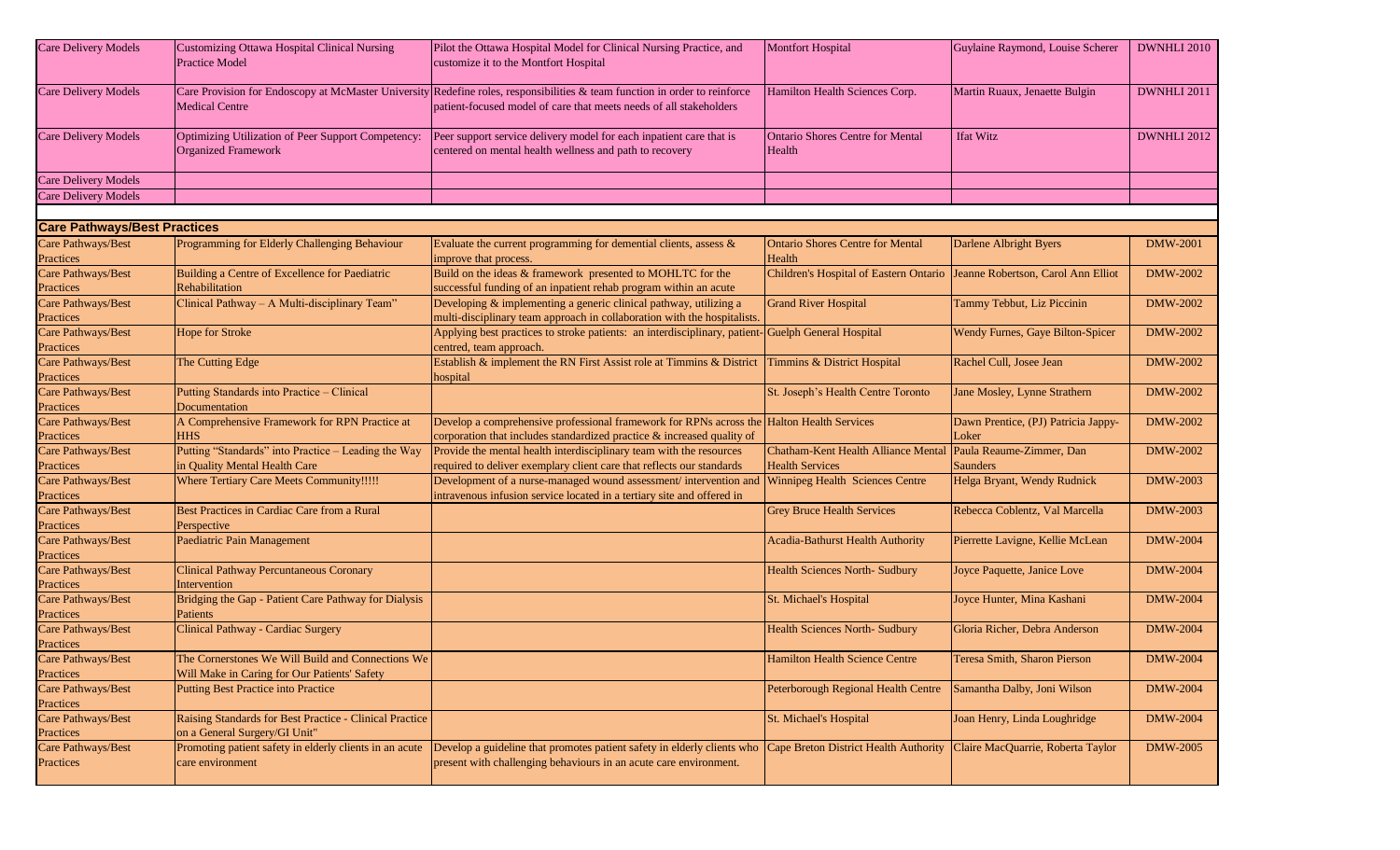| Care Pathways/Best  | Creating a structure and process for a circle of                                                    | Establish a structure and process for postpartum care in the community Guelph General Hospital, Wellington |                                        | Faye Hamilton, Amber Lunn            | <b>DMW-2005</b> |
|---------------------|-----------------------------------------------------------------------------------------------------|------------------------------------------------------------------------------------------------------------|----------------------------------------|--------------------------------------|-----------------|
| Practices           | obstetrical care                                                                                    |                                                                                                            | <b>Dufferin Public Health</b>          |                                      |                 |
| Care Pathways/Best  | Development of a template to undertake a process                                                    | Understand the milestones of the patient journey, identify gaps and                                        | <b>Grand River Hospital Integrated</b> | Donna Van Allen, Sue Robertson       | <b>DMW-2005</b> |
| Practices           | review of the patient journey through the integrated                                                | duplications that exist - which will clarify processes and roles                                           | <b>Cancer Program</b>                  |                                      |                 |
|                     | cancer program                                                                                      |                                                                                                            |                                        |                                      |                 |
| Care Pathways/Best  | Guide to behavioral assessment and approaches to                                                    | Guidelines for behaviour mapping and care approaches to challenging                                        | <b>Toronto Rehab Institute</b>         | Ursula Dengedza, Dionisia San        | <b>DMW-2005</b> |
| Practices           | challenging behaviours of dementia                                                                  | behaviours of dementia                                                                                     |                                        | Andres                               |                 |
| Care Pathways/Best  | <b>Advanced Triage Reassessment</b>                                                                 | Reassessment of patients in the waiting room meeting CTAS                                                  | The Ottawa Hospital                    | <b>Ann Marie Dimillo</b>             | <b>DMW-2005</b> |
| Practices           |                                                                                                     | guidelines & implementing medical directives.                                                              |                                        |                                      |                 |
| Care Pathways/Best  | <b>Best Practice Guideline Renal Patients</b>                                                       | A collaborative program between Nephrology & the Catheterization                                           | Peterborough Regional Health Centre    | Bev Hill, Linda Kloosterman          | <b>DMW-2005</b> |
| Practices           |                                                                                                     | Lab to develop screening and protection protocol for renal function in                                     |                                        |                                      |                 |
|                     |                                                                                                     | all patients receiving contrast media.                                                                     |                                        |                                      |                 |
| Care Pathways/Best  | ER Identification of Psychogeriatric Patients                                                       | A model of care for early recognition and treatment of dementia,                                           | <b>Chatham-Kent Health Alliance</b>    | Catherine McFarland, Denise          | <b>DMW-2005</b> |
| Practices           |                                                                                                     | delirium and depression.                                                                                   |                                        | Dodman                               |                 |
| Care Pathways/Best  | Preparing the CCAC for Integration through the                                                      | Develop a model of Case Management based on Best Practice that can                                         | <b>CCAC</b> of York Region             | Joan Doran, Monica Gabriel           | <b>DMW-2005</b> |
| Practices           | Development of Case Manager Best Practice                                                           | be incorporated into the CCAC of York Region which will enable the                                         |                                        |                                      |                 |
|                     |                                                                                                     | measurement of standards and assist with ongoing professional                                              |                                        |                                      |                 |
|                     |                                                                                                     | development.                                                                                               |                                        |                                      |                 |
| Care Pathways/Best  | Least restraint environment: Best practices                                                         | To reduce the frequency of restraint usage, by revisiting the policy,                                      | <b>Kensington Gardens</b>              | Editha Salmasan, Josephine Gopez     | <b>DMW-2006</b> |
|                     |                                                                                                     | identifying alternatives & educating staff                                                                 |                                        |                                      |                 |
| Practices           |                                                                                                     | TOA documentation tool utilized for admitted patients from ED to the Hamilton Health Science Centre        |                                        |                                      |                 |
| Care Pathways/Best  | Fast Track Report (Transfer of Accountability"                                                      |                                                                                                            |                                        | Elizabeth O'Sullivan, Daniela        | <b>DMW-2006</b> |
| Practices           |                                                                                                     | inpatient units.                                                                                           |                                        | Dijmarescu                           |                 |
| Care Pathways/Best  | Care Pathway for the High Risk Joint Replacement                                                    | To develop a care pathway for the surgical obstructed sleep apnea                                          | Concordia Hospital, Winnipeg           | Louise Campbell, Georgia Wiens       | <b>DMW-2006</b> |
| Practices           | Patient                                                                                             | (OSA) patient                                                                                              |                                        |                                      |                 |
| Care Pathways/Best  | Assessment & Management of Wound Care                                                               | Reinforce best practice amongst staff by developing multi-disciplinary                                     | Royal Terrace                          | Joyce Riehle, Michelle Tosh          | <b>DMW-2006</b> |
| Practices           |                                                                                                     | assessment & care maps                                                                                     |                                        |                                      |                 |
| Care Pathways/Best  | Implementation of a best practice guideline in an                                                   | Use the RNAO BPG (Reducing foot complications in diabetes) in 3-4                                          | FNIHB- Office of Nursing Services      | Deborah Archibald, Pamela Bradley    | <b>DMW-2006</b> |
| Practices           | organization that provides service in a diverse                                                     | pilot First Nations communities; Document process & lessons learned                                        |                                        |                                      |                 |
| Care Pathways/Best  | <b>Falls Prevention program</b>                                                                     | Develop a comprehensive interprofessional falls prevention program $\&$ CAMH                               |                                        | Athina Perivolaris & Maria Reyes     | <b>DMW-2007</b> |
| Practices           |                                                                                                     | pilot in the Geriatric Mental Health Program                                                               |                                        |                                      |                 |
| Care Pathways/Best  | Care of Mental Health client on an acute paediatric                                                 | Develop an evidence-based clinical pathway for the care of the                                             | Niagara Health System                  | Heather Gallagher & Donna            | <b>DMW-2007</b> |
| Practices           | inpatient unit                                                                                      | paediatric mental health client                                                                            |                                        | Rothwell                             |                 |
| Care Pathways/Best  | Pain Best Practice Guideline Introduction on the Unit                                               | Introduction of the first best practice guideline on the unit                                              | Montreal Children's Hospital           | Lyse Boisvert & Mario Bonenfant      | <b>DMW-2007</b> |
| Practices           |                                                                                                     |                                                                                                            |                                        |                                      |                 |
| Care Pathways/Best  | Intimacy and Sexuality Practice Guidelines for                                                      | Provide best practice guidelines and assessment tool to evaluate risk                                      | <b>Fairmount Home</b>                  | Heather Sands & Mary Lake            | <b>DMW-2007</b> |
| Practices           | <b>Residents with Dementia</b>                                                                      | and educate staff / families in responding to issues of intimacy and                                       |                                        |                                      |                 |
| Care Pathways/Best  | Prevention of Surgical Site Infections in Colorectal                                                | Implementation of best practice guidelines for normothermia, hair                                          | Markham-Stouffville Hospital           | Tracie Scott, Loretta Morson, Sheila | <b>DMW-2008</b> |
| Practices           | patients through implementation of best practice                                                    | removal and antibiotic use for colorectal patients                                                         |                                        | Churilla                             |                 |
| Care Pathways/Best  | Develop an evidence-based pathway to determine                                                      | Develop a 'Decision Tree' to determine the most appropriate care for                                       | Markham-Stouffville Hospital           | Elizabeth Price & Karen McLeod       | <b>DMW-2008</b> |
| Practices           | level of care for individuals requiring admission to the inpatients being admitted to mental health |                                                                                                            |                                        |                                      |                 |
|                     | inpatient mental health unit                                                                        |                                                                                                            |                                        |                                      |                 |
| Care Pathways/Best  | <b>Steps to Care' Stroke Care Pathway</b>                                                           | Develop care pathways for management of stroke patients                                                    | Southlake Regional Health Centre       | Heather Davis & Tara Angus           | <b>DMW-2008</b> |
| Practices           |                                                                                                     |                                                                                                            |                                        |                                      |                 |
| Care Pathways/Best  | Discovering directions to detect and divert delirum                                                 | Translating current best evidence into an easily accessible tool for the                                   | Markham-Stouffville Hospital           | Ellen Timson & Rhonda Seidman-       | <b>DMW-2008</b> |
| Practices           |                                                                                                     | prevention, detection, and management of delirum.                                                          |                                        | Carlson                              |                 |
|                     |                                                                                                     |                                                                                                            |                                        |                                      |                 |
| Care Pathways/Best  | Clinical Pathway for Patients Undergoing Cardiac                                                    | Development of a tool to implement and coordinate care of patients                                         | <b>Health Sciences North- Sudbury</b>  | Kim Waine & Kim Whitteker            | <b>DMW-2008</b> |
| Practices           | Surgery                                                                                             | undergoing cardiac surgery.                                                                                |                                        |                                      |                 |
| Care Pathways/ Best | Child & adolescent engagement in decision-making at                                                 | Create an inventory of 'good practices' used to enhance children &                                         | <b>Hospital for Sick Children</b>      | Orville Brown, Sharon Guger,         | SickKids-HLI    |
| Practices           | Sick Kids - A best practices inventory                                                              | adolescents' decision-making about their health care                                                       |                                        | Christine Harrison, Caron Irwin      | 2008            |
|                     |                                                                                                     |                                                                                                            |                                        |                                      |                 |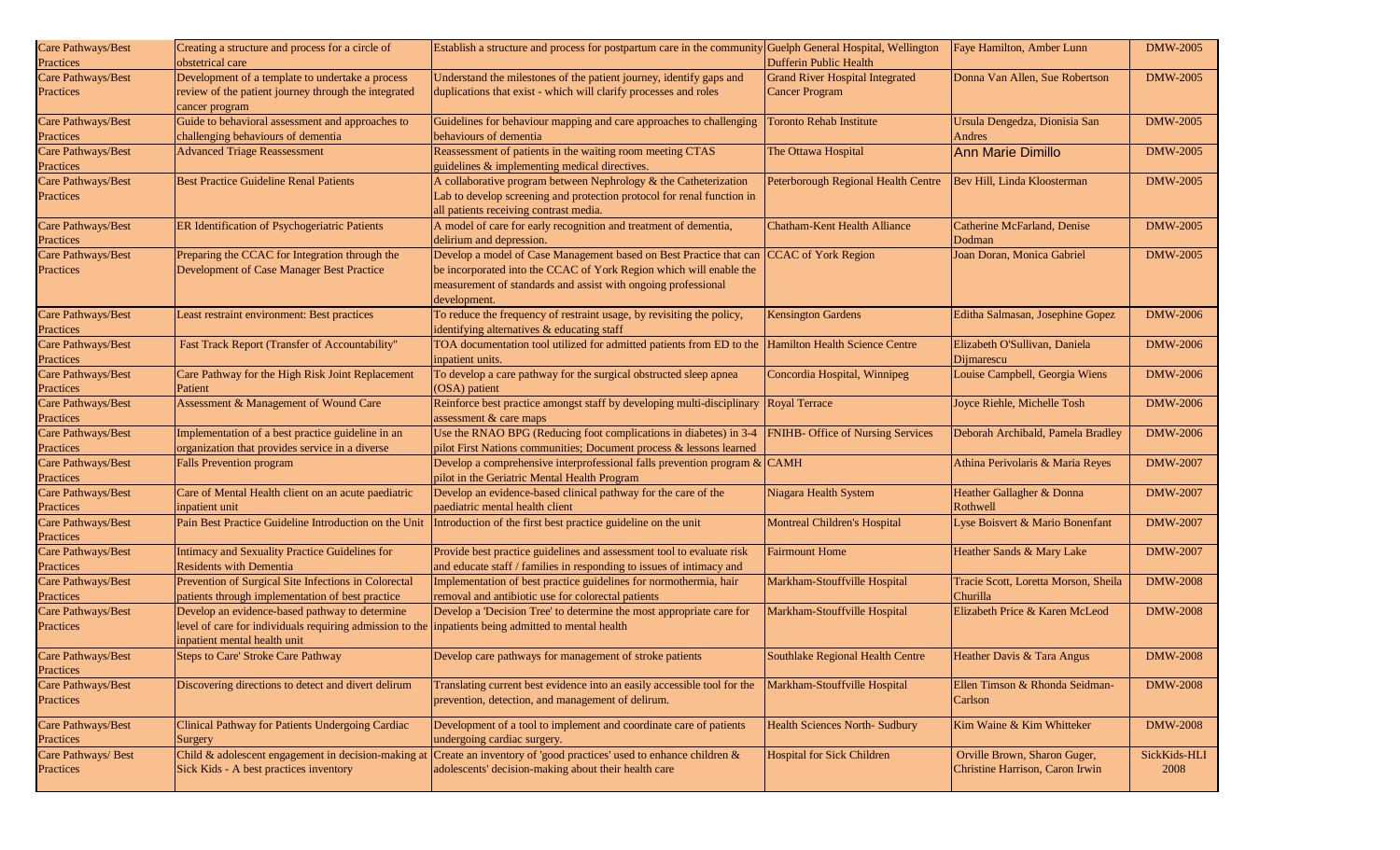| Care Pathways/ Best<br>Practices | <b>Family Care Rounds</b>                                                                                                             | Develop $\&$ implement a standard approach to family rounds across the Hospital for Sick Children<br>organization                                                                                                                           |                                                        | Joanne Bignell, Kim Meighan, Jill<br>Adolphe, Meredith Frise, Pam<br>Hubley                        | SickKids-HLI<br>2008 |
|----------------------------------|---------------------------------------------------------------------------------------------------------------------------------------|---------------------------------------------------------------------------------------------------------------------------------------------------------------------------------------------------------------------------------------------|--------------------------------------------------------|----------------------------------------------------------------------------------------------------|----------------------|
| Care Pathways/ Best<br>Practices | Family-centred developmentally supportive care<br>mapping for infants and families in the NICU                                        | Develop & implement a Family-Centred care map which incorporates<br>best parctice guidelines and system of evaluation                                                                                                                       | <b>Hospital for Sick Children</b>                      | Sandy Steimvender, Dianne<br>Treshellar, Lindsay McClelland,<br>Michelle Berton, Cyndie Whitehouse | SickKids-HLI<br>2008 |
| Care Pathways/ Best<br>Practices | Improving transitions for families with serious<br>prenatal diagnoses to pediatric care                                               | Document the transitions process of prenatally diagnosted infants from Hospital for Sick Children<br>Mt Sinai to SickKids; Develop a tool for families to document & share<br>experiences; Develop plan for disseminating info to providers |                                                        | Regan Klatt, Christopher Trevors,<br>Karen Tam                                                     | SickKids-HLI<br>2008 |
| Care Pathways/ Best<br>Practices | Advance Care Planning (End of Life)                                                                                                   | Implement process hospital-wide for developing plans of care for<br>children with life-threatening illness that reflect communication<br>between healthcare professionals & families about wants, needs and<br>desires for end of life care | <b>Hospital for Sick Children</b>                      | Maria Rugg, Gurgit Sangha                                                                          | SickKids-HLI<br>2008 |
| Care Pathways/ Best<br>Practices | Opening the door to a natural death                                                                                                   | Develop a reflective practice tool for health cre professionals,<br>addressing their values, attitudes and beliefs about end-of-life                                                                                                        | <b>Hamilton Health Sciences Centre</b>                 | Peter Lopiski, Jane Smith-Eivemark                                                                 | SickKids-HLI<br>2008 |
| Care Pathways/ Best<br>Practices | Implementation of Blaylock Discharge Planning<br><b>Assessment Tool</b>                                                               | Planning tool to identify patients at risk for prolonged hospital stay,<br>and in need of discharge planning resources                                                                                                                      | Cambridge Memorial Hospital                            | Julese Chesney, Tracy Foreshaw                                                                     | SickKids-HLI<br>2008 |
| Care Pathways/ Best<br>Practices | <b>Fever Control</b>                                                                                                                  | Conduct a survey of how much parents/caregivers know about fever<br>control; design & implement a teaching program to fill the knowledge<br>gaps                                                                                            | Health Canada - FNIHB - Duncan<br><b>Health Centre</b> | Marilyn Byam & Jyoti Vasudev                                                                       | <b>DWNHLI 2009</b>   |
| Care Pathways/ Best<br>Practices | <b>Standardizing Insulin Practice</b>                                                                                                 | Develop strategies to implement the RNAO BPG for subcutaneous<br>administration of insulin in adults with Type 2 diabetes                                                                                                                   | <b>St Michael's Hospital</b>                           | Charlie Yang & Tes Montada-Atin                                                                    | DWNHLI 2009          |
| Care Pathways/ Best<br>Practices | Impossible decisions made possible; engaging the<br>community in pandemic triage planning                                             | Conduct a systematic review of the current HHS Critical Care<br>Pandemic Triage Protocol, including: engaging the public, developing<br>a companion pediatric protocol & evaluating the Triage Team model                                   | <b>Hamilton Health Sciences Centre</b>                 | Andrea Frolic, Carrie-Lynn Meyer                                                                   | <b>DWNHLI 2010</b>   |
| Care Pathways/ Best<br>Practices | Development of a Transitional Geriatric Interim<br>Stream (TGIS)                                                                      | Develop & implement a transitional stream to facilitate the rapid<br>assessment, intervention & discharge disposition for non-admitted, non-<br>acute, displaced geriatric patients presenting in the ER                                    | Victoria General Hospital, Winnipeg                    | Mike Fehr, Cynthia Moorby                                                                          | <b>DWNHLI 2010</b>   |
| Care Pathways/ Best<br>Practices | Clinical Care Pathways - creating a sustainable<br>process                                                                            | Develop a process map for creating clinical care pathways for the<br><b>Medicine Program</b>                                                                                                                                                | Peterborough Regional Health Centre                    | Denise Freeburn, Andrew Park                                                                       | DWNHLI 2010          |
| Care Pathways/ Best<br>Practices | Interprofessional Medication Reconciliation on<br>Admission                                                                           | Make recommendations based on best practices to build medication<br>reconciliation process in Meditech $&$ to allow for interprfessional                                                                                                    | <b>Ontario Shores Centre for Mental</b><br>Health      | Sara Sadooghi, Bobbi Ivankovic,<br>Sanaz Riahi                                                     | DWNHLI 2010          |
| Care Pathways/ Best<br>Practices | <b>Stroke Best Practice Guidelines</b>                                                                                                | Build multidisciplinary programs to take charge of patients diagnosed<br>with stroke as per BP guidelines                                                                                                                                   | <b>Montfort Hospital</b>                               | Annie Tremblay, Annie Boisvert                                                                     | DWNHLI 2011          |
| Care Pathways/ Best<br>Practices | Geriatric Behavioural Unit                                                                                                            | Develop a specialized service for adults who have a diagnosis of<br>dementia and exhibit challenging behaviours                                                                                                                             | Quinte Health Care                                     | Judeline Innocent, Sue Kotel                                                                       | DWNHLI 2011          |
| Care Pathways/ Best<br>Practices | Multi-disciplinary approach to implementation of<br>distress symptom management guidelines within a GI<br>onclolgy ambulatory setting | Pilot project to implement evidence-based symptom management<br>symptom for fatigue & anxiety as reported by patients                                                                                                                       | <b>Princess Margaret Hospital</b>                      | Sheila Webster, Pamela Savage                                                                      | DWNHLI 2011          |
| Care Pathways/ Best<br>Practices | Ideal Vascular Access in NICU                                                                                                         | Develop & implement best practice for neonatal vascular access device Health Sciences North-Sudbury<br>to meet provincial mandate                                                                                                           |                                                        | Kim Warren, Shannon Dowdall                                                                        | DWNHLI 2011          |
| Care Pathways/ Best<br>Practices | Venous Thrombo Embolism (VTE) Prevention - a<br><b>Safety Endeavour</b>                                                               | Align GBHS with best evindence based practice in preventing venous<br>thrombo-embolism                                                                                                                                                      | <b>Grey Bruce Health Services</b>                      | Debbe Kennedy, Stephan Sadikian                                                                    | DWNHLI 2011          |
| Care Pathways/Best<br>Practices  | Visiting kits for families of patient with dementia                                                                                   | Create a box of resources to provide an opportunity for engaging<br>quality visits with dementia patients                                                                                                                                   | Deer Lodge Centre, Winnipeg,<br>Winnipeg               | Carol Anderso, Rosie Sikora                                                                        | DWNHLI 2011          |
| Care Pathways/Best<br>Practices  | Mobilizing the ventilated patient                                                                                                     | Develop a plan to improve early mobilization of the ventilated patient<br>in the Intensive Care Unit based on best practice guidelines                                                                                                      | Concordia Hospital, Winnipeg                           | Cheryl McKillop, Shelley Munro                                                                     | DWNHLI 2011          |
| Care Pathways/Best<br>Practices  | Implementation of Collaborative Goal Setting<br><b>Achievement Monitoring Process</b>                                                 | Introduce best practices in patient goal setting and goal achievement<br>monitoring to Assessment and Rehab Program at Deer Lodge Center                                                                                                    | Deer Lodge Centre, Winnipeg,<br>Winnipeg               | Philibert Ruberandinda, Sue Lotocki DWNHLI 2012                                                    |                      |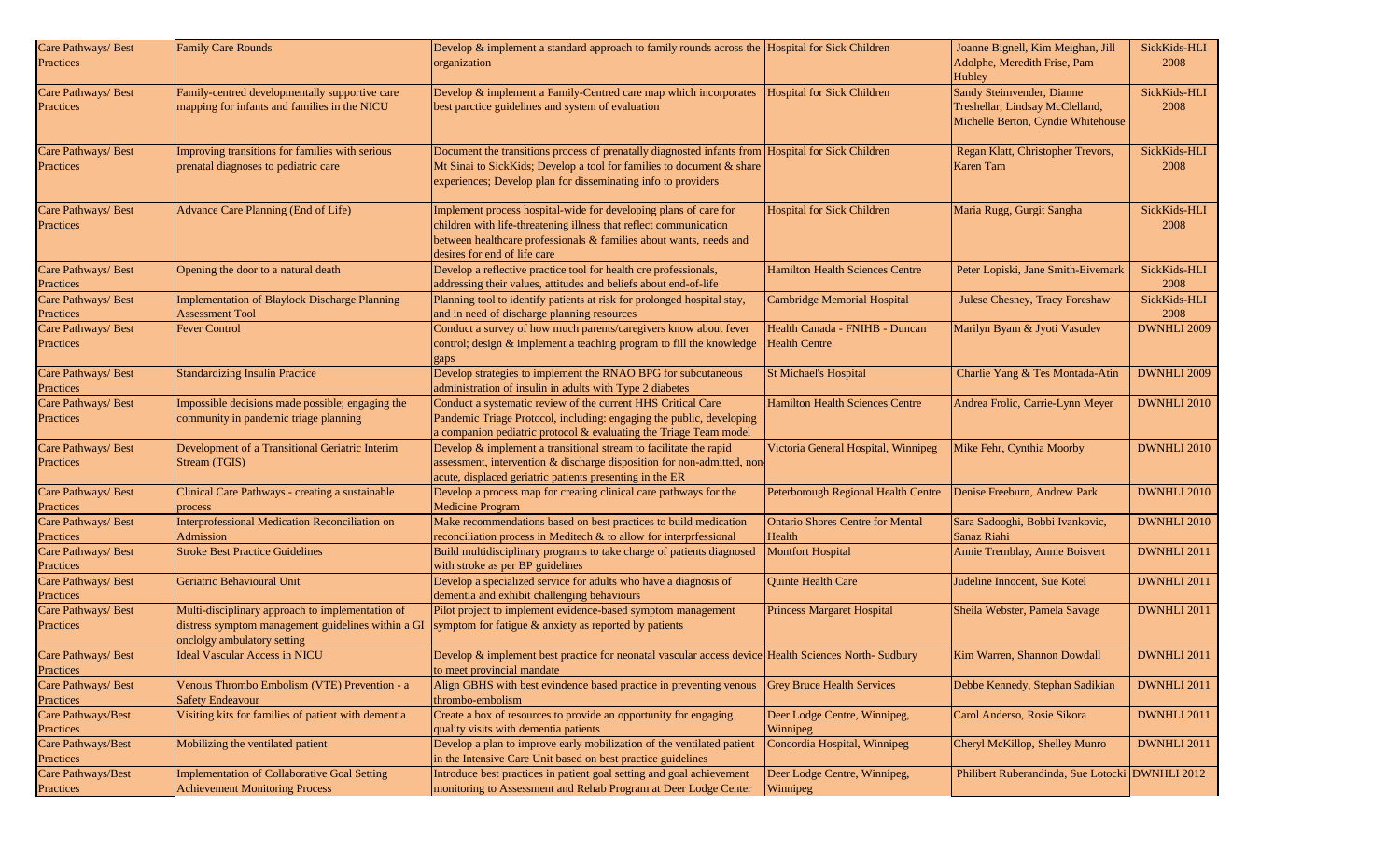| New/Changed Clinical               | Promoting Continence, Reducing Risk in the                                  | Promoting urinary continence in patients 65 years and over.                                                                            | Ross Memorial Hospital-Lindsay             | Jodi Dunn, Marsha Coombs               | DWNHLI 2012     |
|------------------------------------|-----------------------------------------------------------------------------|----------------------------------------------------------------------------------------------------------------------------------------|--------------------------------------------|----------------------------------------|-----------------|
| <b>Program or Practice</b>         | <b>Hospitalized Elderly</b>                                                 | Supporting and implementing best practices to reduce catheter days<br>and promote prompted voiding                                     |                                            |                                        |                 |
| New/Changed Clinical               |                                                                             |                                                                                                                                        |                                            |                                        |                 |
| Program or Practice                |                                                                             |                                                                                                                                        |                                            |                                        |                 |
| Care Pathways/Best                 |                                                                             |                                                                                                                                        |                                            |                                        |                 |
| Practices                          |                                                                             |                                                                                                                                        |                                            |                                        |                 |
|                                    |                                                                             |                                                                                                                                        |                                            |                                        |                 |
| <b>Patient/Client Centred Care</b> |                                                                             |                                                                                                                                        |                                            |                                        |                 |
| <b>Patient/Client Centred Care</b> | For the Love of Feet                                                        | Develop & implement a process for assessing, monitoring, improving                                                                     | St. Michael's Hospital                     | Kathryn Herridge, Julie Carthew        | <b>DMW-2002</b> |
|                                    |                                                                             | & evaluating foot care practices within the Diabetes Vomprehensive                                                                     |                                            |                                        |                 |
|                                    |                                                                             | <b>Care Program</b>                                                                                                                    |                                            |                                        |                 |
| <b>Patient/Client Centred Care</b> | I Can See, I Can Pee                                                        | Development of renal transplant & retinal surgical clinical pathways                                                                   | St. Michael's Hospital                     | Ramona Cook, Carolyn Dempsey           | <b>DMW-2002</b> |
| <b>Patient/Client Centred Care</b> | <b>Tender Care</b>                                                          | Residents make decsions about their own care; homelike atmosphere;<br>homelike schedule                                                | <b>Peel Manor</b>                          | Kathleen Black, Dorothy Shinkaruk      | <b>DMW-2002</b> |
| <b>Patient/Client Centred Care</b> |                                                                             | Going the Extra Mile: Improving Customer Care in a Youville Centre, as a champion in health care, will be known for its                | <b>Youville Centre</b>                     | Sylvia Oosterveen, Barb Wasilewski     | <b>DMW-2003</b> |
|                                    | <b>Community Health Setting</b>                                             | high level of customer care/service. We will have raving fans that will                                                                |                                            |                                        |                 |
|                                    |                                                                             | talk to others about the exceptional level of service they received. As a                                                              |                                            |                                        |                 |
|                                    |                                                                             | result, staff will rave that Youville is the best place to work, and this                                                              |                                            |                                        |                 |
|                                    |                                                                             | will show in their commitment to the organization.                                                                                     |                                            |                                        |                 |
| <b>Patient/Client Centred Care</b> | Grouping Patients with Similar Diagnoses within a                           | Creating two subspecialties (cardiology & ALS) within an otherwise                                                                     | Victoria General Hospital, Winnipeg        | Sheila Bowles, Bose Agbayewa,          | <b>DMW-2003</b> |
|                                    | <b>Family Medicine Program</b>                                              | large generalized family medicine program to improve quality of<br>care delivery and outcomes, to maximize utilization and to minimize |                                            | Char Shatsky, Allan Perron             |                 |
|                                    |                                                                             | risk.                                                                                                                                  |                                            |                                        |                 |
| <b>Patient/Client Centred Care</b> | A Plan for Inventory/Examination of Orthopedic Care                         |                                                                                                                                        | <b>Hamilton Health Science Centre</b>      | <b>Christine Anderson, Jennifer</b>    | <b>DMW-2004</b> |
|                                    | & Services Using a Patient Centred Care Framework                           |                                                                                                                                        |                                            | Henderson                              |                 |
|                                    | and Process MappingTechnology"                                              |                                                                                                                                        |                                            |                                        |                 |
| <b>Patient/Client Centred Care</b> | Surgical Family Peri-operative Information Centre                           | To provide a specific physical area for family members of peri-                                                                        | <b>Peterborough Regional Health Centre</b> | <b>Colleen Armstrong, Bonnie Clark</b> | <b>DMW-2004</b> |
|                                    |                                                                             | operative clients to seek out information.                                                                                             |                                            |                                        |                 |
| <b>Patient/Client Centred Care</b> | <b>Environment of Least Restraint</b>                                       | Develop a tool to assist staff in evaluating: 1) the need for and 2) the                                                               | St. Joseph's Healthcare, Hamilton          | <b>Sharon Simons, Jane McKenzie</b>    | <b>DMW-2004</b> |
|                                    |                                                                             | release of restraint use at any given time.                                                                                            |                                            |                                        |                 |
| <b>Patient/Client Centred Care</b> | Embracing skill development for family-centred care                         | Strengthening the professional relationship between a cross-training                                                                   | <b>Health Sciences North- Sudbury</b>      | Angela Wiwczor, Anne Marie             | <b>DMW-2005</b> |
|                                    |                                                                             | dyad                                                                                                                                   |                                            | Stanzel, Pauline Seguin, Jana St.      |                 |
|                                    |                                                                             |                                                                                                                                        |                                            | Aubin                                  |                 |
| <b>Patient/Client Centred Care</b> |                                                                             | CCU Guidelines to support the delivery of quality end The development of guidelines to assist the team in providing quality            | <b>Guelph General Hospital</b>             | Heather Gray, Helen Martini            | <b>DMW-2005</b> |
|                                    | of life care                                                                | end of life care to our ICU patients and their families. Guidelines may                                                                |                                            |                                        |                 |
|                                    |                                                                             | include withdrawal of care, family meetings, analgesia & sedation,                                                                     |                                            |                                        |                 |
|                                    |                                                                             | organ & tissue donation                                                                                                                |                                            |                                        |                 |
| <b>Patient/Client Centred Care</b> | The Waiting Game                                                            | Identify strategies to improve patient satisfaction in regards to wait                                                                 | <b>St. Boniface Hospital</b>               | Brenda Van Walleghem, Donna            | <b>DMW-2005</b> |
|                                    |                                                                             | times (involves patient survey/analysis, development of strategies &                                                                   |                                            | Nowasad                                |                 |
|                                    |                                                                             | implementation)                                                                                                                        |                                            |                                        |                 |
|                                    | Patient/Client Centred Care   Improving Customer Service at Triage          | Audio-visual "educational" presentation to ED staff re: incorporation                                                                  | Chatham Kent Health Alliance               | Paula Roth, Willie Kirenko             | <b>DMW-2005</b> |
|                                    |                                                                             | of customer service attitudes and techniques for the triage nurse                                                                      |                                            |                                        |                 |
| <b>Patient/Client Centred Care</b> | Miramichi Lodge Resident-specific care plans                                | To provide resident-centred care by enhancing NCPs which guide                                                                         | Miramichi Lodge                            | Catherine Gilmer, Penny Fox            | <b>DMW-2006</b> |
|                                    |                                                                             | resident-specific care assessments & improved communication                                                                            |                                            |                                        |                 |
| <b>Patient/Client Centred Care</b> | Implementing Family Nursing through Collaborative<br><b>Problem Solving</b> | Train nurses how to use the Collaborative Problem Solving approach<br>with adolescents, children and their families                    | <b>Montreal Children's Hospital</b>        | Jocelyne Albert, Jenny Milne-Smith     | <b>DMW-2006</b> |
| <b>Patient/Client Centred Care</b> | Life after cancer treatment: A survivor's booklet                           | Development and implementation of a cancer survivors booklet for                                                                       | Markham Stouffville Hospital               | Susan Clarke, Paul Cappuccio,          | <b>DMW-2006</b> |
|                                    |                                                                             | patients and families upon discharge from the oncology clinic.                                                                         |                                            | Theresa Dean, Cindy Draper             |                 |
| <b>Patient/Client Centred Care</b> | <b>Professional Shift Exchange</b>                                          | Develop a tool which will standardize & enhance professional                                                                           | <b>Toronto East General Hospital</b>       | Mikki Layton & Fiona Harrington        | <b>DMW-2007</b> |
|                                    |                                                                             | exchange report                                                                                                                        |                                            |                                        |                 |
|                                    |                                                                             |                                                                                                                                        |                                            |                                        |                 |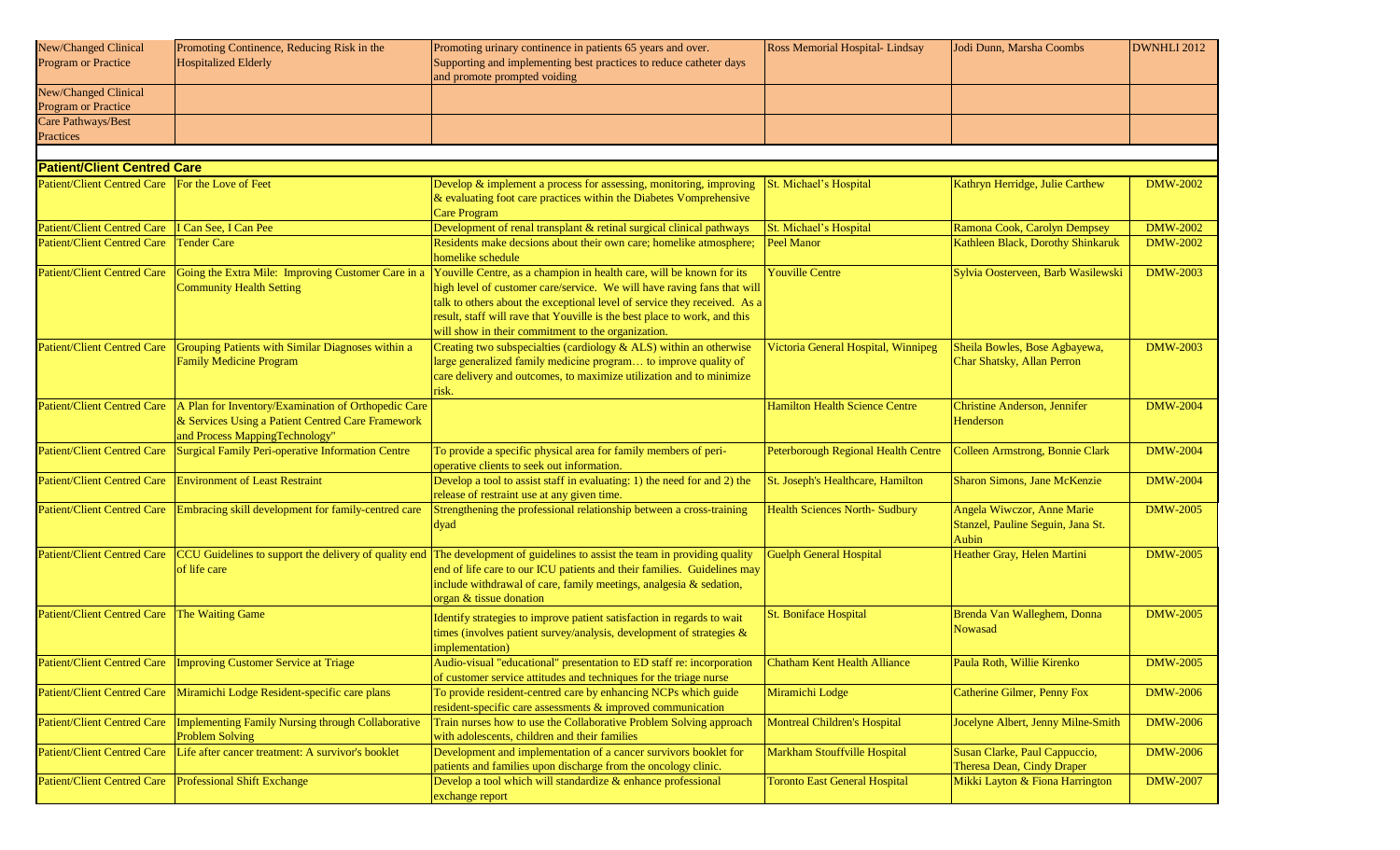| <b>Patient/Client Centred Care</b> | Promoting client centred-care                                                                                        | Develop an education & mentoring program to assist nursing staff to<br>work in partnership with residents $&$ families in planning $&$ delivering<br>care                                                                                                                                | <b>City of Ottawa Carleton Lodge</b>                                                    | Rebecca Seguin & Gerry Blathwayt                                                          | <b>DMW-2007</b>   |
|------------------------------------|----------------------------------------------------------------------------------------------------------------------|------------------------------------------------------------------------------------------------------------------------------------------------------------------------------------------------------------------------------------------------------------------------------------------|-----------------------------------------------------------------------------------------|-------------------------------------------------------------------------------------------|-------------------|
| <b>Patient/Client Centred Care</b> | Patient & Family-centred care: who's in the bed?                                                                     | Development & implementation of a family storyboard to facilitate<br>dialogue to help staff get to know who's in the bed                                                                                                                                                                 | <b>Chatham-Kent Health Alliance</b>                                                     | Jacquie Logan-Stephens & Laura<br><b>Duffield</b>                                         | <b>DMW-2007</b>   |
| <b>Patient/Client Centred Care</b> | Optimize scope of practice in a nurse-led clinic to<br>facilitate patient-centred care in ambulatory prenatal        | Pilot test newly developed toolkit to facilitate a) operational review of<br>perinatal nursing clinical, and b) define, articulate & implement full                                                                                                                                      | Winnipeg Health Sciences - Women's Shauna Boitson & Pat Gregory<br><b>Health Centre</b> |                                                                                           | <b>DMW-2007</b>   |
| <b>Patient/Client Centred Care</b> | Client Centred Care Plan: The Mercury is Rising                                                                      | Revitalization of the labour / birth / post partum plan                                                                                                                                                                                                                                  | Markham Stouffville Hospital                                                            | JoAnne MacKenzie, Sally Rogers,<br>Sandy Brodie & Naeinder Kainth                         | <b>DMW-2007</b>   |
| <b>Patient/Client Centred Care</b> |                                                                                                                      | Maternal / Newborn Family Centred Care - Your first Develop a publication (brochure) for the consumer and primary care<br>providers to increase awareness of services                                                                                                                    | <b>Chatham Kent Health Alliance</b>                                                     | Tina Bogaart & Anne-Marie Embury                                                          | <b>DMW-2007</b>   |
| <b>Patient/Client Centred Care</b> | Delirium recognition and prevention in the elderly                                                                   | Educate all ER staff on signs and symptoms of delirium and strategies<br>for management. Carry all education to medicine, oncology and<br>surgery programs                                                                                                                               | Grand River Hospital (Kitchener / Wate Sue Edgar, Kelly Walke, Brenda Leis              | & Xanne Brown                                                                             | <b>DMW-2007</b>   |
| <b>Patient/Client Centred Care</b> |                                                                                                                      | Patient and Family Centred Care: Your choice to be proDevelopment of guidelines that assist staff in facilitating family<br>presence during resuscitation efforts                                                                                                                        | <b>Chatham-Kent Health Alliance</b>                                                     | M.C. Pye & Linda Youngs                                                                   | <b>DMW-2007</b>   |
| <b>Patient/Client Centred Care</b> | <b>Emergency Elder Care</b>                                                                                          | Improve care of elderly patients in the ER past the emergency phase of Kingston General Hospital<br>their stay if admitted but no bed in the crisis program                                                                                                                              |                                                                                         | Mike Mc Donald & Pam Devine                                                               | <b>DMW-2007</b>   |
| <b>Patient/Client Centred Care</b> | Development of a Patient / Family Centred<br><b>Professional Practice Model</b>                                      | Patient / family at centre of care - key components of leadership -<br>healthy work environment - professional competency - education -<br>commitment / relationships surrounded by corporate mission vision<br>values                                                                   | <b>Scarborough Hospital</b>                                                             | Nancy Fletcher & Bonnie Westcott                                                          | <b>DMW-2007</b>   |
| <b>Patient/Client Centred Care</b> | Facilitating Disposition Planning at End of Life for<br><b>Hospitalized Patients</b>                                 | This project will enhance the decision-making processes of the health<br>care team in disposition planning for hospitalized patients, at end of<br>life care.                                                                                                                            | <b>Winnipeg Regional Health Authority</b>                                               | Trish Bergal & Christine Newell                                                           | <b>DMW-2008</b>   |
| <b>Patient/Client Centred Care</b> | Development of a plan for the Senior Friendly<br><b>Hospital Committee</b>                                           | Using the regional geriatric workplan, identify components that are in<br>existence, being developed or planned, and/or needing to be initiated                                                                                                                                          | <b>Southlake Regional Health Centres</b>                                                | Sue King & Sharon Desormeaux                                                              | <b>DMW-2008</b>   |
| <b>Patient/Client Centred Care</b> | <b>Introduction of Clinical Nursing Rounds (Pilot)</b>                                                               | Development and implementation of Nursing Rounds for the family<br>medicine program - to form the foundation for accountability for care<br>delivery                                                                                                                                     | Concordia Hospital, Winnipeg                                                            | Judy Bruce-Smith & Elaine Raynbird                                                        | <b>DMW-2008</b>   |
| <b>Patient/Client Centred Care</b> | Healthy Mother-Healthy Baby Clinic                                                                                   | Develop a coordinated prenatal clinic and program that promotes<br>maternal health, positive birth outcomes & healthy infancy                                                                                                                                                            | Northern Lights Health Region                                                           | <b>Vicki Greening</b>                                                                     | <b>DMW-2008</b>   |
| <b>Patient/Client Centred Care</b> |                                                                                                                      | Advancing Patient-Centred Care (PCC) at Seven Oaks 1. Conduct literature review to identify key principles of PCC; 2.<br>Develop survey tool to evaluate experience of other organizations that                                                                                          | Seven Oaks General Hospital                                                             | Evelyn Mitchell, Deb Frechette,<br>Cyndy Park, Julia Barley                               | <b>DMW-2008</b>   |
| Patient/Client-Centred Care        | Engaging the interdisciplinary Medical Program team<br>in taking the first steps toward more patient-centred<br>care | Examinations of principles, practices and processes required to support Halton Healthcare<br>a new patient-centred care model                                                                                                                                                            |                                                                                         | Nancy Merrill & Delayne Haasz                                                             | <b>DMW-2008</b>   |
| <b>Patient/Client-Centred Care</b> | Engaging patients and families as part of the<br>healthcare team                                                     | Developing guidelines for fully engaging patietns and families as part<br>of the healthcare team.                                                                                                                                                                                        | <b>Riverview Health Centre</b>                                                          | B ev Lomatski & Laura Cerqueti                                                            | <b>DMW-2008</b>   |
| <b>Patient/Client Centred Care</b> | Supporting continuity of client-care across unit<br>transfer                                                         | Developing a standardized reporting format for inter-departmental<br>patient transfers                                                                                                                                                                                                   | <b>Markham Stouffville Hospital</b>                                                     | Erin Finlayson, Elaine Howarth,<br>Mary-Lou James, Doreen Kanenko,<br><b>Sharon Moore</b> | <b>HLI</b> 2005-6 |
|                                    |                                                                                                                      | Patient/Client Centred Care Enhancing elder care accessibility - a corporate toolkit Develop a resource kit & provide education aimed at creating an<br>organizational culture that is sensitive $\&$ responsive to the needs of the<br>senior population as we move into a new facility | Peterborough Regional Health Centre   Bill Classen, Cathy Berges                        |                                                                                           | <b>HLI</b> 2005-6 |
| <b>Patient/Client Centred Care</b> | Development of a Paediatric Centre of Excellence                                                                     | Dev't of a unique family-centred facility, on or near the hospital<br>campus - offering general & specialized pediatric care                                                                                                                                                             | <b>Health Sciences North- Sudbury</b><br>(Family Child Program)                         | Pierette Lefebvre, Sally Spence                                                           | <b>HLI</b> 2005-6 |
| <b>Patient/Client Centred Care</b> | Addressing diversity in meeting child & family needs                                                                 | Professional dev't program that addresses new standards of care; issues The Hospital for Sick Children<br>of RT diversity. Action focused program for interprofessional staff                                                                                                            |                                                                                         | Michelle Durrant, Bonnie Fleming-<br>Carroll                                              | <b>HLI</b> 2005-6 |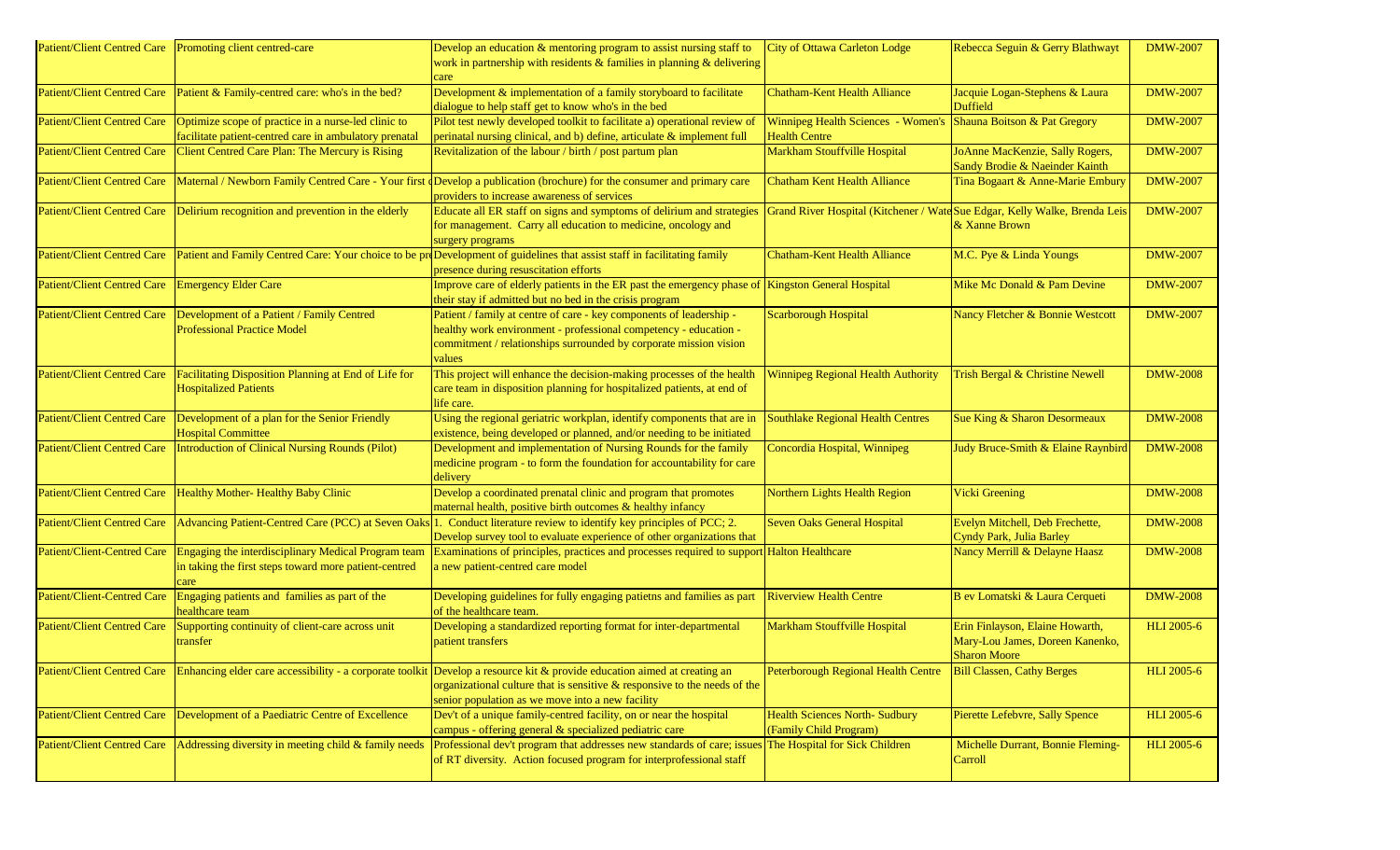| <b>Patient/Client Centred Care</b>              | Patient-Centred Care: Phase I - O.R. Family<br>Communications                                                                        | One point of contact (volunteer) for families to receive information<br>about their loved one during OR procedures                                                                                                | Collingwood General & Marine<br>Hospital                                          | Judy Speyer, Jory Pritchard-Kerr                                                                                         | <b>HLI 2007-8</b>    |
|-------------------------------------------------|--------------------------------------------------------------------------------------------------------------------------------------|-------------------------------------------------------------------------------------------------------------------------------------------------------------------------------------------------------------------|-----------------------------------------------------------------------------------|--------------------------------------------------------------------------------------------------------------------------|----------------------|
| <b>Patient/Client Centred Care</b>              | Patient/Family Centred approach to discharge<br>planning                                                                             | Improve communication & goal setting consistent with the needs of<br>patient & family by identifying patient/family goals & expectations<br>before team goals are established                                     | <b>Seven Oaks General Hospital</b>                                                | Maureen Brouwer, Tara Evans                                                                                              | <b>HLI 2007-8</b>    |
| <b>Patient/Client Centred Care</b>              | Phlebotomy Redesign 2008: Interprofessional<br>Collaboration                                                                         | Redesign phlebotomy service & improve specimen integrity through<br>interprofessional collaboration, engaging nursing & clinics, renovation                                                                       | <b>Hospital for Sick Children</b>                                                 | Heather McMullen & colleagues                                                                                            | SickKids-HLI<br>2008 |
| <b>Patient/Client Centred Care</b>              | children in the CCU and PICU                                                                                                         | A tool to facilitate daily care of long-term hospitalized The creation of a tool to facilitate consistent daily care for children<br>who experiencelong-term hospitalization in the PICU &CCU.                    | <b>Hospital for Sick Children</b>                                                 | Alison Hassall, Maggie Harkness,<br><b>Robin Deliva</b>                                                                  | SickKids-HLI<br>2008 |
| <b>Patient/Client Centred Care</b>              | Peer support for parents                                                                                                             | Development of a parent peer support program                                                                                                                                                                      | <b>Hospital for Sick Children</b>                                                 | David Nicholas, Ruta Niedra, Lori<br>Burton, Jill Adolphe, Patty Martinez                                                | SickKids-HLI<br>2008 |
| <b>Patient/Client Centred Care</b>              | SickKids Transplant Centre: Family Resource<br>'Making it BrEEEZer'                                                                  | Gather information & resources for binder/website; Provide an avenue<br>for patient/family organization                                                                                                           | <b>Hospital for Sick Children</b>                                                 | Emily Ghent, Wendy Drew,<br>Jacquelyn Brigs, Wanda Schoonheyt                                                            | SickKids-HLI<br>2008 |
| <b>Patient/Client Centred Care</b>              | Creating health equity: Developing a model of<br>intensive case management for immigrant children<br>and families served at SickKids | To develop a model of intensive case management to ensure health<br>equity for immigrant children and families receiving care at SickKids                                                                         | <b>Hospital for Sick Children</b>                                                 | Patty Martinez, Mayola Matthew,<br>Susan Sweet, Pat Malloy, Ted<br>McNeill, Suranga Fernando, David<br><b>Brownstone</b> | SickKids-HLI<br>2008 |
| <b>Patient/Client Centred Care</b>              | Quality Improvement through patient/caregiver<br>engagement                                                                          | Develop a plan to maximize patient/caregiver engagement (including<br>staff, education & tool development)                                                                                                        | <b>Markham Stouffville Hospital</b>                                               | Susan Sheffield, Trisha Strong,<br><b>Megan Rubenstein</b>                                                               | <b>HLI 2008-9</b>    |
| <b>Patient/Client Centred Care</b>              | Grey-Bruce Health Services Patient-Centred<br><b>Collaborative Care Model</b>                                                        | Lay the groundwork for a patient-centred collaborative care model                                                                                                                                                 | <b>Grey-Bruce Health Services</b>                                                 | Ann Becks, Jennifer Butuk                                                                                                | <b>HLI 2008-9</b>    |
| <b>Patient/Client Centred Care</b>              | Children's Treatment Centre (CTC) on the move                                                                                        | Develop an action plan for the move of CTC to the hospital campus<br>to have a well-planned, family, innovative unit with great teamwork                                                                          | <b>Health Sciences North- Sudbury</b>                                             | Penny Jacob, Joanne Tramontini                                                                                           | DWNHLI 2009          |
| <b>Patient/Client Centred Care</b>              | How do we do this at the bedside? Unit-level<br>implementation of Patient-Centred Care                                               | Create an electronic resource to support PCC delivery at the unit level.<br>Resource would include readiness assessment, barriers to delivery $\&$<br>strategies to address those barriers                        | <b>Winnipeg Health Sciences Centre</b>                                            | Gus Castaneda & Leo O'Rourke                                                                                             | <b>DWNHLI 2009</b>   |
| <b>Patient/Client Centred Care</b>              | The patient experience and the impact of a client-<br>centred approach to care                                                       | Develop and pilot a patient satisfaction tool that assesses the central<br>elements of client-centred care                                                                                                        | <b>Winnipeg Regional Health Authority</b>                                         | Karen Dunlop & Lisa Ziolkoski                                                                                            | <b>DWNHLI 2009</b>   |
| <b>Patient/Client-Centred Care</b>              | Addressing variances between families exectations<br>and services provided to pediatric patients in<br>ambulatory care areas         | 1. Identify gaps between expectations of families and service provided<br>in ambulatory care areas; 2. Clearly address issues around the gaps in<br>order to create a culture of mutual respect and understanding | <b>Winnipeg Health Sciences Centre</b>                                            | Debbie Wrublowsky, Ray Sanchez                                                                                           | <b>DWNHLI 2010</b>   |
| <b>Patient/Client-Centred Care</b>              | Learning for Life                                                                                                                    | Develop effective evidence-based forensic mental health curriculum<br>for client-centred services, delivered by trained multi-disciplinary team   Health                                                          | <b>Ontario Shores Centre for Mental</b>                                           | Sarah Flogen, Thomas Jones                                                                                               | <b>DWNHLI 2010</b>   |
| <b>Patient/Client-Centred Care</b>              | "May Hope Flourish in this Place" - Enhancing<br>awareness of Supportive Services                                                    | Provide a hopeful communication for planned and unplanned visits<br>outlining supportive services available to patients and their families                                                                        | <b>Winnipeg Regional Health Authority</b>                                         | Andrea Edmunds, Beth Sawatsky                                                                                            | DWNHLI 2010          |
| <b>Patient/Client-Centred Care</b>              | "Changing the Conversation": Promoting a patient &<br>family-centred model in paediatric health care                                 | Introduce a self-management model in paediatric and chronic care & a<br>teaching module for healthcare providers                                                                                                  | <b>Winnipeg Health Sciences Centre</b>                                            | Megan Beamish, Marie Anderson                                                                                            | DWNHLI 2011          |
| <b>Patient/Client-Centred Care</b>              | Translation of Patient Education Materials in the<br>Languages Most Frequently Identified by Patients                                | Translation of key patient education materials                                                                                                                                                                    | <b>Ontario Shores Centre for Mental</b><br>Health                                 | Chris Uranis, Rosanna Macri                                                                                              | <b>DWNHLI 2012</b>   |
| <b>Patient/Client-Centred Care</b>              | Patient/Family Centred Council                                                                                                       | Through community engagement, create $&$ implement an effective<br>patient/family-centred coulcil to improve quality of care                                                                                      | Hotel Dieu Grace Hospital- Windsor                                                | Kris Voycey, Sonny Kristensen                                                                                            | <b>DWNHLI 2012</b>   |
| Patient/Client-Centred Care                     |                                                                                                                                      |                                                                                                                                                                                                                   |                                                                                   |                                                                                                                          |                      |
| <b>Patient/Client Centred Care</b>              |                                                                                                                                      |                                                                                                                                                                                                                   |                                                                                   |                                                                                                                          |                      |
|                                                 |                                                                                                                                      |                                                                                                                                                                                                                   |                                                                                   |                                                                                                                          |                      |
| <b>New/Changed Clinical Program or Practice</b> |                                                                                                                                      |                                                                                                                                                                                                                   |                                                                                   |                                                                                                                          |                      |
| New/Changed Clinical<br>Program or Practice     | Implementation of New Nursing Procedures for<br>Diagnostic Imaging and Transportation of Patients                                    | Implemeting new procedures to all staff. First 2 procedures are<br>transportation of Patients, and New Nursing Procedures for Diagnostic<br>Imaging                                                               | Children's Hospital of Eastern Ontario Susan Porterfield & Joan MacNeil<br>(CHEO) |                                                                                                                          | <b>DMW-2001</b>      |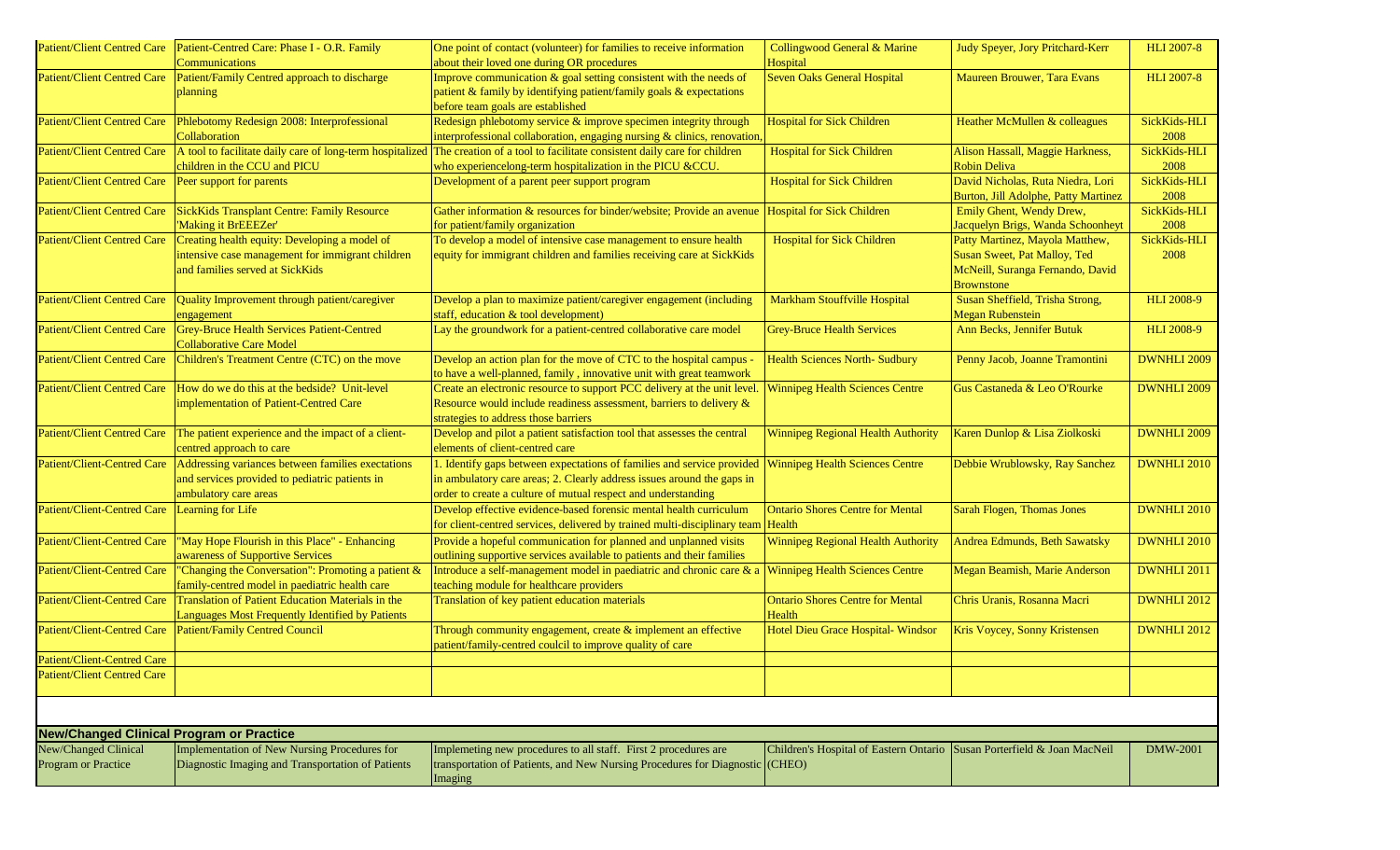| New/Changed Clinical                        | <b>Program Building</b>                              | Develop a plan for delivery of health & social services programs in     | Government of the Northwest                                            | <b>Bonnie</b> Lee                      | <b>DMW-2001</b> |
|---------------------------------------------|------------------------------------------------------|-------------------------------------------------------------------------|------------------------------------------------------------------------|----------------------------------------|-----------------|
| Program or Practice                         |                                                      | Inuvik best utilizing our four sites of service delivery, including new | Territories, Inuvik Regional Health                                    |                                        |                 |
| New/Changed Clinical                        | The Surgical Link                                    | Creating a streamlined process to prepare patients for surgery from     | <b>Guelph General Hospital</b>                                         | Joyce Rolph, Charlene O'Connell        | <b>DMW-2002</b> |
| <b>Program or Practice</b>                  |                                                      | surgeon's office to day of surgery.                                     |                                                                        |                                        |                 |
| New/Changed Clinical                        | Creation of an Early Years Team                      | Integrating Reproductive Health, Child Health, Healthy                  | North Bay and District Health Unit                                     | Pauline Kenny, Catherine Menzies-      | <b>DMW-2002</b> |
| <b>Program or Practice</b>                  |                                                      | Babies/Healthy Children & /Early Child Development programs/            |                                                                        | Boule'                                 |                 |
|                                             |                                                      | initiatives.                                                            |                                                                        |                                        |                 |
| New/Changed Clinical                        | <b>Bellies &amp; Babies</b>                          | Developing a family-centred maternal/child health project within First  | <b>First Nations Inuit Health Branch</b>                               | Laurel Pettigrew, Deb Jonathan         | DMW-2002        |
| <b>Program or Practice</b>                  |                                                      | Nations Communities.                                                    | Alberta)                                                               |                                        |                 |
| New/Changed Clinical                        | Improving Admission, Transfer & Readmission          |                                                                         | <b>Toronto Rehab Institute</b>                                         | Carol Lori                             | DMW-2002        |
| Program or Practice                         | Processes for Geriatric Rehabilitative Patients      |                                                                         |                                                                        |                                        |                 |
| New/Changed Clinical                        | Thriving with Change                                 | Facilitation of the transition from present processes and facility of   | Southlake Regional Health Centre                                       | Peggy Gosan, Jill Wideman              | <b>DMW-2003</b> |
| <b>Program or Practice</b>                  |                                                      | Emergency care to the future facility & processes when the new ER       |                                                                        |                                        |                 |
| New/Changed Clinical                        | Trading Places - Creating Opportunity out of Change  | Assess impact of upcoming physical unit reconfiguration on patient      | Children's Hospital of Eastern Ontario Carol Cooke, Erin O'Shaughnessy |                                        | <b>DMW-2003</b> |
| Program or Practice                         |                                                      | care needs and identify and begin to plan around issues which will      | CHEO)                                                                  |                                        |                 |
|                                             |                                                      | arise from a patient and staff perspective.                             |                                                                        |                                        |                 |
| New/Changed Clinical                        | Practice Competencies for Diabetes CNS               |                                                                         | FNIHB - Alberta                                                        | Dee Dee Skoreyko, Sylvia Gladue        | <b>DMW-2003</b> |
| Program or Practice                         |                                                      |                                                                         |                                                                        |                                        |                 |
| New/Changed Clinical                        | Development of a Corporate Acute Pain Service        | Every patient will have the best possible pain management for their     | (The) Ottawa Hospital                                                  | Paula Doering, Denise Belanger         | <b>DMW-2003</b> |
| Program or Practice                         |                                                      | surgical/obstetrical experience.                                        |                                                                        |                                        |                 |
| New/Changed Clinical                        | Critical Examination of Admitted Patients in the     |                                                                         | Victoria General Hospital, Winnipeg                                    | Patrick Griffith, Theresa Imiah        | <b>DMW-2003</b> |
| Program or Practice                         | <b>Emergency Department</b>                          |                                                                         |                                                                        |                                        |                 |
| New/Changed Clinical                        | Implementing a Peritoneal Dialysis Service           |                                                                         | <b>Halton Healthcare Services</b>                                      | Nabila Lowe, Alison Thomas             | DMW-2003        |
| <b>Program or Practice</b>                  |                                                      |                                                                         |                                                                        |                                        | <b>DMW-2003</b> |
| New/Changed Clinical<br>Program or Practice | Developing a Comprehensive Breast Cancer Program     |                                                                         | <b>Acadie-Bathurst Health Authority</b>                                | Michelle-Anne Doucet, Alison<br>Hebert |                 |
| New/Changed Clinical                        | Integration of "Tidal Model" Tools with Solution-    |                                                                         | Royal Ottawa Mental Health Centre                                      | Mary Sharp, Richard Tomlinson          | <b>DMW-2003</b> |
| Program or Practice                         | <b>Focused Therapy</b>                               |                                                                         |                                                                        |                                        |                 |
| New/Changed Clinical                        | Disaster Plan for the ER department - Lessons        |                                                                         | <b>Guelph General Hospital</b>                                         | Kim Crawford, Jan McCormick            | <b>DMW-2003</b> |
| Program or Practice                         | Learned from SARS - Are we ready?                    |                                                                         |                                                                        |                                        |                 |
| New/Changed Clinical                        | Telemetry/Cardiac Care Expansion                     |                                                                         | Joseph Brant Memorial Hospital                                         | Anne Marie MacDonald, Kim Moore        | <b>DMW-2003</b> |
| <b>Program or Practice</b>                  |                                                      |                                                                         |                                                                        |                                        |                 |
| New/Changed Clinical                        | Initiating a Fast-Track Process in the ER Department |                                                                         | <b>Stanton Territorial Health Authority</b>                            | Candy Grimm, Heather Leslie            | <b>DMW-2003</b> |
| <b>Program or Practice</b>                  |                                                      |                                                                         |                                                                        |                                        |                 |
| New/Changed Clinical                        | Functional Separation of an Adult-Paediatric ICU at  |                                                                         | Hamilton Health Sciences Corp.                                         | Elaine Chemeris, Nancy Fram, David     | DMW-2003        |
| Program or Practice                         | <b>MUMC</b>                                          |                                                                         |                                                                        | St. Amant                              |                 |
| New/Changed Clinical                        | <b>Streamlining the Pre-admission Process</b>        |                                                                         | South Bruce Grey Health Centre                                         | Melody King, Ollie Regier              | <b>DMW-2004</b> |
| <b>Program or Practice</b>                  |                                                      |                                                                         |                                                                        |                                        |                 |
| New/Changed Clinical                        | Successful Merging of a Paediatric and Maternal      |                                                                         | Chatham-Kent Health Alliance                                           | Sara Gee, Nancy Paling                 | DMW-2004        |
| <b>Program or Practice</b>                  | Newborn Unit                                         |                                                                         |                                                                        |                                        |                 |
| New/Changed Clinical                        | Introduction of Routine Screening for Domestic       |                                                                         | <b>Health Sciences North-Sudbury</b>                                   | Mary Carter, Nancy Horan               | <b>DMW-2004</b> |
| Program or Practice                         | Abuse                                                |                                                                         |                                                                        |                                        |                 |
| New/Changed Clinical                        | Implementation of a Neonatal Abstinence Program      |                                                                         | Health Sciences North- Sudbury                                         | Debra Lahti, Kymm Azzeh                | <b>DMW-2004</b> |
| Program or Practice                         |                                                      |                                                                         |                                                                        |                                        |                 |
| New/Changed Clinical                        | Development of a Care Tracking Tool for Clients      |                                                                         | Health Canada, FNIHB, Ontario                                          | Barbara Flaherty, Susan Siwik          | <b>DMW-2004</b> |
| Program or Practice                         | with Diabetes                                        |                                                                         |                                                                        |                                        |                 |
| New/Changed Clinical                        | Creating a Guide to Mental Health Assessments        |                                                                         | <b>Health Sciences North- Sudbury</b>                                  | Cathy Langlois, Gwen Cecile            | <b>DMW-2004</b> |
| Program or Practice                         |                                                      |                                                                         |                                                                        |                                        |                 |
| New/Changed Clinical                        | Self Drug Administration on Combined Care            |                                                                         | Health Sciences North- Sudbury                                         | Linda Hagen, Jean McKay                | <b>DMW-2004</b> |
| Program or Practice                         |                                                      |                                                                         |                                                                        |                                        |                 |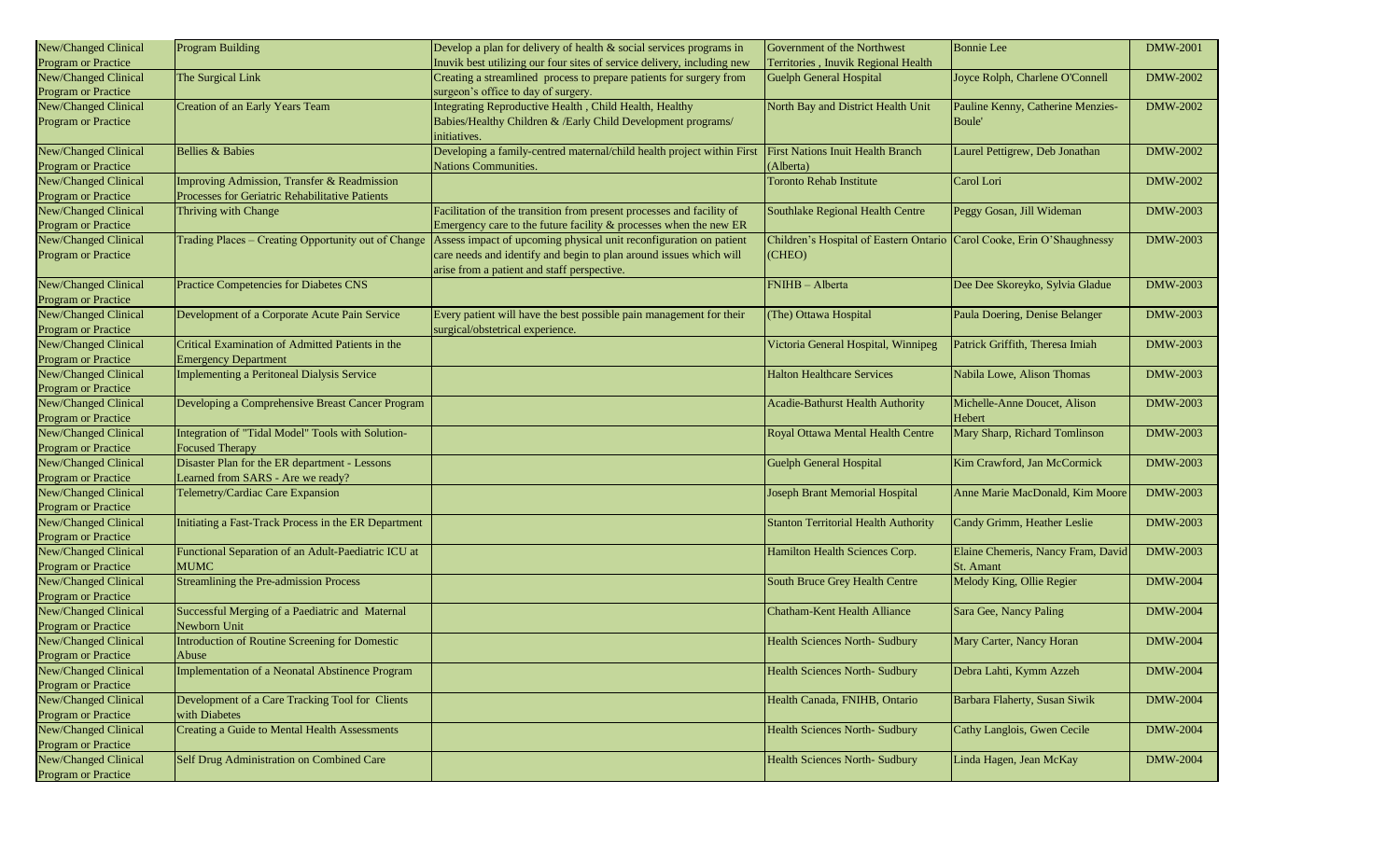| New/Changed Clinical                        | Pre-Surgery Screening: Patient Participation,                 | Reduce OR cancellation rate by: determining the reason for                                                           | <b>Stanton Regional Hospital</b>      | Jill Harbicht, Sheena Schmok      | <b>DMW-2004</b> |
|---------------------------------------------|---------------------------------------------------------------|----------------------------------------------------------------------------------------------------------------------|---------------------------------------|-----------------------------------|-----------------|
| <b>Program or Practice</b>                  | <b>Education and Empowerment</b>                              | cancellation; and providing education to seek assistance within their                                                |                                       |                                   |                 |
|                                             |                                                               | community.                                                                                                           |                                       |                                   |                 |
| New/Changed Clinical                        | Hearts Together: Integrating Cardiac Nurses Care              | This project will integrate staff from four areas (medical, surgical,                                                | <b>Kingston General Hospital</b>      | Lisa Smith, Mae Squires           | <b>DMW-2004</b> |
| <b>Program or Practice</b>                  | <b>Across the Continuum</b>                                   | intervention and diagnostic) of a newly defined program to create                                                    |                                       |                                   |                 |
|                                             |                                                               | common standards, skill sets and processes.                                                                          |                                       |                                   |                 |
| New/Changed Clinical                        | <b>Change Recovery</b>                                        | To facilitate the transition process of patient care service from a rehab                                            | Victoria General Hospital, Winnipeg   | Suzanne Campeau, Valerie Paulley  | <b>DMW-2004</b> |
| Program or Practice                         |                                                               | to a medicine program.                                                                                               |                                       |                                   |                 |
| New/Changed Clinical                        | Development of a Plan for the Merger of two                   | To develop a plan to elicit input $\&$ support from frontline staff $\&$                                             | <b>Vancouver Coastal Health</b>       | Tracey Taulu, Dawn Benson, Laurie | <b>DMW-2005</b> |
| Program or Practice                         | <b>Specialized Units</b>                                      | relevant stakeholders in 2 distinct units that are amalgamating. Hope                                                |                                       | McLauchlin, Carolyn Greenfield    |                 |
|                                             |                                                               | to identify $\&$ address the anticipated fears $\&$ issues from the staff. A                                         |                                       |                                   |                 |
|                                             |                                                               | pre & post survey will form the foundation.                                                                          |                                       |                                   |                 |
| New/Changed Clinical                        | Acute care of the elderly initiative                          | Creating an acute care for the elderly initiative                                                                    | Joseph Brant Memorial Hospital        | Ted Reesor, Susan Downing         | <b>DMW-2005</b> |
| Program or Practice                         |                                                               |                                                                                                                      |                                       |                                   |                 |
| New/Changed Clinical                        | Development of an Acute Palliative Pain/Symptom               | An acute palliative pain & symptom management program is currently Guelph General Hospital                           |                                       | Wendy Kolodziejczak, Leisa        | <b>DMW-2005</b> |
| <b>Program or Practice</b>                  | Management Model of Care                                      | under development through 5 interdisciplinary task groups. This                                                      |                                       | Faulkner                          |                 |
|                                             |                                                               | project will facilitate integration of all the program components and                                                |                                       |                                   |                 |
|                                             |                                                               | information into a recognized and accepted model for palliative care                                                 |                                       |                                   |                 |
|                                             |                                                               | that can be applied to day-to-day practice                                                                           |                                       |                                   |                 |
| New/Changed Clinical                        | <b>Critical Care Response Team</b>                            | A team of clinicians who bring critical care expertise to the patients                                               | North York General Hospital           | Cathie Badeau, Kate Zimmerman     | DMW-2005        |
| <b>Program or Practice</b>                  |                                                               | bedside. (wherever that may be.)                                                                                     |                                       |                                   |                 |
| New/Changed Clinical                        | <b>Implementation of Observation Beds</b>                     | To open 3 clinical decisions beds in the ICU/CCU.                                                                    | <b>Cambridge Memorial Hospital</b>    | Jayne Menard, Susan Harris-Howe   | DMW-2005        |
| Program or Practice                         |                                                               |                                                                                                                      |                                       |                                   |                 |
| New/Changed Clinical                        | Developing a Prehab Program for Patients awaiting             | The purpose of this program is to develop, initiate and evaluate a                                                   | Concordia Hospital, Winnipeg          | Laurie Walus, Ann Reichert        | <b>DMW-2005</b> |
| <b>Program or Practice</b>                  | Joint Replacement Surgery                                     | comprehensive pre-hab program of multidisciplinary assessment,                                                       |                                       |                                   |                 |
|                                             |                                                               | intervention, education, and exercise for people awaiting elective hip                                               |                                       |                                   |                 |
|                                             |                                                               | and knee replacement surgery.                                                                                        |                                       |                                   |                 |
| New/Changed Clinical                        | Presence of Families During Codes                             | To Implement proper process of involving family observation at Code   Health Sciences North-Sudbury                  |                                       | Lynne Innes, Margaret Trudeau     | DMW-2005        |
| Program or Practice                         |                                                               | Blues.                                                                                                               |                                       |                                   |                 |
| New/Changed Clinical                        | Managing Spinal Cord Injury Patients across the               | Integrate the continuum of care for the Spinal Cord Injury patients                                                  | Hamilton Health Science Centre        | Brenda St. Amant, Louise MacRae   | DMW-2005        |
| Program or Practice                         | Continuum                                                     | between acute & rehab. Outline a model of care that crosses the                                                      |                                       |                                   |                 |
|                                             |                                                               | continuum and integrate best practice between 2 units.                                                               |                                       |                                   |                 |
| New/Changed Clinical                        | Stroke Prevention Clinic: Planning & Implementing             | To plan and implement a stroke prevention clinic that is collaborative                                               | St. Joseph's Healthcare, Hamilton     | Donna Johnson, Stephanie Pust     | <b>DMW-2005</b> |
| Program or Practice                         |                                                               | with the existing stroke prevention clinic at the HHSC.                                                              |                                       |                                   |                 |
| New/Changed Clinical                        | From Here to There & Back Again                               | Neurosciences unit will revert to neurosurgical unit with short stay                                                 | <b>Health Sciences North- Sudbury</b> | Lise Thomas, Melissa Speilman     | <b>DMW-2005</b> |
| Program or Practice                         |                                                               | cardiac beds.                                                                                                        |                                       |                                   |                 |
| New/Changed Clinical                        | Delirium assessment as the first step in the                  | Implementation of a Delirium protocol on an acute care surgical                                                      | Seven Oaks General Hospital           | Kora Otto-Shannon, Candyce        | <b>DMW-2006</b> |
| Program or Practice                         | implementation of elder-friendly care strategies              | orthopedic unit. Screening of patients 65 years and older in                                                         |                                       | Szkwarek, Kim Goodbrandson        |                 |
|                                             | throughout the facility                                       | preadmission clinic & via Emergency                                                                                  |                                       |                                   |                 |
| New/Changed Clinical                        | Framework to transition to a Schedule 1 Facility              | The creation of a framework to transition the mental health program to York Central Hospital                         |                                       | Gundell Lee, Janet Hogan          | <b>DMW-2006</b> |
| Program or Practice<br>New/Changed Clinical | Routine notification and request for organ/tissue             | a Schedule 1 Facility<br>To integrate organ & tissue donation as a routine part of end of life                       |                                       |                                   | <b>DMW-2006</b> |
|                                             |                                                               |                                                                                                                      | Lake of the Woods District Hospital   | Marg Stevenson, Sonia Hill        |                 |
| Program or Practice<br>New/Changed Clinical | donation<br>Geriatric Renal Rehabilitation - Bridging the gap | care<br>To provide geriatric focused rehabilitative services for hemodialysis                                        |                                       |                                   | <b>DMW-2006</b> |
|                                             |                                                               |                                                                                                                      | Health Science Centre, Winnipeg       | Jan Schneider, Christine Johnson  |                 |
| <b>Program or Practice</b>                  |                                                               | patients at HSC, where service is currently unavailable outside the                                                  |                                       |                                   |                 |
|                                             |                                                               | centre.                                                                                                              |                                       |                                   |                 |
| New/Changed Clinical                        | Pre-Admission Assessment Tool for Joint                       | To identify & pilot a pre-admission assessment tool for total joint<br>replacement patients, and to analyze the data | Cambridge Memorial Hospital           | Charlie Bauman; Liz Elliott       | <b>DMW-2006</b> |
| Program or Practice<br>New/Changed Clinical | <b>Replacement Patients</b><br>Movin on Up!                   | Build consensus and a shared vision with staff and key stakeholders                                                  | Peace Country Health - QWII           |                                   | <b>DMW-2006</b> |
| <b>Program or Practice</b>                  |                                                               | around distribution and design of medicine services on medical units                                                 |                                       | Bonnie Kennedy, Amanda Deschene.  |                 |
|                                             |                                                               |                                                                                                                      |                                       | Gail Deagle                       |                 |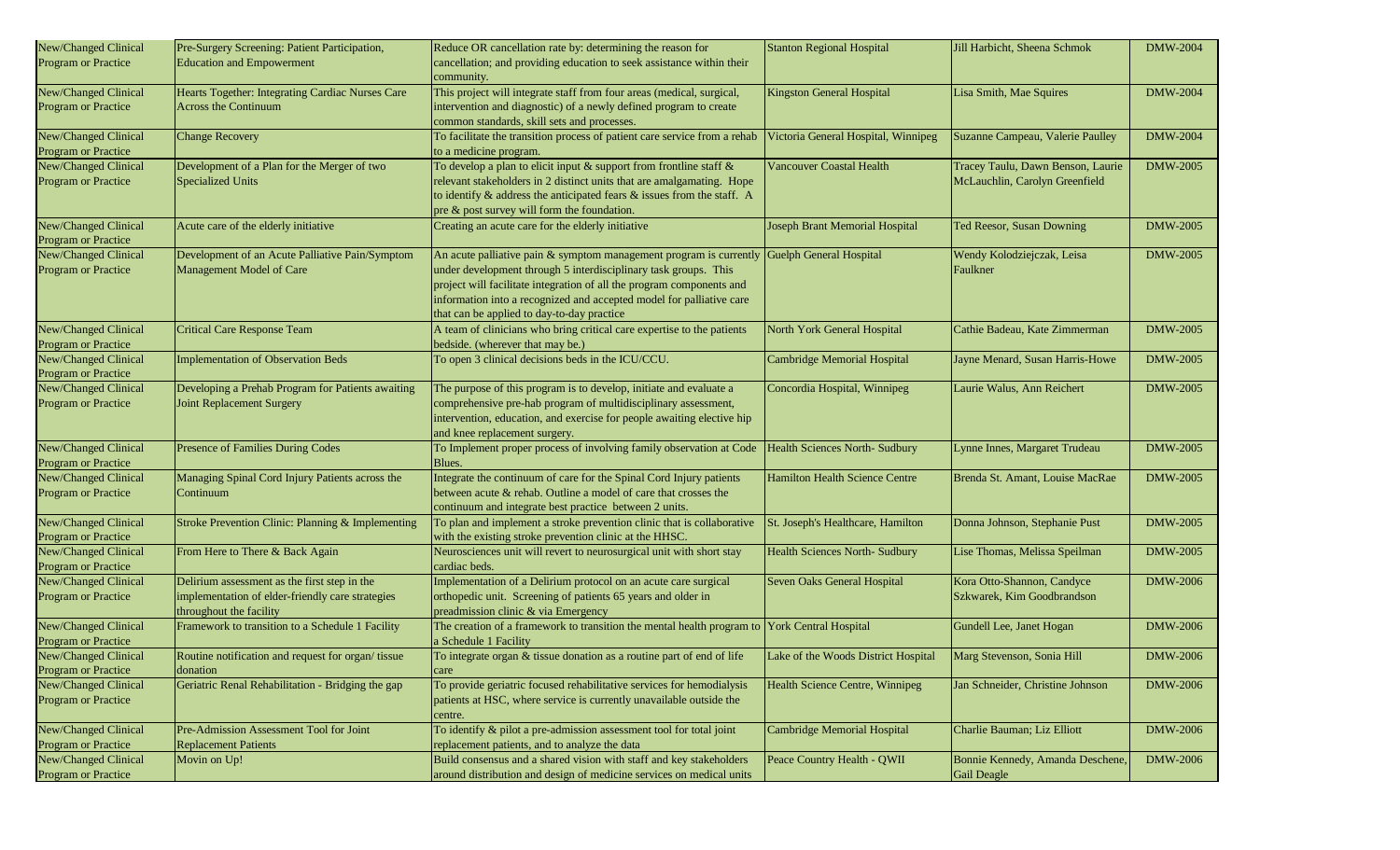| New/Changed Clinical<br>Program or Practice        | Falls Management, Education & Prevention                                            | Work to eliminate preventable falls in the community & hospital<br>through collaboration across the continuum of care.                                                                       | <b>Health Sciences North- Sudbury</b>                                 | Hope Marchbank & Lisa Zemans                  | <b>DMW-2006</b> |
|----------------------------------------------------|-------------------------------------------------------------------------------------|----------------------------------------------------------------------------------------------------------------------------------------------------------------------------------------------|-----------------------------------------------------------------------|-----------------------------------------------|-----------------|
| New/Changed Clinical<br>Program or Practice        | Analysis of a proposed practice change on inpatient<br>cardiology                   | To examine the feasibility of having specially trained RNs perform<br>femoral sheath removal post PCI                                                                                        | <b>Health Sciences North- Sudbury</b>                                 | Janice Corkal, Laurie Zinger                  | <b>DMW-2006</b> |
| New/Changed Clinical<br>Program or Practice        | Moving the NICU                                                                     | Facilitate the move of the NICU from current temporary space to new<br>permanent space, incorporating practice & behavioral changes along<br>the way                                         | <b>Health Sciences North- Sudbury</b>                                 | Sheena Shannon, Rosalyn Straw                 | <b>DMW-2006</b> |
| New/Changed Clinical<br>Program or Practice        | Education program for oncology patients & families                                  | Develop a multiple-aspect education program for oncology (incl. CD,<br>video & telehealth)                                                                                                   | Orillia Soliders Memorial Hospital                                    | Berry Crooks, Dianne Sofarelli                | <b>DMW-2006</b> |
| New/Changed Clinical<br>Program or Practice        | Development of a Psoriasis Out-patient program                                      | Development of an out-patient program to provide services to clients<br>suffering from psoriasis                                                                                             | <b>Chaleur Regional Hospital</b>                                      | Frances Duquay, Karla Bertholet               | <b>DMW-2006</b> |
| New/Changed Clinical<br>Program or Practice        | Improve facility admission process                                                  | Improve current admission process for new residents to facilitate a<br>smooth transition & promote quality of life                                                                           | Marianhill                                                            | Margaret Cliché & Marian Doering              | <b>DMW-2007</b> |
| New/Changed Clinical<br>Program or Practice        | Meeting IV therapy needs of clients at CAMH                                         | Implement structures & processes for meeting the IV therapy needs of<br>clients $\&$ implement a plan for building nursing capacity $\&$<br>competence in IV therapy                         | <b>CAMH</b>                                                           | Linda Slodan & Ann Pottinger                  | <b>DMW-2007</b> |
| New/Changed Clinical<br><b>Program or Practice</b> | Mixed gender patient rooms                                                          | Pilot project for mixed gender room assignment to improve patient<br>flow, decrease inter-unit transfer, and decrease LOS in emergency                                                       | North York General Hospital                                           | Lesma Bartley & Jennifer Eccles               | <b>DMW-2007</b> |
| New/Changed Clinical<br>Program or Practice        | Paediatric Asthma Clinic                                                            | Provide assessment, education & action plan for difficult-to-control<br>asthma patients                                                                                                      | Southlake Regional Health Centre                                      | Catherine Genco & Janet Bowles                | <b>DMW-2007</b> |
| New/Changed Clinical<br>Program or Practice        | Creating a Chemotherapy Documentation tool                                          | Creating a Chemotherapy Documentation tool that meets both the<br>current and future needs of the cancer program; aligned with CNO &<br>CANO standards & suitable for electronic adaptation. | Hamilton Health Sciences Centre -<br>Juravinski Cancer Program        | Rosemary Bland & Jennifer<br>Wiernikowski     | DMW-2007        |
| New/Changed Clinical<br><b>Program or Practice</b> | Caring for patients experiencing delirium post cardiac<br>surgery                   | Implementation of screening & caregiving strategies for post-surgical<br>delirium in the cardiac care patient population                                                                     | <b>Hamilton Health Sciences Centre</b>                                | Jenn Foley, Anne Pizzacalla, Irene<br>Travale | <b>DMW-2007</b> |
| New/Changed Clinical<br><b>Program or Practice</b> | Leading the way out of the Preadmission Clinic<br>Process Maze                      | Implementing MICE2 model using K+P leadership principles to<br>encourage the exemplary leadership practices and improve / enhance<br>and redesign the current preadmission process           | Soldiers Memorial Hospital, Orillia                                   | Norah Holder, Jessica Bigelow                 | <b>DMW-2007</b> |
| New/Changed Clinical<br>Program or Practice        | Development of Palliative Care Unit                                                 | Transforming oncology / medicine unit of 30 beds by dividing unit<br>into a medicine oncology unit and a palliative care unit                                                                | Southlake Regional Health Centre                                      | Roz Gambell & Jean Petrushewski               | <b>DMW-2007</b> |
| New/Changed Clinical<br>Program or Practice        | Transition to the New Lac du Bonnet Personal Care<br>Home                           | Consultation and buy-in from the existing staff in working towards a<br>plan of change in the development of a new 70 bed personal care home                                                 | North Eastman Health Association                                      | Lorraine Dent-Prychun & Brenda<br>Rose-Wiebe  | <b>DMW-2007</b> |
| New/Changed Clinical<br>Program or Practice        | Restorative Care - What's it all about?                                             | Introducing the concepts of restorative care to the interdisciplinary<br>team                                                                                                                | <b>Belmont House</b>                                                  | Donna Locke & Gwen Chiu                       | <b>DMW-2007</b> |
| New/Changed Clinical<br>Program or Practice        | Planning and Implementation of COPD Program at<br><b>QCH</b>                        | Successful implementation of a COPD program which includes<br>standardization of care, inpatient rehab, outpatient clinics, supported<br>by the introduction of an APN role                  | Queensway Carleton Hospital                                           | Susan McDowell & Karen<br>Carruthers          | <b>DMW-2007</b> |
| New/Changed Clinical<br>Program or Practice        | Diabetes Algorithm and Communication Tool                                           | A communication tool including diabetes best practice algorithm to<br>link information and services between health care providers                                                            | <b>O'Chiese Health Centre</b>                                         | Sandra Livingston & Dawna-Lee<br>Nielsen      | <b>DMW-2007</b> |
| New/Changed Clinical<br><b>Program or Practice</b> | Chronic Ventilator Program for Complex Continuing<br>Care (CCC)                     | Enhance the care delivery model for ventilated patients in CCC to<br>include Registered Practical Nurses                                                                                     | Niagara Health System                                                 | Wendy Robb, Beth Draper                       | <b>DMW-2008</b> |
| New/Changed Clinical<br>Program or Practice        | Opening the Door                                                                    | Opening an alternative milieu setting promoting client independence,<br>choice, dignity and freedom                                                                                          | Centre for Addiction & Mental Health   Olga Vuksic & Modest Rutembesa |                                               | <b>DMW-2008</b> |
| New/Changed Clinical<br>Program or Practice        | Optimizing the care of mental health patients in the<br><b>Emergency Department</b> | Revise role of (crisis) mental health team to facilitate movement of<br>mental health patients out of the Emergency Department                                                               | Markham-Stouffville Hospital                                          | Joanne Alfane & Sandy Marangos                | <b>DMW-2008</b> |
| New/Changed Clinical<br>Program or Practice        | <b>Transition of Telemetry</b>                                                      | To ensure a smooth transitions of telemetry-monitored patients from<br>the ICU to Medicine                                                                                                   | Cambridge Memorial Hospital                                           | Gurwinder Dhaliwahl & Jackie Cole             | <b>DMW-2008</b> |
| New/Changed Clinical<br>Program or Practice        | Ambulance patient off-load improvement project                                      | Design and implement a project aimed at expediting off-load of<br>emergency service ambulance patients                                                                                       | <b>Mount Sinai Hospital</b>                                           | Carolyn Farquharson & Sheena<br>Schuck        | <b>DMW-2008</b> |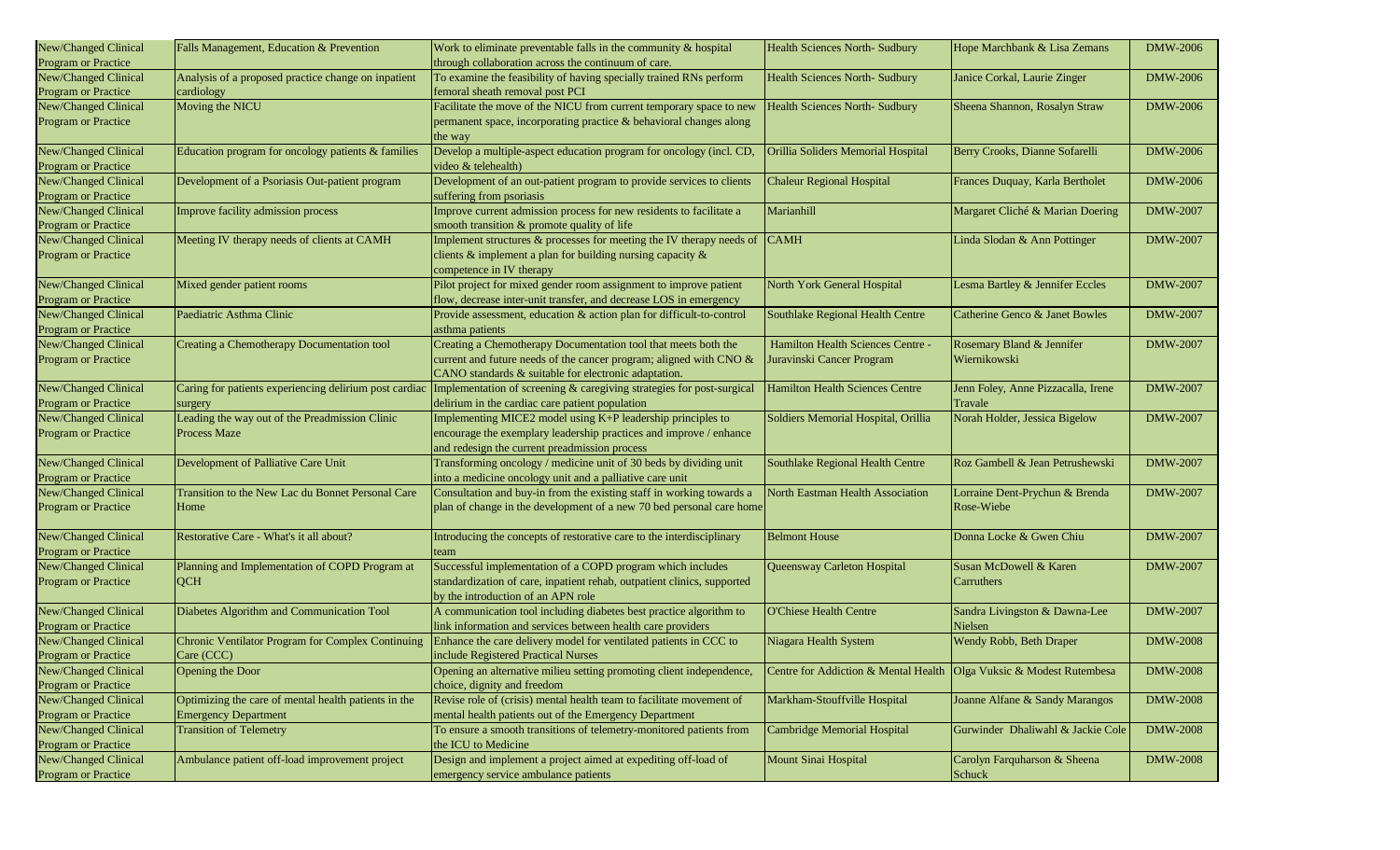| New/Changed Clinical       | Communication of ARO (Antibiotic Resistant           | To establish a clear process of communicating patients' ARO status to                                                  | Hamilton Health Sciences - Juravinski Angela Djuric Paulin & Carol |                                    | <b>DMW-2008</b>   |
|----------------------------|------------------------------------------------------|------------------------------------------------------------------------------------------------------------------------|--------------------------------------------------------------------|------------------------------------|-------------------|
| Program or Practice        | Organism) status within oncology units               | all caregivers within the clinics and at transitions points; develop an                                                | <b>Cancer Centre</b>                                               | Robertson                          |                   |
| New/Changed Clinical       | Consolidation of Palliative and Mental Health        | Move Palliative Care to General Campus; Move Mental Health to                                                          | The Scarborough Hospital                                           | Maureen Sunter & Gaye Bell         | <b>DMW-2008</b>   |
| Program or Practice        | <b>Services</b>                                      | Grace Campus; and support staff development to develop unique skills                                                   |                                                                    |                                    |                   |
| New/Changed Clinical       | Interdisciplinary communication tool to optimize     | Development of communication tools to optimize patient carte.                                                          | <b>Grace Hospital Winnipeg</b>                                     | Diana Doyle-Zebrun, Ryan Shymko,   | <b>DMW-2008</b>   |
| Program or Practice        | length of stay in a service excellence model.        |                                                                                                                        |                                                                    | Andrea Ollson & Shelley Keast      |                   |
| New/Changed Clinical       | Implementation of a nurse led critical care response | Imporved patient safety, quality, teamwork, and utilization of                                                         | <b>Cambridge Memorial Hospital</b>                                 | Scott Hutchings & Vera Heldmann    | <b>DMW-2008</b>   |
| Program or Practice        | team (CCRT)                                          | resources with a CCRT.                                                                                                 |                                                                    |                                    |                   |
| New/Changed Clinical       |                                                      | Implmentation of a high acuity unit on a surgical ward Intorduction of 4 new surgical beds for high acuity patients.   | <b>London Health Sciences Centre</b>                               | Jenn Mellecke & Linda Downing      | <b>DMW-2008</b>   |
| Program or Practice        |                                                      |                                                                                                                        |                                                                    |                                    |                   |
| New/Changed Clinical       | Transfer of Care- Accountability-Patient Handover    | Creation of template for shift report.                                                                                 | Peterborough Regional Health Centre                                | Terri Early & Sherry Quibell       | <b>DMW-2008</b>   |
| Program or Practice        |                                                      |                                                                                                                        |                                                                    |                                    |                   |
| New/Changed Clinical       | <b>Transfer of Care Tool</b>                         | Development of a tool to ensure accurate and efficient patient                                                         | St. Joseph's Healthcare, Hamilton                                  | Brooke Cowell & Tara Coffin-       | <b>DMW-2008</b>   |
| Program or Practice        |                                                      | information transfer.                                                                                                  |                                                                    | Simpson                            |                   |
| New/Changed Clinical       | Building a Bridge to Promote Effective               | Develop formal opportunities of effective communication between                                                        | Southlake Regional Health Centre                                   | Sue Mcleod & Erika Cheung          | <b>DMW-2008</b>   |
| Program or Practice        | Communicationb Practices in a Family Centered        | families and healthcare providers.                                                                                     |                                                                    |                                    |                   |
| New/Changed Clinical       | Discharge Transfer Record to Long Term Care          | Development of a discharge and transfer record to long term care from London Health Sciences Centre                    |                                                                    | Tracy Frezell & Jennifer Van       | <b>DMW-2008</b>   |
| Program or Practice        |                                                      | the ER.                                                                                                                |                                                                    | Houwelingen                        |                   |
| New/Changed Clinical       | Reducing Fall Risk Through Teamwork and              | Identification of appropriate strategies to reduce falls.                                                              | <b>St Boniface General Hospital</b>                                | Sue Ann Hobbs & Barb Tallman       | <b>DMW-2008</b>   |
| Program or Practice        | Education                                            |                                                                                                                        |                                                                    |                                    |                   |
| New/Changed Clinical       | <b>Medication Reconciliation Program</b>             | Develop formal process for obtaining a complete & accurate list of                                                     | <b>Toronto Rehabilitation Institute</b>                            | <b>Edith Rolko</b>                 | <b>HLI</b> 2005-6 |
| Program or Practice        |                                                      | each patient's current home medication & comparing the physician's                                                     |                                                                    |                                    |                   |
|                            |                                                      | admission, transfer & discharge order to the list                                                                      |                                                                    |                                    |                   |
| New/Changed Clinical       | Managing transitions of Acquired Brain Injury (ABI)  | Facilitate a team visioning & planning exercise                                                                        | Sudbury Reg Hosp (CC & Rehab                                       | Andrea Lee, Linda Scherzinger      | <b>HLI</b> 2005-6 |
| <b>Program or Practice</b> | patients                                             |                                                                                                                        | Program)                                                           |                                    |                   |
| New/Changed Clinical       |                                                      | Development of an integrated program plan for mental Creation/adaptation of common vision for Mental Health in Sudbury | Northeast Mental Health Centre                                     | Jean-Guy Levesque, Diana Price,    | <b>HLI</b> 2005-6 |
| Program or Practice        | health & addictions                                  | Region                                                                                                                 | Sudbury & Sudbury Reg Hosp (Mental Beth McCarthy-Kent, Marueen     |                                    |                   |
|                            |                                                      |                                                                                                                        | <b>Health Program)</b>                                             | McLelland, Amanda Conrad, Wendy    |                   |
|                            |                                                      |                                                                                                                        |                                                                    | Crother-Kakochy                    |                   |
| New/Changed Clinical       | Engaging rehabilitation clinicians in utilization    | Establish discharge criteria for rehab patients. begin planning for safe                                               | Joseph Brant Memorial Hospital                                     | Kelly Ingram, Marg Nelson, Leslie  | <b>HLI</b> 2005-6 |
| Program or Practice        | initiatives                                          | discharge during the acute care phase                                                                                  |                                                                    | <b>Brooks</b>                      |                   |
| New/Changed Clinical       | Development of cross-hospital oncology "there"       | Definition & creation of theme - using interprogrammatic,                                                              | <b>St Michael's Hospital</b>                                       | <b>Susan Blacker</b>               | <b>HLI</b> 2005-6 |
| Program or Practice        |                                                      | interdepartment & interdisciplinary approach - to advance cancer care                                                  |                                                                    |                                    |                   |
|                            |                                                      | & develop niche opportunities                                                                                          |                                                                    |                                    |                   |
| New/Changed Clinical       | The Unforgettable Life Adventure                     | Develop a proposal to support clients of mental health services in                                                     | Royal Ottawa Mental Health Centre                                  | <b>Lindsay Webber</b>              | HLI 2006-7        |
| Program or Practice        |                                                      | Eastern Ontario to develop leadership skills through an outdoor                                                        |                                                                    |                                    |                   |
|                            |                                                      | recreation experience                                                                                                  |                                                                    |                                    |                   |
| New/Changed Clinical       | Navigating the way                                   | Improving the process from (police) custody to care                                                                    | Hotel Dieu Hospital, Kingston                                      | Troy Savage, Peter Kennedy         | HLI 2006-7        |
| Program or Practice        |                                                      |                                                                                                                        |                                                                    |                                    |                   |
| New/Changed Clinical       | <b>Asthma Education Clinic</b>                       | Open a multi-disciplinary clinic to address the needs of asthmatic                                                     | Winnipeg Regional Health Authority                                 | Tracy Simcoe, Philip Friesen       | <b>HLI 2006-7</b> |
| Program or Practice        |                                                      | patients in the community                                                                                              |                                                                    |                                    |                   |
| New/Changed Clinical       | <b>Work Preparation Program</b>                      | Develop an interdisciplinary program that will educate & prepare                                                       | <b>Health Sciences North- Sudbury</b>                              | Trevor Harris, Angelique O'Donnell | HLI 2006-7        |
| Program or Practice        |                                                      | clients to return to work                                                                                              |                                                                    |                                    |                   |
| New/Changed Clinical       | Excellence in End Of Life care                       | Develop & implement a pain management education plan for patients,                                                     | <b>Chatham-Kent Health Alliance</b>                                | Lois Blair, Nance Snobelen         | HLI 2006-7        |
| Program or Practice        |                                                      | families, staff & physicians                                                                                           |                                                                    |                                    |                   |
| New/Changed Clinical       | Arrhythmia Services Assessment & Review              | Compare current pacemaker service to published guidelines and peer                                                     | Health Sciences North- Sudbury                                     | Brenda Ann Brown, Craig            | <b>HLI 2006-7</b> |
| Program or Practice        |                                                      | hospitals in order to facilitate change                                                                                |                                                                    | Armstrong, D Grey, R Carrier       |                   |
| New/Changed Clinical       | <b>Enhancing Emergency Practice</b>                  | Create an interdisciplinary team to review a) policy, b) evidence, c)                                                  | St. John's Rehab Hospital                                          | Kristin Newman, Elizabeth Bildfell | <b>HLI 2006-7</b> |
| <b>Program or Practice</b> |                                                      | current practices to facilitate timely access to ER care                                                               |                                                                    |                                    |                   |
| New/Changed Clinical       | Improving end-of-life care at NYGH                   | Comprehensive policy $&$ educational initiative to improve the quality                                                 | North York General Hospital                                        | Jonathan Breslin, Ellen Kampf      | HLI 2006-7        |
| Program or Practice        |                                                      | of end-of-life care in the organization                                                                                |                                                                    |                                    |                   |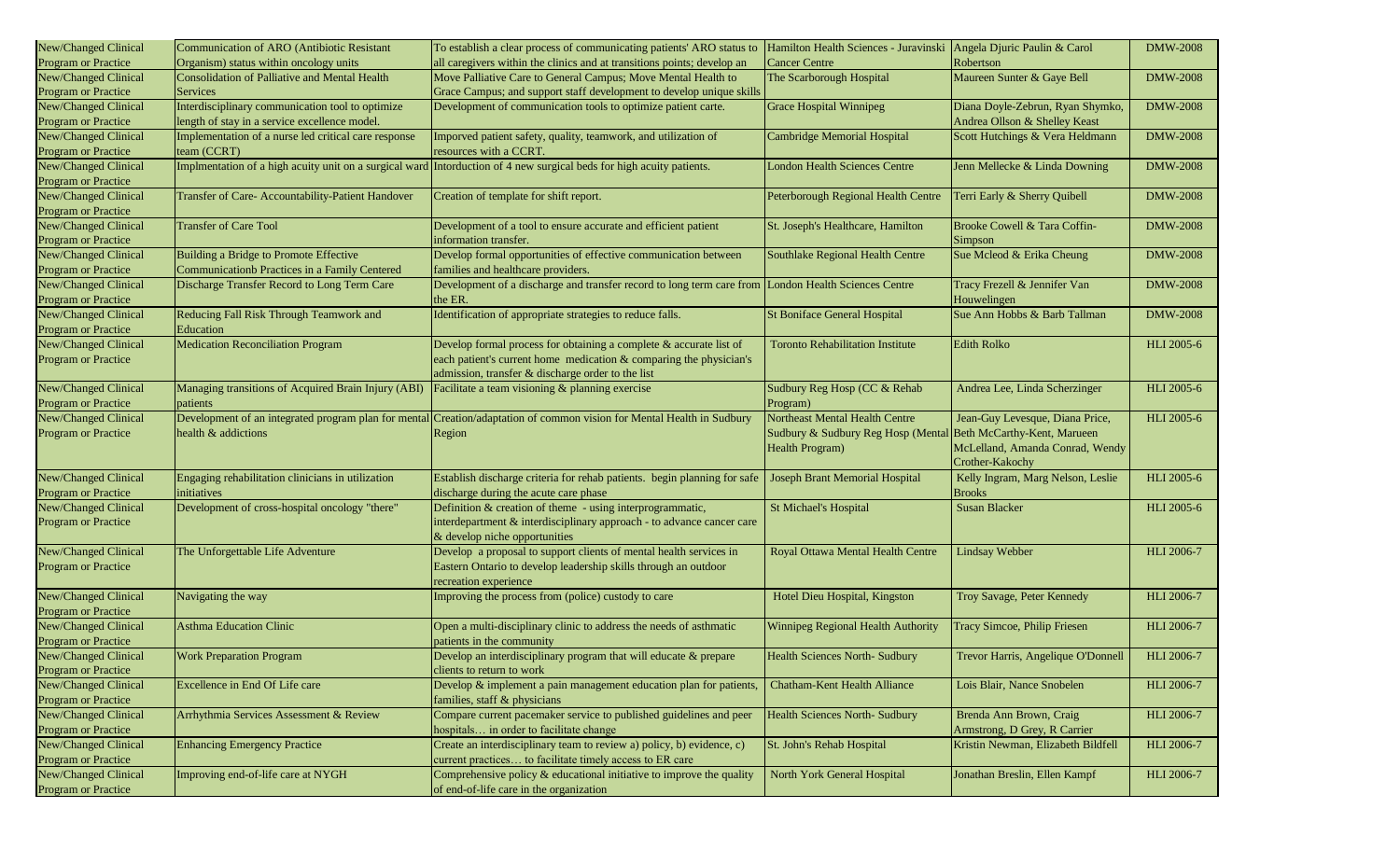| New/Changed Clinical | Partners in Recovery                                    | Design & implement a family program across Whitby Mental Health                                                              | <b>Ontario Shores Centre for Mental</b> | Ann Kidd, Paula Podolski           | <b>HLI 2007-8</b> |
|----------------------|---------------------------------------------------------|------------------------------------------------------------------------------------------------------------------------------|-----------------------------------------|------------------------------------|-------------------|
| Program or Practice  |                                                         | Centre, where families are valued in the recovery process                                                                    | Health                                  |                                    |                   |
| New/Changed Clinical | Community CHF clinic                                    | Develop a nurse-run CHF clinic in the community care access centre,                                                          | Concordia Hospital, Winnipeg            | Kim Dieleman, Judy Cumberford      | <b>HLI 2007-8</b> |
| Program or Practice  |                                                         | where acute care facility can refer patients                                                                                 |                                         |                                    |                   |
| New/Changed Clinical | Reorganization within Family Health Services            |                                                                                                                              | Middlesex-London Health Unit            | Irene Buckland-Foster, Debbie      | <b>HLI 2007-8</b> |
| Program or Practice  |                                                         |                                                                                                                              |                                         | Shugar, Nancy Summers              |                   |
| New/Changed Clinical | Follow-up outpatient rehabilitation for stroke          | Implementation of a coordinated comprehensive outpatient stroke                                                              | <b>Chatham-Kent Health Alliance</b>     | Kim deHaan, Maureen McKerrall      | <b>HLI 2007-8</b> |
| Program or Practice  | survivors                                               | rehabilitation program                                                                                                       |                                         |                                    |                   |
| New/Changed Clinical | Improve inter-hospital transfer for diagnostic testing  | Enhance patient transfer processes from hospital to hospital, including                                                      | <b>Grey Bruce Health Services</b>       | Diana Ryman, Paula Clark           | <b>HLI 2007-8</b> |
| Program or Practice  |                                                         | for diagnostic testing                                                                                                       |                                         |                                    |                   |
| New/Changed Clinical | Breath of Life - Portable Oxygen (and the availability  | Address reasons why portable oxygen is not always available for                                                              | St. Joseph's Health Care, Toronto       | Betty Ann Jolly, Margaret Williams | <b>HLI 2007-8</b> |
| Program or Practice  | of                                                      | patient transfer.                                                                                                            |                                         |                                    |                   |
| New/Changed Clinical | Development of cognitive assessment decision-           | Research, select and/or develop and/or refine tool; Develop                                                                  | Cambridge Memorial Hospital             | Lisa Rideout, Sonya Kochanski      | <b>HLI 2007-8</b> |
| Program or Practice  | making tool                                             | marketing/implementation plan                                                                                                |                                         |                                    |                   |
| New/Changed Clinical |                                                         | Code Blue - reducing chaos and improving role clarity Clarify/define roes of Code Blue response team, including responsible  | <b>Hospital for Sick Children</b>       | Hadi Mohseni-Bod, Rose Gaiteiro,   | SickKids-HLI      |
| Program or Practice  | (including family)                                      | services and family members; Integrate family in Code Blue events                                                            |                                         | Clyde Matava, Marie Pinard, Diane  | 2008              |
|                      |                                                         |                                                                                                                              |                                         | Soares, Michael Rotstein           |                   |
| New/Changed Clinical | Parental Presence during OR induction                   | A program that allows patients and the care-tiver to have/give support                                                       | <b>Hospital for Sick Children</b>       | Andrea Hoover, Allison Pummell,    | SickKids-HLI      |
| Program or Practice  |                                                         | during induction in ALL surgeries.                                                                                           |                                         | Jenny McDonough                    | 2008              |
| New/Changed Clinical | Modeling outpatient physiotherapy services              | Investigate the use of linera programming tomaximize service                                                                 | Winnipeg Regional Health Authority      | Carrie Fuehm, Neil MacCutcheon     | <b>HLI 2008-9</b> |
| Program or Practice  |                                                         | efficiency (patients seen per day) subject to the constraints of the                                                         |                                         |                                    |                   |
|                      |                                                         | operating environment of the outpatient physiotherapy department                                                             |                                         |                                    |                   |
| New/Changed Clinical | An allocation matrix for OT/PT acute care inpatient     | Identification of current OT/PT acute care inpatient resources at multi-                                                     | <b>Health Sciences North- Sudbury</b>   | Sharmaine St. Denis, Shannon       | <b>HLI 2008-9</b> |
| Program or Practice  | staffing at HRSRH (one site)                            | siste organizaiton, and provision of recommendations for appropriate                                                         |                                         | Gouchie                            |                   |
|                      |                                                         | allocation of such resources at single-site facility                                                                         |                                         |                                    |                   |
| New/Changed Clinical | Improving patient/family satisfaction with the ER       | Conduct environmental scan to determine current barriers; work with                                                          | Concordia Hospital, Winnipeg            | Gloria Dixon, Kathleen R-Boschman  | <b>HLI 2008-9</b> |
| Program or Practice  | experience at Concordia Hospital                        | ER staff to identify how can successfully overcome barriers; develop                                                         |                                         |                                    |                   |
|                      |                                                         | $\&$ implement education sessions to implement solutions                                                                     |                                         |                                    |                   |
| New/Changed Clinical | <b>Launching LEAN</b>                                   | Create a vision of LEAN in the organization                                                                                  | Collingwood General & Marine            | Linda MacLeod, Lisa Nicol          | <b>HLI 2008-9</b> |
| Program or Practice  |                                                         |                                                                                                                              | Hospital                                |                                    |                   |
| New/Changed Clinical | The 3 Rs: Respect, Responsibility, Risk and             | Multifaceted roll-out of new policies addressing patient illicit drug use                                                    | Royal Ottawa Mental Health Centre       | Alison Middlesex, Karen Poole      | <b>HLI 2008-9</b> |
| Program or Practice  | understanding the ROMHC Drug Policies                   | in the hospital - to staff & patients                                                                                        |                                         |                                    |                   |
| New/Changed Clinical | Treatment Transitions Documents (Child &                | Create a standardized discharge document/form and standardize                                                                | Mantioba Adolescent Treatment           | Jaye Miles, Mary Beth Dunning      | HLI 2008-9        |
| Program or Practice  | Adolescent)                                             | recipients of the information                                                                                                | Centre (MATC)                           |                                    |                   |
| New/Changed Clinical | Enhancing capacity of staff to care for patients with   | Develop a toolkit to assist healthcare professionals to better assess and                                                    | <b>Ontario Shores Centre for Mental</b> | Elaine Widgett, Anastasia Kalim,   | HLI 2008-9        |
| Program or Practice  | concurrent disorders                                    | treat patients who are substance abusers, in addition to treating their                                                      | Health                                  | Jennifer Gardner                   |                   |
|                      |                                                         | psychiatric diagnosis                                                                                                        |                                         |                                    |                   |
| New/Changed Clinical | Build skills of staff to recognize client's perspective | Educational modules, training initiatives, evaluation & review                                                               | <b>Health Sciences North- Sudbury</b>   | Lise Chamberlain, Maureen O'Hare-  | <b>HLI 2008-9</b> |
| Program or Practice  | with concurrent disorders                               |                                                                                                                              |                                         | Nebre                              |                   |
| New/Changed Clinical | Initial assessment tool                                 | Develop a standardized assessment tool for Recreation Therapists and                                                         | <b>Cambridge Memorial Hospital</b>      | Theresa Milani, Tracy Forshaw      | <b>HLI 2008-9</b> |
| Program or Practice  |                                                         | Kinesiologists to utilize                                                                                                    |                                         |                                    |                   |
| New/Changed Clinical | Refine the Occupational Therapy services to personal    | To enhance the OT service delivery to residents in personal and                                                              | Deer Lodge Centre, Winnipeg             | Diane Rawluk, Cheryl Lebleu        | <b>HLI 2008-9</b> |
| Program or Practice  | care                                                    | chronic care at Deer Lodge Centre, Winnipeg                                                                                  |                                         |                                    |                   |
| New/Changed Clinical | Toronto Publich Health (TPH) Healthy Babies,            | A collaborative initiative between the HBHC and TB divisions to                                                              | <b>Toronto Public Health</b>            | Ann Liddy, Adrian Sebastian        | <b>HLI 2008-9</b> |
| Program or Practice  | Healthy Children (HBHC) and Tuberculosis (TB)           | improve service delivery integration for clients considered to be at risk                                                    |                                         |                                    |                   |
|                      | Collaboration 2008-2009                                 |                                                                                                                              |                                         |                                    |                   |
| New/Changed Clinical | Least restaint in mental health                         | Develop a least restraint philosophy that trnnscends into a least                                                            | <b>Ontario Shores Centre for Mental</b> | Cynthia Hearne, Julie Paradis      | <b>HLI 2008-9</b> |
| Program or Practice  |                                                         | restraint environment                                                                                                        | Health                                  |                                    |                   |
| New/Changed Clinical |                                                         | PULSE - People Using Lifestyle Strategies Effectively Implement a process so that clients can identify their modifiable risk | Health Sciences North- Sudbury          | Anne Phillips, Kerry Charuk        | <b>HLI 2008-9</b> |
| Program or Practice  |                                                         | factors for heart disease and learn goal setting strategies to make                                                          |                                         |                                    |                   |
|                      |                                                         | lifestyle changes                                                                                                            |                                         |                                    |                   |
|                      |                                                         |                                                                                                                              |                                         |                                    |                   |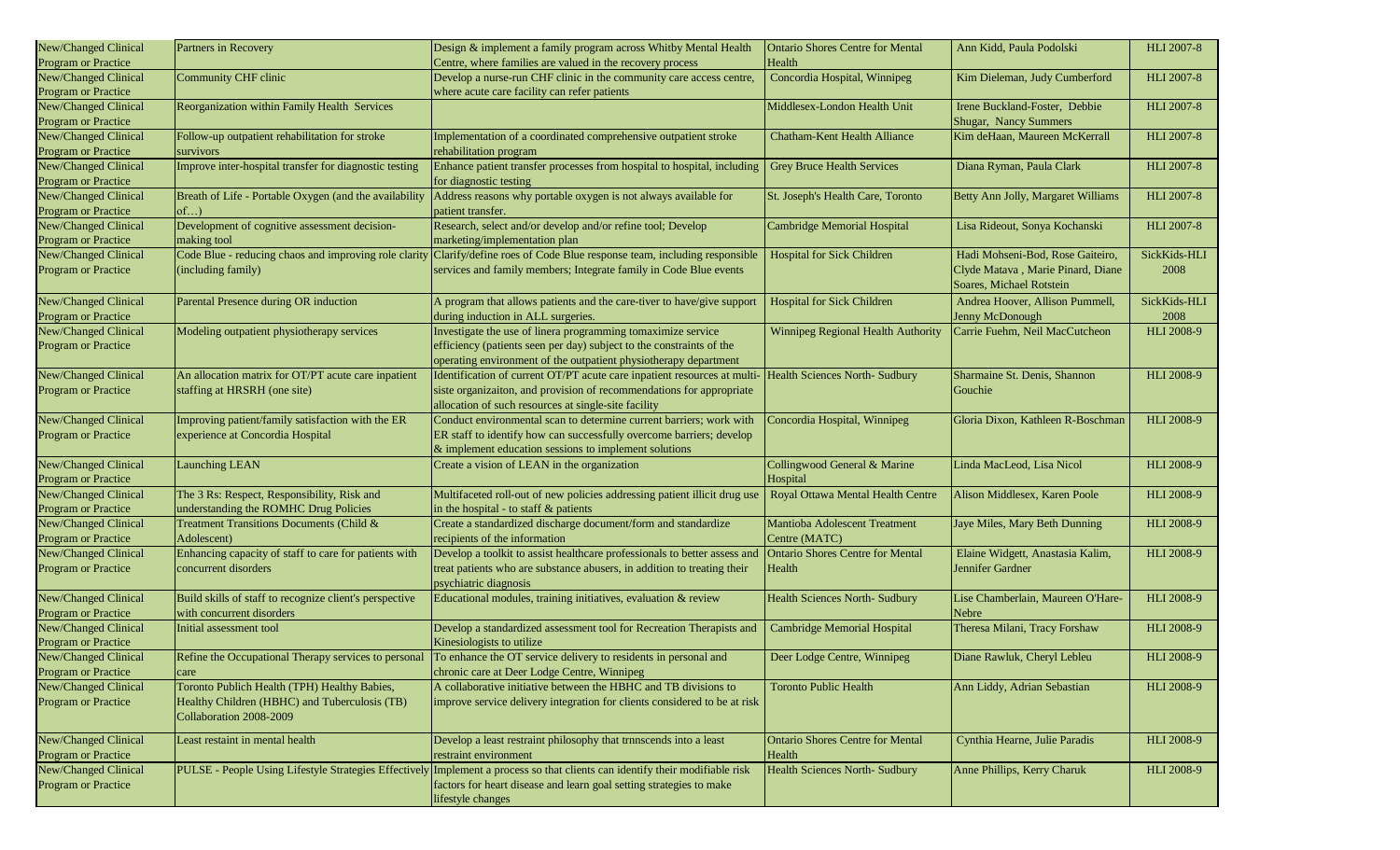| New/Changed Clinical                               | Bridging the way: Developing transition (with the       | Pilot the transfer process of RA patients moving from the pediatric                                           | Winnipeg Health Sciences Centre          | Tanya Welsh, Regan Speaker          | HLI 2008-9         |
|----------------------------------------------------|---------------------------------------------------------|---------------------------------------------------------------------------------------------------------------|------------------------------------------|-------------------------------------|--------------------|
| Program or Practice                                | patients) from the paediatric system to the adult       | system to the adult system: conduct an assessment of patient's needs;                                         |                                          |                                     |                    |
|                                                    | system for Rheumatoid Arthritis (RA) patients           | develop an implementation plan in partnership with the patient;                                               |                                          |                                     |                    |
|                                                    |                                                         | measure satisfaction                                                                                          |                                          |                                     |                    |
| New/Changed Clinical                               | Right Time, Right Place, Right Person; Basic            | Implement a database to triage diabetic education to community                                                | St. Michael's Hospital                   | Jacqueline Chen & Trixie Williams   | DWNHLI 2009        |
| <b>Program or Practice</b>                         | Diabetes education triaged to community partners        | partners within our catchment area                                                                            |                                          |                                     |                    |
| New/Changed Clinical                               | Clinically appropriate, effective, patient care cardiac | Identify & assemble key information required to support decision-                                             | <b>Hamilton Health Sciences Centre</b>   | Ari Collerman & Erlene Seaborne     | DWNHLI 2009        |
| Program or Practice                                | monitoring                                              | making relative to cardiac monitoring in a new building                                                       |                                          |                                     |                    |
| New/Changed Clinical                               | (Mechanical) Restraint-free environment in forensic     | Implement a (mechanical) restraint-free environment in a (minimum                                             | <b>Ontario Shores Centre for Mental</b>  | Sheila Gallagher & Kim Cearns       | DWNHLI 2009        |
| Program or Practice                                | care                                                    | and medium level)forensic mental health unit                                                                  | Health                                   |                                     |                    |
|                                                    |                                                         | Implement an interdisciplinary approach to smoking cessation for                                              |                                          | Raluca Groholschi & Lisa-Marie      | DWNHLI 2009        |
| New/Changed Clinical<br><b>Program or Practice</b> | Smoking, health & healing                               | inpatients suffering from a mental illness                                                                    | Royal Ottawa Mental Health Centre        | Burka                               |                    |
| New/Changed Clinical                               | Effective implementation of a least restraint policy    | Modify & implement a least restraint policy that is consistent with the                                       | <b>Grand River Hospital</b>              | Joy Bevan, Kren Conway & Heather    | DWNHLI 2009        |
| Program or Practice                                |                                                         |                                                                                                               |                                          | Camass                              |                    |
| New/Changed Clinical                               | Preparing staff for change to a Schedule 1 Facility     | Establish an environment on an inpatient mental health unit that will                                         | <b>Cambridge Memorial Hospital</b>       | Julie Deruytter & Karen Anderson    | DWNHLI 2009        |
| Program or Practice                                |                                                         | prepare staff for becoming a Schedule 1 facility                                                              |                                          | Keith                               |                    |
|                                                    |                                                         |                                                                                                               |                                          |                                     |                    |
| New/Changed Clinical                               | Improving multiddisciplinary communication,             | Implement a daily goals worksheet for use during multidisciplinary                                            | St. Joseph's Health Care, Hamilton       | Lily Waugh & Angela Greiter         | DWNHLI 2009        |
| Program or Practice                                | satisfaction & outcomes in the intensive care unit      | rounds - to improve communication and standardization of the                                                  |                                          |                                     |                    |
|                                                    | using a daily goals worksheet                           | approach to addressing patient care goals                                                                     |                                          |                                     |                    |
| New/Changed Clinical                               | Ensuring discharge transportation home                  | Develop a process, tools & education to proactively assure that patients                                      | <b>London Health Sciences Centre</b>     | Heather Hern & Trish Fitzpatrick    | DWNHLI 2009        |
| <b>Program or Practice</b>                         |                                                         | have appropriate transportation leaving LHSC                                                                  |                                          |                                     |                    |
|                                                    |                                                         |                                                                                                               |                                          |                                     |                    |
| New/Changed Clinical                               | Redevelopment & integration of critical care services   | Plan for 'Access to Best Care' (corporate initiative) while                                                   | Deer Lodge Centre, Winnipeg              | Patricia Major & Dennis St. Laurent | DWNHLI 2009        |
| Program or Practice                                |                                                         | amalgamating adult critical care resources on one site                                                        |                                          |                                     |                    |
| New/Changed Clinical                               | Advancing patient safety initiatives                    | Develop a patient safety forum to promote patient safety initiatives.                                         | <b>London Health Sciences Centre</b>     | R. Kohr; Jackie Crandall; Lori Hunt | DWNHLI 2009        |
| <b>Program or Practice</b>                         |                                                         | Goals: 1) improved staff involvement; 2) task forces to work on safety                                        |                                          |                                     |                    |
|                                                    |                                                         | initiatives                                                                                                   |                                          |                                     |                    |
| New/Changed Clinical                               | Standardized Roles & Responsibilities of the Triage     | Define $\&$ 'standardize the roles $\&$ responsibilities of the ER triage                                     | Winnipeg Regional Health Authority       | Debbie McMahon, Karen Samson        | <b>DWNHLI 2010</b> |
| Program or Practice                                | Nurse                                                   | nurse throughout 8 Ers in Winnipeg                                                                            |                                          |                                     |                    |
| New/Changed Clinical                               | Develop a self-care program for medicine inpatients     | Patients admitted into hospital on medicine units with diabetes are                                           | Chatham-Kent Health Alliance             | Lisa Shepley, Sherri Saunders       | DWNHLI 2010        |
| <b>Program or Practice</b>                         | with diabetes                                           | supported, educated and empowered to self-manage their disease in a                                           |                                          |                                     |                    |
|                                                    |                                                         | collaborative self and family centred approach                                                                |                                          |                                     |                    |
| New/Changed Clinical                               | One Moment in Time                                      | Hourly patient rounds to include nurses $\&$ other clinical staff, checking St Joseph's Health Care, Hamilton |                                          | Deb Langlois, Joy Clarke            | DWNHLI 2010        |
| Program or Practice                                |                                                         | in on paitnets every hour around the clock                                                                    |                                          |                                     |                    |
| New/Changed Clinical                               | Efficiently & safely Every single med                   | Process mapping and LEAN methodology to imrpove medication                                                    | Peterborough Regional Health Centre      | Liz Hawthorne, Jude Handley         | DWNHLI 2010        |
| Program or Practice                                |                                                         | withdrawal, trnsportation and administration                                                                  |                                          |                                     |                    |
| New/Changed Clinical                               | Footcare Management in First Nations Communities:       | Implement a foot care management education program to nurses                                                  | <b>First Nations Inuit Health Branch</b> | Cheryl Brace-Beaudry, Robin Cooper  | DWNHLI 2010        |
| <b>Program or Practice</b>                         | Alternate approach to education program delivery        | working in Home Care.                                                                                         | Alberta)                                 |                                     |                    |
| New/Changed Clinical<br>Program or Practice        | Patient Report for Transfer (PRT)                       | Develop a communication tool for patient report between ER and                                                | <b>Grace Hospital Winnipeg</b>           | Laurie Leslie, Jennifer Cumsty      | <b>DWNHLI 2010</b> |
| New/Changed Clinical                               |                                                         | inpatient units prior to transfer of care                                                                     |                                          |                                     |                    |
|                                                    | Scheduled Rounding - A Fall Prevention Strategy         | Scheduled rounds to check on the needs of residents within domains<br>specific to LTC residents               | Deer Lodge Centre, Winnipeg              | Daryl Dyck, Joyse Harmacy           | <b>DWNHLI 2010</b> |
| Program or Practice<br>New/Changed Clinical        | <b>ABC</b> Retention/Transition                         | Develop a transition plan for staff in closing of adult inpatient unit and Hamilton Health Sciences           |                                          | Kim Bryanton, Cheryl Bertrand       | DWNHLI 2010        |
| Program or Practice                                |                                                         | maoving beds to other sites of HHS, with ultimate goal of staff                                               |                                          |                                     |                    |
|                                                    |                                                         | retention                                                                                                     |                                          |                                     |                    |
| New/Changed Clinical                               | Patient follow=up post surgical procedure               | With consent, a post-op day surgery patient receives a follow-up phone                                        | Collingwood General & Marine             | Sadie Nixon, Karen Redpath          | <b>DWNHLI 2010</b> |
| Program or Practice                                |                                                         | call from a trained volutneer regarding patient satisfaction &                                                | Hospital                                 |                                     |                    |
|                                                    |                                                         | experience                                                                                                    |                                          |                                     |                    |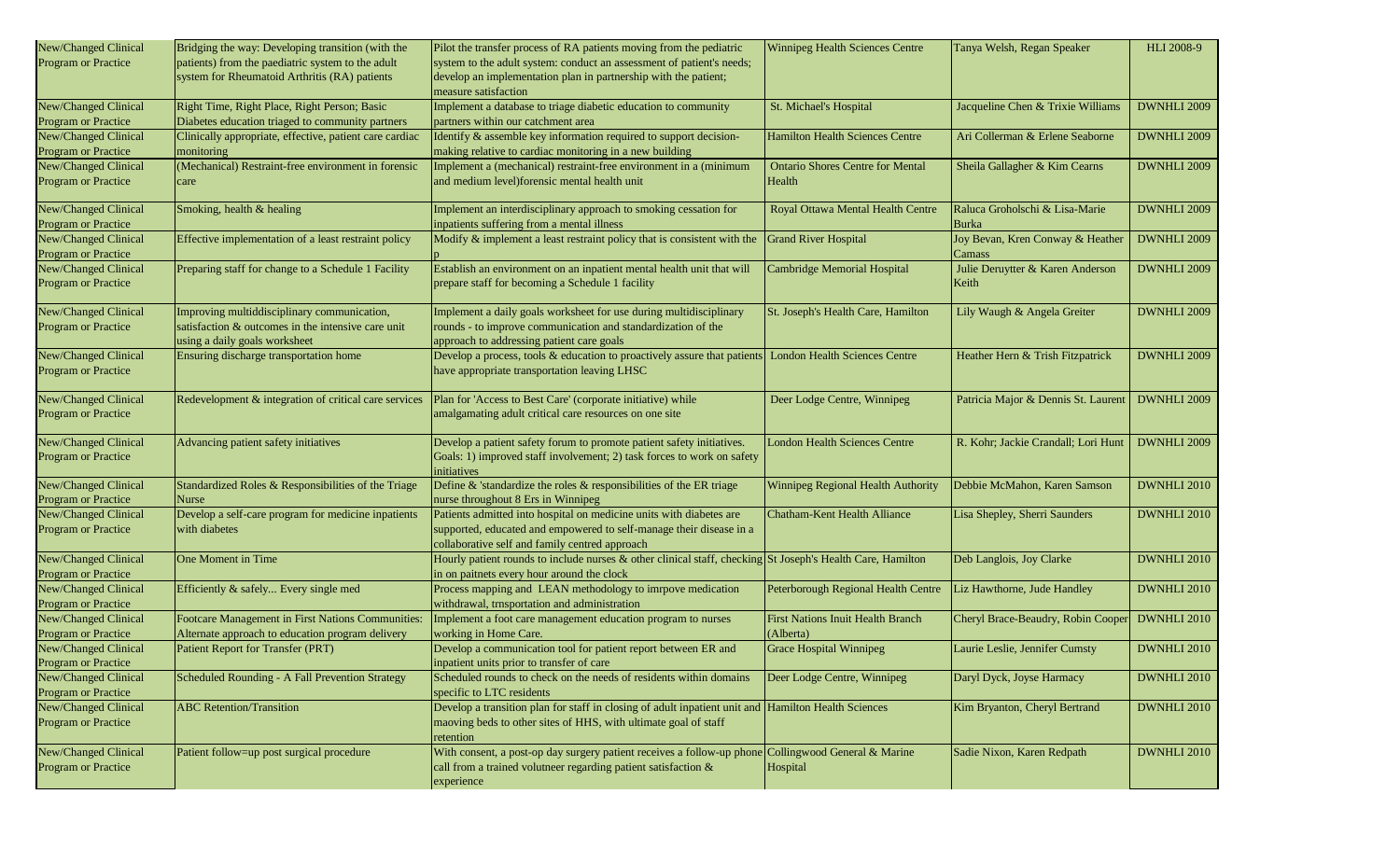| New/Changed Clinical | <b>Two Patient Identifiers</b>                        | Utilization of two patient identifiers for accurate identification prior to Peterborough Regional Health Centre     |                                        | Lisa McConkey, Sue Dunford        | DWNHLI 2011        |
|----------------------|-------------------------------------------------------|---------------------------------------------------------------------------------------------------------------------|----------------------------------------|-----------------------------------|--------------------|
| Program or Practice  |                                                       | delivery of any health cares service or treatment - to minimize risk and                                            |                                        |                                   |                    |
|                      |                                                       | provide safe care                                                                                                   |                                        |                                   |                    |
| New/Changed Clinical | Healthy Bowels, Happy People                          | Develop facility-wide program to ensure consistent bowel care is                                                    | Collingwood General & Marine           | Debbie Ball, Jennifer Meesters    | DWNHLI 2011        |
| Program or Practice  |                                                       | provided by nursing staff                                                                                           | Hospital                               |                                   |                    |
| New/Changed Clinical | <b>Transfer of Care</b>                               | Assess & evaluate the current shift transfer of nursing care processes,                                             | <b>Health Sciences North- Sudbury</b>  | Aimee Stinson, Judy Garbutt       | DWNHLI 2011        |
| Program or Practice  |                                                       | recommend & implement new & improved processes                                                                      |                                        |                                   |                    |
|                      |                                                       |                                                                                                                     |                                        |                                   |                    |
| New/Changed Clinical | Role of Fall Risk Management in Decreasing            | Develop a program which would allow for follow-up of community                                                      | <b>Grace Hospital Winnipeg</b>         | Andrea Thiessen, Maggie Wallin    | DWNHLI 2011        |
| Program or Practice  | <b>Emergency Department Burden</b>                    | dwelling older adults who have presented to the Emergency                                                           |                                        |                                   |                    |
|                      |                                                       | department with a fall or fall risk factors                                                                         |                                        |                                   |                    |
| New/Changed Clinical | Building the Plan: Specialized Services for Older     | Develop a plan to transitions the agency to a specialized service                                                   | Age & Opportunity, Manitoba            | Amanda Macrae, Stacey Miller      | DWNHLI 2011        |
| Program or Practice  | Manitobans                                            | provider for older Manitobans                                                                                       |                                        |                                   |                    |
| New/Changed Clinical | Medication Administration/IV Fluid Safety             | 4 month data collection re: medication & IV fluid problems, analysis                                                | Deer Lodge Centre, Winnipeg            | Kusum Chhibba, Leanne Greig       | DWNHLI 2011        |
| Program or Practice  |                                                       | & sharing of data; identification of opportunities                                                                  |                                        |                                   |                    |
| New/Changed Clinical |                                                       | Guide to Care & services for patients & families while Develop a patient & family resource guide to enhance patient | <b>Grace Hospital Winnipeg</b>         | Leslie Frye, Noreen Shirtliff     | DWNHLI 2011        |
| Program or Practice  | at the Grace Hospital                                 | experience through sharing information related to care & services                                                   |                                        |                                   |                    |
|                      |                                                       | provided at the hospital                                                                                            |                                        |                                   |                    |
| New/Changed Clinical | You CAN get there from here!                          | Implement a patient transfer process from emergency department to in- Health Sciences North-Sudbury                 |                                        | Lisa Grace, Crystal Pitfield      | DWNHLI 2011        |
| Program or Practice  |                                                       | patient unit                                                                                                        |                                        |                                   |                    |
|                      |                                                       |                                                                                                                     |                                        |                                   |                    |
| New/Changed Clinical | Bridging the diabetes care gap in in-patient diabetes | Optimizing management of inpatient with diabetes in an acute care                                                   | <b>Grace Hospital Winnipeg</b>         | Joanne McKay, Bnnie Clark         | DWNHLI 2011        |
| Program or Practice  | management                                            | hospital, through an interdisciplinary team                                                                         |                                        |                                   |                    |
| New/Changed Clinical | GET UP & GO: Strategic plan to promote patient        | Interprofessional team will work together to enhance increase                                                       | Niagara Health System                  | Celia Aiello, Craig Sutton        | DWNHLI 2011        |
| Program or Practice  | functional independence                               | functional independence through education, communication &                                                          |                                        |                                   |                    |
|                      |                                                       | standardized patient lift program                                                                                   |                                        |                                   |                    |
| New/Changed Clinical | Supporting the clinical needs of acute hepatobiliary  | Evaluate the effectiveness of the 3-bed observational unit developed                                                | Hamilton Health Sciences Centre -      | Marg Deacon, Karen Robinson       | DWNHLI 2011        |
| Program or Practice  | and colorectal surgical services patients             | within the acute care surgical ward                                                                                 | Juravinski Site                        |                                   |                    |
| New/Changed Clinical | Antimicrobial stewardship program (ASP)               | Develop an ASP which aims to promote judicious use of anti-                                                         | <b>Hamilton Health Sciences Centre</b> | Annie Brooks, Melani Sung         | DWNHLI 2011        |
| Program or Practice  |                                                       | infectives and minimizes adverse consequences; Establish clinician                                                  |                                        |                                   |                    |
|                      |                                                       | ownership of their role in ASP                                                                                      |                                        |                                   |                    |
| New/Changed Clinical | <b>Earlier Strides to Recovery</b>                    | Mobilizing total joint arthroplasty patients on the day of surgery                                                  | <b>Grace Hospital Winnipeg</b>         | Joe Trozzo, Susan Leonard         | DWNHLI 2011        |
| Program or Practice  |                                                       |                                                                                                                     |                                        |                                   |                    |
| New/Changed Clinical | <b>COPD Readmission Avoidance</b>                     | Using a systems approach to decrease COPD-related ED visits and                                                     | <b>Grey Bruce Health Services</b>      | Graham Fry, Robin Dykeman         | DWNHLI 2012        |
| Program or Practice  |                                                       | hospital admissions                                                                                                 |                                        |                                   |                    |
| New/Changed Clinical | Enhanced communication of patient clinical changes    | Effective communication strategies when patient condition changes-                                                  | Health Science Centre, Winnipeg        | Louise Cameron, Deb Melanson      | DWNHLI 2012        |
| Program or Practice  |                                                       | <b>SBAR</b>                                                                                                         |                                        |                                   |                    |
| New/Changed Clinical | Optimizing the Role of the Front-Line Nurse in        | To clearly define the role and required competencies of the front-line                                              | Winnipeg Regional Health Authority     | Mary Anne Lynch, Krista Williams  | <b>DWNHLI 2012</b> |
| Program or Practice  | <b>Transition Discharge Planning</b>                  | nurse in transition (discharge) planning                                                                            |                                        |                                   |                    |
| New/Changed Clinical | <b>Education of Joint Arthroplasty Patients</b>       | Pre-admission to discharge: A comprehensive approach to education                                                   | <b>Health Sciences North- Sudbury</b>  | Suzanne Harvey, Elizabeth Lacelle | DWNHLI 2012        |
| Program or Practice  |                                                       | for total hip and knee arthroplasty patients                                                                        |                                        |                                   |                    |
| New/Changed Clinical | Promoting Continence, Reducing Risk in the            | Promoting urinary continence in patients 65 years and over.                                                         | Ross Memorial Hospital-Lindsay         | Jodi Dunn, Marsha Coombs          | DWNHLI 2012        |
| Program or Practice  | <b>Hospitalized Elderly</b>                           | Supporting and implementing best practices to reduce catheter days                                                  |                                        |                                   |                    |
|                      |                                                       | and promote prompted voiding                                                                                        |                                        |                                   |                    |
| New/Changed Clinical | Same Day Discharge PCI                                | Developing policy and procedure for same-day discharge PCI                                                          | <b>Health Sciences North- Sudbury</b>  | Julie Ryan, Colleen Kennedy       | DWNHLI 2012        |
| Program or Practice  |                                                       |                                                                                                                     |                                        |                                   |                    |
| New/Changed Clinical | Early Mobilization of Critical Care Patients          | Introduce early and safe mobilization of adult critical care patients                                               | Hamilton Health Sciences- Juravinski   | Angela Banjar, Gemeni Ved         | DWNHLI 2012        |
| Program or Practice  |                                                       |                                                                                                                     | Site                                   |                                   |                    |
| New/Changed Clinical | Identify Inconsistencies in the Discharge Planning    | To create standard work for PFC and to create an assessment tool for                                                | Markham-Stouffville Hospital           | Maria Easow, Munira Thayani       | <b>DWNHLI 2012</b> |
| Program or Practice  | Process and Create Standard work for PFC's            | initial assessment                                                                                                  |                                        |                                   |                    |
|                      |                                                       |                                                                                                                     |                                        |                                   |                    |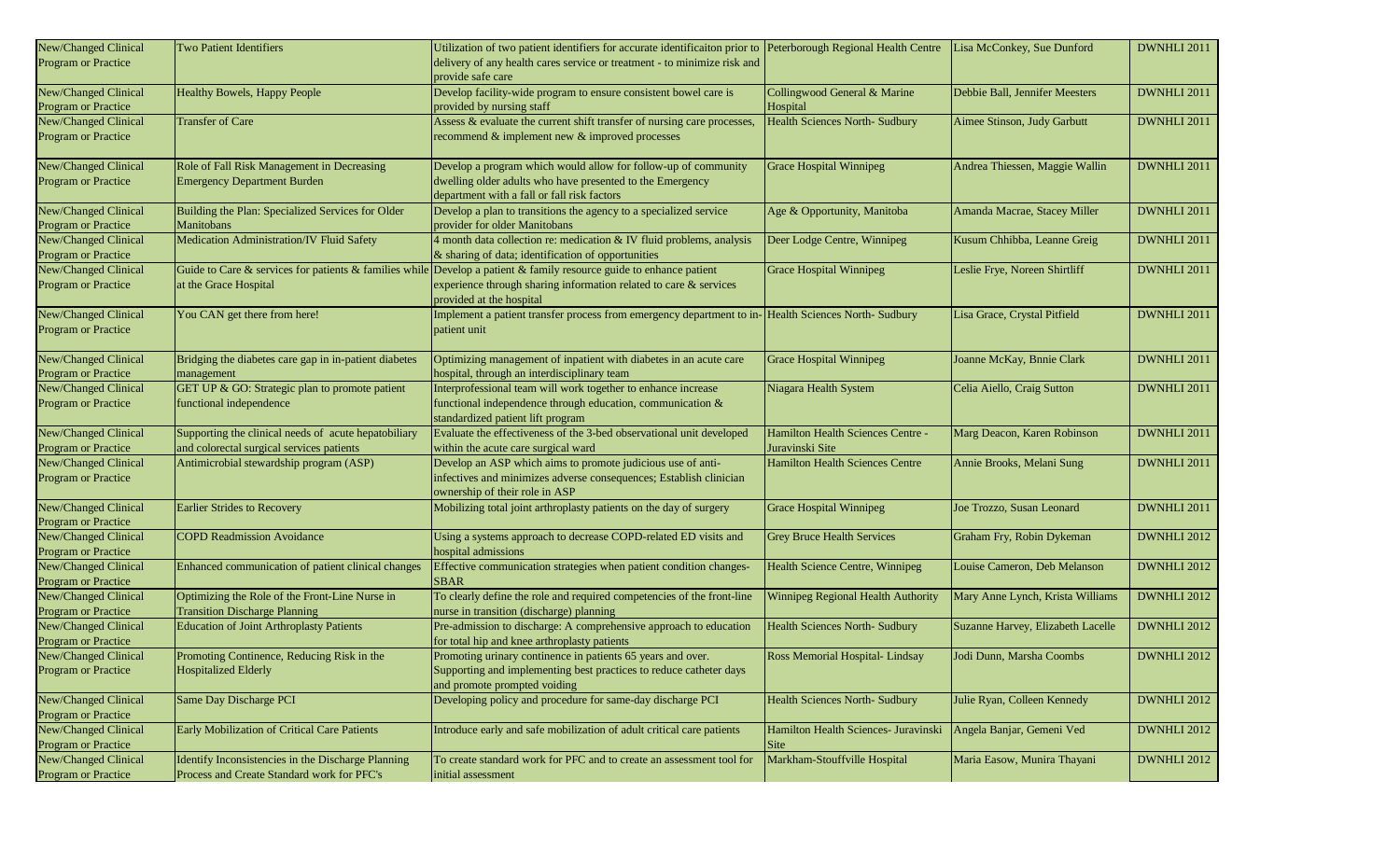| New/Changed Clinical        | Antimicrobial Stewardship                               | Address antimicrobial misuse in an effort to combat antimicrobial       | Lake of the Woods District Hospital       | Lynn Ronnebeck, Tracy Stasiuk     | DWNHLI 2012        |
|-----------------------------|---------------------------------------------------------|-------------------------------------------------------------------------|-------------------------------------------|-----------------------------------|--------------------|
| <b>Program or Practice</b>  |                                                         | resistance                                                              |                                           |                                   |                    |
| New/Changed Clinical        | Life With My New Lungs                                  | To transition patients requiring chronic mechanical ventilation from    | Hotel Dieu Grace Hospital- Windsor        | Michael Dame, Peggy Oldfield      | DWNHLI 2012        |
| Program or Practice         |                                                         | the intensive care unit to a medical unit with a view to optimizing     |                                           |                                   |                    |
|                             |                                                         | living with new restrictions                                            |                                           |                                   |                    |
| New/Changed Clinical        | Safe for Patients Safe for Staff                        | To improve communication between ER and DI staff in regards to          | Concordia Hospital, Winnipeg              |                                   | DWNHLI 2012        |
| <b>Program or Practice</b>  |                                                         | patients requiring infection control precautions                        |                                           |                                   |                    |
| New/Changed Clinical        | Integrating Services for a Community of Clients         | To pilot an integrated service delivery team. Services will include     | <b>VHA Home Healthcare</b>                | Vicki MacCallum, Carey Lucki,     | DWNHLI 2012        |
| <b>Program or Practice</b>  |                                                         | nursing, rehabilitation, and personal support                           |                                           | Olivia Mabborang, Caroline Hunter |                    |
| <b>New/Changed Clinical</b> | <b>Communication Stars</b>                              | To use SBAR tool for handover communication as a pilot on the           | <b>Listowel Wingham Hospital Alliance</b> | Arlene Lanting, Sandra Albrecht   | DWNHLI 2012        |
| <b>Program or Practice</b>  |                                                         | Wingham inpatient unit by February 2013                                 |                                           |                                   |                    |
| New/Changed Clinical        | Nursing Skills Mix Partnerships-Building the Bridge     | Using the three factor framework and the CNO standards to create        | Royal Ottawa Health Care Group            | Vicki McMurdo, Healther Masson,   | <b>DWNHLI 2012</b> |
| <b>Program or Practice</b>  | for a Model of Care Care Delivery Project               | framework for patient assignment for registered staff working in a      |                                           | Lou Donais, Carol Anne Cumming,   |                    |
|                             |                                                         | mental health setting so that assignments change based on acuity of     |                                           | Laina Jack                        |                    |
|                             |                                                         | patient care needs                                                      |                                           |                                   |                    |
| <b>New/Changed Clinical</b> | Early Mobilization of the Critically Ill Patient        | The WRHA ABCDE protocol: A- Awaken patient using spontaneous            | <b>Grace Hospital Winnipeg</b>            | Allison Blazek, Trudy Nernberg    | DWNHLI 2012        |
| <b>Program or Practice</b>  |                                                         | awakening trials, B- perform daily spontaneous breathting trials, C-    |                                           |                                   |                    |
|                             |                                                         | coordinated with choice of effective analgesia, sedation, and delirium  |                                           |                                   |                    |
|                             |                                                         | treatment, D- delirium avoidance, recognition and treatment, E- early   |                                           |                                   |                    |
|                             |                                                         | mobilization and exercise                                               |                                           |                                   |                    |
| New/Changed Clinical        | Integrated Pregnancy Continuum of Care                  | Development of a pathway for care that allows families to access        | Sioux Lookout Meno Ya Win Health          | Sue Anderson, Heather Fukushima   | DWNHLI 2012        |
| <b>Program or Practice</b>  |                                                         | service at anytime during the prenatal, antenatal, and postnatal period | Centre                                    |                                   |                    |
| New/Changed Clinical        | Stop the Sticking                                       | To decrease the number of unnecessary needle sticks related to blood    | Winnipeg Regional Health Authority        | Heather Lytwyn, Barb Kuehrig      | <b>DWNHLI 2012</b> |
| <b>Program or Practice</b>  |                                                         | work during patient hospital stay by allowing nursing staff to access   | and Health Sciences Centre                |                                   |                    |
|                             |                                                         | saline locks for blood draws                                            |                                           |                                   |                    |
| <b>New/Changed Clinical</b> | Enhancement of Critical Care services and capacity      | Implement the Ottawa Hospital's Critical Care Response training         | <b>Cornwall Community Hospital</b>        | Ginette Ferguson, Michael Kroon   | DWNHLI 2012        |
| <b>Program or Practice</b>  | with strengthened interfacility collaboration. (Process | (CCRT) for all nurses in CCU at Cornwall - thus increasing capacity     |                                           |                                   |                    |
|                             | Improvement Project)                                    | $\&$ strengthening partnership with the Ottawa Hospital                 |                                           |                                   |                    |
| New/Changed Clinical        |                                                         |                                                                         |                                           |                                   |                    |
| <b>Program or Practice</b>  |                                                         |                                                                         |                                           |                                   |                    |
| New/Changed Clinical        |                                                         |                                                                         |                                           |                                   |                    |
| <b>Program or Practice</b>  |                                                         |                                                                         |                                           |                                   |                    |

| <b>Patient Flow</b> |                                                                              |                                                                                                                                                                                                                                                                                                                                                     |                                          |                                        |                 |
|---------------------|------------------------------------------------------------------------------|-----------------------------------------------------------------------------------------------------------------------------------------------------------------------------------------------------------------------------------------------------------------------------------------------------------------------------------------------------|------------------------------------------|----------------------------------------|-----------------|
| <b>Patient Flow</b> | Smooth transitions for geriatric rehab patients                              | Focus on processes that will ensure smooth transitions of patients<br>admitted to Geriatric Rehab Inpatient Service; transfer out to acute                                                                                                                                                                                                          | <b>Toronto Rehabilitiation Institute</b> | Lori Adler, Carol Holmes               | DMW-2002        |
| <b>Patient Flow</b> | Optimizing Patient Flow for Surgical Same-Day<br><b>Admission Patients</b>   |                                                                                                                                                                                                                                                                                                                                                     | Mount Sinai Hospital                     | Rose Jansen, Jo Ann Noble              | <b>DMW-2003</b> |
| <b>Patient Flow</b> | Improving Access to Specialized Inpatient<br><b>Rehabilitation Services</b>  |                                                                                                                                                                                                                                                                                                                                                     | The Ottawa Hospital                      | Cathy Danbrook, Helen Zipes            | <b>DMW-2004</b> |
| <b>Patient Flow</b> | Continuity through Planned Connections                                       |                                                                                                                                                                                                                                                                                                                                                     | <b>York Central Hospital</b>             | Linda Myles, Nancy Wilson              | <b>DMW-2004</b> |
| <b>Patient Flow</b> | Using the HUB to Streamline Admissions for Patients<br>with Eating Disorders | Changing our care delivery model for patients with eating disorder by<br>moving from an inpatient to an outpatient approach. This change is                                                                                                                                                                                                         | Providence Health Care, Vancouver        | Elaine McGlenister, David<br>MacDonald | <b>DMW-2004</b> |
| <b>Patient Flow</b> | Proposal to Enhance Patient Flow through the<br><b>Emergency Department</b>  | Utilizing two methodologies: 1) Networking with comparitor hospital<br>sites via site tours, 2) Internet resources via current literature searches<br>we will identify barriers to patient flow through the ER department<br>and submit a proposal of recommendations that will enhance the<br>efficiency and potentiate positive patient outcomes. | Joseph Brant Memorial Hospital           | Marianne Fletcher, Kathy Szostak       | <b>DMW-2004</b> |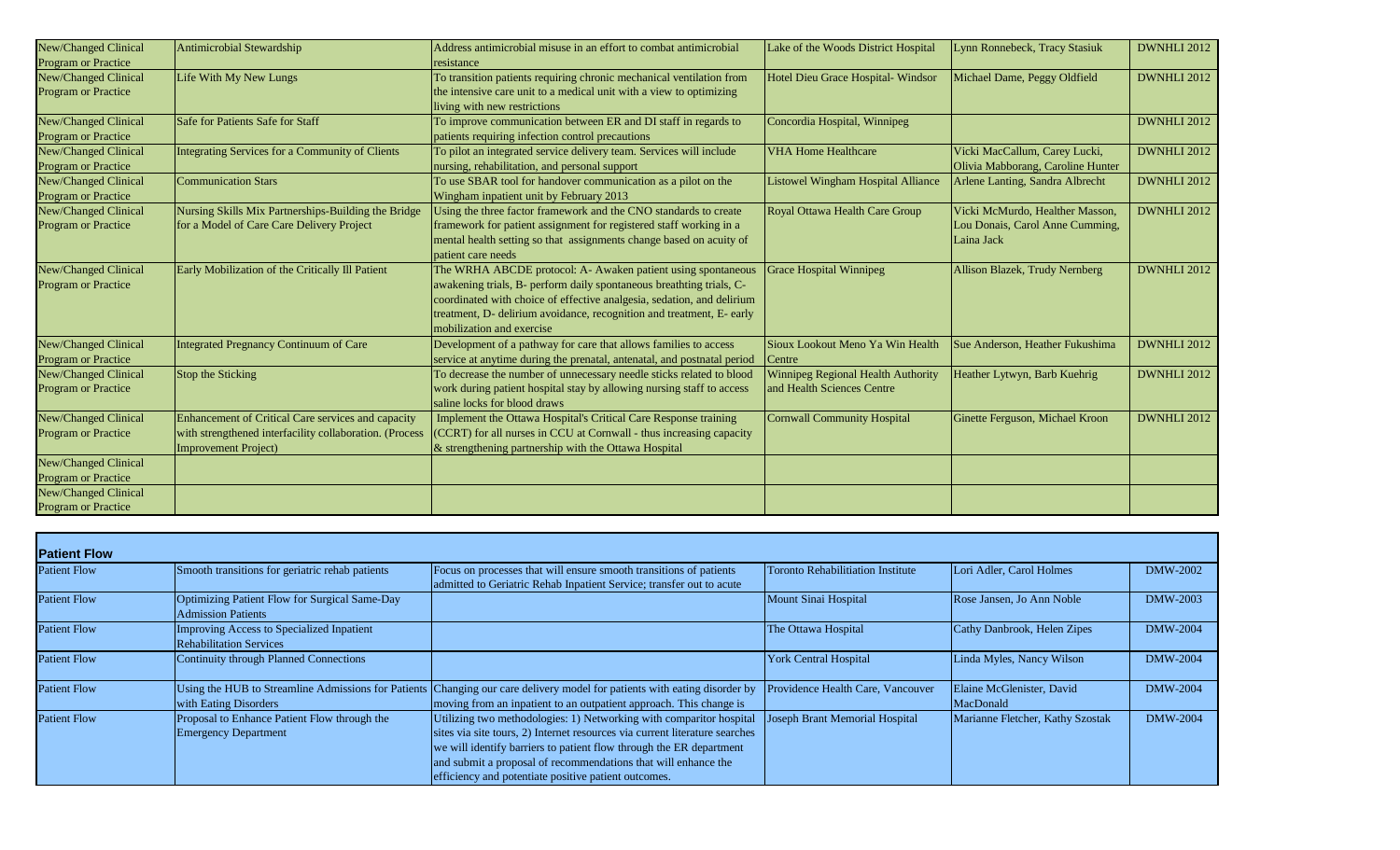| <b>Patient Flow</b> |                                                       | Implementation of an Early Warning Scoring System   A pilot toolkit to Identify pt at risk of changing acuity or                         | Chatham-Kent Health Alliance                                       | Lin Stevenson, Karen Millard        | <b>DMW-2005</b>   |
|---------------------|-------------------------------------------------------|------------------------------------------------------------------------------------------------------------------------------------------|--------------------------------------------------------------------|-------------------------------------|-------------------|
|                     | for Patient Acuity                                    | determination, implement rapid intervention when it can be most                                                                          |                                                                    |                                     |                   |
|                     |                                                       | effective, and determine appropriate level of care (bed management.)                                                                     |                                                                    |                                     |                   |
| <b>Patient Flow</b> | <b>Improving Patient Flow</b>                         | Assessing the demand capacity of inpatient surgery unit at TOH Civic                                                                     | The Ottawa Hospital                                                | Susan Batista, Jennifer Smylie      | <b>DMW-2005</b>   |
|                     |                                                       | Campus and examine the current flow identifying barriers and                                                                             |                                                                    |                                     |                   |
|                     |                                                       | bottlenecks to minimize variation in activity and decrease OR                                                                            |                                                                    |                                     |                   |
|                     |                                                       | cancellations.                                                                                                                           |                                                                    |                                     |                   |
| <b>Patient Flow</b> | Utilization Management (UM) System: Improving         | Implementation of a computerized system that requires an RN to enter                                                                     | Victoria General Hospital, Winnipeg                                | Joanne Stothers, Donna Romaniuk     | <b>DMW-2006</b>   |
|                     | LOS from acute to subacute areas                      | clinical patient information that will enhance team analytical process $\&$                                                              |                                                                    |                                     |                   |
|                     |                                                       | assist in providing patient care in the most appropriate setting                                                                         |                                                                    |                                     |                   |
| <b>Patient Flow</b> | Optimizing flow of cardiac surgical patients          | Improving flow of cardiac surgical patients through peri-operative,                                                                      | London Health Sciences Centre                                      | Judy Kojlak, Pat Merrifield, Sherri | <b>DMW-2006</b>   |
|                     |                                                       | critical care, and ward experiences                                                                                                      |                                                                    | Lawson                              |                   |
| <b>Patient Flow</b> | Changing Access management in the acute locked        | Change perception of entry to acute mental health inpatient locked unit Hotel Dieu Hospital, Kingston                                    |                                                                    | Marnie Dahl, Eval Barnett           | DMW-2006          |
|                     | adult psychiatric unit                                | by removing uniformed security officer.                                                                                                  |                                                                    |                                     |                   |
| <b>Patient Flow</b> | FIT (facilitating improved throughput) Program        | Improve the efficiency of the ADT process in order to decrease length                                                                    | Concordia Hospital, Winnipeg                                       | Chris Collier & Bonnie Shipman      | <b>DMW-2007</b>   |
|                     |                                                       | of stay & improve satisfaction of staff, patients & family                                                                               |                                                                    |                                     |                   |
| <b>Patient Flow</b> | Patient Flow through the Surgical Program             | To focus on 1-2 bottlenecks in the surgical process (OR and Surgical                                                                     | Concordia Hospital, Winnipeg                                       | Tanya Cheetham, Karin Long          | <b>DMW-2007</b>   |
|                     |                                                       | Unit) that hampers patient flow                                                                                                          |                                                                    |                                     |                   |
| <b>Patient Flow</b> | Key indicators in managing and facilitating patient   | Develop a tool to classify hospital patients into stages of urgency and<br>ctions needed to ontimize nation care                         | Kingston General Hospital                                          | Andrea Keller & Tracy Fitzgerald    | <b>DMW-2008</b>   |
| <b>Patient Flow</b> | Emergency Department (ED) patient flow process        | Conduct a diagnostic assessment of ED patient flow processes                                                                             | South West Nova Scotia District                                    | Pamela Robichaud & Debbie Hill-     | <b>DMW-2008</b>   |
|                     | mapping                                               |                                                                                                                                          | <b>Health Authority</b>                                            | LeBlanc                             |                   |
| <b>Patient Flow</b> | Key indicators in managing and facilitating patient   | To develop a tool that classifies the hospital into stages of urgency, and Kingston General Hospital                                     |                                                                    | Reg hart, Tom Hart, Tracy           | <b>DMW-2008</b>   |
|                     | flow                                                  | suggests actions to optimize patient care                                                                                                |                                                                    | Fitzgerald, Andrea Keller           |                   |
| <b>Patient Flow</b> | <b>Paved Patient Pathways</b>                         | Project to ensure efficient patient flow in new outpatient centre.                                                                       | <b>Grand River Hospital</b>                                        | Michelle Wilhelm & Jane Huiskamp    | <b>DMW-2008</b>   |
| <b>Patient Flow</b> | <b>Patient Flow Initiative</b>                        | Create strategies to remove barriers to discharge, thus enabling timely                                                                  | Peterborough Regional Health Centre   John Whitehead, Brad Sippel, |                                     | <b>HLI 2006-7</b> |
|                     |                                                       | admission                                                                                                                                |                                                                    | Colleen Howson, Cheryl Coombs       |                   |
| <b>Patient Flow</b> | Implementation of a Discharge Planning model across   | Implementing established discharge planning guidelines, ensuring that                                                                    | Royal Ottawa Mental Health Centre                                  | Don Cowell, Ann-Marie O'Brien       | HLI 2006-7        |
|                     | the organization                                      | every patient & family leaves hospital with a printed discharge plan                                                                     |                                                                    |                                     |                   |
| <b>Patient Flow</b> | Improving hand-off of rehab plan of care upon         | Develop a hand-off tool $&$ process to improve the quality $&$ accuracy                                                                  | The Hospital for Sick Children                                     | Kim Streitenberger, Rita Damignani  | HLI 2006-7        |
|                     | discharge                                             | of information communicated upon discharge from Sick Kids                                                                                |                                                                    |                                     |                   |
|                     |                                                       |                                                                                                                                          |                                                                    |                                     |                   |
| <b>Patient Flow</b> | 8th Avenue Connector                                  | Waitlist support for clients transitioning from Urgent Mental Health to<br>Community Mental Health, through individualized mental health | Calgary Health Region                                              | Twila Orto, Cheryl Gardner          | HLI 2007-8        |
|                     |                                                       | intervention.                                                                                                                            |                                                                    |                                     |                   |
| <b>Patient Flow</b> | Transitioning patients from inpatient to outpatient   | Develop a streamlined process for transitioning from inpatient to                                                                        | The Hospital for Sick Children                                     | Anne Marie Jewiss, Lesley           | <b>HLI 2007-8</b> |
|                     | neonatology services                                  | outpatient neonatology services, with enhanced metrics. Develop joint                                                                    |                                                                    |                                     |                   |
|                     |                                                       | education process for NNFU & NICU staff to support families in the                                                                       |                                                                    |                                     |                   |
|                     |                                                       | process                                                                                                                                  |                                                                    |                                     |                   |
| <b>Patient Flow</b> | Successful integration back to community              | Develop a tool for discharge planning & medication reconciliation                                                                        | Cambridge Memorial Hospital                                        | Noela Vorsteveld, Kimberley Floyd   | <b>HLI 2007-8</b> |
| <b>Patient Flow</b> | Clinical protocol for risk assessment $\&$ mitigation | Develop a risk assessment and mitigation tool for complex patient                                                                        | <b>Winnipeg Regional Health Authority</b>                          | Marlene Stern, Sandra Loewen        | <b>HLI 2007-8</b> |
|                     |                                                       | discharges. Pilot protocol with two multi-disciplinary teams on acute                                                                    |                                                                    |                                     |                   |
|                     |                                                       | medical units in community hospitals                                                                                                     |                                                                    |                                     |                   |
| <b>Patient Flow</b> | Inpatient resource alignmnent                         | Implement the process, change maangement and organizational                                                                              | Hospital for Sick Children                                         | Andrea Sepa, Margot Follett Rowe,   | SickKids-HLI      |
|                     |                                                       | improvement strategies that support alignment of inpatient staff                                                                         |                                                                    | Colleen Peskun, Jane owes Ciordas   | 2008              |
|                     |                                                       | resources & facilitate inpatient admissions/transfers in unit                                                                            |                                                                    |                                     |                   |
|                     |                                                       |                                                                                                                                          |                                                                    |                                     |                   |
| <b>Patient Flow</b> | Driving to Discharge                                  | Develop & implement a visual tool to trigger all te4am members to                                                                        | Hospital for Sick Children                                         | Alistair Hodinott, Catherine        | SickKids-HLI      |
|                     |                                                       | each discharge goals                                                                                                                     |                                                                    | Hebbard, Clare Barford              | 2008              |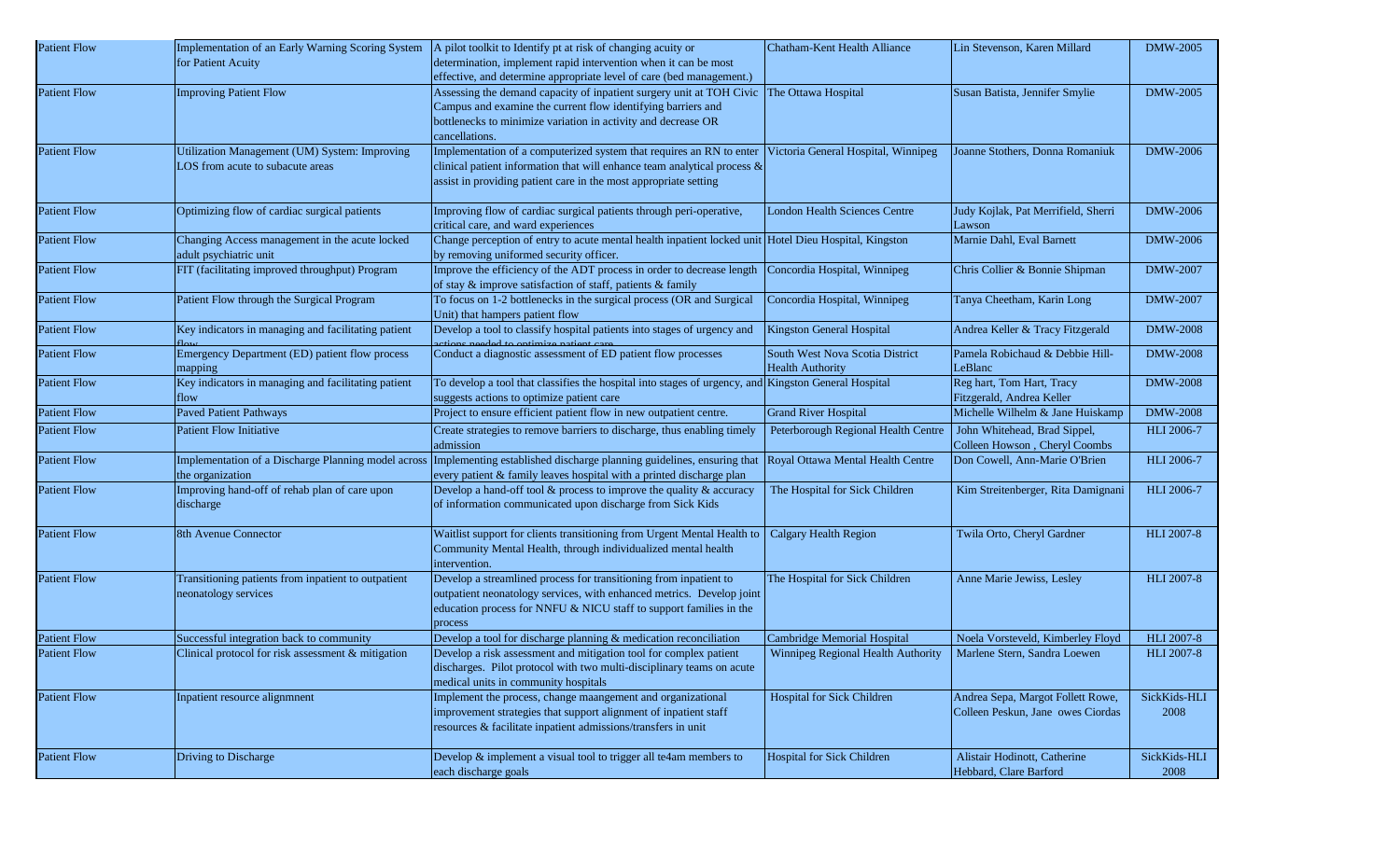| <b>Patient Flow</b>                                |                                                        | Innovative strategies for improving discharge planning Develop a method for facilitating discharge of patients with diabetes,    | <b>Hamilton Health Sciences Centre</b>                                       | Carol Chagnon & Bo Fusesk          | DWNHLI 2009     |
|----------------------------------------------------|--------------------------------------------------------|----------------------------------------------------------------------------------------------------------------------------------|------------------------------------------------------------------------------|------------------------------------|-----------------|
|                                                    | for patients with diabetes                             | encompassing: admission, assessment, education of staff, patients &                                                              |                                                                              |                                    |                 |
|                                                    |                                                        | families, discharge plan and documentation.                                                                                      |                                                                              |                                    |                 |
|                                                    |                                                        |                                                                                                                                  |                                                                              |                                    |                 |
| <b>Patient Flow</b>                                | Development of entrance criteria for integrated        | Use established hospital categories of client complexity to determine                                                            | Winnipeg Regional Health Authority                                           | Pat Younger & Carolyn Blieske      | DWNHLI 2009     |
|                                                    | discharge planning unit                                | eligibility for the Integrated Discharge Planning Unit                                                                           |                                                                              |                                    |                 |
| <b>Patient Flow</b>                                | Review of discharge planning rounds                    | Review discharge planning rounds in order to make recommendations                                                                | Grace Hospital, Winnipeg                                                     | Gale Pearson & Marie McKie         | DWNHLI 2009     |
|                                                    |                                                        | to enhance planning for patients, which will result in improved patient                                                          |                                                                              |                                    |                 |
|                                                    |                                                        | flow                                                                                                                             |                                                                              |                                    |                 |
| <b>Patient Flow</b>                                | Welcome to our World - Facilitating a smooth           | Facilitate a smooth transitions throughout HSC - particularly critical                                                           | Winnipeg Health Sciences Centre                                              | Asha Pereira & Jane Eason-Hamm     | DWNHLI 2009     |
|                                                    | transition                                             | care $\rightarrow$ surgery $\rightarrow$ discharge home                                                                          |                                                                              |                                    |                 |
| <b>Patient Flow</b>                                | Using utilization management tool to more accurately   | Standardize & implement ways to identify homelessness barriers early                                                             | Winnipeg Health Sciences Centre                                              | Kathy Hendrickson-Gracie & Stacie  | DWNHLI 2009     |
|                                                    | identify homelessness as a barrier to discharge        | on, in order to facilitate more efficient discharge                                                                              |                                                                              | Karlowsky                          |                 |
| <b>Patient Flow</b>                                | Surgical Access Made Easy (S.A.M.E.)                   | Standardize approach to accessing all surgical care                                                                              | St Joseph's Health Care, Hamilton                                            | Kim Stephens Woods, Deanna         | DWNHLI 2009     |
|                                                    |                                                        |                                                                                                                                  |                                                                              | <b>Brunet</b>                      |                 |
| <b>Patient Flow</b>                                | ICU/SDU Minor/moderate surge capacity plan             | Develop a plan which clearly identifies a minor and moderate surge                                                               | IHealth Sciences North- Sudbury                                              | <b>Tina Bloomfield</b>             | DWNHLI 2011     |
|                                                    |                                                        | capacity plan and the steps to take to safely care for ICU &SDU<br>patients                                                      |                                                                              |                                    |                 |
| <b>Patient Flow</b>                                | Easy access to health & social services in St James    | Provide increased oppportunity to request and access services: walk-in, Grace Hospital, Winnipeg                                 |                                                                              | Brbara Bolshaw-Dow, Rob Wilson     | DWNHLI 2011     |
|                                                    |                                                        | phone in or crisis/urgent in a more coordinated & efficient manner                                                               |                                                                              |                                    |                 |
| <b>Patient Flow</b>                                | CDU/ED Patient Flow New Project Initiative             | To improve patient flow out of the ED of admitted medical patients.                                                              | Hamilton Health Sciences- Juravinski Carolyn Jones, Sarah Roy                |                                    | DWNHLI 2012     |
|                                                    |                                                        |                                                                                                                                  | Hospital                                                                     |                                    |                 |
| <b>Patient Flow</b>                                |                                                        |                                                                                                                                  |                                                                              |                                    |                 |
|                                                    |                                                        |                                                                                                                                  |                                                                              |                                    |                 |
| <b>Patient Flow</b>                                |                                                        |                                                                                                                                  |                                                                              |                                    |                 |
|                                                    |                                                        |                                                                                                                                  |                                                                              |                                    |                 |
|                                                    |                                                        |                                                                                                                                  |                                                                              |                                    |                 |
|                                                    | <b>Community Development/Population Health</b>         |                                                                                                                                  |                                                                              |                                    |                 |
| <b>Community Development/</b>                      | Helping First Nations Communities develop an           | Using a community development process we will craft a                                                                            | $FNIHB - BC$                                                                 | Shelley Henderson, Annette Whitely | <b>DMW-2003</b> |
| <b>Population Health</b>                           | <b>HIV/AIDS Policy</b>                                 | (nondiscriminatory) policy that is widely supported by the community,                                                            |                                                                              |                                    |                 |
|                                                    |                                                        | to provide culturally and psychologically safe care for people living                                                            |                                                                              |                                    |                 |
|                                                    |                                                        | with HIV/AIDS in their home communities.                                                                                         |                                                                              |                                    |                 |
| Community Development/                             | Introduction of Full-time On-site Nursing Service to   | To prepare the work wetting and 2 nurses for their integration into the                                                          | <b>FNIHB</b> – Ontario (Sioux Look-Out)                                      | Elizabeth Sequin, Marie Carolan    | DMW-2003        |
| <b>Population Health</b>                           | the Remote Northern Community of KeeWayWin             | community on a full-time basis.                                                                                                  |                                                                              |                                    |                 |
|                                                    |                                                        |                                                                                                                                  |                                                                              |                                    |                 |
| Community Development/                             | Reduction of Alcohol Consumption in Women of           |                                                                                                                                  | Health Canada, FNIHB, Ontario                                                | Selina Conn, Mariea Spray          | <b>DMW-2004</b> |
| <b>Population Health</b>                           | <b>Child Bearing Years</b>                             |                                                                                                                                  |                                                                              |                                    |                 |
| <b>Community Development/</b>                      | Community Needs Assessment for Reproductive            |                                                                                                                                  | Health Canada, FNIHB, Ontario                                                | Carienne Bowes- Kerber, Mary Beall | <b>DMW-2004</b> |
| <b>Population Health</b>                           | Health Nursing Service in a Remote Community           |                                                                                                                                  |                                                                              |                                    |                 |
| Community Development/                             | Development of a Girls Club for 13 - 18 year olds in a |                                                                                                                                  | Health Canada, FNIHB, Ontario                                                | Evelyn Skotniski, Melanie Turpin   | <b>DMW-2004</b> |
| <b>Population Health</b>                           | <b>First Nations Community</b>                         |                                                                                                                                  |                                                                              |                                    |                 |
| <b>Community Development/</b>                      | Well Child Video Project                               | To provide audio-visual and written teaching tools for a well child                                                              | Health Canada, Edmonton                                                      | Sue Kodakin, Sabrina Wood          | <b>DMW-2004</b> |
| <b>Population Health</b>                           |                                                        | clinic visit (4 videos and a workbook).                                                                                          |                                                                              |                                    |                 |
| Community Development/                             | Food Security in a Remote First Nations Community      | Healthy choices; affordability; availability; and shared traditional food. Health Canada, FNIHB, Ontario                         |                                                                              | Susan Validen, Marie Czinkota      | <b>DMW-2004</b> |
| <b>Population Health</b>                           |                                                        |                                                                                                                                  |                                                                              |                                    |                 |
| Community Development/                             | A Centre for Primary Health Care in First Nations      | Implementing Primary Health Care delivery as a centre of excellence                                                              | Health Canada, Edmonton                                                      | Chris Lemphers, Donna Brule        | DMW-2004        |
| <b>Population Health</b>                           | Communities                                            | in First Nations communities.                                                                                                    |                                                                              |                                    |                 |
| Community Development/                             | Co-creating Adolescent Girls Circles                   | Co-creating a framework for the development of "Toolkits" that                                                                   | Health Canada - FNIHB                                                        | Judith Stein, Lorelei Newton       | <b>DMW-2005</b> |
| <b>Population Health</b>                           |                                                        | facilitate girls circles in First Nations communities                                                                            |                                                                              |                                    |                 |
| Community Development/<br><b>Population Health</b> | Walk the Talk                                          | A one week camp that provides nutrition education, fitness program<br>and cultural awareness to First Nations children and youth | Health Canada - FNIHB (LacSeul First Lana Angeconeb, Karen Martin<br>Nation) |                                    | <b>DMW-2005</b> |
|                                                    |                                                        |                                                                                                                                  |                                                                              |                                    |                 |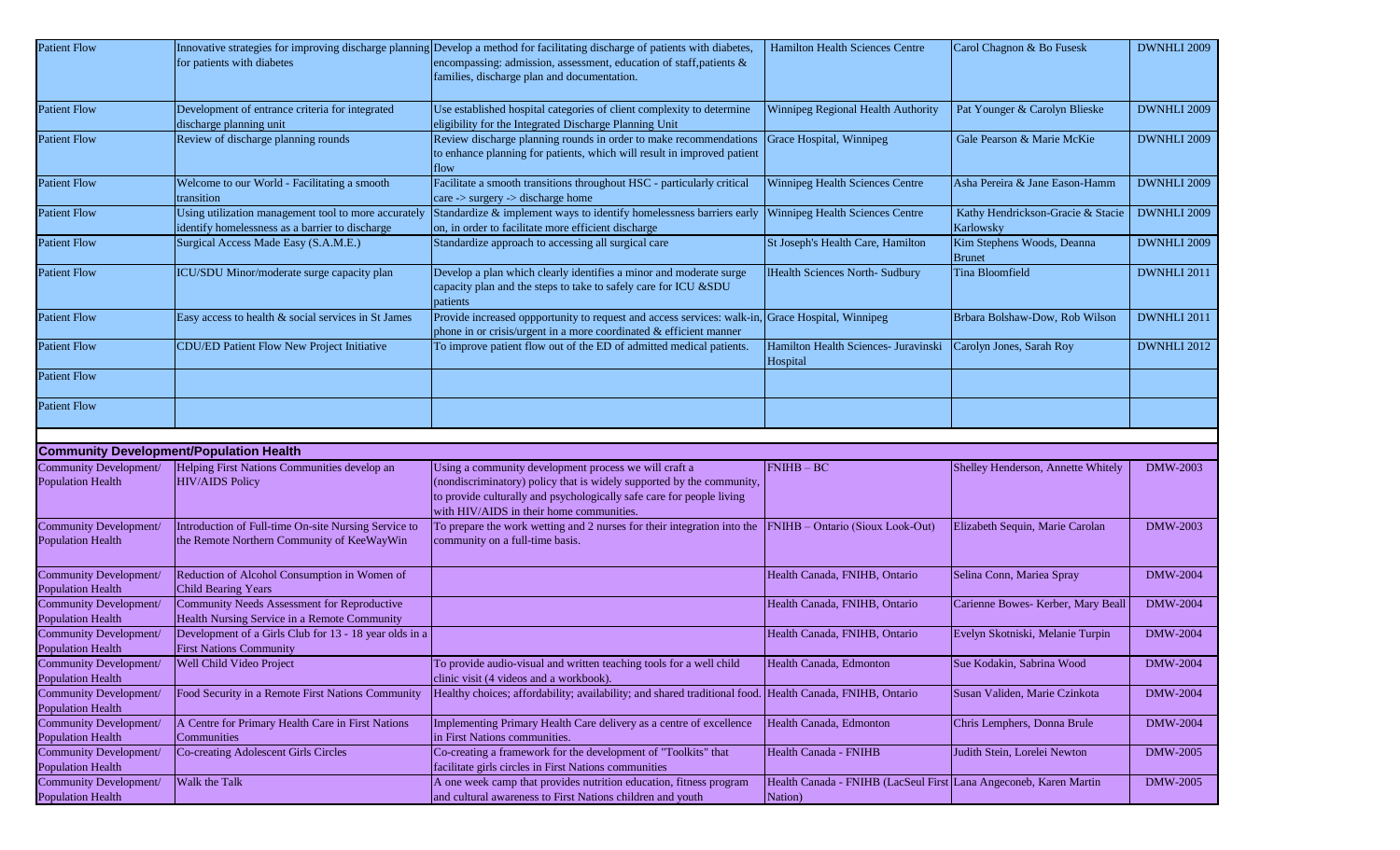| Community Development/                                    | FNIHB Home & Community Care Program                                     | Research specific target community needs, create & implement home                                                                       | Health Canada, FNIHB, BC                                         | Candice Corston, Elizabeth Flanders                       | <b>DMW-2006</b>   |
|-----------------------------------------------------------|-------------------------------------------------------------------------|-----------------------------------------------------------------------------------------------------------------------------------------|------------------------------------------------------------------|-----------------------------------------------------------|-------------------|
| <b>Population Health</b>                                  | sustainability nurse                                                    | care nurse position to provide service to small remote communities<br>with recruitment barriers                                         |                                                                  |                                                           |                   |
| Community Development/                                    | Building Future Leaders in First Nation Communities                     | Develop a multi-disciplinary team to work with youth in FN                                                                              | <b>FNIHB-Alberta</b>                                             | Susan Jewitt, Joseph Redhead                              | DMW-2006          |
| <b>Population Health</b>                                  |                                                                         | communities to prevent drug/alcohol abuse, by engaging youth to                                                                         |                                                                  |                                                           |                   |
|                                                           |                                                                         | become community leaders                                                                                                                |                                                                  |                                                           |                   |
| Community Development/                                    | Community Grocery Tour                                                  | Launch a weekly grocery tour to teach people how to read labels and                                                                     | First Nations & Inuit Health Branch                              | Leonard Allen & Gina Halliwell                            | <b>DMW-2008</b>   |
| <b>Population Health</b>                                  |                                                                         | make healthy choices                                                                                                                    | (High River Alberta)                                             |                                                           |                   |
| <b>Community Development/</b>                             | Developing community health plans using a                               | Support FNIHB staff & community-based staff to develop, implement,<br>monitor & evaluate community health plans collaboratively using a | Health Canada, FNIHB, Alberta                                    | Joyce Cardinal, Gloria Denechoan                          | HLI 2005-6        |
| <b>Population Health</b>                                  | collaborative approach                                                  | community development approach                                                                                                          |                                                                  |                                                           |                   |
| <b>Community Development/</b>                             | Adoption & implementation of Population Health                          | Adoption of policy by governing board; further refinement of                                                                            | <b>Annapolis Valley Health</b>                                   | Tricia Cochrane, Nancy McBay                              | HLI 2005-6        |
| <b>Population Health</b>                                  | approach for planning & decision making                                 | framework & initial phase of policy implementation                                                                                      |                                                                  |                                                           |                   |
| <b>Community Development/</b>                             | Increasing awareness of chronic disease self-                           | Develop a plan for enhancing self-awareness of chronic disease self-                                                                    | North York General Hospital                                      | Greg Konigshaus, Leslie Soever                            | <b>HLI</b> 2006-7 |
| <b>Population Health</b>                                  | management                                                              | management with the Central LHIN                                                                                                        |                                                                  |                                                           |                   |
| Community Development/                                    | CHAMPIONS for prevention & promotion of mental                          | Establish a mental health prevention & promotion network within the                                                                     | Winnipeg Regional Health Authority                               | Carolyn Strutt, Marg Synyshyn                             | <b>HLI</b> 2006-7 |
| <b>Population Health</b>                                  | health                                                                  | <b>WRHA</b>                                                                                                                             |                                                                  |                                                           |                   |
| <b>Community Development/</b><br><b>Population Health</b> | Engaging public health staff in a process to develop<br>vision & values | Design a process to engage staff in crafting mission, vision & values<br>statement for public health services in Lambton County         | County of Lambton Community<br><b>Health Services Department</b> | Kevin Churchill, Andrew Taylor                            | HLI 2006-7        |
| Community Development/                                    | Rural Model for Adult Community Speech &                                | Develop creative speech & language service delivery model for clients                                                                   | <b>HNV Access Centre</b>                                         | Joan Rannie, Kim Ballantyne                               | HLI 2006-7        |
| <b>Population Health</b>                                  | <b>Language Services</b>                                                | living in rural areas                                                                                                                   |                                                                  |                                                           |                   |
| <b>Community Development/</b>                             | Bridging the Gap: Developing strategies for working                     | Develop & roll out a training module on within with children $\&$                                                                       | <b>Hospital for Sick Children</b>                                | David Brownstone, Plezzie Benitez                         | <b>HLI 2007-8</b> |
| <b>Population Health</b>                                  | effectively with new Canadians accessing health care                    | families who are new to Canada, or from different cultures - to                                                                         |                                                                  |                                                           |                   |
|                                                           |                                                                         | increase ability to access services & supports                                                                                          |                                                                  |                                                           |                   |
| Community Development/                                    | Public Health Emergency Relief Plan                                     | Develop a plan to reallocate health care resources of need during a                                                                     | <b>County of Lambton Community</b>                               | Charlene McMahon, Jeff Brooks                             | DWNHLI 2011       |
| <b>Population Health</b>                                  |                                                                         | declared or local disaster                                                                                                              | <b>Health Services Department</b>                                |                                                           |                   |
| Community Development/                                    |                                                                         | Increase awareness in Chattankert of signs and symptoms of stroke                                                                       | Chatham-Kent Health Alliance -                                   | Linda Butler, Sherry Sims                                 | DWNHLI 2012       |
| <b>Population Health</b>                                  |                                                                         | and increase timely access to care in collaboration with stroke<br>survivors by use of electronic patient education videos/tools on TV, | <b>District Stroke Centre Chattankert</b>                        |                                                           |                   |
|                                                           |                                                                         | waiting rooms in ED, etc.                                                                                                               |                                                                  |                                                           |                   |
| Community Development/                                    |                                                                         |                                                                                                                                         |                                                                  |                                                           |                   |
| <b>Population Health</b>                                  |                                                                         |                                                                                                                                         |                                                                  |                                                           |                   |
| Community Development/                                    |                                                                         |                                                                                                                                         |                                                                  |                                                           |                   |
| <b>Population Health</b>                                  |                                                                         |                                                                                                                                         |                                                                  |                                                           |                   |
|                                                           |                                                                         | HEALTHY WORKPLACE - includes Values & Culture, Healthy Workplace, Orientation, Recruitment & Retention                                  |                                                                  |                                                           |                   |
|                                                           | <b>Title</b>                                                            | <b>Description</b>                                                                                                                      | Organization                                                     | <b>Project Owners</b>                                     | <b>Institute</b>  |
| <b>Values &amp; Culture</b>                               |                                                                         |                                                                                                                                         |                                                                  |                                                           |                   |
| Values & Culture                                          | Inspiring a Site Vision in a Multisite Corporation                      | Define a process to facilitate a visioning session                                                                                      | Lakeridge Health Corporation -                                   | Janice Dusek, Kim Cook                                    | <b>DMW-2001</b>   |
|                                                           |                                                                         |                                                                                                                                         | Oshawa Site                                                      |                                                           |                   |
| Values & Culture                                          | $CO - INC$                                                              | Our most acutely ill patients will receive compassionate evidence-                                                                      | Royal Ottawa Mental Health Centre                                | <b>Margaret Tansey</b>                                    | <b>DMW-2001</b>   |
|                                                           |                                                                         | based nursing care                                                                                                                      |                                                                  |                                                           |                   |
| Values & Culture                                          | The SEHC Ingenuity Institute                                            | Supporting the gaps between new business initiatives & living out our<br>vision.                                                        | Saint Elizabeth Health Care, Toronto                             | Sue Munro, Mary Ann Fish                                  | DMW-2002          |
| Values & Culture                                          | Ask Me                                                                  | Supporting the gaps between new business initiatives & living out our<br>vision.                                                        | <b>Toronto Rehabilitation Institute</b>                          | Sara Lankshear, Debbie Driver                             | DMW-2002          |
| Values & Culture                                          | Caring for the Person in the Patient                                    | Developing a philosophy of care $\&$ an action plan to implement it.                                                                    | Chatham-Kent Health Alliance                                     | Judy White, Linda Brown, Lynne<br>Compton, Janice Wilmott | <b>DMW-2002</b>   |
| Values & Culture                                          | Being A.T.H.O.M.E. at Shalom Village Too                                | Developing a process to bring the feeling, quality presently established Shalom Village, Hamilton                                       |                                                                  | Pat Morden, Jeannette O'Leary                             | DMW-2002          |
|                                                           |                                                                         | at Shalom Village to the newly expanded organization.                                                                                   |                                                                  |                                                           |                   |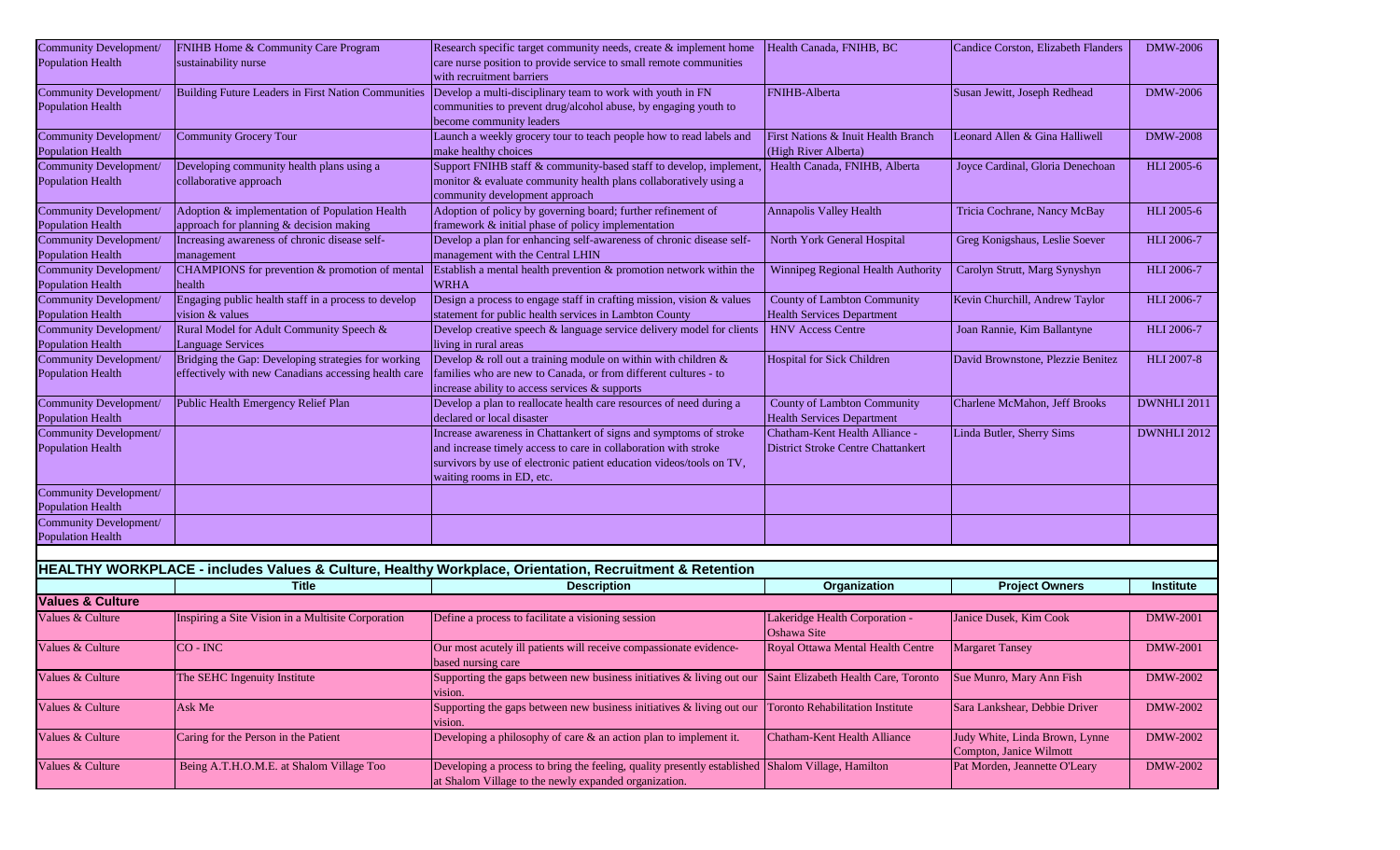| Values & Culture | Guided Learning - Beginning your Journey at PRH                                           | Formalized guided learning plan to positively impact the organizational Peterborough Regional Health Centre<br>culture (for students, new employees & inter-unit transfers).                           |                                                                                                   | Rilla Rhodes, Mary Anne Ashbridge,<br>Catherine Brumwell                        | DMW-2002           |
|------------------|-------------------------------------------------------------------------------------------|--------------------------------------------------------------------------------------------------------------------------------------------------------------------------------------------------------|---------------------------------------------------------------------------------------------------|---------------------------------------------------------------------------------|--------------------|
|                  |                                                                                           |                                                                                                                                                                                                        |                                                                                                   |                                                                                 |                    |
| Values & Culture | We're not in Kansas Anymore - Toto                                                        | Front line health care workers provide care that is culturally and<br>spiritually congruent in a respectful and caring manner.                                                                         | <b>Guelph General Hospital</b>                                                                    | Nancy Collett, Michelle Bott                                                    | <b>DMW-2003</b>    |
| Values & Culture | Culturally Competent Care for Nurses Working in<br><b>Aboriginal Communities</b>          |                                                                                                                                                                                                        | Aboriginal Nurses, Health Canada                                                                  | Lisa Dutcher, Brenda Canitz                                                     | <b>DMW-2004</b>    |
| Values & Culture | Paradigm Shift on an Acute Medicine Unit -<br>Dumping Ground to Promised Land             |                                                                                                                                                                                                        | Kingston General Hospital                                                                         | Colleen Small, Michelle Matthews                                                | <b>DMW-2004</b>    |
| Values & Culture | Laying the Groundwork: A Collaborative Approach to<br>Developing a Vision/Value Statement | To engage a multidisciplinary team of ~150 staff in creating a useful<br>and meaningful vision/value statement.                                                                                        | Vancouver General Hospital                                                                        | Cathie Heritage, Eunice Blancaflor,<br>Toni Trewern, Mary Van der Hoek          | <b>DMW-2004</b>    |
| Values & Culture | Discerning the Essence of the Grace                                                       | To conduct a diagnostic through interviews, focus groups and story-<br>telling to identify themes that capture the essence of "The Grace".                                                             | <b>Toronto Grace</b>                                                                              | Catherine Petch, Kathy Condie                                                   | <b>DMW-2004</b>    |
| Values & Culture | R-E-S-P-E-C-T - What it means to Me                                                       |                                                                                                                                                                                                        | <b>Woodstock General Hospital</b>                                                                 | Ilene Buchanan, Cheryl Moore                                                    | <b>DMW-2005</b>    |
| Values & Culture | Moving Forward - Delight in Dining                                                        | It will be the norm for our FEU/REHAB patients to eat in a communal<br>dining room                                                                                                                     | <b>Leamington District Memorial</b><br>Hospital                                                   | Claudette Levesque, Lucy Coppola                                                | <b>DMW-2005</b>    |
| Values & Culture | Team Growth Through a Culture of Personal                                                 | Introduce concepts and tools to promote personal accountability which                                                                                                                                  | Seven Oaks General Hospital,                                                                      | Bev Laurila, Faye Ostrove                                                       | <b>DMW-2005</b>    |
|                  | Accountability                                                                            | will enable the interdisciplinary team to grow and maximize its<br>potential.                                                                                                                          | Winnipeg                                                                                          |                                                                                 |                    |
| Values & Culture | Transforming Communication/Creating a Culture of<br>Transparency and Open Communication   | To assess the culture of communication in the school of Health<br>Sciences and develop strategies to address the identified needs and<br>celebrate the strengths.                                      | Humber Institute of Technology &<br><b>Advanced Learning</b>                                      | Joy Shewchuck, Sandra Filice,<br>Rosemary Watkins, Lenore Duquette              | <b>DMW-2005</b>    |
|                  |                                                                                           |                                                                                                                                                                                                        |                                                                                                   |                                                                                 |                    |
| Values & Culture | <b>Improving Customer Relations</b>                                                       | Work with professional staff to develop an education and awareness<br>program to improve customer relations                                                                                            | Middlesex Hospital Alliance -<br><b>Strathroy Middlesex</b>                                       | Sharon Cuttrysse, Cathy Gooding,<br>Gayle Ramsay, Marguerite Walker             | <b>DMW-2006</b>    |
| Values & Culture | Service Excellence - "Pilot ER/DI"                                                        | A Pilot project of service excellence in the ER & DI                                                                                                                                                   | Seven Oaks General Hospital,<br>Winnipeg                                                          | Blair Stevenson, Joyce Rokosh,<br>Janine Bllingall Scotten, Kim<br>Goodbrandson | <b>DMW-2006</b>    |
| Values & Culture | Customer Service in the Long Term Care<br>Environment                                     | Create a cultural shift in the way staff address the care needs of the<br>Italian-Canadian elderly in a longterm care environment by adopting a<br>customer service best practice model                | Villa Colombo                                                                                     | Nikki Mann, Cheryl Raycroft                                                     | DMW-2006           |
| Values & Culture | Embracing Change & Sustainability in a Dynamic<br><b>Work Environment</b>                 | Develop a workplace improvement team to address site/facility issues<br>using six critical work place factors. Facilitate & support the cultural<br>changes agreed upon.                               | North Eastman Health Association Inc - Glennda Gould, Brenda Neufeld<br>Pine Falls Health Complex |                                                                                 | DMW-2006           |
| Values & Culture | Ethics in the Workplace                                                                   | Provide / develop a set of resources to support staff with ethical<br>decision-making                                                                                                                  | <b>Riverview Health Centre</b>                                                                    | Nadine Breland & Alexis Firth                                                   | <b>DMW-2007</b>    |
| Values & Culture | <b>Inspiring A Quality Culture</b>                                                        | Coaching and mentoring plan: Culture of Quality inot daily practice                                                                                                                                    | <b>Hamilton Health Services</b>                                                                   | Lori MacCullouch & Roseanne<br>Zimmerman                                        | <b>DMW-2008</b>    |
| Values & Culture | <b>Customer Service Training Initiative</b>                                               | Build a customer-focused training initiative for our facility                                                                                                                                          | Collingwood General & Marine<br>Hospital                                                          | Martin Mazza, Jennifer Cornelisse                                               | HLI 2006-7         |
| Values & Culture | Respectful workplace                                                                      | Develop a committee of staff/management/elders to empower our<br>organization to ensure staff feel safe, secure and supported physically,<br>emotionally, spiritually, intellectually in the workplace | Carrier Sekani FAMily Services                                                                    | Marilyn Janzen, Dianna Evans                                                    | <b>HLI 2008-9</b>  |
| Values & Culture | the values of SOGH                                                                        | Identify core competencies required by all staff to live Identify and define competencies, describe what it would look like<br>(behaviours), and generate recommendations to operationalize it.        | Seven Oaks General Hospital                                                                       | Monique Constant, Cathy Johnston                                                | <b>HLI 2008-9</b>  |
| Values & Culture | <b>Earning Respect Project</b>                                                            | Improve the culture of the ER by fostering a climate of respect for<br>ourselves, our teams & our patients                                                                                             | <b>London Health Sciences Centre</b>                                                              | Karen Bondy & Cindy Langford                                                    | DWNHLI 2009        |
| Values & Culture | Protocol for Information Inspiration & Engagement                                         | Develop a protocol for strategic and effective communication and<br>engagement                                                                                                                         | <b>Winnipeg Health Sciences Centre</b>                                                            | Anne-Marie Brown, Kat<br>Washchyshyn                                            | DWNHLI 2009        |
| Values & Culture | Further our awareness of cultural diversity amonst                                        | Develop sensitivity and understanding of other ethnic groups amonst                                                                                                                                    | <b>Riverview Health Centre</b>                                                                    | Lucie Schlichter, Kelly Dutiaume                                                | <b>DWNHLI 2010</b> |
|                  | staff at Riverview Health Centre                                                          | staff at RHC through a cultural awareness publicity campaign                                                                                                                                           |                                                                                                   |                                                                                 |                    |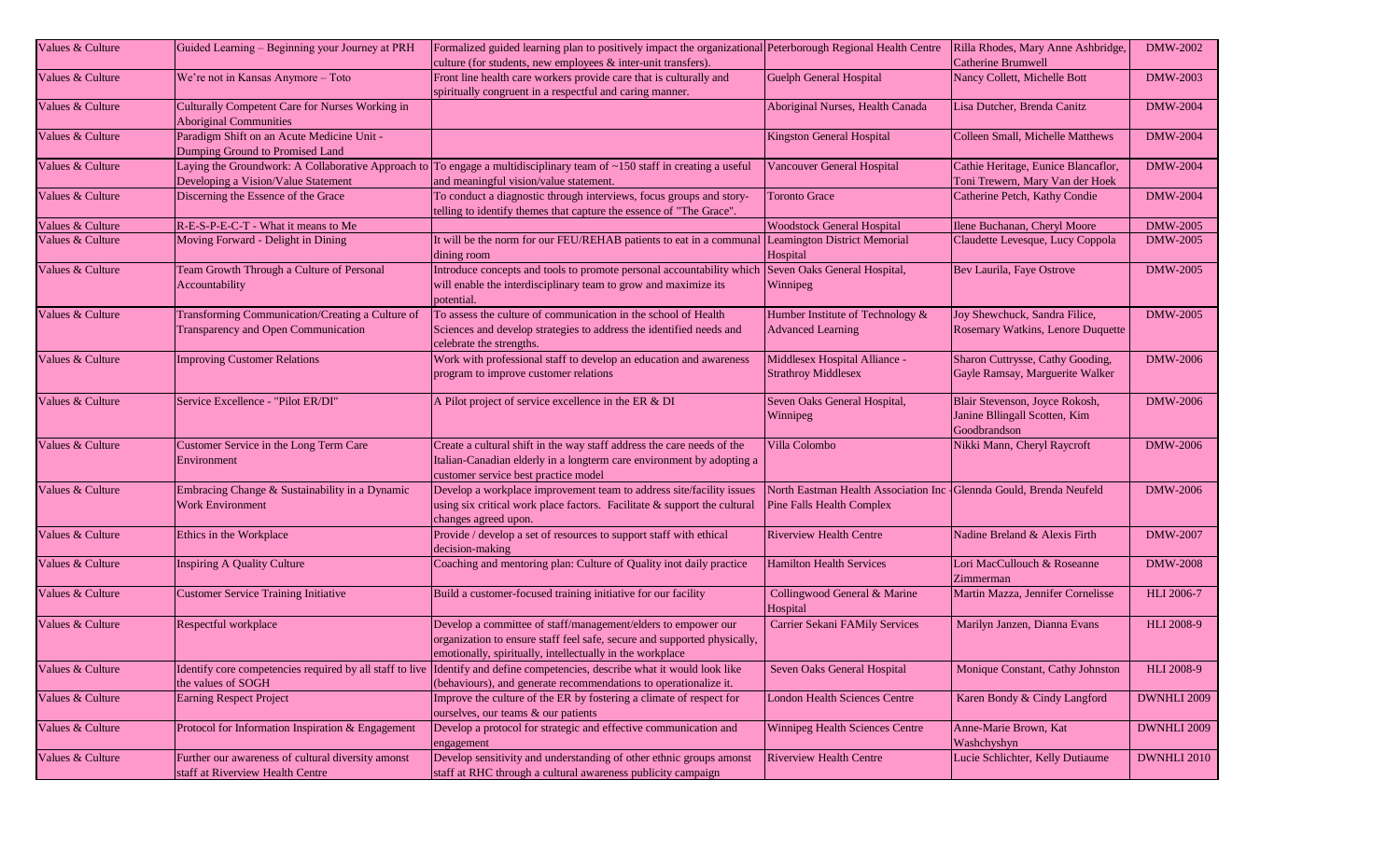| Values & Culture                                 |                                                       | Developing Mindful practices to nurture & strengthen Cultivate leadership presence presence through mindfulness and | Centre de sante Saint Boniface &                                   | Lynne Jamault-Crocker, Micheline St- DWNHLI 2011 |                 |
|--------------------------------------------------|-------------------------------------------------------|---------------------------------------------------------------------------------------------------------------------|--------------------------------------------------------------------|--------------------------------------------------|-----------------|
|                                                  | cultures of compassion                                | mindful practices, to nurture $\&$ strengthen a culture of compassion                                               | Catholic Health Corporation of                                     | Hilaire                                          |                 |
|                                                  |                                                       |                                                                                                                     | Manitoba                                                           |                                                  |                 |
| Values & Culture                                 | It's About People                                     | To produce a multi-media presentation for staff on organizational                                                   | <b>Riverview Health Centre</b>                                     | Debbie Svaling, Kia Murray                       | DWNHLI 2012     |
|                                                  |                                                       | values                                                                                                              |                                                                    |                                                  |                 |
| Values & Culture                                 |                                                       |                                                                                                                     |                                                                    |                                                  |                 |
| Values & Culture                                 |                                                       |                                                                                                                     |                                                                    |                                                  |                 |
|                                                  |                                                       |                                                                                                                     |                                                                    |                                                  |                 |
| <b>Healthy Workplaces / Quality of Work life</b> |                                                       |                                                                                                                     |                                                                    |                                                  |                 |
| Healthy Workplaces /                             | <b>Nurses Racing for Recognition</b>                  | Identifying what would make nurses feel valued & developing                                                         | <b>First Nations Inuit Health Branch,</b>                          | Susan Ross, Brenda Roos                          | DMW-2002        |
| Quality of Work life                             |                                                       | recommendations.                                                                                                    | Halifax                                                            |                                                  |                 |
| Healthy Workplaces /                             | You Can't Decorate Until You Renovate                 | Exploring ways to create a healthier work environment for nurse                                                     | <b>Baycrest Centre for Geriatric Care</b>                          | Kathi Catton, Gina Peragene                      | <b>DMW-2002</b> |
| <b>Quality of Work life</b>                      |                                                       | managers.                                                                                                           |                                                                    |                                                  |                 |
| Healthy Workplaces /                             | Lighting the Way for Workplace Satisfaction           | Regional nursing conference to connect $\&$ share new practice $\&$                                                 | Health Canada, FHNIB, Ontario                                      | Daunette Tucker, Elaine Asselin                  | <b>DMW-2002</b> |
| <b>Quality of Work life</b>                      |                                                       | research iformation amongst all nurses working in FN communities                                                    |                                                                    |                                                  |                 |
| Healthy Workplaces /                             | <b>Encouraging the Heart</b>                          | Building & encouraging support systems for staff.                                                                   | Royal Ottawa Mental Health Centre                                  | Karen Daley, Faye Bryers                         | <b>DMW-2002</b> |
| Quality of Work life                             |                                                       |                                                                                                                     |                                                                    |                                                  |                 |
| Healthy Workplaces /                             | Building a Healthier Workplace - One Step at a Time   | Gain senior management and board acceptance of the NQI healthy                                                      | SouthWest Nova Scotia Health                                       | Jodi Ybarra, Judy LeBlanc                        | <b>DMW-2003</b> |
| Quality of Work life                             |                                                       | workplace environment criteria.                                                                                     | Authority                                                          |                                                  |                 |
| Healthy Workplaces /                             | Development of Support Strategies for a Changing      |                                                                                                                     | Victoria General Hospital, Winnipeg                                | Donna Britton, Brenda Weiss                      | <b>DMW-2004</b> |
| Quality of Work life                             | <b>Work Environment</b>                               |                                                                                                                     |                                                                    |                                                  |                 |
| Healthy Workplaces /                             | Fostering a Culture for Nurse Empowerment             | Implementation of a Nursing Council for South West Nova Scotia                                                      | South West Nova Scotia District                                    | Meredith Alexander, Kathy Vallillee              | <b>DMW-2004</b> |
| <b>Quality of Work life</b>                      |                                                       | District Health Authority.                                                                                          | <b>Health Authority</b>                                            |                                                  |                 |
| Healthy Workplaces /                             | Changing a Nursing Team Culture                       | Address a number of issues that affect patient care delivery, teamwork                                              | <b>West Park Healthcare Centre</b>                                 | Monica Codjoe, Valerie Parkes                    | <b>DMW-2004</b> |
| Quality of Work life                             |                                                       | and communication on nursing units.                                                                                 |                                                                    |                                                  |                 |
| Healthy Workplaces /                             | Building staff morale, the cornerstone of health care | Through use of team building, exercise and a retreat with use of a                                                  | St. Joseph's Health Care, Hamilton                                 | Krysta Kolodziejski, Heather Wende               | <b>DMW-2005</b> |
| <b>Quality of Work life</b>                      |                                                       | facilitator, we will increase the morale of the 6GI staff                                                           |                                                                    |                                                  |                 |
| Healthy Workplaces /                             | <b>Apotex Reconnecting to Care</b>                    |                                                                                                                     | <b>Baycrest Centre for Geriatric Care</b>                          | Penney Minor, Catherine Kohm                     | <b>DMW-2005</b> |
| <b>Quality of Work life</b>                      |                                                       |                                                                                                                     |                                                                    |                                                  |                 |
| Healthy Workplaces /                             | <b>Quality Improvement Program</b>                    |                                                                                                                     | <b>Acadie-Bathurst Health</b>                                      | Annie LeClerc, Michelle Godin                    | <b>DMW-2005</b> |
| <b>Quality of Work life</b>                      |                                                       |                                                                                                                     |                                                                    |                                                  |                 |
| Healthy Workplaces /                             | A Model of Caring: Nurses Reflections on a Positive   | Provide a framework that will encourage nurses to be supportive and                                                 | <b>Cambridge Memorial Hospital</b>                                 | Deborah Snider, Brigitte Shannon                 | <b>DMW-2005</b> |
| Quality of Work life                             | <b>Working Environment</b>                            | professional in their communication with colleagues.                                                                |                                                                    |                                                  |                 |
| Healthy Workplaces /                             | <b>Empowering Staff</b>                               | Inspire staff to identify & communicate issues or concerns in a                                                     | Haliburton Highlands Health Services                               | Darcy Burke, JoAnne Ecclestone                   | <b>DMW-2006</b> |
| Quality of Work life                             |                                                       | positive, effective approach                                                                                        |                                                                    |                                                  |                 |
| Healthy Workplaces /                             | Put the smile back into nursing                       | Improving staff morale by creating a healthy workplace (employing the Health Sciences North-Sudbury                 |                                                                    | Bugg, S. Lacroix, K. McImoylile,                 | <b>DMW-2006</b> |
| Quality of Work life                             |                                                       | use of humour)                                                                                                      |                                                                    | P, Plummer, M. Scott, P. Toffoli                 |                 |
| Healthy Workplaces /                             | Establishing WHO WE ARE & Securing our future         | Enabling staff & teambuilding to facilitate changes that will occur                                                 | St Joseph's Health Care, Hamilton                                  | Maureen Snider, Jennifer Doerrsan                | DMW-2006        |
| Quality of Work life                             |                                                       | with implementing an identified mandate through a planned retreat.                                                  |                                                                    |                                                  |                 |
| Healthy Workplaces /                             | Having Fun at work                                    | Get all staff involved and motivated for creating a better workplace                                                | <b>Residence Saint-Louis</b>                                       | Jessie Dubourg, Josee Belke                      | <b>DMW-2006</b> |
| Quality of Work life                             |                                                       | environment where joy coexists with willingness to come to work.                                                    |                                                                    |                                                  |                 |
| Healthy Workplaces /                             | <b>Healthy Hearts</b>                                 | Create a supportive environment in the workplace to promote                                                         | Skidegate Health Centre / Xaaynangaa Heather Barnes, Robin Boese   |                                                  | <b>DMW-2006</b> |
| Quality of Work life                             |                                                       | individuals' ability to gain positive health behaviours. Model improve                                              | Naay (House of Life)                                               |                                                  |                 |
| Healthy Workplaces /                             | Toward Excellence - The Journey of Community          | Using new grad transitions/integration into RN-PDC programs to                                                      | Capital District Health Authority (AB) Valerie Eden & Kelly Lackie |                                                  | <b>DMW-2007</b> |
| <b>Quality of Work life</b>                      | <b>Building</b>                                       | springboard a collaborative culture among educators                                                                 |                                                                    |                                                  |                 |
| Healthy Workplaces /                             | Healthier Happier Workplace                           | Growth and change in our nursing environment                                                                        | Vision 74 Inc                                                      | Linda Williamson & Dana Horton                   | <b>DMW-2007</b> |
| Quality of Work life                             |                                                       |                                                                                                                     |                                                                    |                                                  |                 |
| Healthy Workplaces /                             | Pilot project for engaging Hotel Dieu Hospital in a   | Implement a minimum of 5 wellness strategies that have minimal cost                                                 | Hotel Dieu Hospital (Kingston)                                     | Kelly Youmans, Jennifer O'Neil                   | <b>DMW-2008</b> |
| Quality of Work life                             | culture of wellness                                   | (time, fiscal, human resources) $\&$ open discussions about wellness.                                               |                                                                    |                                                  |                 |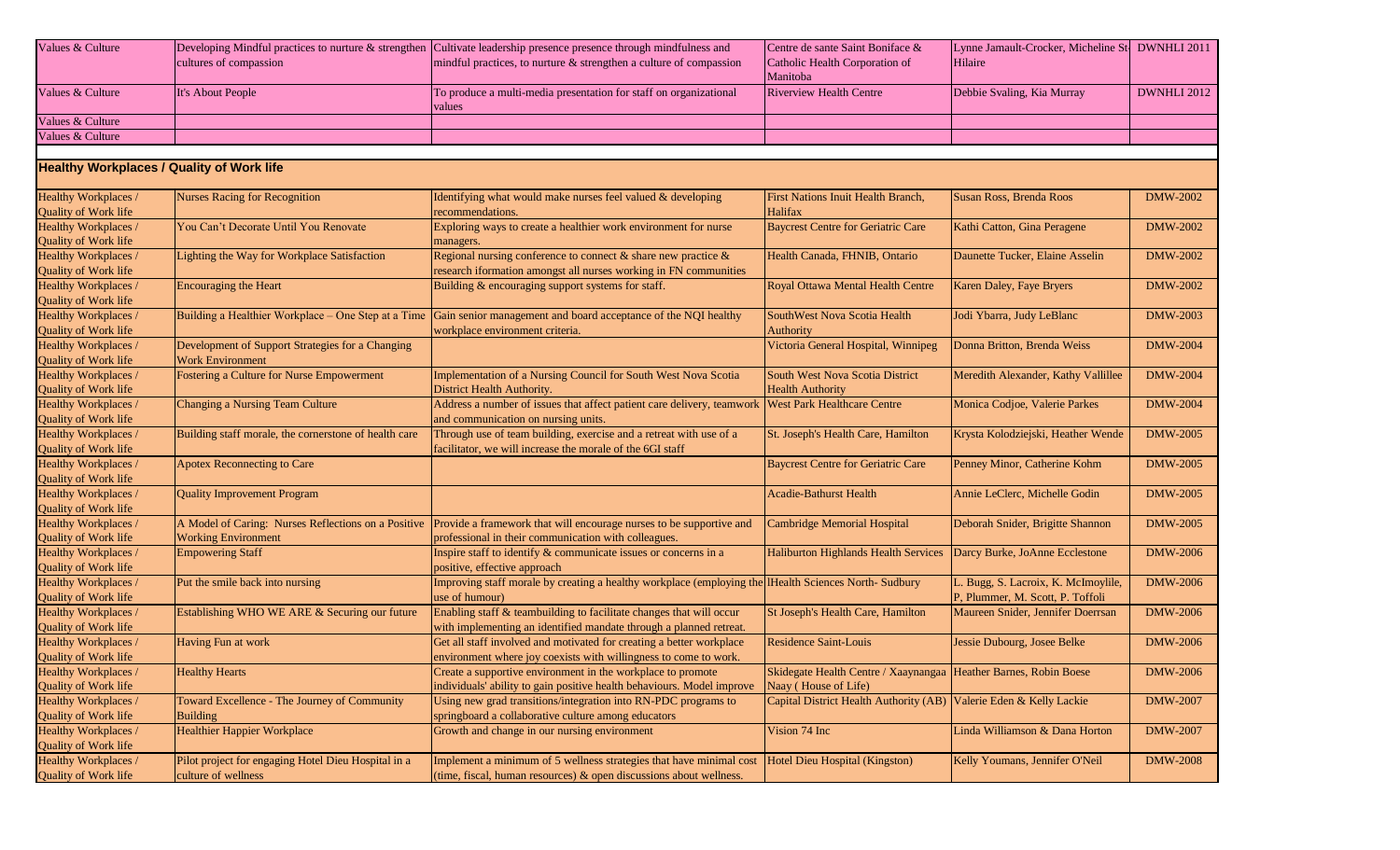| Healthy Workplaces /                                | Promoting a Positive Work Environment When<br>Mandated to go over Census              | Identify and implement strategies for front line teams during an over-<br>census situation.                      | <b>London Health Sciences Centre</b>                               | Kit Wong & Heather Tales                    | <b>DMW-2008</b>    |
|-----------------------------------------------------|---------------------------------------------------------------------------------------|------------------------------------------------------------------------------------------------------------------|--------------------------------------------------------------------|---------------------------------------------|--------------------|
| Quality of Work life                                |                                                                                       |                                                                                                                  |                                                                    |                                             |                    |
| Healthy Workplaces /<br>Quality of Work life        | Building a Healthier Workplace Environment                                            | Initiative to foster support and decrease negativity through<br>incorporation of LHSC's core values.             | <b>London Health Sciences Centre</b>                               | Marg Kooy & Trish Walker                    | <b>DMW-2008</b>    |
| Healthy Workplaces /                                | Wellness and Mentorship for Managers                                                  | Project to establish a support system using mentorship and team                                                  | <b>Kingston General Hospital</b>                                   | Maureen Charette, Wilma Cohrs,              | <b>DMW-2008</b>    |
| Quality of Work life                                |                                                                                       | meetings promoting a structured wellness program.                                                                |                                                                    | Christina Panopoules-Rowe, & Kelly<br>Bodie |                    |
| <b>Healthy Workplace</b>                            | Building A Healthier Work Environment by<br><b>Strengthening Social Relationships</b> | Guideline development for life events and annual celebrations by a<br>social committee.                          | <b>London Health Sciences Centre</b><br><b>University Hospital</b> | Joyce Shannon & Eileen deVeber              | <b>DMW-2008</b>    |
| Healthy Workplaces /<br><b>Quality of Work life</b> | Developing & piloting employee recognition                                            | Profile home care employee's success stories in FN communities in the<br>Alberta Region, using the FN web portal | Health Canada, FNIHB, Alberta                                      | Melanie Pooyak, Lorene Mills                | <b>HLI</b> 2005-6  |
| Healthy Workplaces /<br>Quality of Work life        | Reward & Recognition Framework                                                        | Design a meaningful reward & recognition framework for our<br>organization                                       | Concordia Hospital, Winnipeg                                       | Brent Kreller, Alison Allard                | <b>HLI 2007-8</b>  |
| Healthy Workplaces /                                | Reward & Recognition Excellence                                                       | Review literature of best practices; Dialogue with staff. - to assess &                                          | Seven Oaks Hospital                                                | Eva Karpyza, Carol Deckert                  | <b>HLI 2007-8</b>  |
| Quality of Work life<br>Healthy Workplaces /        |                                                                                       | improve our reward & recognition program                                                                         |                                                                    |                                             |                    |
|                                                     | Taking care of those who care                                                         | Create an environment that provides coping resiliency for health care                                            | <b>Hospital for Sick Children</b>                                  | Nicky Brookes, Patti Rowe, Jen              | SickKids-HLI       |
| Quality of Work life                                |                                                                                       | professionals, patients and parents at SickKids                                                                  |                                                                    | Schredel, Julie Keagan, Dana                | 2008               |
| Healthy Workplaces /                                | Developing an education program to support staff in                                   | How to handle the difficult situations that staff in termporary                                                  | Winnipeg Regional Health Authority;                                | Connie Newman (VGH), Eric                   | <b>HLI 2008-9</b>  |
| <b>Quality of Work life</b>                         | handling difficult conversations                                                      | leadership roles routinely find themselves in                                                                    | Victoria General Hospital Winnipeg                                 | <b>Bradley (WRHA)</b>                       |                    |
| Healthy Workplaces /                                | Creating a healthy & vibrant workplace framework                                      | Develop and communicate the Hospital's commitment to a healthy                                                   | Markham-Stouffville Hospital                                       | Anne Kennie, Diane Purdy                    | HLI 2008-9         |
| Quality of Work life                                |                                                                                       | workplace. Develop an action plan to implement the Healthy                                                       |                                                                    |                                             |                    |
| Healthy Workplaces /                                | Impact of job on personal life: Identifying &                                         | Meet with individual team members to explore/identify impacts of                                                 | <b>IHealth Sciences North- Sudbury</b>                             | Joanne Guizzo, Judy Latendre-               | HLI 2008-9         |
| Quality of Work life                                | Improving the relationship                                                            | their jobs on their personal lives; Develop an action plan to resolve                                            |                                                                    | Paquette                                    |                    |
| Healthy Workplaces /                                | Care for the Caregiver                                                                | Assist staff to be able to identify symptoms of caregiver/compassion                                             | <b>London Health Sciences Centre</b>                               | Laurie Young & Janet Taylor                 | DWNHLI 2009        |
| Quality of Work life                                |                                                                                       | fatigue and available resources by 1) education sessions; 2) self-                                               |                                                                    |                                             |                    |
|                                                     |                                                                                       | evaluation tool; 3) pamphlet with suggestions for help; 4) conference                                            |                                                                    |                                             |                    |
|                                                     |                                                                                       | with experts in stress management/ burnout/ compassion fatigue                                                   |                                                                    |                                             |                    |
| Healthy Workplaces /                                |                                                                                       | Two-part initiative: a) develop strategy for informing all staff of curent                                       | <b>Kingston Hospitals</b>                                          | Donna Joyce & Marcy Mundt                   | DWNHLI 2009        |
| Quality of Work life                                |                                                                                       | program to create a safety program for staff who fear violence from an                                           |                                                                    |                                             |                    |
|                                                     |                                                                                       | intimate partner; b) develop & implement a program to train staff &                                              |                                                                    |                                             |                    |
|                                                     |                                                                                       | family in techniques of personal safety                                                                          |                                                                    |                                             |                    |
| Healthy Workplaces /                                | Pathways to Wellness For you and your team                                            | Engaging staff in the process of determining the status of their own                                             | Winnipeg Regional Health Authority                                 | Marion Cooper, Susan Stratford              | DWNHLI 2010        |
| Quality of Work life                                |                                                                                       | well-being and the well-being of the teams they are members of. Based                                            |                                                                    |                                             |                    |
|                                                     |                                                                                       | on that determiniation, practices to enhance positive mental health will                                         |                                                                    |                                             |                    |
|                                                     |                                                                                       | be cultivated & pathways available identified                                                                    |                                                                    |                                             |                    |
| Healthy Workplaces /                                | Improving the environment in Peri-Operative Services                                  | Develop a healthy workplace within and amongst the departments of                                                | <b>Ross Memorial Hospital</b>                                      | Jan Robinson, Ann Wehrstein                 | DWNHLI 2011        |
| Quality of Work life                                |                                                                                       | peri-operative services; and to improve communication processes $\&$                                             |                                                                    |                                             |                    |
|                                                     |                                                                                       |                                                                                                                  |                                                                    |                                             |                    |
|                                                     |                                                                                       | practices.                                                                                                       |                                                                    |                                             |                    |
| Healthy Workplaces /                                | Ensuring our workplace supports productivity and job-Create a healthy workplace       |                                                                                                                  | deSouza Institute                                                  | Mary Jane Esplen, Sandra Li-James           | DWNHLI 2011        |
| Quality of Work life                                | worklife satisfaction                                                                 |                                                                                                                  |                                                                    |                                             |                    |
| Healthy Workplaces /                                | The next 5 years: generating possibilities                                            | Assess the stremgths and possibilities of NRT stakeholders using an                                              | <b>University Health Network</b>                                   | Emelia Sekoh, Opal Robinson                 | DWNHLI 2011        |
| Quality of Work life                                |                                                                                       | Appreciative Inquiry as the guidling methodology                                                                 |                                                                    |                                             |                    |
| Healthy Workplaces /                                | Civility: the only Option?                                                            | Develop a learning module to support Humber College ITAL School                                                  | Humber Institute of Technology &                                   | Stacey McPhail, Elena Ptack                 | DWNHLI 2011        |
| Quality of Work life                                |                                                                                       | of Health Sciences students to understand & model civil behaviour,                                               | <b>Advanced Learning</b>                                           |                                             |                    |
|                                                     |                                                                                       | and to recognize & appropriately respond to uncivil behaviours                                                   |                                                                    |                                             |                    |
| Healthy Workplaces /                                | Staff Influenza vaccination program                                                   | Increase influenza compliance of staff/physicians and change culture                                             | <b>Chatham-Kent Health Alliance</b>                                | Marcel Blais, Carol Turner                  | DWNHLI 2011        |
| Quality of Work life                                |                                                                                       | toward accepting it as a standard of care                                                                        |                                                                    |                                             |                    |
| Healthy Workplaces /                                | <b>CGHH Social Media Strategy</b>                                                     | Develop and initiate a social media strategy that will be followed                                               | Collingwood General & Marine                                       | Mike Lacroix, Kelly Hopkins                 | <b>DWNHLI 2012</b> |
| Quality of Work life                                |                                                                                       | through at our hospital                                                                                          | Hospital                                                           |                                             |                    |
| Healthy Workplaces /                                | Self Care From the Inside Out- The Benefits of                                        | We would like to develop an interactive participatory workshop to                                                | <b>Winnipeg Health Sciences Centre</b>                             | Kurt Schwarz, Linda Perrin                  | DWNHLI 2012        |
| Quality of Work life                                | Mindfulness in the Workplace                                                          | share the importance of brining mindfulness to healthcare delivery                                               |                                                                    |                                             |                    |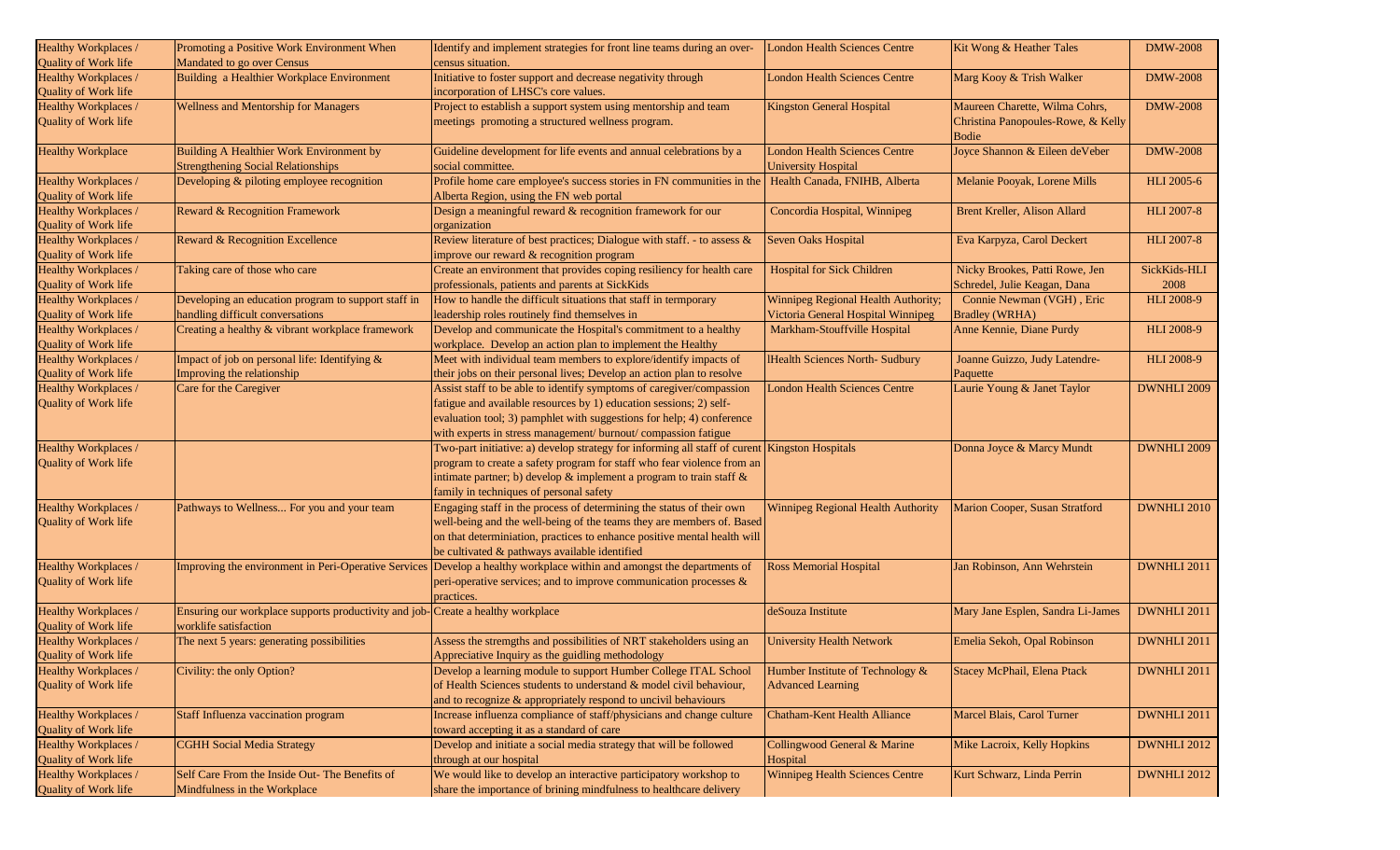| Healthy Workplaces /           | Stretch with ED                                        | Position temporary nursing positions wihin the emergency services        | Rouge Valley Health System              | Dianna Harrison, Chris Jones         | DWNHLI 2012     |
|--------------------------------|--------------------------------------------------------|--------------------------------------------------------------------------|-----------------------------------------|--------------------------------------|-----------------|
| Quality of Work life           |                                                        | program as a growth opportunity within a different clinical setting that |                                         |                                      |                 |
|                                |                                                        | is risk-free and stimulating to other nurses within the organization     |                                         |                                      |                 |
|                                |                                                        |                                                                          |                                         |                                      |                 |
| Healthy Workplaces /           | <b>Healthy Workplace Environent</b>                    | Implement the RNAO's best practice guideline "Developing and             | <b>Grand River Hospital</b>             | Pam Cerqueria, Kim Hendrick          | DWNHLI 2012     |
| Quality of Work life           |                                                        | Sustaining Effective Staffing and Workload Practices" related to the     |                                         |                                      |                 |
|                                |                                                        | development of a healthy work environment in 3E Hemodialysis             |                                         |                                      |                 |
| Healthy Workplaces /           |                                                        |                                                                          |                                         |                                      |                 |
| <b>Quality of Work life</b>    |                                                        |                                                                          |                                         |                                      |                 |
| Healthy Workplaces /           |                                                        |                                                                          |                                         |                                      |                 |
| Quality of Work life           |                                                        |                                                                          |                                         |                                      |                 |
|                                |                                                        |                                                                          |                                         |                                      |                 |
|                                |                                                        |                                                                          |                                         |                                      |                 |
| <b>Retention / Recruitment</b> |                                                        |                                                                          |                                         |                                      |                 |
| <b>Retention / Recruitment</b> | Special Opportunities in Our Special Care Units        | Formation & operaation of an acuter care pediatric nursing float pool    | Hamilton Health Sciences, Children's    | Donna LaForce, Patty Harris          | <b>DMW-2001</b> |
|                                | (Paediatrics) - Career Advancement for Novice          |                                                                          | Hospital                                |                                      |                 |
| <b>Retention / Recruitment</b> | Retention Strategies" - Follow-up to Successful        | Implement strategies of rewarding efforts and achievements,              | <b>Acadie-Bathurst Health Authority</b> | Debbie Gammon, Lucy Vienneau         | DMW-2003        |
|                                |                                                        |                                                                          |                                         |                                      |                 |
|                                | Recruitment                                            | promoting a learning environment and supporting professional             | (Chaleur Regional Hospital)             |                                      |                 |
|                                |                                                        | development.                                                             |                                         |                                      |                 |
| <b>Retention / Recruitment</b> | Mentorship - a Recruitment & Retention Strategy        |                                                                          | <b>Annapolis Valley District Health</b> | Judy Hainstock, Erin MacDonald       | DMW-2003        |
|                                |                                                        |                                                                          | Authority                               |                                      |                 |
|                                |                                                        |                                                                          |                                         |                                      |                 |
|                                |                                                        |                                                                          |                                         |                                      |                 |
| Retention / Recruitment        | Preceptor/Mentorship Program for Oncology Nurses       |                                                                          | Hamilton Health Sciences Corp.          | Sandra McFarlane, Bunny Ruiz, Toni   | DMW-2003        |
|                                |                                                        |                                                                          |                                         |                                      |                 |
|                                |                                                        |                                                                          |                                         | Simpson                              |                 |
| Retention / Recruitment        | Development of a Mentorship Program for Surgical       |                                                                          | Joseph Brant Hospital                   | Claudia Carson, Beverley John        | <b>DMW-2004</b> |
|                                | <b>Nurses</b>                                          |                                                                          |                                         |                                      |                 |
| <b>Retention / Recruitment</b> | Nursing Practice Council Mentorship Project            |                                                                          | <b>Winnipeg Health Sciences Centre</b>  | Ingrid Olson, Brenda Kline           | <b>DMW-2004</b> |
|                                |                                                        |                                                                          |                                         |                                      |                 |
| Retention / Recruitment        | Development of a Mentorship Program for New            |                                                                          | Mental Health Centre of                 | Deborah Duncan, Carol Campbell       | <b>DMW-2004</b> |
|                                | <b>Employees</b>                                       |                                                                          | Penetanguishene                         |                                      |                 |
| Retention / Recruitment        | Establishing a Mentorship Program for Nursing          |                                                                          | <b>Ontario Shores Centre for Mental</b> | Susan Taylor, Heather Canuel         | <b>DMW-2004</b> |
|                                |                                                        |                                                                          | Health                                  |                                      |                 |
| Retention / Recruitment        | Metamorphosis of a Mentor                              |                                                                          | <b>Woodstock General Hospital</b>       | Patricia Elliott, Janice Koekebakker | <b>DMW-2004</b> |
|                                |                                                        |                                                                          |                                         |                                      |                 |
|                                |                                                        |                                                                          |                                         |                                      |                 |
| Retention / Recruitment        | Recruitment and Retention of Aboriginal Nurses in      |                                                                          | Health Canada, FNIHB, Ontario           | Daisy Sugarhead, Debbie Kenate       | <b>DMW-2004</b> |
|                                | <b>First Nation Communities</b>                        |                                                                          |                                         |                                      |                 |
| Retention / Recruitment        | <b>Nursing Mentorship Program</b>                      | Develop a mentoring program for nursing to support nurses as they        | Sioux Lookout Meno-Ya-Win Health        | Laura Kokocinski, Heather            | <b>DMW-2004</b> |
|                                |                                                        | aspire to consolidate skills; further professional development and       | Centre                                  | Fukushima                            |                 |
| Retention / Recruitment        | Succession Planning at Peterborough Regional Health    | Succession planning utilizing current staff at Peterborough Regional     | Peterborough Regional Health Centre     | Lisa Milligan, Jennifer White        | <b>DMW-2004</b> |
|                                | Centre                                                 | Health Centre.                                                           |                                         |                                      |                 |
| Retention / Recruitment        | Roots Retention & Recruitment                          |                                                                          | Markham-Stouffville Hospital            | Nancy Hood, Pauline Brillinger,      | <b>DMW-2005</b> |
|                                |                                                        |                                                                          |                                         | Molly Court, Joan Baker              |                 |
| Retention / Recruitment        | Preceptor/Mentoring program                            | Development of a preceptoring/mentoring program to support staff         | Southlake Regional Health Centre        | Brenda Mundy, Marcie Dunn            | <b>DMW-2006</b> |
|                                |                                                        | nurses in a teaching role                                                |                                         |                                      |                 |
|                                |                                                        |                                                                          |                                         |                                      |                 |
|                                |                                                        |                                                                          |                                         |                                      |                 |
| Retention / Recruitment        | Assessment of career aspirations of clinical nurses in | To assess the career aspirations and related teaming needs of clinical   | <b>Kingston General Hospital</b>        | Janice Minard, Sabrina Martin        | <b>DMW-2006</b> |
|                                | Resource team                                          | nurses in the resource team at KGH and to identify how these             |                                         |                                      |                 |
|                                |                                                        | aspirations fit with the organizational needs.                           |                                         |                                      |                 |
| Retention / Recruitment        | New Nurse Support Network                              | Develop a support network for newly graduated RNs                        | <b>Riverview Health Centre</b>          | Kim Olver, Jason Hillier             | <b>DMW-2006</b> |
|                                |                                                        |                                                                          |                                         |                                      |                 |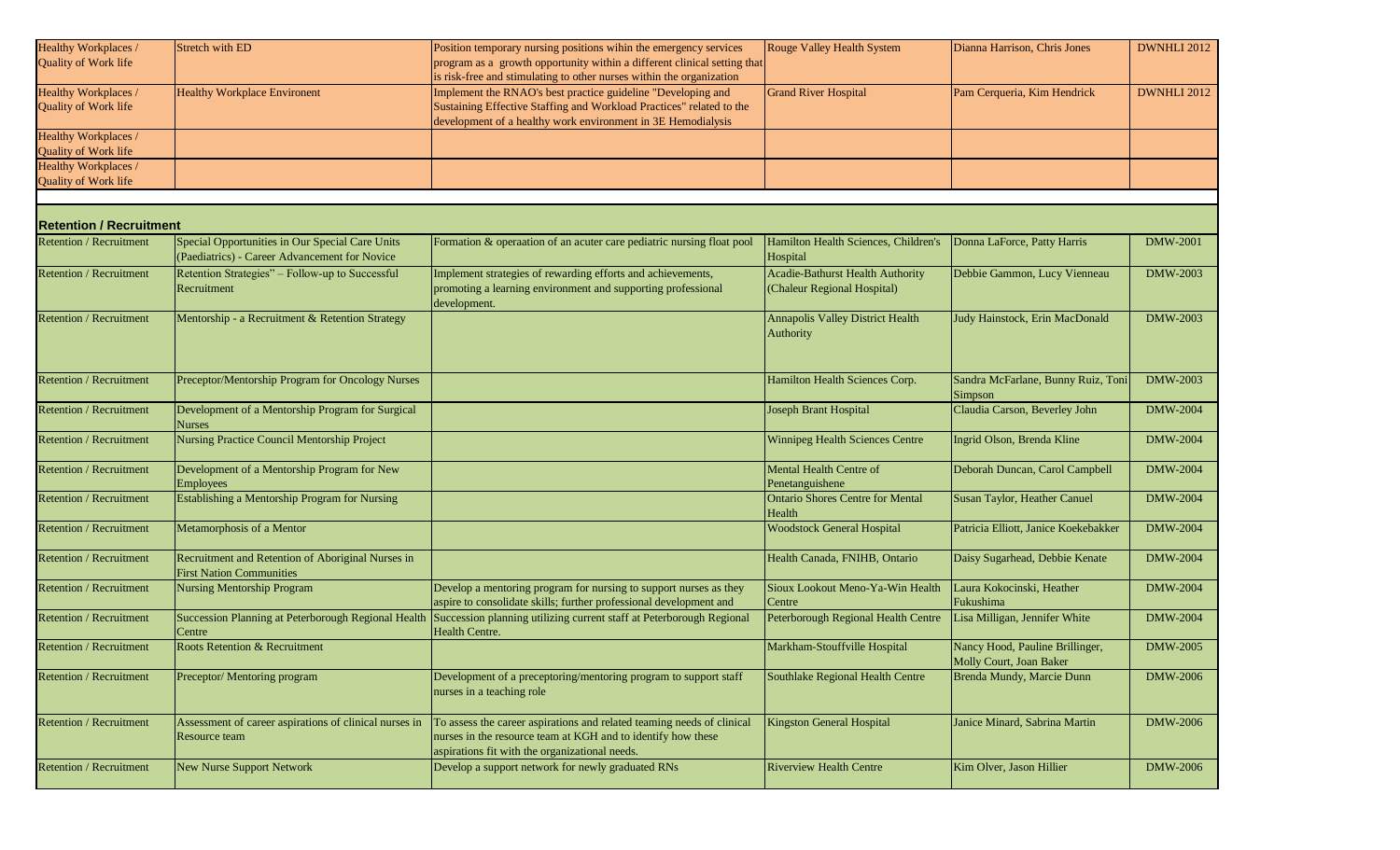| <b>Retention / Recruitment</b>                          | Development of a new nurse integration program                                                                                                         | Provide a mentoring experience that gives new nurses the tools and<br>resources they need to practice as confident, satisfied & evolving                                                                                                      | Grace General Hospital, Winnipeg                              | Terry Desautels, Abby Gagan                | <b>DMW-2006</b>  |
|---------------------------------------------------------|--------------------------------------------------------------------------------------------------------------------------------------------------------|-----------------------------------------------------------------------------------------------------------------------------------------------------------------------------------------------------------------------------------------------|---------------------------------------------------------------|--------------------------------------------|------------------|
| Retention / Recruitment                                 | Recruitment of 4th year nursing students to the<br><b>Operating Room</b>                                                                               | Develop a presentation to inform 4th year nursing students about<br>placements and employment opportunities in the Operating Room                                                                                                             | Health Sciences North- Sudbury                                | Brenda Burns, Sheri-Lynn McEwan            | <b>DMW-2006</b>  |
| Retention / Recruitment                                 | Your opinion counts! A collaborative approach to                                                                                                       | Developing action plans in response to themes revealed in NICU                                                                                                                                                                                | <b>Hospital for Sick Children</b>                             | Kristin Comar & Melody Hicks               | <b>DMW-2007</b>  |
| Retention / Recruitment                                 | New graduate integration                                                                                                                               | Develop a framework/process map to enhance ability of clinical<br>managers to mentor & grow new nurses in order to enhance                                                                                                                    | The Ottawa Hospital                                           | Lyse Huneault & Marnie Houlahan            | <b>DMW-2007</b>  |
| <b>Retention / Recruitment</b>                          | <b>Mentorship Program</b>                                                                                                                              | Develop guidelines for mentors to follow when mentoring                                                                                                                                                                                       | Northern Lights Health Region                                 | Dallas Kuhr                                | <b>DMW-2007</b>  |
| Retention / Recruitment                                 | 5B Bravo Program                                                                                                                                       | Structured program developed to provide daily, weekly, and monthly<br>staff recognition to nurses                                                                                                                                             | <b>Hospital for Sick Children</b>                             | Maria Plastina & Candice Rosenberg         | DMW-2007         |
| Retention / Recruitment                                 | <b>Retention and Recruitment of Nurses</b>                                                                                                             | Community engagement in the recruitment and retention of nurses                                                                                                                                                                               | <b>Red Lake Margaret Cochenour</b><br>Memorial Hospital       | Debbie Larson & Barb Menard                | DMW-2007         |
| Retention / Recruitment                                 | Recruitment / Orientation / Retention                                                                                                                  | To have a good facility / unit orientation program in order to recruit<br>and retain new grads and nurses                                                                                                                                     | <b>Acadie Bathurst Health Authority</b>                       | Sophie Landry & Brigitte Therrien          | <b>DMW-2007</b>  |
| Retention / Recruitment                                 | 'We're Listening" - Eliciting the learning &<br>integration needs of novice emergency department                                                       | Develop and implement focus groups with experienced, intermediate<br>and novice nurses in the ED.                                                                                                                                             | Victoria General Hospital, Winnipeg                           | Leanne Johnson, Laura Anning               | <b>DMW-2008</b>  |
| Retention / Recruitment                                 | Review & modify nurse selection criteria                                                                                                               | Modify existing criteria to ensure consistent, transparent & objective<br>recruitment/selection decisions for all classifications of nurses                                                                                                   | Victoria General Hospital, Winnipeg                           | Jackie Dutfield, Mike Mencik               | DWNHLI 2009      |
| Retention / Recruitment                                 | <b>Retention of Nurses</b>                                                                                                                             | Designing a pilot project to enhance front line retention in a critical<br>care environment                                                                                                                                                   | Hamilton Health Sciences Corp.                                | Laura Farrelly, Anne Marie<br>VanSickle    | DWNHLI 2012      |
| <b>Retention / Recruitment</b>                          |                                                                                                                                                        |                                                                                                                                                                                                                                               |                                                               |                                            |                  |
| Retention / Recruitment                                 |                                                                                                                                                        |                                                                                                                                                                                                                                               |                                                               |                                            |                  |
|                                                         |                                                                                                                                                        |                                                                                                                                                                                                                                               |                                                               |                                            |                  |
|                                                         | Resource Management, Workload/Staffing, Standards/Measurement/Evaluation, Strategic Priorities)                                                        | BUSINESS OF HEALTH CARE - includes Knowledge Development/Transfer; Information Systems/Technology/Management, Introducing or Changing Non-Clinical Program/Process,                                                                           |                                                               |                                            |                  |
|                                                         | Title                                                                                                                                                  | <b>Description</b>                                                                                                                                                                                                                            | Organization                                                  | <b>Project Owners</b>                      | <b>Institute</b> |
| <b>Knowledge Development &amp; Transfer</b>             |                                                                                                                                                        |                                                                                                                                                                                                                                               |                                                               |                                            |                  |
| Knowledge Development & Circle of Influence<br>Transfer |                                                                                                                                                        | Exchange program between CNO staff & college members (nurses) to College of Nurses<br>enable CNO to maintain an up-to-date knowledge about practice issues<br>& environments, and to foster heightened awareness of member about<br>CNO role. |                                                               | Heather Crawford, Sharon Avey-<br>Morrison | DMW-2002         |
| Transfer                                                | Knowledge Development & Nurse-in-Charge (NIC) Resource Manual                                                                                          | Make available (on line $\&$ in hard copy) to NICs a document outlining<br>standardized information pertinent to the administrative procedures of<br>a FHNIB health facility.                                                                 | FNIHB - Alberta                                               | Linda Paul, Deb Vermunt                    | DMW-2003         |
| Transfer                                                | Knowledge Development & Development of a Parent Advisory Council                                                                                       |                                                                                                                                                                                                                                               | Chatham-Kent Health Alliance                                  | Brenda Foster, Diane Forsyth de<br>Bruyn   | DMW-2003         |
| Transfer                                                | Knowledge Development & Resources to Support Charge Nurses in Rehabilitative<br>Medicine                                                               |                                                                                                                                                                                                                                               | Peterborough Regional Health Centre Jane Calder, Janis Darrah |                                            | <b>DMW-2003</b>  |
| Transfer                                                | Knowledge Development $\&$ Building a Culture of Nursing Inquiry                                                                                       |                                                                                                                                                                                                                                               | <b>Trillium Health Centre</b>                                 | Cecille Marville Williams                  | <b>DMW-2004</b>  |
| Transfer                                                | Knowledge Development & Bridging the Gap Between Evidence and Practice<br>Knowledge Development & Patient Satisfaction with Transfer of Accountability | A project to enhance the capacity of nursing research at a large 4-site<br>tertiary care teaching hospital with approximately 4000 nurses                                                                                                     | Hamilton Health Science Centre                                | Ruth Lee, Sandra Ireland                   | <b>DMW-2004</b>  |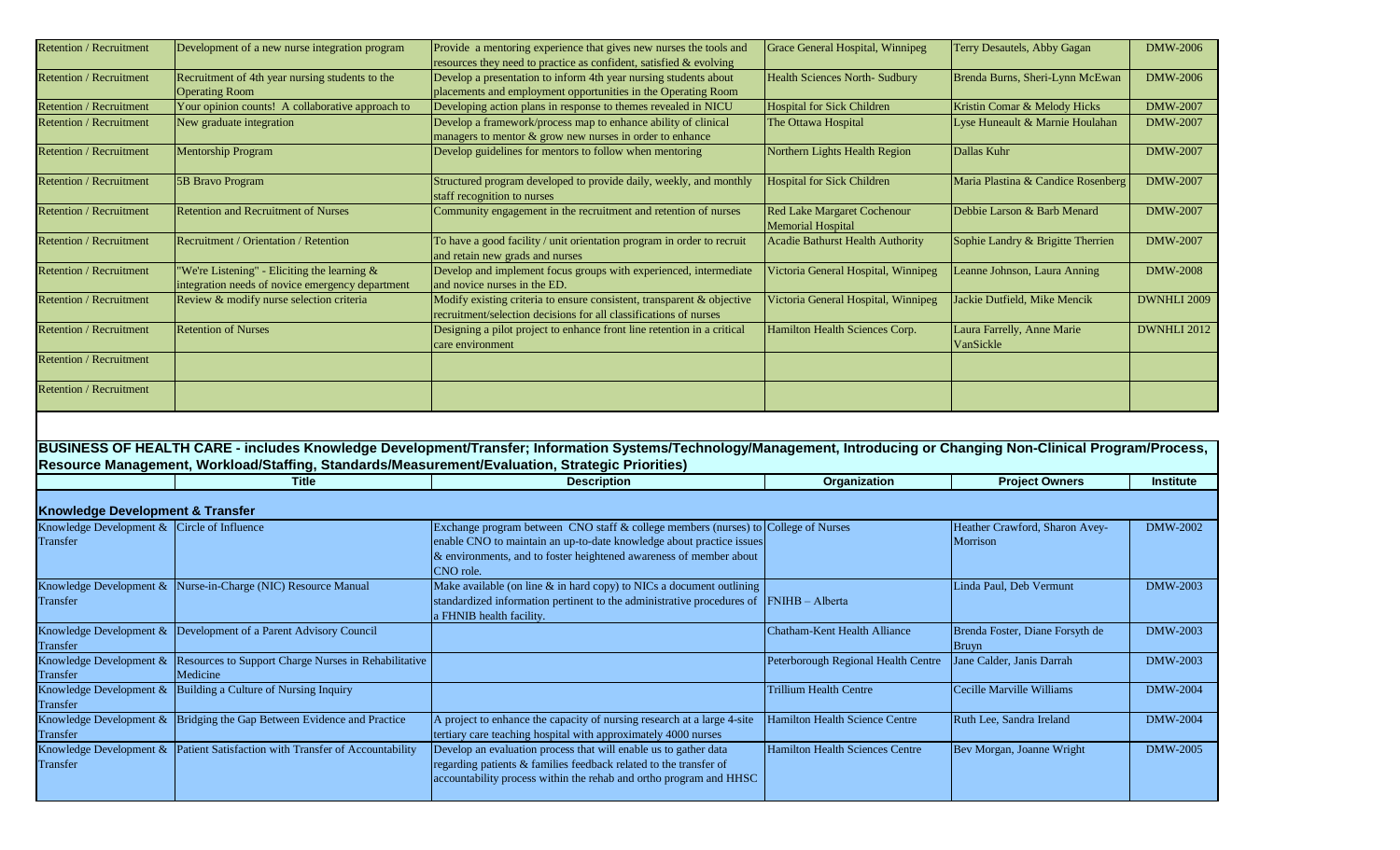|                                     |                                                                  | Knowledge Development & Pre-Natal Program tracking to Health Centres in First To design a manual tool for CHNs in First Nations Health settings to | Health Canada - FNIHB                   | Karen Clarke, Elizabeth Torr       | <b>DMW-2005</b> |
|-------------------------------------|------------------------------------------------------------------|----------------------------------------------------------------------------------------------------------------------------------------------------|-----------------------------------------|------------------------------------|-----------------|
| Transfer                            | <b>Nations Communities</b>                                       | capture the parameters of a prenatal program                                                                                                       |                                         |                                    |                 |
| Knowledge Development &<br>Transfer | Intranet Charge Nurse Resource Tool                              | Development of resource manual for charge nurses with eventual<br>publication on the Intranet.                                                     | Peterborough Regional Health Centre     | Beth Reid, Bev, Day                | DMW-2005        |
| Knowledge Development &             | Transfer knowledge about end of life care to from                | Develop an educational initiative to transfer knowledge about end-of-                                                                              | Baycrest Centre for Geriatric Care      |                                    | <b>DMW-2007</b> |
| Transfer                            | palliative care experts to long-term care staff                  | life care & pilot on one unit                                                                                                                      |                                         | Mary Lou Ip & Inga Grnaovskaya     |                 |
| Knowledge Development &             | Integration of RAI 2.0 measurable outcomes into                  | Create a protocol to use the outcomes identified through the MDS                                                                                   | Specialty Care Inc (Bradford Valley)    | Lynn Ironside & Clarrissa DeValk   | <b>DMW-2007</b> |
| Transfer                            | clinical practice                                                | assessment to establish a resident-specific baseline for follow-up                                                                                 |                                         |                                    |                 |
| Knowledge Development &             | Care to Imagine dare to be Challenged                            | Encourage all levels of staff to manage operational change for Niagara                                                                             | Niagara Region Public Health            | Christina Bradley & Vanessa        | DMW-2007        |
| Transfer                            |                                                                  | <b>Region Publich Health</b>                                                                                                                       | Department                              | DiPietro                           |                 |
|                                     | Knowledge Development & Pain Matters: Knowledge Transfer Project | Developing knowledge transfer strategies which will support the                                                                                    | The Hospital for Sick Children          | Lori Palozzi & Tracey Deline       | <b>DMW-2007</b> |
| Transfer                            |                                                                  | implementation of the RNAO pain management guidelines                                                                                              |                                         |                                    |                 |
| Knowledge Development &             | Collaborative Waitlist Management                                | Develop mutual waitlist criteria to imporove the communication within Deer Lodge Centre, Winnipeg                                                  |                                         |                                    | <b>DMW-2008</b> |
|                                     |                                                                  |                                                                                                                                                    |                                         | Sylvia Ptashnik & Maureen          |                 |
| Transfer                            |                                                                  | the waitlist process.                                                                                                                              |                                         | Chounard                           |                 |
| Knowledge Development &             | Cost Containment Strategies: Consumables                         | A project to analyze consumable utilization and spending and                                                                                       | St. Michael's Hospital                  | Colleen Johns & Pam Robinson       | <b>DMW-2008</b> |
| Transfer                            |                                                                  | implement strategies to determine an effective operational process                                                                                 |                                         |                                    |                 |
| Knowledge Development &             | Mental Health Program Service Manuals                            | Development of service manuals that are consistent in style, format,                                                                               | Lakehead Psychiatric Hospital           | Mary Perkovic, Earla Navratil, Liz | <b>DMW-2008</b> |
| Transfer                            |                                                                  | and content.                                                                                                                                       |                                         | Littleford & Pat Paradis           |                 |
| Knowledge Development &             | Right level of care: Key stakeholder enagagement plan            | Establish a formal system to more effectively use beds. Two                                                                                        | Markham-Stouffville Hospital            | Carole Moore, Farrah Hirji         | HLI 2008-9      |
|                                     |                                                                  |                                                                                                                                                    |                                         |                                    |                 |
| Transfer                            |                                                                  | components: 1. strategic approach to using information to make better                                                                              |                                         |                                    |                 |
| Knowledge Development &             | Engaging nurses in self-regulation, through                      | Develop a systematic way (that reaches nurses at all levels and areas of                                                                           | College of Nurses of Ontario            | Sharon McNickle, Angela McNabb,    | HLI 2008-9      |
| Transfer                            | partnerhsip & collaboration                                      | practice) of seeking stakeholder feedback that is measurable and able                                                                              |                                         | Myra Kreick                        |                 |
|                                     |                                                                  | to demonstrate efficacy                                                                                                                            |                                         |                                    |                 |
|                                     |                                                                  |                                                                                                                                                    |                                         |                                    |                 |
| Knowledge Development &             | Streamline policy & procedure development for                    | Develo & implement a collaborative process for timely development $\&$ Winnipeg Health Sciences Centre                                             |                                         | Priya Doodnauth, Lissa Currie,     | DWNHLI 2011     |
| Transfer                            | critical care                                                    | review of critical care policies & procedures using web-based                                                                                      |                                         | Susan Gerlach                      |                 |
|                                     |                                                                  | technologies                                                                                                                                       |                                         |                                    |                 |
| Knowledge Development &             |                                                                  |                                                                                                                                                    |                                         |                                    |                 |
| Transfer                            |                                                                  |                                                                                                                                                    |                                         |                                    |                 |
| Knowledge Development &             |                                                                  |                                                                                                                                                    |                                         |                                    |                 |
|                                     |                                                                  |                                                                                                                                                    |                                         |                                    |                 |
| Transfer                            |                                                                  |                                                                                                                                                    |                                         |                                    |                 |
|                                     |                                                                  |                                                                                                                                                    |                                         |                                    |                 |
|                                     | Information Systems/Technology/Management                        |                                                                                                                                                    |                                         |                                    |                 |
| Information Systems/                | Back to the Future                                               | Organize the information &learnings from DMW-NLI wee & share                                                                                       | Southlake Regional Health Centre        | Laura LeBlanc                      | <b>DMW-2001</b> |
|                                     |                                                                  |                                                                                                                                                    |                                         |                                    |                 |
| Technology/ Management              |                                                                  | with the mangagment team                                                                                                                           |                                         |                                    |                 |
| Information Systems/                | <b>Health Program Division Framework</b>                         | A freamwork for developing a strategic planning process within the                                                                                 | Niagara Health System                   | <b>Mary Parker</b>                 | <b>DMW-2001</b> |
| Technology/ Management              |                                                                  | <b>Health Programs Division</b>                                                                                                                    |                                         |                                    |                 |
|                                     |                                                                  |                                                                                                                                                    |                                         |                                    |                 |
| Information Systems/                | Opening the Doors - Rubik's Cube                                 | Organizing an oreientation of new staff to our brand new faciliaties                                                                               | Extendicare (Canada) Inc.               | Bobbie Rogan, Heather              | <b>DMW-2001</b> |
| Technology/ Management              |                                                                  | which are opening over next 3 years.                                                                                                               |                                         | VancerSchaaf                       |                 |
| Information Systems/                | Nursing Leaders Information Management System                    | Developing a nursing database to provide information to multiple users First Nations Inuit Health Branch,                                          |                                         | Debi Matias, Wendy Ducharme        | DMW-2002        |
|                                     |                                                                  |                                                                                                                                                    |                                         |                                    |                 |
| Technology/ Management              |                                                                  | with multiple focuses.                                                                                                                             | Winnipeg                                |                                    |                 |
| Information Systems/                | Our Big Fat-------Roll Out                                       | Developing a plan for communicating & implementing recently                                                                                        | <b>Workplace Safety Insurance Board</b> | Lynne Purvis, Janet Kivisto        | DMW-2002        |
| Technology/ Management              |                                                                  | developed Professional Practice Model for Nurse Case Managers at                                                                                   |                                         |                                    |                 |
|                                     |                                                                  | <b>WSIB</b>                                                                                                                                        |                                         |                                    |                 |
| <b>Information Systems/</b>         | Template for Emergency Preparedness in FNIHB                     | Develop template to record accurate up-to-date emergency                                                                                           | $FNIHB - BC$                            | Marcia Mirinas, Lori Tulloch       | <b>DMW-2003</b> |
| Technology/ Management              | Facilities in BC                                                 | preparedness plan.                                                                                                                                 |                                         |                                    |                 |
|                                     |                                                                  |                                                                                                                                                    |                                         |                                    |                 |
| Information Systems/                | Field Reports and Data Collection Analysis"                      |                                                                                                                                                    | Health Canada, FNIHB Edmonton           | Levina Ewasiuk, Deborah Greyeyes   | DMW-2003        |
| Technology/ Management              |                                                                  |                                                                                                                                                    |                                         |                                    |                 |
| Information Systems/                | Implementation of an Electronic Patient Care System              |                                                                                                                                                    | <b>Health Sciences North- Sudbury</b>   | Diane Belanger-Gardner, Grace St.  | <b>DMW-2003</b> |
| Technology/Management               | <b>Across 3 Sites</b>                                            |                                                                                                                                                    |                                         | Jean                               |                 |
|                                     |                                                                  |                                                                                                                                                    |                                         |                                    |                 |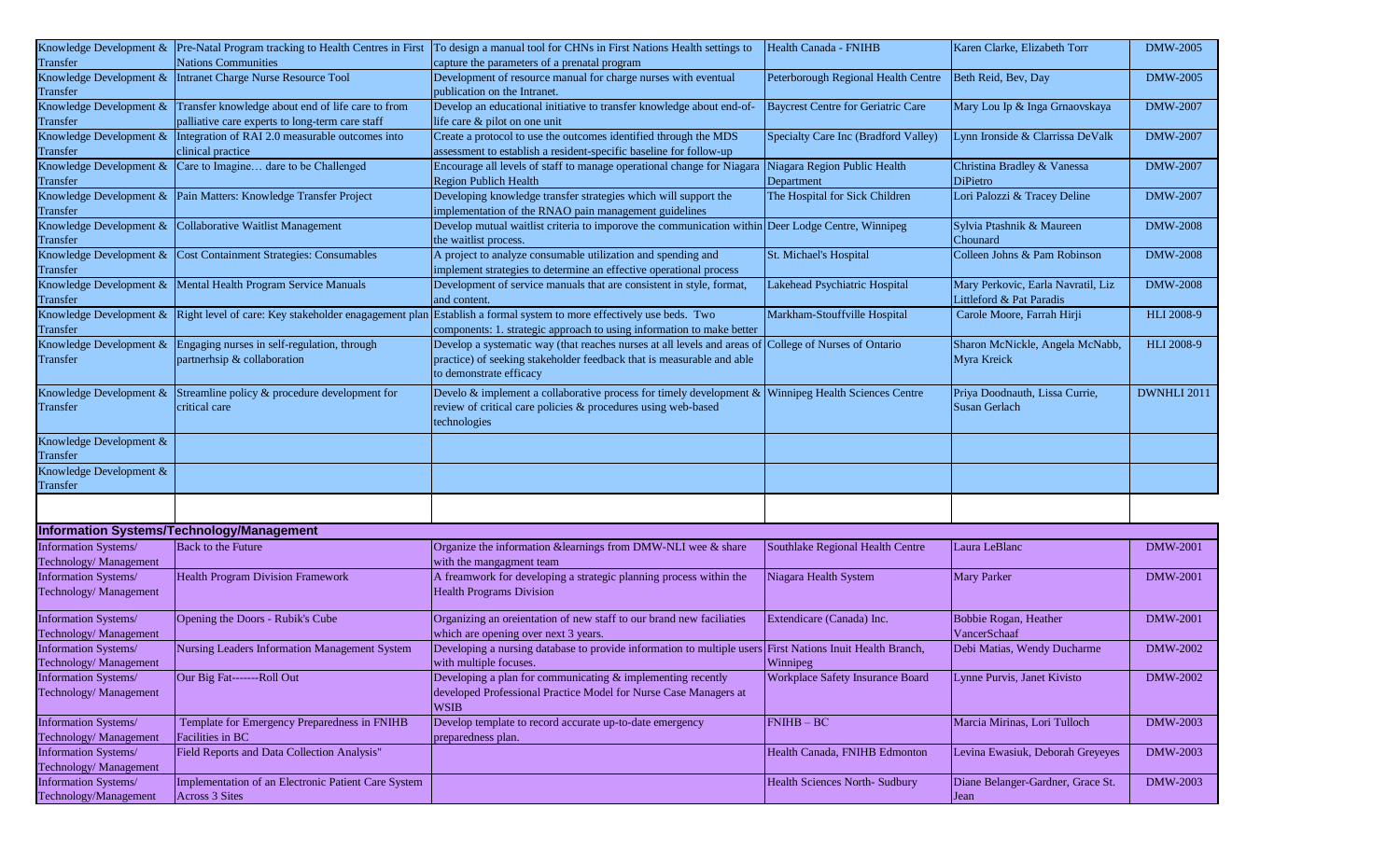| Information Systems/                                  | Establishment of Infrastructure to Support        |                                                                                                                                        | Deloitte & Touche, St Michaels              | Kaiyan Fu, Jane Merkley           | <b>DMW-2004</b>   |
|-------------------------------------------------------|---------------------------------------------------|----------------------------------------------------------------------------------------------------------------------------------------|---------------------------------------------|-----------------------------------|-------------------|
| Technology/ Management                                | Implementation of an Electronic Health Record"    |                                                                                                                                        | Hospital                                    |                                   |                   |
| <b>Information Systems/</b><br>Technology/ Management | Universal Screening for Domestic Violence         | To develop a universal abuse screening tool for all women $\approx$ 16<br>years old, based on best practice guidelines.                | <b>Chatham-Kent Health Alliance</b>         | Paula Morrison, Cathy Dickson     | <b>DMW-2004</b>   |
| Information Systems/                                  | Comprehensive Model for Disaster Planning in      | Development of a model/template for First Nation communities to use                                                                    | Health Canada, Ontario                      | Valerie Whitt, Selina Dockery     | <b>DMW-2004</b>   |
| Technology/ Management                                | <b>Remote Northern First Nations Communities</b>  | in a comprehensive disaster plan.                                                                                                      |                                             |                                   |                   |
| Information Systems/                                  | <b>Responsive Scheduling</b>                      | This project will be the pilot for the Vancouver Island Health                                                                         | Vancouver Island Health Authority,          | Anne Cooke, Mia Stalberg          | <b>DMW-2004</b>   |
| Technology/ Management                                |                                                   | Authority and will entail the design and development of responsive<br>scheduling practices for 3 units at the Campbell River Hospital. | Victoria                                    |                                   |                   |
| Information Systems/                                  | Motivating the OR Team toward accepting a         | The implementation of the PICIS ORIMS in the N.W.T.                                                                                    | <b>Stanton Territorial Health Authority</b> | Wendy Baker, Michelle Muise       | <b>DMW-2005</b>   |
| Technology/Management                                 | computerized OR Management & Information System   |                                                                                                                                        |                                             |                                   |                   |
| Information Systems/                                  |                                                   | "The missing link" - Improving data collection process Improve the efficiency & quality of data collected for MOHLTC,                  | Health Sciences North- Sudbury              | Linda Anderson, Karen Jelen       | <b>DMW-2006</b>   |
| Technology/ Management                                | for cardiac information                           | HRSRH, and Critical Care Network; and prevent duplication while<br>maintaining best practices                                          |                                             |                                   |                   |
| Information Systems/                                  | Tracking tool for mandatory training & corporate  | Develop a tracking tool for managers/educators to keep track of staff                                                                  | The Ottawa Hospital                         | Barry Hollywood, Rosemary         | <b>DMW-2006</b>   |
| Technology/ Management                                | initiatives for staff                             | training and corporate initiatives                                                                                                     |                                             | <b>Bickerton</b>                  |                   |
| Information Systems/<br>Technology/Management         | Multidisciplinary Documentation Improvement       | Develop a computerized resident information system                                                                                     | <b>Craigwiel Gardens</b>                    | Gerri Picken, Jennifer Parent     | <b>DMW-2006</b>   |
| Information Systems/                                  | Develop Implementation Plan for Clinical          | Implement an electronic database for the Electronic Health Record in                                                                   | <b>Grey Bruce Health Services</b>           | Melissa Thomson, Michele Turcette | <b>DMW-2006</b>   |
| Technology/Management                                 | Documentation                                     | ER                                                                                                                                     |                                             |                                   |                   |
| Information Systems/                                  | A problem-solving tool kit                        | Develop a tool to guide registered staff in their critical and clinical                                                                | Yee Hong Centre for Geriatric Care          | Chau Nhieu-Vi & Susan Griffin     | <b>DMW-2007</b>   |
| Technology/Management                                 |                                                   | decision-making                                                                                                                        |                                             | Thomas                            |                   |
| Information Systems/<br>Technology/Management         | Multimedia tutorial template & prototype          | Develop a template for e-learning. Develop a prototype online tutorial<br>that can then be customized based on content                 | Winnipeg Health Science Centre              | Cherie Pinkerton & Brenda Stutsky | <b>DMW-2007</b>   |
| Information Systems/                                  | Changing perceptions - adoption of an electronic  | Survey knowledge, attitudes & beliefs of primary nurses re: proposed                                                                   | Health Sciences North- Sudbury -            | Tracie Parks & Jeannette Mallay   | <b>DMW-2007</b>   |
| Technology/ Management                                | health record in the regional cancer program      | changes to clinical documentation processes $\&$ initiate educational                                                                  | <b>Regional Cancer Program</b>              |                                   |                   |
|                                                       |                                                   | program re electronic documentation                                                                                                    |                                             |                                   |                   |
| Information Systems/                                  | The Art of comprehensive documentation            | Engage all relevant departments in development of a nursing                                                                            | Winnipeg Grace General Hospital             | Brenda Janz & Sandra Gerbrandt    | <b>DMW-2007</b>   |
| Technology/ Management                                |                                                   | admission database in keeping with regional standards                                                                                  |                                             |                                   |                   |
| Information Systems/                                  | "DOS to Win" Software Conversion in Food Services | Conversion of software & data from obsolete DOS-based platform to                                                                      | Collingwood General & Marine                | Robin Gilman                      | <b>HLI</b> 2005-6 |
| Technology/ Management                                |                                                   | newer, evolving Windows environment                                                                                                    | Hospital                                    |                                   |                   |
| Information Systems/                                  | Creating a newsletter to connect health & social  | Develop & distribute e-newsletter to Kitikmeot/Baffin Health & Social                                                                  | Dept. Health & Social Services -            | Connie Kwon, Florence Wood,       | HLI 2005-6        |
| Technology/ Management                                | services staff from remote communities            | Services (then expand to all regions) "Northern Loop"                                                                                  | Nunavut                                     | Karen Lue-Kim                     |                   |
| Information Systems/                                  | Security & Privacy Model for Records Management   | Conduct a complete review of how employee & client information is                                                                      | <b>Comcare Health Services</b>              | Nancy Sills, Debbie Vieira, Mary  | <b>HLI</b> 2005-6 |
| Technology/ Management                                |                                                   | received, managed, stored & disposed of during entire life-cycle -<br>develop processes                                                |                                             | Atkinson                          |                   |
| Information Systems/                                  | Data Quality Improvement & Efficiency             | Achievement of excellent data, to optimize efficiency, redesign,                                                                       | Chatham-Kent Health Alliance                | Karen Waymouth, Deb Caza          | <b>HLI</b> 2006-7 |
| Technology/ Management                                |                                                   | performance & accountability                                                                                                           |                                             |                                   |                   |
| Information Systems/                                  | Implement voice recognition                       | Conversion of manual transcription to automated voice-recognition                                                                      | Markham Stouffville Hospital                | Lynne Campkin, Elizabeth Lalingo, | <b>HLI</b> 2006-7 |
| Technology/ Management                                |                                                   | transcription                                                                                                                          |                                             | Andrea Laman-Mackenzie            |                   |
| Information Systems/                                  | Implementation of Resident Assessment Instrument  | Develop an implementation plan for the purchase and roll-out of RAI- Royal Ottawa Mental Health Centre                                 |                                             | Lori Norris, Mary Lou MacFarlane  | <b>HLI</b> 2006-7 |
| Technology/ Management                                | Mental Health (RAI-MH)                            | <b>MH</b>                                                                                                                              |                                             |                                   |                   |
| Information Systems/                                  | Automated patient registration                    | Transition from multiple manual registration sites to centralized                                                                      | Collingwood General & Marine                | Paula Pattenden, Patti-Redpath-   | <b>HLI 2006-7</b> |
| Technology/ Management                                |                                                   | automated self-serve kiosks                                                                                                            | Hospital                                    | Plater                            |                   |
| Information Systems/                                  | <b>Drug Distribution -Automation</b>              | Purchase & initiation of an automated packaging machine                                                                                | Markham Stouffville Hospital                | Patty Brown, Shellyna Moledina    | <b>HLI 2006-7</b> |
| Technology/ Management                                |                                                   |                                                                                                                                        |                                             |                                   |                   |
| <b>Information Systems/</b>                           | LINC UXBRIDGE: Leading internal network           | Revise Uxbridge Intranet page to enhance internal communication,                                                                       | Markham Stouffville Hospital -              | Elaine Goulbourne, Debbie         | <b>HLI 2007-8</b> |
| Technology/ Management                                | communication                                     | using a central repository for information                                                                                             | <b>Uxbridge Site</b>                        | Konecny, Sheila Brunet, Edith     |                   |
|                                                       |                                                   |                                                                                                                                        |                                             | McDermott, Lynne Smart            |                   |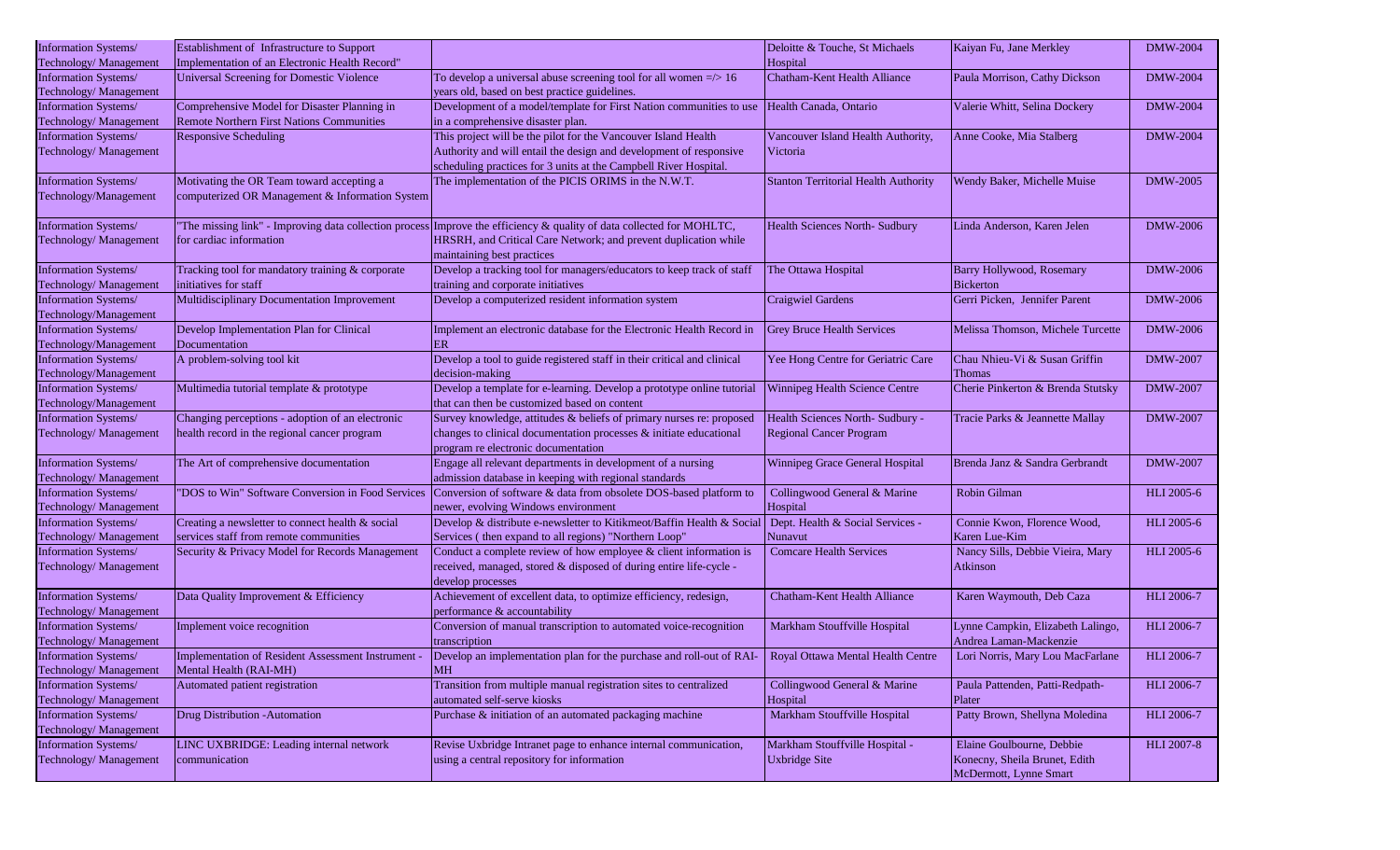| Information Systems/       | Social Work tool kit                                    | Developing a virtual file cabinet that links clinical pathways with                            | Hamilton Health Sciences Centre                                         | Tim Dyck, Lisa Lloyd Scott     | <b>HLI 2007-8</b>  |
|----------------------------|---------------------------------------------------------|------------------------------------------------------------------------------------------------|-------------------------------------------------------------------------|--------------------------------|--------------------|
| Technology/ Management     |                                                         | community resources                                                                            |                                                                         |                                |                    |
| Information Systems/       | Early interventions for success                         | Implement the use of PDAs and specific software to track the                                   | Humber Institute of Advanced                                            | Lynne Urszenyi                 | <b>HLI 2007-8</b>  |
| Technology/Management      |                                                         | achievement of paramedic student competencies in hospital and field                            | Learning (Paramedic Program)                                            |                                |                    |
|                            |                                                         | settings                                                                                       |                                                                         |                                |                    |
| Information Systems/       | Managing change: from P-excellence (paper) to E-        | Develop a blueprint for delivering communication and engagement                                | <b>Cambridge Memorial Hospital</b>                                      | Deb Prno, Nisha Walibhai       | <b>HLI 2007-8</b>  |
| Technology/ Management     | excellence                                              | strategies to fully involve EDIS stakeholders in EDIS implementation                           |                                                                         |                                |                    |
| Information Systems/       | Finding the Answer                                      | During a regular shift, nurses will be enabled (by a peer covering their                       | Chatham-Kent Health Alliance                                            | Margaret Campbell, Marguerite  | <b>HLI 2007-8</b>  |
| Technology/ Management     |                                                         | duties) to receive a 1-hour individualized instruction in quickly finding                      |                                                                         | Miller                         |                    |
|                            |                                                         | clinical information                                                                           |                                                                         |                                |                    |
| Information Systems/       | Rolling out a plan for interprofessional documentation  | Develop and implement an interprofessional process to adopt a                                  | Kingston General Hospital                                               | Cindy Bolton, Susan Hall       | <b>HLI 2007-8</b>  |
| Technology/ Management     | methodology                                             | common documentation methodology across two hospitals                                          |                                                                         |                                |                    |
| Information Systems/       | Facilitating successful implementation of IT projects   | Identify what is needed to create an environment where IT projects are Mount Sinai Hospital    |                                                                         | <b>Judy Fleming</b>            | DWNHLI 2009        |
| Technology/ Management     |                                                         | successful with nurses                                                                         |                                                                         |                                |                    |
| Information Systems/       | Electronic Patient Care Documentation - a Business      | Develop a blueprint for our organization to move forward on an                                 | Lake of the Woods District Hospital                                     | Kathy Dawe, Patty Tittlemier   | DWNHLI 2010        |
| Technology/ Management     | Plan                                                    | electronic patient documentation system                                                        |                                                                         |                                |                    |
| Information Systems/       | <b>Implementation of Focused Charting</b>               | Develop standardized charting tools that enable seamless transition                            | North Wellington Health Care                                            | Angela Stanley, Nancy Cleary   | DWNHLI 2011        |
| Technology/ Management     |                                                         | from paper to electronic documentation                                                         |                                                                         |                                |                    |
| Information Systems/       | Handling of Referral documents for patients who do      | Eliminate filing of redundant documents in patients chart                                      | Winnipeg Health Sciences Centre                                         | Daljit Kainth, Julie Knight    | DWNHLI 2011        |
| Technology/ Management     | not show up for appointment                             |                                                                                                |                                                                         |                                |                    |
| Information Systems/       | En-gauging Your Care                                    | Electronically develop the individual RAI outcome measures to                                  | <b>Ontario Shores Centre for Mental</b>                                 | Tan Nguyen, Maria Ahmed        | <b>DWNHLI 2012</b> |
| Technology/ Management     |                                                         | enhance clinical usage                                                                         | <b>Health Sciences</b>                                                  |                                |                    |
|                            |                                                         |                                                                                                |                                                                         |                                | DWNHLI 2012        |
| Information Systems/       | Broken Telephone No More                                | Improving team communication and patient care throughout the cancer Princess Margaret Hospital |                                                                         | Anna Lambie, Cheryl Liverpool  |                    |
| Technology/ Management     |                                                         | journey                                                                                        |                                                                         |                                |                    |
| Information Systems/       | Develop a Blueprint for a Clinical Research Services    | To develop a blueprint for a clinical research services intranet website                       | Hospital for Sick Children                                              | Rita Street, Judy Sweeney      | DWNHLI 2012        |
| Technology/ Management     | <b>Intranet Website</b>                                 | that provides research information, guidelines, SOPs, tools and                                |                                                                         |                                |                    |
| Information Systems/       |                                                         |                                                                                                |                                                                         |                                |                    |
| Technology/ Management     |                                                         |                                                                                                |                                                                         |                                |                    |
| Information Systems/       |                                                         |                                                                                                |                                                                         |                                |                    |
| Technology/Management      |                                                         |                                                                                                |                                                                         |                                |                    |
|                            |                                                         |                                                                                                |                                                                         |                                |                    |
|                            | <b>New/Changed Non-clinical Program or Practice</b>     |                                                                                                |                                                                         |                                |                    |
|                            |                                                         |                                                                                                |                                                                         |                                |                    |
| New/Changed Non-clinical   | <b>Preadmission Service Booking Schedule</b>            | Redesign the booking template for preadmission service, and develop                            | Kingston-Hotel Dieu                                                     |                                | DMW-2003           |
| Program or Practice        |                                                         | guidelines for better utilization of resources.                                                |                                                                         | Karen Meadwell, Barb Allen     |                    |
| New/Changed Non-clinical   | Defining Visiting Guidelines (post SARS) in a Family-   |                                                                                                | Joseph Brant Memorial Hospital                                          | Sue Burlock, Marilyn Hollick   | DMW-2003           |
| <b>Program or Practice</b> | <b>Centred Care Framework</b>                           |                                                                                                |                                                                         |                                |                    |
| New/Changed Non-clinical   | Revision of Nursing Assessment Forms for Pre-op         |                                                                                                | West Parry Sound Health Centre                                          | Pat Healey, Marlene Villeneuve | DMW-2003           |
| <b>Program or Practice</b> | <b>Assessment and Admission</b>                         |                                                                                                |                                                                         |                                |                    |
| New/Changed Non-clinical   | Creation of a Single Quality Council for the Areas of   |                                                                                                | Centre for Addiction & Mental Health Rob Bancroft, Linda Joseph-Massiah |                                | <b>DMW-2003</b>    |
| <b>Program or Practice</b> | Child, Youth & Family Mental Health & Addictions        |                                                                                                |                                                                         |                                |                    |
| New/Changed Non-clinical   | <b>Standardized Medication Administration Practices</b> |                                                                                                | <b>Health Sciences North- Sudbury</b>                                   | Vanda Cooper, Jean Ship        | <b>DMW-2004</b>    |
| Program or Practice        |                                                         |                                                                                                |                                                                         |                                |                    |
| New/Changed Non-clinical   | Program Strategic Planning                              |                                                                                                | St. Michael's Hospital                                                  | Ruth Anne Campbell, Amy        | <b>DMW-2004</b>    |
| <b>Program or Practice</b> |                                                         |                                                                                                |                                                                         | McCutcheon                     |                    |
| New/Changed Non-clinical   | <b>Influenza Strategy</b>                               | To develop strategies, tools and a framework to effectively increase                           | <b>Annapolis Valley District Health</b>                                 | Deb Mander, Kim McGill         | <b>DMW-2004</b>    |
| <b>Program or Practice</b> |                                                         | awareness, knowledge and immunization rates of HCW and those at                                | <b>Authority</b>                                                        |                                |                    |
|                            |                                                         | risk.                                                                                          |                                                                         |                                |                    |
| New/Changed Non-clinical   | "Cath Lab Expansion Project"                            | The financial, resource and budgetary plan to initiate the function of a                       | <b>Health Sciences North- Sudbury</b>                                   | Colette Plourde, Debbie Gray   | <b>DMW-2004</b>    |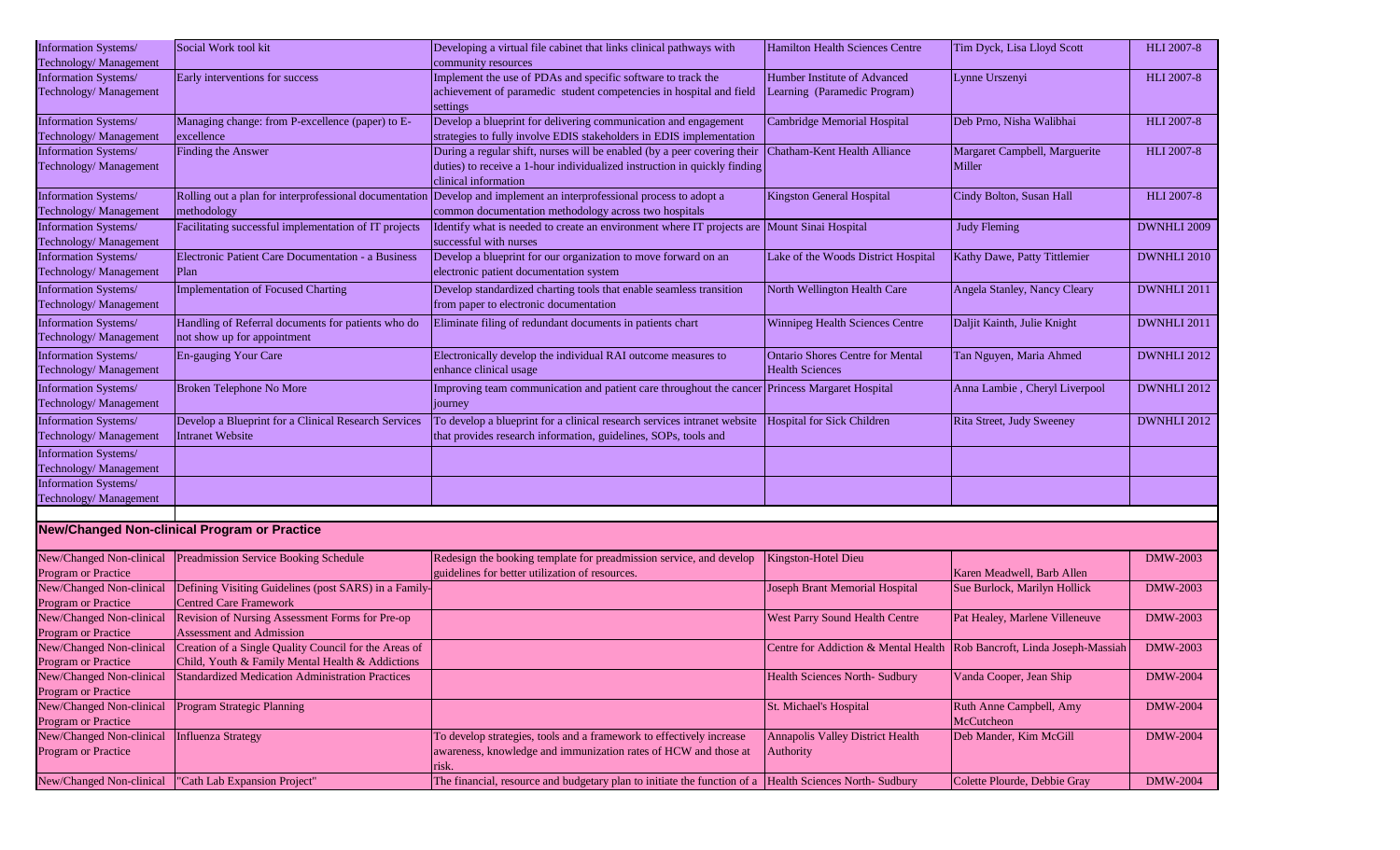| New/Changed Non-clinical<br>Program or Practice        | <b>Operating Room Process Review</b>                                                                                                     | An OR process review, with terms of reference for an outside review<br>to be included in the team review. Opportunity to address deficiencies,<br>i.e., allocate resources and plan for future development - "enhancement" | Dryden Regional Health Centre                     | Darlene Furlong, Marlene Ryan                    | <b>DMW-2004</b>   |
|--------------------------------------------------------|------------------------------------------------------------------------------------------------------------------------------------------|----------------------------------------------------------------------------------------------------------------------------------------------------------------------------------------------------------------------------|---------------------------------------------------|--------------------------------------------------|-------------------|
| New/Changed Non-clinical<br><b>Program or Practice</b> | Obtaining written consent                                                                                                                | Develop a consent process that is compliant with the required<br>standards                                                                                                                                                 | Peterborough Regional Health Centre               | Diane Barkey, Mary Ellen Kerr                    | DMW-2005          |
| New/Changed Non-clinical<br>Program or Practice        | <b>Resource Team Strategy</b>                                                                                                            | Development of nursing relief initiative to support transferred and non-Health Canada - FNIHB<br>transferred First Nations communities                                                                                     |                                                   | Michael Caron, Phyllis Jorgensen                 | <b>DMW-2005</b>   |
| New/Changed Non-clinical<br>Program or Practice        | Beyond the Crisis: Shared Experiential Journey after a<br><b>Clinical Critical Occurrence</b>                                            | Strategic, consistent and well-organized approach to supporting staff<br>following critical clinical occurrences                                                                                                           | Winnipeg Health Sciences Centre                   | Heather Falk, Pat Rothney                        | <b>DMW-2005</b>   |
| New/Changed Non-clinical<br><b>Program or Practice</b> | Practice Change/Scheduling Change                                                                                                        | A change in master rotation and on call hours based on change in<br>surgeons schedule requires acceleration in cross training to<br>accommodate changes.                                                                   | Health Sciences North- Sudbury                    | Debbie Regan, Barbara Roy                        | <b>DMW-2005</b>   |
| New/Changed Non-clinical<br>Program or Practice        | Improving organizational response to Code White                                                                                          | Staff education program on code white response and management to<br>all professional & non-professional staff. Developing role-specific<br>competencies.                                                                   | Cambridge Memorial Hospital                       | Deb Warren, Debbie Woods                         | DMW-2006          |
| New/Changed Non-clinical<br>Program or Practice        | Review and revision of charts and multi-disciplinary<br>client documentation                                                             | Review & revise chart order, chart forms. Develop clear & concise<br>multidisciplinary documentation; investigate a new chart folder; lay                                                                                  | Health Sciences North-Sudbury                     | Kate Blanchette, Judy Poupore                    | DMW-2006          |
| New/Changed Non-clinical<br><b>Program or Practice</b> | Assess pros/cons restricted vs. unrestricted visiting<br>hours on adult inpatient units                                                  | Literature review (visiting hours + client-centred care + family<br>support), review current practice develop guidelines/recommendations                                                                                   | Health Science Centre, Winnipeg                   | Tracy Robinson, Raj Monfru                       | <b>DMW-2006</b>   |
| New/Changed Non-clinical<br>Program or Practice        | <b>PACU</b> Innovative Schedule                                                                                                          | Innovative, flexible scheduling                                                                                                                                                                                            | Orillia Soliders Memorial Hospital                | Linda Laing, Sonya Mah                           | <b>DMW-2006</b>   |
| New/Changed Non-clinical<br>Program or Practice        | Attendance management                                                                                                                    | Establish a pilot program which designed to implement the WRHA<br>attendance p=management policy                                                                                                                           | Victoria General Hospital, Winnipeg               | Jason Trottier & Myles Duff                      | DMW-2007          |
| New/Changed Non-clinical<br>Program or Practice        | Decommissioning a Transitional Care Unit                                                                                                 | Develop $\&$ implement a plan to redeploy staff $\&$ residents from a 55<br>bed interim transitional care unit                                                                                                             | Deer Lodge Centre, Winnipeg                       | Luella Lee & Harriet Maynard                     | <b>DMW-2007</b>   |
| New/Changed Non-clinical<br>Program or Practice        | Revise patient/visitor information pamphlet                                                                                              | Revamp patient/visitor information pamphlet to ensure it is current &<br>accurate                                                                                                                                          | Victoria General Hospital - Winnipeg              | Barb Boyd & Joyce Stabner                        | DMW-2007          |
| New/Changed Non-clinical<br>Program or Practice        | Framework for Unit Based Decision making                                                                                                 | To develop and implement a framework to guide the process of<br>decision making at the unit level                                                                                                                          | Grace General Hospital, Winnipeg                  | Pat Crocker & Kavitha Nadarajah                  | DMW-2007          |
| New/Changed Non-clinical<br>Program or Practice        | Eliminating Taped Report - Transfer of<br>Accountability                                                                                 | Develop an information package for nursing staff to implement a new<br>Transfer of Accountability process                                                                                                                  | Niagara Health System                             | Marianne de Prince & Debbie Smith                | <b>DMW-2008</b>   |
| New/Changed Non-clinical<br>Program or Practice        | Transfer of Accountability                                                                                                               | Develop guidelines for safe and effective transfer of accountability at<br>every point of patient transfer                                                                                                                 | <b>Ontario Shores Centre for Mental</b><br>Health | Rosalia Alfonso & Karen Kirkham                  | <b>DMW-2008</b>   |
| New/Changed Non-clinical<br>Program or Practice        | <b>Transfer of Accountability</b>                                                                                                        | Implementation of communication framework to improve shift to shift<br>transfer of accountability on an inpatient rehabilitation unit                                                                                      | St. Joseph's Healthcare, Hamilton                 | Lynnette Gillis & Patricia Onlekuz               | <b>DMW-2008</b>   |
| New/Changed Non-clinical<br>Program or Practice        | Case Cart Implementation                                                                                                                 | To implement an Operating Room case cart system                                                                                                                                                                            | Cambridge Memorial Hospital                       | Ruth Dixon & Teri Buchanan                       | <b>DMW-2008</b>   |
| New/Changed Non-clinical<br><b>Program or Practice</b> | <b>Clarification of Strategic Priorities</b>                                                                                             | Develop a methodology to define the scope of the top 3 strategic<br>priorities in the organization                                                                                                                         | Seven Oaks General Hospital                       | Sandra Biesheuvel, Jonny Hinz, Erin<br>Finlayson | <b>HLI</b> 2005-6 |
| New/Changed Non-clinical<br>Program or Practice        | Right information at the right place at the right time<br>(transferring responsibility for pt. registration to<br><b>Health Records)</b> | Redefinition of clerical roles (switchboard & registration) Set<br>standards for collection of information at point of registration                                                                                        | Collingwood General & Marine<br>Hospital          | Jan Sanderg, Anne Gamble                         | <b>HLI</b> 2005-6 |
| New/Changed Non-clinical<br>Program or Practice        | Pharmacy Drug distribution Integration                                                                                                   | Amalgamation of unit dose packaging                                                                                                                                                                                        | The Scarborough Hospital                          | Norma Young, Hsui Ling Hau                       | <b>HLI</b> 2006-7 |
| New/Changed Non-clinical<br>Program or Practice        | Through a manager's eyes: Transformation of Human<br>Resources service delivery                                                          | Development of a framework to empower managers through the<br>implementation of automated, online Human Resources transactional<br>services                                                                                | Winnipeg Health Sciences Centre                   | Beth Beaupre, Kim Warner                         | <b>HLI 2007-8</b> |
| New/Changed Non-clinical<br>Program or Practice        | Collaborative management of depression in the<br>community                                                                               | Pilot project to have Provincial Health Call Centre provide telephone<br>follow-up for clients living with mild to moderate depression                                                                                     | Winnipeg Regional Health Authority                | Daniels Evanson, Margaret<br>Koxlowski           | <b>HLI 2007-8</b> |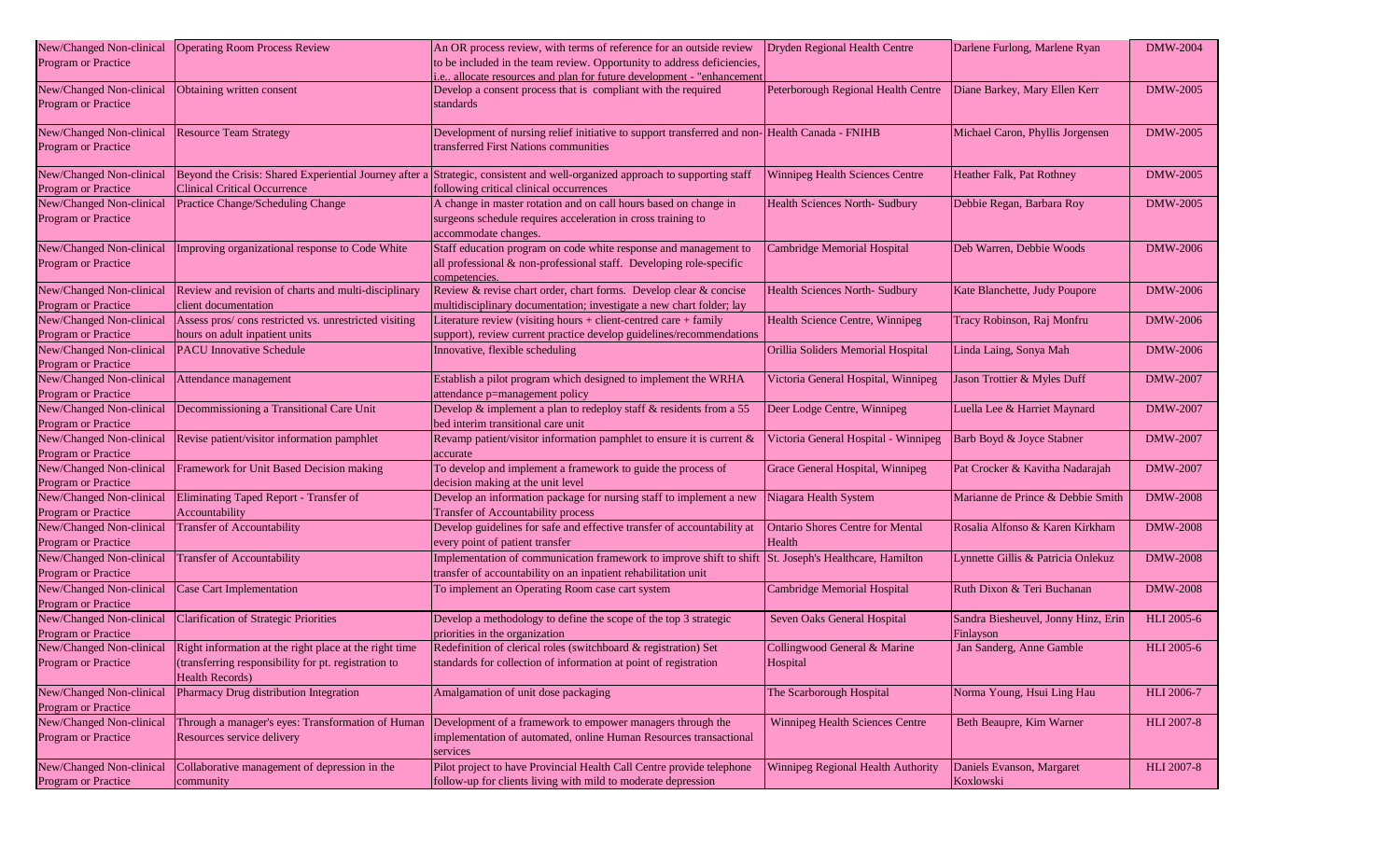| New/Changed Non-clinical               | <b>HR</b> Transformation                         | Phase I of a multi=phase project to transform the HR team to a                                                 | St. Joseph's Health Care, Toronto        | Wendy Steele, David Golding        | <b>HLI 2007-8</b> |
|----------------------------------------|--------------------------------------------------|----------------------------------------------------------------------------------------------------------------|------------------------------------------|------------------------------------|-------------------|
| <b>Program or Practice</b>             |                                                  | strategic business partner . Focus of this phase is work processes &                                           |                                          |                                    |                   |
|                                        |                                                  | Knowledge                                                                                                      |                                          |                                    |                   |
| New/Changed Non-clinical               |                                                  | Development & implementation of a quality assurance Successfully implement a quality assurance process through | <b>Montfort Hospital</b>                 | Dave Carey, Andre Laflamme         | <b>HLI 2007-8</b> |
| <b>Program or Practice</b>             | process                                          | assessment, auditing, regular reporting & data analysis                                                        |                                          |                                    |                   |
| New/Changed Non-clinical               | PRIME - Program Evaluation                       | Evaluate the effectiveness of PRIME, using qualitative and                                                     | Deer Lodge Centre, Winnipeg              | Judy Ahrens-Townsend & Leona       | DWNHLI 2009       |
| <b>Program or Practice</b>             |                                                  | quantitative analysis                                                                                          |                                          | Lane                               |                   |
| New/Changed Non-clinical               | <b>Incident Review Processes</b>                 | Standardize process & expectations regarding review, monitoring and                                            | Collingwood General & Marine             | Anita Chevalier & Angie Bowman     | DWNHLI 2009       |
| Program or Practice                    |                                                  | investigation of identified incidents - to promote cummunication,                                              | Hospital                                 |                                    |                   |
|                                        |                                                  | understanding & prevention                                                                                     |                                          |                                    |                   |
| New/Changed Non-clinical               |                                                  | Develop a user-friendly calendar for managers to be well-informed of                                           | Deer Lodge Centre, Winnipeg              | Patricia Major, Denis St Laurent   | DWNHLI 2009       |
| Program or Practice                    |                                                  | expected audits, how to do them, who they belong to $&$ what we will                                           |                                          |                                    |                   |
| New/Changed Non-clinical               | <b>Equipment Maintenance Control</b>             | Tracking of equipment and associated maintenance costs                                                         | Lake of the Woods District Hospital      | Cheryl O'Flaherty, Mary Hall       | DWNHLI 2012       |
| <b>Program or Practice</b>             |                                                  |                                                                                                                |                                          |                                    |                   |
| New/Changed Non-clinical               | Leadership Through a Health Equity Lens          | How to address power differentials within teams, engage individuals                                            | Winnipeg Regional Health Authority       | Sheryl Bates-Dancho, Krista Wilson | DWNHLI 2012       |
| Program or Practice                    |                                                  | with diverse backgrounds and determine a common vision within the                                              |                                          |                                    |                   |
| New/Changed Non-clinical               | <b>Strategic Understanding</b>                   | The project will develop an informed understanding of topics and                                               | College of Nursing, University of        | Lynn Jansen, Sheena Rowan, Phil    | DWNHLI 2012       |
| Program or Practice                    |                                                  | issues that are to be discussed at the College of Nursing Strategic                                            | Saskatchewan                             | Woods                              |                   |
| New/Changed Non-clinical               | Implementation of Best Practices for Inventory   | Determining efficient processes for controlled inventory management                                            | Health Science Centre, Winnipeg          | Brenda Book, Leah Jenkyns          | DWNHLI 2012       |
| <b>Program or Practice</b>             | Management in Respiratory Therapy                | in respiratory therapy                                                                                         |                                          |                                    |                   |
| New/Changed Non-clinical               | <b>VGH Employment Process</b>                    | This project will provide a framework to assist managers in navigating                                         | Victoria General Hospital, Winnipeg      | Reid Love, Jen Spencer             | DWNHLI 2012       |
| Program or Practice                    |                                                  | the hiring process.                                                                                            |                                          |                                    |                   |
| New/Changed Non-clinical               |                                                  |                                                                                                                |                                          |                                    |                   |
| Program or Practice                    |                                                  |                                                                                                                |                                          |                                    |                   |
| New/Changed Non-clinical               |                                                  |                                                                                                                |                                          |                                    |                   |
| <b>Program or Practice</b>             |                                                  |                                                                                                                |                                          |                                    |                   |
|                                        |                                                  |                                                                                                                |                                          |                                    |                   |
|                                        |                                                  |                                                                                                                |                                          |                                    |                   |
| <b>Workload/Staffing</b>               |                                                  |                                                                                                                |                                          |                                    |                   |
|                                        |                                                  |                                                                                                                |                                          |                                    |                   |
|                                        |                                                  |                                                                                                                |                                          |                                    |                   |
| Workload/Staffing                      | 'Workload Measurement in Primary Health Care"    | Planning the development of a community health nursing workload                                                | First Nations Inuit Health Branch,       | Maria MacNaughton, Peggy           | <b>DMW-2002</b>   |
|                                        |                                                  | measurement system in a primary care setting in First Nations                                                  | Ottawa                                   | Richardson                         |                   |
| <b>Workload/Staffing</b>               | <b>Rapid Response Team</b>                       | Creating a special response team to respond to a community in chronic                                          | <b>First Nations Inuit Health Branch</b> | Pat Cruickshank, Sharon Stanton    | <b>DMW-2002</b>   |
| Workload/Staffing                      | Matching Skills and Workload of RNs & Practical  |                                                                                                                | Timmins & District Hospital              | Maureen Laughren, Ann Ludgate,     | <b>DMW-2003</b>   |
|                                        | Nurses in a Medical Unit                         |                                                                                                                |                                          | Karen Meinechenko                  |                   |
| <b>Workload/Staffing</b>               | Improving effectiveness & outcomes of the        | Redesign/realign the staffing/scheduling process so that users and                                             | Victoria General Hospital, Winnipeg      | Melissa Penner, Larissa Nimchonok  | <b>DMW-2005</b>   |
|                                        | staffing/scheduling process                      | clients are satisfied $\&$ accountable for the process, and units have                                         |                                          |                                    |                   |
|                                        |                                                  | proper staffing complements                                                                                    |                                          |                                    |                   |
| Workload/Staffing                      | <b>ICU Staffing Ratios</b>                       | To provide guidelines which will ensure the safe staffing of the ICU.                                          | St. Joseph's Healthcare, Hamilton        | Edelgard Lenzo, Janice Klutt       | <b>DMW-2005</b>   |
|                                        |                                                  |                                                                                                                |                                          |                                    |                   |
| <b>Workload/Staffing</b>               | Slaying the Dragon or Awakening the Giant in     | Confirm if current activity is strategic and essential. Identify                                               | St. Joseph's Healthcare, Hamilton        | Karen Daly, John Principato        | <b>DMW-2005</b>   |
| Workload/Staffing                      | Development of a New Staffing Model for Dialysis | Development of staffing model for 2 units which is a result of dividing St. Joseph's Healthcare, Hamilton      |                                          | Peggy Maskell, Janet Feener        | <b>DMW-2005</b>   |
|                                        |                                                  | the dialysis unit in half.                                                                                     |                                          |                                    |                   |
| Workload/Staffing                      | Identifying optimal staffing patterns            | Optimize road to recover through development of appropriate staffing                                           | <b>Ontario Shores Centre for Mental</b>  | Sheryl McPherson & Debra           | <b>DMW-2007</b>   |
|                                        |                                                  | patterns                                                                                                       | Health                                   | Churchill                          |                   |
|                                        |                                                  |                                                                                                                |                                          |                                    |                   |
| Workload/Staffing<br>Workload/Staffing |                                                  |                                                                                                                |                                          |                                    |                   |
|                                        |                                                  |                                                                                                                |                                          |                                    |                   |
|                                        |                                                  |                                                                                                                |                                          |                                    |                   |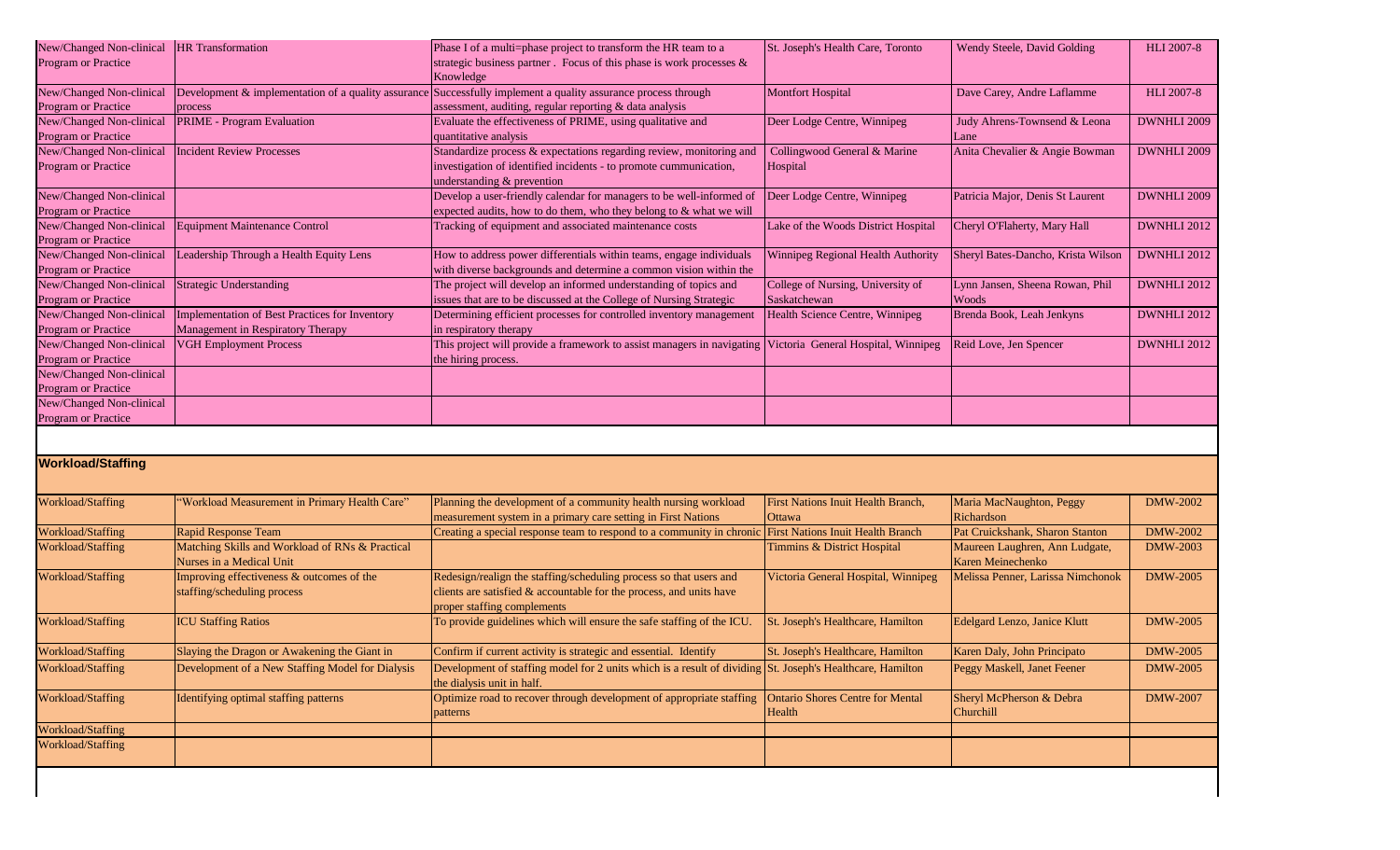| <b>Standards/ Measurement/ Evaluation</b>   |                                                                 |                                                                                                                                                                     |                                           |                                                    |                   |
|---------------------------------------------|-----------------------------------------------------------------|---------------------------------------------------------------------------------------------------------------------------------------------------------------------|-------------------------------------------|----------------------------------------------------|-------------------|
| Standards/Measurement/                      | <b>Accountability Agreement</b>                                 | A meaningful staff development process through self-directed                                                                                                        | <b>Ontario Shores Centre for Mental</b>   | Marjory Whitehouse & Brenda                        | <b>DMW-2001</b>   |
| Evaluation                                  |                                                                 | accountability agreement, challenging the process of standardized<br>performance reviews                                                                            | Health                                    | Lahey                                              |                   |
| Standards/Measurement/                      | Step by Step - Designing a Tool for Program                     | Design a user-friendly framework designed to demonstrate the need                                                                                                   | <b>Huron Perth</b>                        | Liz Phelan, Donna Vines                            | <b>DMW-2002</b>   |
| Evaluation                                  | Development/Evaluation                                          | for a new program or evaluating a current one                                                                                                                       |                                           |                                                    |                   |
| Standards/Measurement/<br>Evaluation        | Creating order out of chaos: A mondl to manage<br>change        | To inspire the use of evidence-based practice across the corporaation<br>to proactively manage planned change                                                       | <b>Grey Bruce Health Services</b>         | Susan Wentworth, Lisa Laviolette                   | <b>DMW-2002</b>   |
| Standards/Measurement/                      | Ontario Region Tuberculosis Program Medical                     | To produce quality, user-friendly TB program medical directives that                                                                                                | <b>FNIHB</b> - Ontario                    | Debby Davis Van Every, Edith                       | <b>DMW-2003</b>   |
| <b>Evaluation</b>                           | <b>Directives</b>                                               | will provide standards of excellence, continuity of care, and ultimately<br>positive client outcomes.                                                               |                                           | Martel                                             |                   |
| Standards/Measurement/                      | A Performance Review Tool for PSWs                              |                                                                                                                                                                     | <b>Baycrest Centre for Geriatric Care</b> | Rachel Beaulieu, Claire Taasin                     | <b>DMW-2003</b>   |
| Evaluation                                  |                                                                 |                                                                                                                                                                     |                                           |                                                    |                   |
| Standards/Measurement/                      | Helping Staff to Deal with Benchmarking Changes, in             |                                                                                                                                                                     | <b>Chatham-Kent Health Alliance</b>       | Jen Burnham, Lynda De Buck                         | <b>DMW-2003</b>   |
| Evaluation                                  | a Total Patient Care Environment                                |                                                                                                                                                                     |                                           |                                                    |                   |
| Standards/Measurement/                      | Standards of Paediatric Care in the ICU                         | To provide enhanced pediatric care in an adult ICU through the                                                                                                      | <b>Health Sciences North- Sudbury</b>     | Glenda Hicks, Kari Kostiw                          | <b>DMW-2005</b>   |
| <b>Evaluation</b>                           |                                                                 | development of care standards and guidelines.                                                                                                                       |                                           |                                                    |                   |
| Standards/Measurement/                      | <b>Resident Care Planning</b>                                   | Improve accuracy and specificity of care planning through the                                                                                                       | <b>Finlandia Nursing Home</b>             | Angela Harvey, Claire McChesney                    | <b>DMW-2006</b>   |
| <b>Evaluation</b>                           |                                                                 | development of a system to audit resident care (check list use)                                                                                                     |                                           |                                                    |                   |
| Standards/Measurement/                      | Obtaining written consent                                       | Balanced scorecard translates mission & strategic initiatives for                                                                                                   | Royal Ottawa Healthcare Group             | <b>Bev Holmes, Bev Easton</b>                      | <b>DMW-2006</b>   |
| Evaluation                                  |                                                                 | ROHCG into objectives & measures for nursing (Innovation &<br>Learning; Quality & Clinical Outcomes; Finance; Stakeholders).                                        |                                           |                                                    |                   |
| Standards/Measurement/                      | What are standards of care? How do these influence              | Staff will become familiar with standards of care & indicators of                                                                                                   | <b>Saugeen Valley Nursing Centre</b>      | Kim McCarthy, Heather Moyer                        | <b>DMW-2006</b>   |
| <b>Evaluation</b>                           | my job?                                                         | quality                                                                                                                                                             |                                           |                                                    |                   |
| Standards/Measurement/                      | <b>Nursing Strategy Evaluation Framework</b>                    | Develop an evaluation framework to apply to the next NS Nursing                                                                                                     | <b>NS</b> Health                          | Donna Denney, Danielle Mercier                     | <b>DMW-2006</b>   |
| Evaluation                                  |                                                                 | Strategy (2007-2012)                                                                                                                                                |                                           |                                                    |                   |
| Standards/Measurement/                      | Alberta Home & Community Care Program Review                    | Develop a tool to evaluate individual Home Care programs in Alberta                                                                                                 | <b>Alberta FHNIB</b>                      | Linda Baich, Rhonda Hornstra                       | <b>DMW-2006</b>   |
| <b>Evaluation</b>                           | Tool                                                            | <b>First Nations communities</b>                                                                                                                                    |                                           |                                                    |                   |
| Standards/Measurement/                      |                                                                 | Using HOBIC to identify patients at risk for discharge Using HOBIC data to improve identification of patients requiring                                             | Orillia Soldiers Memorial Hospital        | Ryan Miller & Cathy Miske                          | <b>DMW-2007</b>   |
| Evaluation                                  | planning                                                        | enhanced discharge planning                                                                                                                                         |                                           |                                                    |                   |
| Standards/Measurement/<br>Evaluation        | standards & practice behaviours that reflect those<br>standards | Enhance awareness of College of Reg. Nurses Alberta Assess baseline knowledge of standards; conduct chart audits; hold<br>teaching session focusing on 2 standards. | Northern Lights Health Region             | <b>Angie Mann</b>                                  | <b>DMW-2007</b>   |
| Standards/Measurement/<br>Evaluation        |                                                                 | Implementing RAI/MDS assessments $\&$ care planning Educating nurses to implement RAI/MDS assessments $\&$ RAPS<br>(resident assessment protocol)                   | Parkwood Mennonite LTC Facility           | Michelle Ridgeway & Shelley<br><b>Edwards-Dick</b> | <b>DMW-2007</b>   |
| Standards/Measurement/<br><b>Evaluation</b> | Pediatric Standards of Care in an adult ICU                     | Develop standards of care for pediatric patients in an adult ICU                                                                                                    | <b>Health Sciences North- Sudbury</b>     | Janet Riehl, Renee Fillier                         | <b>DMW-2007</b>   |
| Standards/Measurement/                      | Clinical Assessment Tool for Internship Practical               | Develop a clinical evaluation tool for the internship part of the                                                                                                   | <b>Nova Scotia Community College</b>      | Roxanne Williams, Monique Wood                     | <b>DMW-2008</b>   |
| Evaluation                                  | <b>Nurse Program</b>                                            | program                                                                                                                                                             |                                           |                                                    |                   |
| Standards/Measurement/                      | Clinical Evaluation for Internship                              | Develop a clinical evaluation tool for internship                                                                                                                   | <b>Nova Scotia Community College</b>      | Roxanne Williams & Monique Wood                    | <b>DMW-2008</b>   |
| Evaluation                                  |                                                                 |                                                                                                                                                                     |                                           |                                                    |                   |
| Standards/Measurement/                      | <b>ED Documentation Audit Tool</b>                              | Development and implementation of A of I flowsheet.                                                                                                                 | <b>London Health Sciences Centre</b>      | Justine Jewele & Donna Simpson                     | <b>DMW-2008</b>   |
| <b>Evaluation</b>                           |                                                                 |                                                                                                                                                                     |                                           |                                                    |                   |
| Standards/Measurement/                      | Nursing Standards in ECT Practice                               | Develop a set of standards/expectations that will enable nurses to                                                                                                  | Northeastern Mental Health Centre,        | Shelly Chatelain, Sandra Choptain                  | <b>HLI 2006-7</b> |
| Evaluation                                  |                                                                 | provide efficient & safe care to patients receiving ECT                                                                                                             | Sudbury                                   |                                                    |                   |
| Standards/Measurement/                      | Implementation of Ontario Public Health Standards               | To develop a framework/plan to implement the Ontario Public Health                                                                                                  | <b>County of Lambton Community</b>        | Nancy Wai, Connie Ptolemy                          | <b>HLI 2007-8</b> |
| Evaluation                                  | and Protocols (Lambton)                                         | <b>Standards and Protocols</b>                                                                                                                                      | <b>Health Services Department</b>         |                                                    |                   |
| Standards/Measurement/                      | <b>Implementation of Ontario Public Health Standards</b>        | To develop a framework/plan to implement the Ontario Public Health                                                                                                  | Middlesex-London Health Unit              | <b>Mary Ann Simpson</b>                            | <b>HLI 2007-8</b> |
| Evaluation                                  | and Protocols (Middlesex London)                                | <b>Standards and Protocols</b>                                                                                                                                      |                                           |                                                    |                   |
|                                             |                                                                 |                                                                                                                                                                     |                                           |                                                    |                   |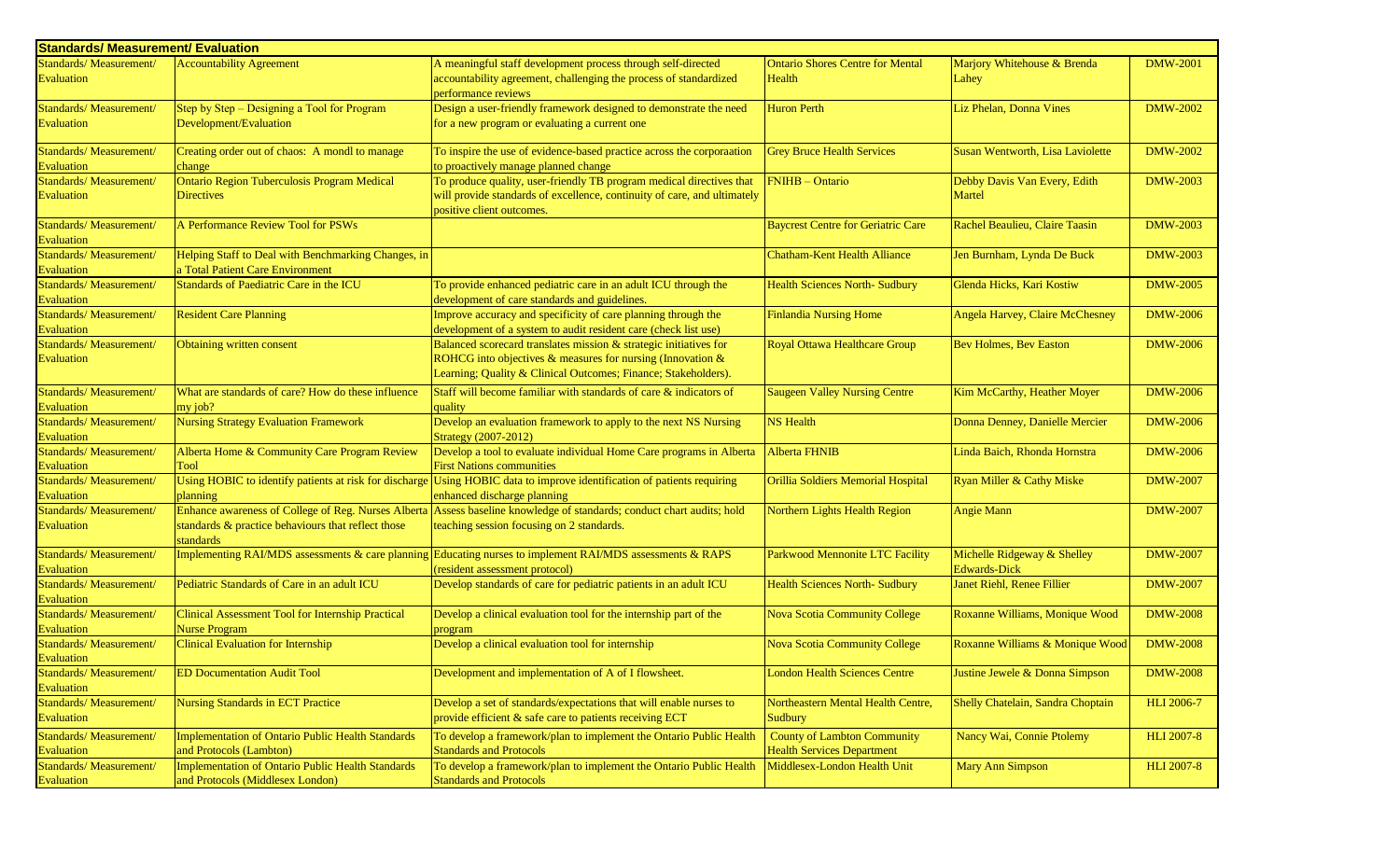| Standards/Measurement/ | Maximizing success of strategic plan through self-    | Through self-assessment, we will identify gaps $\&$ opportunities for                                                         | <b>Central East Infection Control</b>  | Joanne Habib, Teri Murduff        | <b>HLI 2007-8</b>  |
|------------------------|-------------------------------------------------------|-------------------------------------------------------------------------------------------------------------------------------|----------------------------------------|-----------------------------------|--------------------|
| Evaluation             | assessment                                            | realignment with regional strategic plan.                                                                                     | <b>Network</b>                         |                                   |                    |
| Standards/Measurement/ |                                                       | Physiotherapy Standard of Care for transfer of patient Develop a standard of care to aid the safety and consistency of physio | <b>Health Sciences North- Sudbury</b>  | Jim Boland, Chris Frattini        | <b>HLI 2007-8</b>  |
| Evaluation             | care in a coverage situation in critical care         | care including a) the standard, and b) a transfer of care form                                                                |                                        |                                   |                    |
| Standards/Measurement/ | Family Centred Care (FCC) & Interprofessional         | To evaluate through measurable outcomes, the impact of participation                                                          | <b>Hospital for Sick Children</b>      | Shirine Riahi, Bonnie Stevens,    | SickKids-HLI       |
| Evaluation             | Practice (IPP) Health Leadership Institute Evaluation | in the HLI on advancing FCC & IPP                                                                                             |                                        | Stephanie LappanGracon, Suranga   | 2008               |
|                        | Project                                               |                                                                                                                               |                                        | Fernando, Margaret Keatings       |                    |
| Standards/Measurement/ | Laboratory Accreditaiton: meeting and maintaining     | Develop a strategy to prepare staff properly for the purpose of meeting                                                       | Markham-Stouffville Hospital           | Jonathan Kwan, Brent Burgess      | <b>HLI 2008-9</b>  |
| Evaluation             | requirements                                          | and maintaining accreditation criteria for our medical laboratory                                                             |                                        |                                   |                    |
| Standards/Measurement/ | Reclaiming the value of our Admission, Transfer,      | Develop & implement standards for understanding and use of the ATD                                                            | <b>Winnipeg Health Sciences Centre</b> | Rachel Porter, Dana Erickson      | <b>HLI 2008-9</b>  |
| Evaluation             | Discharge (ATD) system                                | system (including documentation & training)                                                                                   |                                        |                                   |                    |
| Standards/Measurement/ | <b>Patient Satisfaction</b>                           | Develop a patient satisfaction survey tool to be used in all patient care                                                     | Concordia Hospital, Winnipeg           | Katherine Graham, Lynne Knelsen   | <b>DWNHLI 2010</b> |
| <b>Evaluation</b>      |                                                       | areas                                                                                                                         |                                        |                                   |                    |
| Standards/Measurement/ | <b>Client Satisfaction Survey</b>                     | Implement a client satisfaction survey                                                                                        | <b>Health Sciences North- Sudbury</b>  | Stephanie Lawton, Sue Bale, Wendy | <b>DWNHLI 2010</b> |
| Evaluation             |                                                       |                                                                                                                               |                                        | Longarin, Anne Sprack, Stacey     |                    |
|                        |                                                       |                                                                                                                               |                                        | Schmidt-Harper, Carrie Powell     |                    |
| Standards/Measurement/ | Metrics and outcome measures for Children's           | Identify and structure a framework for metrics and outcome measures                                                           | <b>Health Sciences North- Sudbury</b>  | <b>Jeff Sampson</b>               | <b>DWNHLI 2012</b> |
| Evaluation             | <b>Treatment Centre</b>                               | that is balanced and addresses accountability, value and efficiency.                                                          |                                        |                                   |                    |
| Standards/Measurement/ |                                                       |                                                                                                                               |                                        |                                   |                    |
| Evaluation             |                                                       |                                                                                                                               |                                        |                                   |                    |
| Standards/Measurement/ |                                                       |                                                                                                                               |                                        |                                   |                    |
| Evaluation             |                                                       |                                                                                                                               |                                        |                                   |                    |
|                        |                                                       |                                                                                                                               |                                        |                                   |                    |

## **PERSONAL/PROFESSIONAL/TEAM DEVELOPMENT - includes Role Development, Scope of Practice, Professional Practice, Leadership Development, Education, Orientation, Relationship Building, Teambuilding**

|                         | <b>Title</b>                                                                    | <b>Description</b>                                                                                                                                                                                                                     | Organization                                                            | <b>Project Owners</b>               | <b>Institute</b> |  |  |  |
|-------------------------|---------------------------------------------------------------------------------|----------------------------------------------------------------------------------------------------------------------------------------------------------------------------------------------------------------------------------------|-------------------------------------------------------------------------|-------------------------------------|------------------|--|--|--|
| <b>Role Development</b> |                                                                                 |                                                                                                                                                                                                                                        |                                                                         |                                     |                  |  |  |  |
| <b>Role Development</b> | <b>Building the Researcher</b>                                                  | Under the mentor, this project if focussing on developing the research<br>capacity on human health resources, planning development $\&$ working $(NRU)$<br>with decision-makers and policy makers                                      | Nursing Effectiveness Research Unit                                     | Manon Lemonde                       | <b>DMW-2001</b>  |  |  |  |
| <b>Role Development</b> | A Time for Change                                                               | To establish the nursing role in the mental health inpatient unit.                                                                                                                                                                     | Children's Hospital of Eastern Ontario   Marion Rattray, Beverly Swartz |                                     | <b>DMW-2002</b>  |  |  |  |
| <b>Role Development</b> | Creating a Mental Health Nursing Mosaic                                         | Create fulltime nursing positions using cross-trained staff from 2<br>unique mental health sites.                                                                                                                                      | St. Joseph's Healthcare, Hamilton                                       | Vivian Pelletier, Jennifer Anderson | <b>DMW-2002</b>  |  |  |  |
| <b>Role Development</b> | Redefining the TL Role – Introduction of the Clinical<br><b>Resource Leader</b> | New role will have defined responsibilities for support, mentoring, and Mount Sinai Hospital<br>coordinating day-to-day activities (major change will be no patient<br>assignment, and formal opportunity for leadership development). |                                                                         | Karen Meadwell, Barb Allen          | <b>DMW-2003</b>  |  |  |  |
| <b>Role Development</b> | Role of the 'Clinical Unit Leader                                               | Converting traditional charge nurse role into new role that supports<br>nurses to deliver care in recently implemented total patients care                                                                                             | Chatham-Kent Health Alliance -<br><b>Sydenham Campus</b>                | Dorothy LeTarte, Janis Modde        | DMW-2003         |  |  |  |
| <b>Role Development</b> | <b>FNIHB/C.N.A Competency Gap Assessment</b>                                    | To work with the C.N.A. and evaluation experts to identify the 20% of<br>national nurse practitioner competencies which do not match the                                                                                               | Health Canada, FNIHB - Ontario                                          | Shari Glenn, Heather M. Smith       | <b>DMW-2003</b>  |  |  |  |
| <b>Role Development</b> | A Nurse Practitioner (EC) run Post-discharge Follow-<br>up Clinic               | To submit a proposal to open a post-discharge follow-up clinic run by<br>a NP(EC) to follow patients seen by hospitalists, for whom there is no<br>GP available in the community.                                                      | Peterborough Regional Health Centre                                     | Sylvia Cashmore, Patti Fitzgerald   | <b>DMW-2003</b>  |  |  |  |
| <b>Role Development</b> | Implementing the Role of a Psycho-Geriatric Nurse<br>Practitioner               |                                                                                                                                                                                                                                        | Centre for Addiction & Mental Health Emma Encinares, Josie Ibrahim      |                                     | DMW-2003         |  |  |  |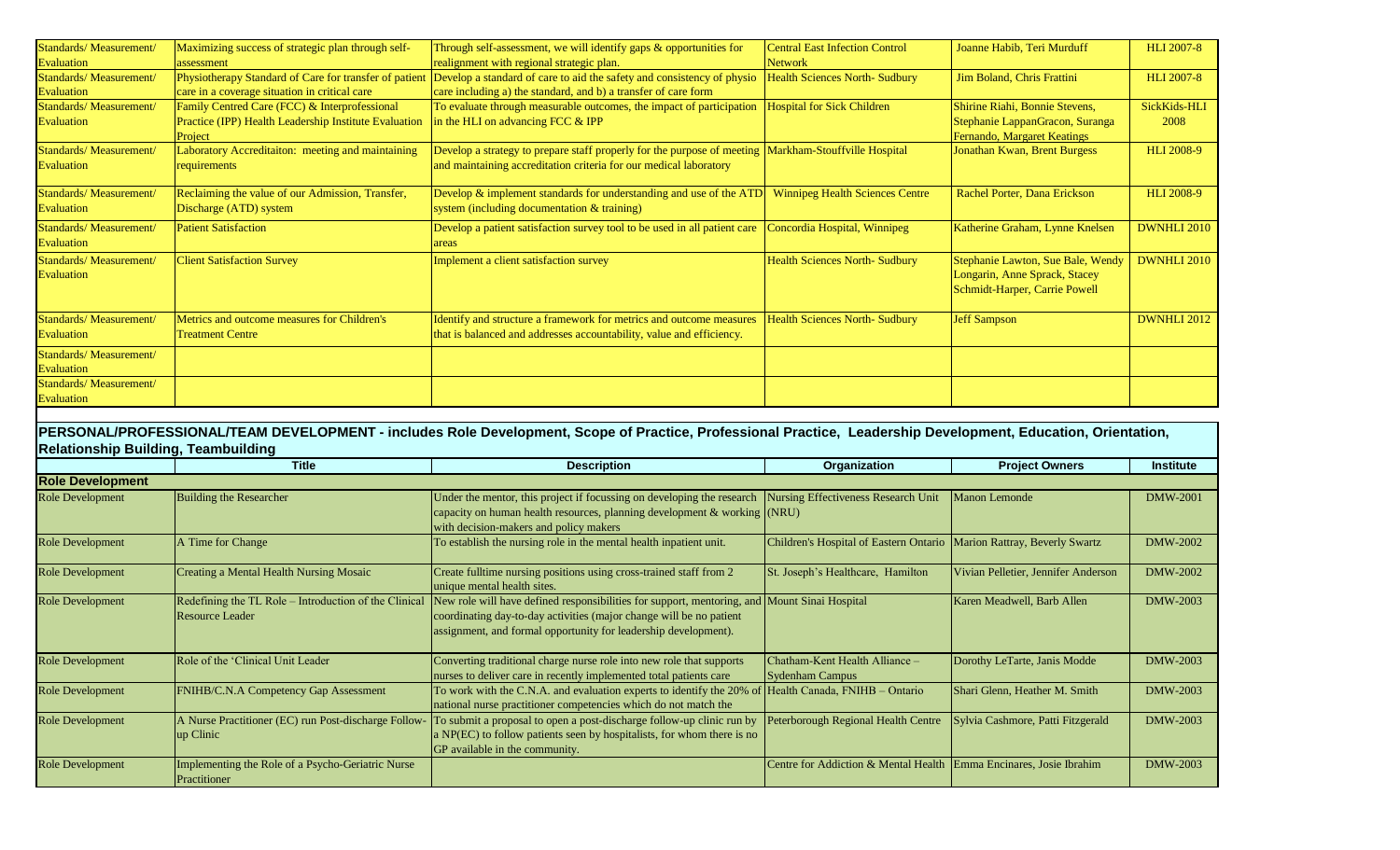| Role Development        | Developing the Role of a Nurse-Educators for the<br>Maternal/Child Program                                                                 |                                                                                                                                                                                                             | Guelph General Hospital                         | Diana Martinoni, Sherri Papadedes                | <b>DMW-2003</b>   |
|-------------------------|--------------------------------------------------------------------------------------------------------------------------------------------|-------------------------------------------------------------------------------------------------------------------------------------------------------------------------------------------------------------|-------------------------------------------------|--------------------------------------------------|-------------------|
| Role Development        | Successful Implementation & Evaluation of a Unit<br>Aide Role                                                                              |                                                                                                                                                                                                             | Chatham-Kent Health Alliance                    | Anita Purdy, Betty Oldershaw                     | <b>DMW-2004</b>   |
| <b>Role Development</b> | Introduction of New Role of Infirmiere Pivot for<br><b>Oncology (IPO) Patients</b>                                                         | Creation of a new position of IPO, within the surgical mission for<br>patients having breast, head & neck, colo-rectal, lung and prostate                                                                   | <b>McGill University Health Centre</b>          | Patricia Meredith, Suzanne Lanctot               | <b>DMW-2004</b>   |
| Role Development        | Development of Role and Position Specific<br>Competencies for Health Professionals in Alignment<br>with the Corporate CompetencyFramework" | In partnership with organizational development, and utilizing the core<br>competency framework we will facilitate the development of role and<br>position - specific competencies for health professionals. | <b>Hamilton Health Sciences Centre</b>          | Ann Higgins, Lesia Kicak                         | <b>DMW-2004</b>   |
| <b>Role Development</b> | Clinical Resource Nurse & RN Development                                                                                                   | Role clarity for CRN / RN / RPN, clarifying accountability.                                                                                                                                                 | Winnipeg Regional Health Authority              | Jo-Ann McKenzie, Gloria Sim                      | <b>DMW-2004</b>   |
| Role Development        | <b>Clinical Coordination Change</b>                                                                                                        | Moving from temporary to permanent coordinators on the Burns &<br>Plastics Unit.                                                                                                                            | <b>Vancouver General Hospital</b>               | Lois Budd, Irene Calder                          | <b>DMW-2004</b>   |
| <b>Role Development</b> | Assessing the feasibility of implementing the LPN<br>role on a tertiary Oncology inpatient unit                                            | An assessment to consider the feasibility of implementing the LPN as<br>a collaborative health care provider on a tertiary Oncology inpatient<br>unit                                                       | Alberta Cancer Board, Cross Cancer<br>Institute | Cindy Cummings-Windfield, Ursula<br>Carroll      | <b>DMW-2005</b>   |
| Role Development        | Implementation of a patient care facilitator role                                                                                          | Implementing an on-site support role to facilitate critical thinking and<br>decision making in direct care staff                                                                                            | Izaak Walton Killam Health Centre               | Barb Bergeron, Shauna Best                       | <b>DMW-2005</b>   |
| <b>Role Development</b> | Leadership Role Clarity Project within Emergency<br>Care                                                                                   | Project will clarify roles and responsibilities and expectations amongst<br>LHSC Emergency Dept leadership team members and create a model<br>for other LHSC clinical programs.                             | <b>London Health Sciences Centre</b>            | Heather Whyte, Carol Young-Ritchie               | <b>DMW-2005</b>   |
| <b>Role Development</b> | Enhancing the Role of the Nurse in Discharge                                                                                               | Maximize the opportunities to advance the care plan from admission to                                                                                                                                       | Collingwood General & Marine                    | Wendy McLaughlin, Barb Gotuaco                   | <b>DMW-2005</b>   |
| <b>Role Development</b> | Perioperative Nurse Liaison                                                                                                                | The development of a perioperative nurse liaison role within the<br>Surgical Program.                                                                                                                       | <b>Health Sciences North- Sudbury</b>           | Darlene Dupret, Alice Sauve                      | <b>DMW-2005</b>   |
| <b>Role Development</b> | The Development of Advanced Practice Roles in<br><b>Nursing</b>                                                                            | To develop a proposal and implement the Advanced Practice Nursing<br>Role at CMH for cardiac, COPD and DVT patients.                                                                                        | Cambridge Memorial Hospital                     | Diane Wilkinson, Ann Bartlett                    | <b>DMW-2005</b>   |
| Role Development        | Development of the Role of Clinical Coach                                                                                                  | Identify $\&$ clarify the role of clinical coach and the placement of the<br>role itself within the organization.                                                                                           | <b>Baycrest Centre for Geriatric Care</b>       | Tamara Gherman, Mary Boudart                     | <b>DMW-2006</b>   |
| <b>Role Development</b> | Needs Assessment for APN in a Regional Palliative<br>Care Program                                                                          | Use a needs assessment tool in to determine the appropriate APN roles<br>for a community and hospital based palliative care program                                                                         | Winnipeg Regional Health Authority              | Lori Embleton, Jan Currie                        | <b>DMW-2006</b>   |
| Role Development        | RPN roles in the Emergency Department                                                                                                      | Explore the feasibility introducing RPNs into specific roles in the<br><b>Emergency Department</b>                                                                                                          | <b>London Health Sciences Centre</b>            | Shelagh Bantock, Kris Amores-<br>Hudson          | <b>DMW-2006</b>   |
| <b>Role Development</b> | Rapid Assessment Nurse in Emergency Department                                                                                             | Rapid Assessment Nurse will take CTAS 3 patients with specific<br>diagnosis to separate are for assessment & initiation of medical                                                                          | Queensway Carleton Hospital                     | Kathleen Nunn & Leah Levesque                    | <b>DMW-2007</b>   |
| Role Development        | Reorganizing of nursing care: Expansion of CPNPs<br>(new grads) integration of RNA's in the Pediatric ER                                   | Introducing the role of a RNA into the emergency department while<br>simultaneously expanding the role of the new grad                                                                                      | <b>Montreal Children's Hospital</b>             | Louise Murray, Jasmina Mataja,<br>Denise Kudirka | <b>DMW-2007</b>   |
| <b>Role Development</b> | Re-discovering the Professional Role of the RN                                                                                             | Define & delineate the role of the RN in the Medicine Health Service<br>clarify responsibilities & integration with others - optimize defined<br>role function                                              | <b>Toronto East General Hospital</b>            | Paula Istead, Nancy French                       | <b>DMW-2007</b>   |
| <b>Role Development</b> | Supporting Practical Nurses to become effective team<br>leaders                                                                            | Enabling RPNs to embrace their new roles as team leaders in resident<br>home areas                                                                                                                          | Grandview Lodge                                 | Lee Mesic, Samantha Moir                         | <b>DMW-2007</b>   |
| Role Development        | Strengthening the role of the nurse in discharge<br>planning                                                                               | Development of a comprehensive tool to guide discharge planning                                                                                                                                             | Grace General Hospital, Winnipeg                | Rianna Bettencourt & Pat Biglow                  | <b>DMW-2007</b>   |
| Role Development        | Redevelopment of the Charge Nurse role and<br>resources                                                                                    | Redefine and revitalize the role of the charge nurse; update the 'Charge Grace Hospital Winnipeg<br><b>Nurse Resource Manual</b>                                                                            |                                                 | Colleen Bytheway, Rose Thomas                    | <b>DMW-2008</b>   |
| <b>Role Development</b> | role into the acute care workforce                                                                                                         | Evaluate the introduction of a Nurse Practitioner (NP) Develop implementation tools (clients/patients, physicians, nurses &<br>allied health professionals, NPs) for the introduction of NP role in         | Winnipeg Regional Health Authority              | Betty-Lou Burke & Francis<br>LaBoissiere         | <b>DMW-2008</b>   |
| <b>Role Development</b> | Intake Nurse role                                                                                                                          | Create an intake nurse position to coordinate patients awaiting<br>admission and new patient referrals to a regional cancer program                                                                         | <b>Health Sciences North- Sudbury</b>           | Suzanne Levesque & Carol<br>Chamberland          | <b>DMW-2008</b>   |
| <b>Role Development</b> | Physiotherapy role in Medical Day Care                                                                                                     | Initiating physiotherapy role in Medical Day Care, including<br>assessment, education, referrals, treatment & program evaluation                                                                            | Cambridge Memorial Hospital                     | Joan Tew, Jennifer St Michael                    | <b>HLI 2007-8</b> |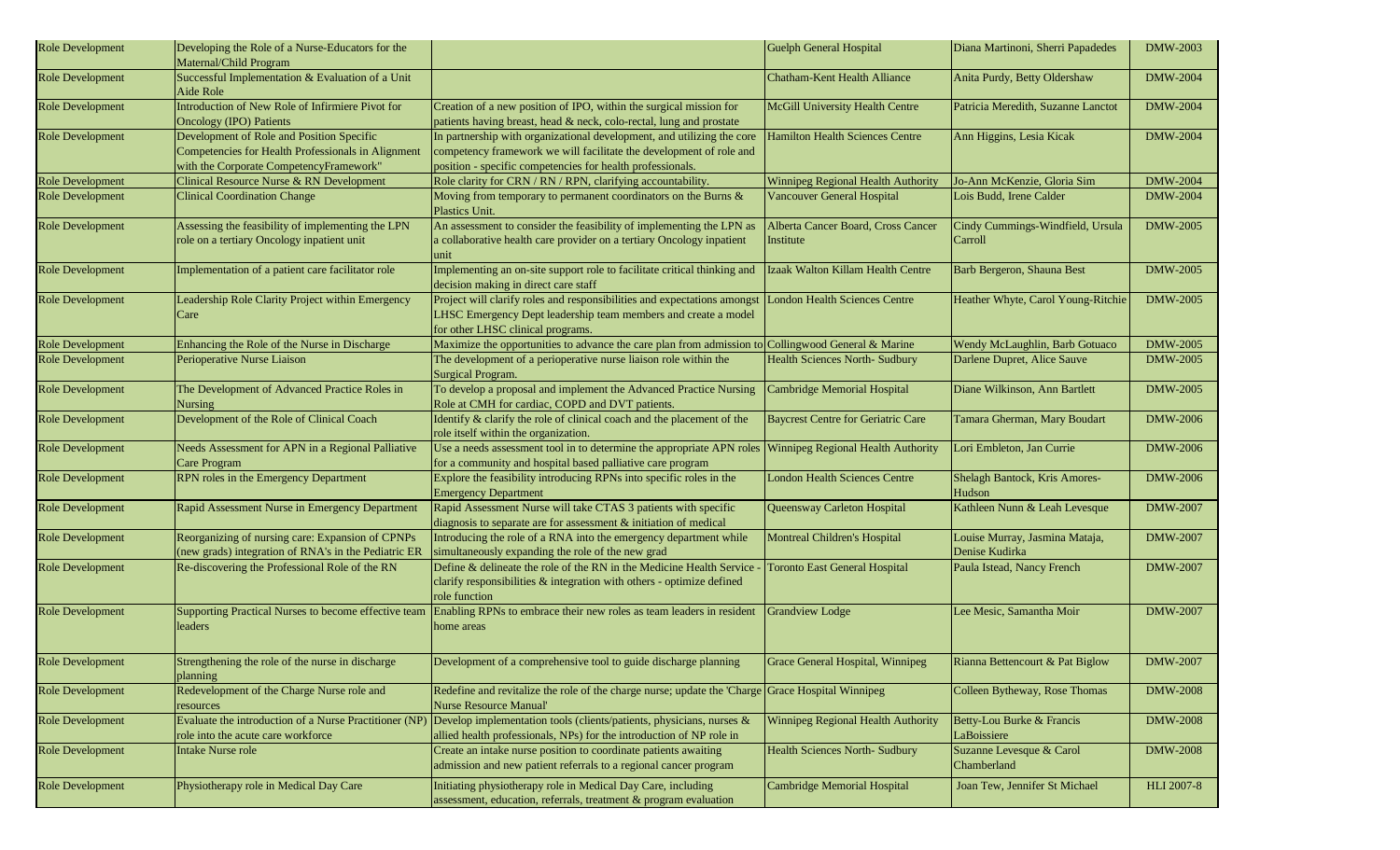| <b>Role Development</b>  | Enhancing interprofessional collaboration in defining<br>roles                                                                               | Clarify unit care delivery model including role descriptions for front-<br>line staff                                                                                                                                         | Hamilton Health Sciences Centre<br>(McMaster Children's Hospital) | Lawna Brotherson, John Prieto                                  | <b>DWNHLI 2010</b> |
|--------------------------|----------------------------------------------------------------------------------------------------------------------------------------------|-------------------------------------------------------------------------------------------------------------------------------------------------------------------------------------------------------------------------------|-------------------------------------------------------------------|----------------------------------------------------------------|--------------------|
| <b>Role Development</b>  | Role clarity of the charge nurse after hours                                                                                                 | Role clarity for charge nurse to effecively and efficiently direct,<br>oversee, supervise the clinical team in a primary nursing care delivery<br>model after hours                                                           | Royal Ottawa Mental Health Centre                                 | Pam Moorhouse, Jackie Brewer                                   | <b>DWNHLI 2010</b> |
| <b>Role Development</b>  | Service Resource Nurse (SRN)                                                                                                                 | Bring clarity, consistency and standardization through a well-defined<br>description of the SRN role as a formal leadership role & identify<br>competencies to fulfil the role                                                | <b>Hamilton Health Sciences Centre</b>                            | Jennifer Pettit, Rhoonca Smith                                 | DWNHLI 2010        |
| <b>Role Development</b>  | Patient Care Facilitator (PCF) demonstrates proactive,<br>communication, foresight approach                                                  | Facilitate connection & collaboration between PCFs, managers, and<br>professional practice; establish roles and supports networks                                                                                             | <b>Ontario Shores Centre for Mental</b><br>Health                 | Lydia Mayotte, Robin Bowerman,<br>Angelika Short               | DWNHLI 2011        |
| <b>Role Development</b>  | Patient recruitment plan for RN-performed flexible<br>sigmoidoscopy program                                                                  | Develop a patient roster, patient-care pathway & education to area<br>physicians and community, to recruit average-risk patients for RN-<br>performed flexible sigmoidoscopy                                                  | Markham Stouffville Hospital                                      | Sue Willar, Tina Carr                                          | DWNHLI 2011        |
| <b>Role Development</b>  | <b>Patient Care Facilitator at Ontario Shores</b>                                                                                            | To review and develop the role and responsibilities of the patient care<br>facilitator                                                                                                                                        | <b>Ontario Shores Centre for Mental</b><br>Health                 | Renee Tremblay, Cathy Duivesteyn                               | <b>DWNHLI 2012</b> |
| <b>Role Development</b>  | A Good Objective of Leadership is to Help Those<br>Who Are Doing Poorly to do Well and to Help Those<br>Who are Doing Well to do Even Better | RN development                                                                                                                                                                                                                | <b>Arbour Heights</b>                                             | Jenny Bedard, Annemarie Neville                                | DWNHLI 2012        |
| <b>Role Development</b>  | <b>Front Line Support</b>                                                                                                                    | Role clarification of the ER Resource/Charge Nurse responsibilities<br>and accountabilities                                                                                                                                   | Collingwood General & Marine<br>Hospital                          | Mary Jeffery, Geoff Harris                                     | DWNHLI 2012        |
| <b>Role Development</b>  | <b>Charge Nurse Leadership Development</b>                                                                                                   | To provide charge nurses with the tools/skills/knowledge to develop<br>competencies as a peer leader and to align with the values of HDGH<br>throughout the organization (compassion, respect, teamwork,<br>stewardship)      | <b>Hotel Dieu Grace Hospital</b>                                  | Libby French, Jenn Hanson                                      | DWNHLI 2012        |
| <b>Role Development</b>  |                                                                                                                                              |                                                                                                                                                                                                                               |                                                                   |                                                                |                    |
| <b>Role Development</b>  |                                                                                                                                              |                                                                                                                                                                                                                               |                                                                   |                                                                |                    |
|                          |                                                                                                                                              |                                                                                                                                                                                                                               |                                                                   |                                                                |                    |
| <b>Scope of Practice</b> |                                                                                                                                              |                                                                                                                                                                                                                               |                                                                   |                                                                |                    |
| Scope of Practice        |                                                                                                                                              | Migrating Nursing Practice - Moving Forward into the Remodeling a current professional nursing practice structure to reflect                                                                                                  | Peterborough Regional Health Centre                               | Cyndi Gilmer                                                   | <b>DMW-2001</b>    |
|                          | Light                                                                                                                                        | the pending organizational move to a service-based structure                                                                                                                                                                  |                                                                   |                                                                |                    |
| Scope of Practice        | Light                                                                                                                                        | Migrating Nursing Practice - Moving Forward into the Through a collaborative process, nursing, through our Professional<br>Nursing Council will create a vision/direction for the future of mental<br>health nursing at WMHC. | <b>Ontario Shore Centre for Mental</b><br>Health                  | <b>Janet McMullan</b>                                          | <b>DMW-2001</b>    |
| Scope of Practice        | Paving the Path for Nurses at Headwaters                                                                                                     | Assessing & planning for maximizing skill levels of RNs & RPNs.                                                                                                                                                               | Dufferin-Caledon Health Care<br>Corporation                       | Doris Cassan, Kathy Millar                                     | DMW-2002           |
| Scope of Practice        | Who's Job is it Anyway?                                                                                                                      | Defining scope of practice for RNs and LPNs.                                                                                                                                                                                  | New Brunswick Regional Health<br>Centre                           | Wendy Gould, Paula Doucet-Jones,<br>Susan LeBlanc, Margo Jones | DMW-2002           |
| Scope of Practice        | <b>Care Coordinators Communicating</b>                                                                                                       | RPNs & RNs will work to the full scope of their practice in a<br>collaborative environment. We will understand & respect each others                                                                                          | <b>Chatham-Kent Health Alliance</b>                               | Laura Zimmer, Pat Easton Corinne<br>Pollard Linda Youngs Lynda | DMW-2003           |
| Scope of Practice        | <b>Combined Strength</b>                                                                                                                     | Optimizing the RPNs scope of practice.                                                                                                                                                                                        | North Bay General Hospital                                        | Ruth Boland, Leslie Bethune                                    | <b>DMW-2003</b>    |
| Scope of Practice        | Organizations Supports for RNs & RPNs to Function<br>to Full Scope of Practice                                                               |                                                                                                                                                                                                                               | Royal Terrace                                                     | Teresa Bateman, Norma<br>Ramchandani                           | DMW-2003           |
| Scope of Practice        | Optimizing Scope of Practice of RNs & Practical<br>Nurses in a Patient-Focused Care Model                                                    |                                                                                                                                                                                                                               | South Bruce Grey Health Centre                                    | Sharon Musehi, Maureen Rydall                                  | <b>DMW-2003</b>    |
| Scope of Practice        | <b>Quality Care through Specialty Skills</b>                                                                                                 |                                                                                                                                                                                                                               | Winnipeg Health Sciences Centre                                   | Dawn Bollman, Anna Marie Papiz                                 | <b>DMW-2004</b>    |
| Scope of Practice        | Enhancing the role $&$ skills of the RPN in long-term                                                                                        | Identifying RPN learning needs and identifying tools to optimize the                                                                                                                                                          | St Joseph's at Fleming                                            | Anna Edwards, Cathy Lessards                                   | <b>DMW-2006</b>    |
|                          | care                                                                                                                                         | role of the RPN in long-term care                                                                                                                                                                                             |                                                                   |                                                                |                    |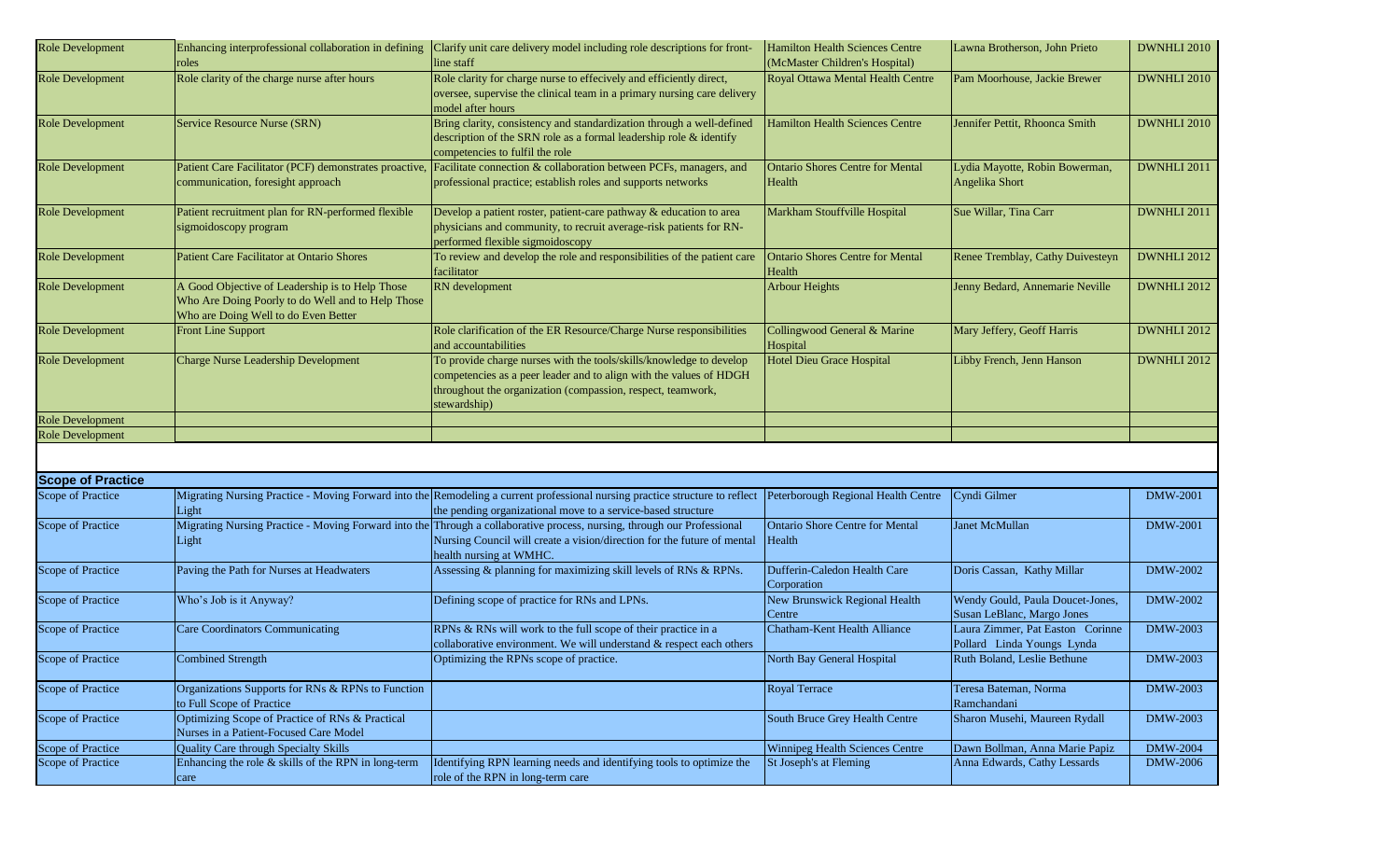| Scope of Practice            | Scope of Practice                                                                                                      | Enhancement of patient delivery systems to meet organizational<br>expectations to coincide with job descriptions and maintain scope of<br>practice                                                                                                       | <b>Stanton Territorial Hospital</b>                          | Yvette Deleff, Maria Weir                                     | DMW-2006          |
|------------------------------|------------------------------------------------------------------------------------------------------------------------|----------------------------------------------------------------------------------------------------------------------------------------------------------------------------------------------------------------------------------------------------------|--------------------------------------------------------------|---------------------------------------------------------------|-------------------|
| Scope of Practice            | <b>Optimal Scope of Practice</b>                                                                                       | To engage RNs & LPNs in developing a plan to balance their<br>respective scope of practice. To achieve competencies appropriate to<br>their area of specialty                                                                                            | Cape Breton Regional Hospital                                | Martha McLean, Connie Gregory                                 | <b>DMW-2006</b>   |
| Scope of Practice            | Empowering nurses to practice to their full scope                                                                      | To increase the scope of practice of RNs and clarify the role of Child                                                                                                                                                                                   | <b>IWK Health Centre</b>                                     | Holly Mackie, Debbie Pierce                                   | <b>DMW-2006</b>   |
| Scope of Practice            | Restructuring the Care Delivery Model to optimize                                                                      | Scope of practice of LPNs & RNs will increase with introduction of                                                                                                                                                                                       | SouthWest Nova Scotia Health                                 | Debbie Sutherland, Joyce                                      | <b>DMW-2007</b>   |
|                              | scope of practice                                                                                                      | continuing care assistant in some acute care settings                                                                                                                                                                                                    | Authority                                                    | d'Entremont, Carolyn walker                                   |                   |
| Scope of Practice            | <b>Integration of Registered Practical Nurses</b>                                                                      | Developing a full scope of practice for RPNs and RNs and building an Kingston General Hospital<br>integrated team                                                                                                                                        |                                                              | Darlene Bowman, Delanya Podgers                               | <b>DMW-2008</b>   |
| Scope of Practice            | Leadership Development of RN's, RPN's, HCA's                                                                           | Develop the role of nursing staff and scope of practice.                                                                                                                                                                                                 | Yee Hong Centre for Geriatric Care                           | Cecilia Yeung & Wendy Li                                      | <b>DMW-2008</b>   |
| Scope of Practice            | A framework for examining health professional skill<br>mix within a team                                               | Outline a professional practice framework for examining health<br>professional skill mix within a team                                                                                                                                                   | <b>Hamilton Health Sciences Centre</b>                       | Sue Bramberger, Marita Tonkin                                 | <b>HLI 2007-8</b> |
| Scope of Practice            | Organizational Framework for the introduction of<br>expanded scopes of practice and/or new healthcare<br>professionals | Provide a process for PPLs/Managers to engage the appropriate<br>stakeholders, determine the risks/benefits, resource implications,<br>communication plan, approval process, and a business plan for<br>expanded scopes of practice or new professionals | St. Joseph's Health Care, Hamilton                           | Angela Coxe, Helen Van deMark                                 | DWNHLI 2010       |
| <b>Scope of Practice</b>     |                                                                                                                        |                                                                                                                                                                                                                                                          |                                                              |                                                               |                   |
| Scope of Practice            |                                                                                                                        |                                                                                                                                                                                                                                                          |                                                              |                                                               |                   |
|                              |                                                                                                                        |                                                                                                                                                                                                                                                          |                                                              |                                                               |                   |
| <b>Professional Practice</b> |                                                                                                                        |                                                                                                                                                                                                                                                          |                                                              |                                                               |                   |
| <b>Professional Practice</b> | To Establish a Nursing Practice Council                                                                                | To establish a Nursing Practice Council across 7 sites                                                                                                                                                                                                   | <b>Grey-Bruce Health Services</b>                            | Sonja Glass, Muriel Hindle                                    | <b>DMW-2001</b>   |
| <b>Professional Practice</b> | <b>Rekindling the Passion</b>                                                                                          | Implementing a professional practice framework for nursing.                                                                                                                                                                                              | Calgary Health Region                                        | Jeanne Besner, Katherine Stansfield                           | <b>DMW-2002</b>   |
| <b>Professional Practice</b> | Shooting for the Constellations                                                                                        | Developing a Nursing Practice Council.                                                                                                                                                                                                                   | Victoria General Hospital, Winnipeg                          | Beth Brunsdon-Clark, Sharon<br>Demers                         | DMW-2002          |
| <b>Professional Practice</b> | Health, Harmony & Communications                                                                                       | Developing a framework for implementing (and marketing) nursing<br>practice councils.                                                                                                                                                                    | First Nations Inuit Health Branch,<br><b>Prince George</b>   | Margaret Pynenburg, Fiona<br>Jakielaszek                      | DMW-2002          |
| <b>Professional Practice</b> | Marketing Community Health Nursing in First<br><b>Nations Communities</b>                                              | Developing a framework to assist First Nations to understand the<br>nursing profession, the role of community health nurses & the<br>partnership between nurses & the community.                                                                         | First Nations Inuit Health Branch,<br><b>Ontario Region</b>  | Michel Pinard, Surabhi Patel-<br>Widmeyer                     | DMW-2002          |
| <b>Professional Practice</b> | A Journey through the Rain Forest - Inspiring a<br><b>Shared Vision for Professional Practice</b>                      | Establish what is professional practice to frontline professionals.<br>Validate our current assumptions, values & underpinnings.                                                                                                                         | Vancouver Coastal Health Authority                           | Marilyn Porter, Marcy Saxe<br>Braithwaite                     | DMW-2002          |
| <b>Professional Practice</b> | Fostering Professional Practice in the Workplace<br>through the Development of a Nurse Council                         | Nursing Practice Council will provide opportunities for nurses to<br>become champions of professional practice.                                                                                                                                          | <b>Annapolis Valley District Health</b><br>Authority         | Kathie Swindell, Edith Menzies                                | DMW-2002          |
| <b>Professional Practice</b> | <b>Professional Practice Resource Manual</b>                                                                           | Develop a reference binder (both hard copy & intranet) whose content<br>will include scope of practice for each regulated health profession,                                                                                                             | York Central Hospital, Stevenson<br><b>Memorial Hospital</b> | Marion Reid, Linda Ballantine,<br>Anita Low, Cathie Macdonald | <b>DMW-2003</b>   |
| <b>Professional Practice</b> | Healing a Broken Heart                                                                                                 | First ever collective agreement ratified in April 2003To<br>constructively integrate the agreement whilst ensuring a milieu to                                                                                                                           | <b>Casey House Hospice</b>                                   | Joan Lesmond, Jane Sanders                                    | DMW-2003          |
| <b>Professional Practice</b> | Reflective Practice for First Nations/Inuit - Employed<br><b>Nurses</b>                                                |                                                                                                                                                                                                                                                          | Health Canada, FNIHB Halifax                                 | Elizabeth Dawson, Leila Gillis                                | DMW-2003          |
| <b>Professional Practice</b> | Maximizing Practice Capacity in Nurses Undergoing<br>Significant Personal & Organizational Change                      |                                                                                                                                                                                                                                                          | Vancouver Coastal Health Authority Jill Clark, Krystal Arden |                                                               | <b>DMW-2003</b>   |
| <b>Professional Practice</b> | Team Support High-Quality Professional Practice<br>During Organizational Change                                        |                                                                                                                                                                                                                                                          | Vancouver Coastal Health Authority                           | Gail Babiuk, Andrea Bisaillon                                 | DMW-2003          |
| <b>Professional Practice</b> | Assessing Learning Needs & Supports Nurses at<br>WSB Require to Fulfil the Professional Practice<br>Model              |                                                                                                                                                                                                                                                          | Workplace Safety & Insurance Board                           | Barb Jennings, JoAnne Piccinin,<br>Jane Fahey Walsh           | DMW-2003          |
| <b>Professional Practice</b> | Formation of a National Organization for Practical<br><b>Nurse Regulators</b>                                          |                                                                                                                                                                                                                                                          | <b>Council for Licensed Practical Nurses</b>                 | Ann Mann, Paul Fisher                                         | <b>DMW-2004</b>   |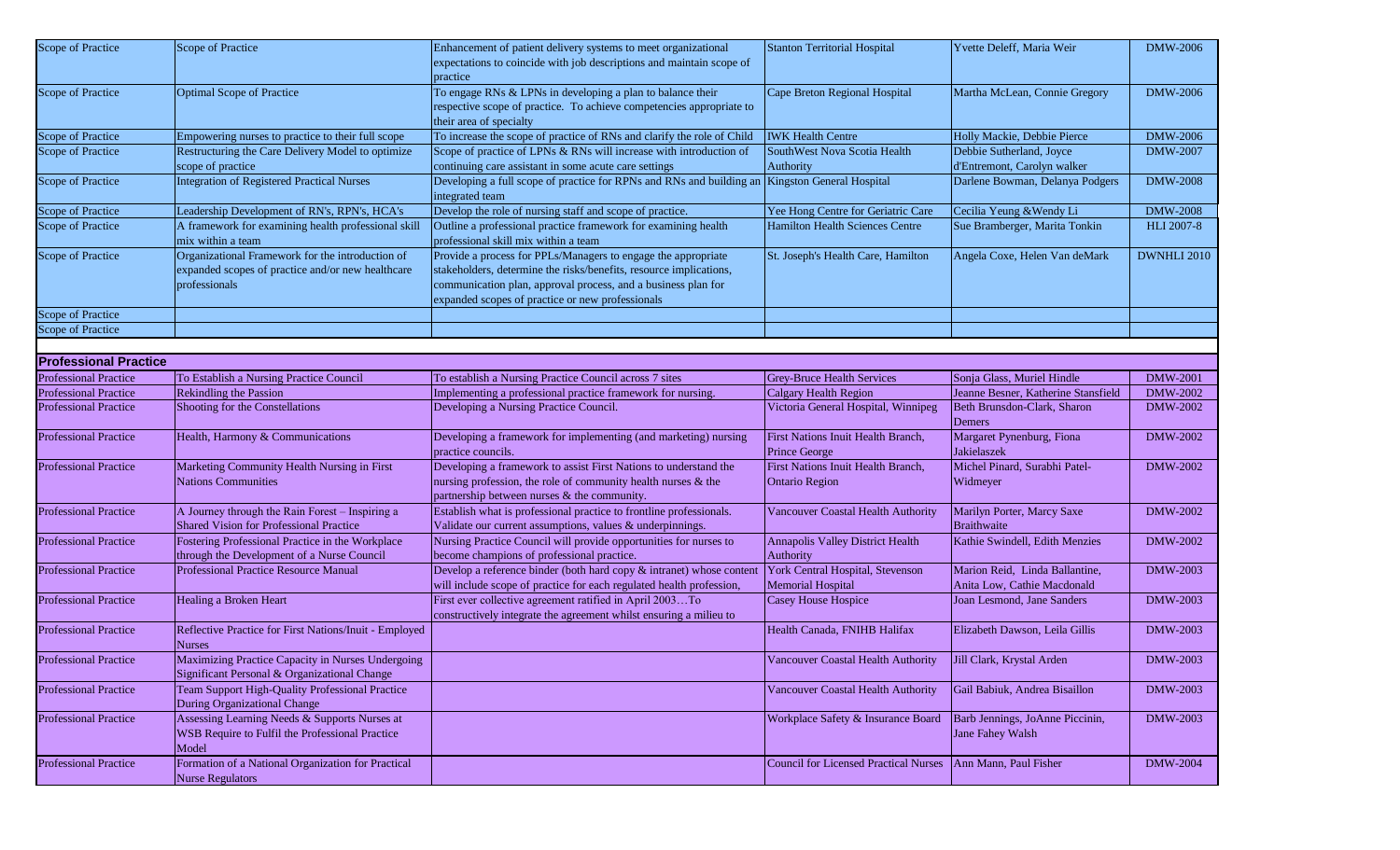| <b>Professional Practice</b> | Competence in Nursing Practice                                                                | Includes but is not limited to: knowledge, skill, attitude & judgment,<br>art and science.                                                                                                         | Victoria General Hospital, Winnipeg        | Elena Duplessis, Marilyn Goodyear<br>Whiteley                        | <b>DMW-2004</b>   |
|------------------------------|-----------------------------------------------------------------------------------------------|----------------------------------------------------------------------------------------------------------------------------------------------------------------------------------------------------|--------------------------------------------|----------------------------------------------------------------------|-------------------|
| <b>Professional Practice</b> | Nursing Professional Practice Council                                                         |                                                                                                                                                                                                    | Izaac Walton Killam Grace Health<br>Centre | Melanie Kelly, Carolyn Johnson                                       | <b>DMW-2004</b>   |
| <b>Professional Practice</b> | Chatham-Kent Public Health Unit Nursing<br><b>Professional Practice Council</b>               | To facilitate the formation of a Professional Practice Council for<br>nurses within Chatham-Kent Public Health.                                                                                    | Chatham-Kent Public Health                 | April Reidyk, Kelly Farrugia                                         | <b>DMW-2004</b>   |
| <b>Professional Practice</b> | Embracing the CNO's Participative Resolution<br>Process                                       | Response to a family member's complaint to the CNO by participating  Hamilton Health Sciences Centre<br>in PRP                                                                                     |                                            | Donna Spevakow, Rita Sharratt                                        | <b>DMW-2005</b>   |
| <b>Professional Practice</b> | Developing an Evidenced Based Nursing Fellowship                                              | An 8 month nursing research fellowship for APNs interested in<br>learning how to translate evidence into practice - will involve 6 APNs<br>and their managers in interactive and hands-on sessions | Hospital for Sick Children                 | Janet Yamada, Bonnie Stevens                                         | <b>DMW-2005</b>   |
| <b>Professional Practice</b> | Nursing Leadership Council                                                                    | To establish a leadership forum involving nurses in decisions relating<br>to professional growth & development strategic directions and clinical                                                   | Cambridge Memorial Hospital                | Kim Pittaway, Diane Carter                                           | DMW-2005          |
| <b>Professional Practice</b> | <b>Practice Advisory Committee</b>                                                            | Re-Engaging Nurses in their Practice through Nursing Engaging NPAC reps into full participation in the committee.<br>Develop the capacity of NPAC and reps for practice change agency              | North York General Hospital                | Barbara Jones, Barb Bickie                                           | <b>DMW-2005</b>   |
| <b>Professional Practice</b> | Development and Implementation of a Unit-based<br>Council                                     | Development and implementation of a front-line staff council to<br>function as a decision making body related to staff satisfaction, patient<br>satisfaction, unit processes, standards, etc       | St Michael's Hospital                      | Mary Copeland, Sonya Canzian                                         | <b>DMW-2006</b>   |
| <b>Professional Practice</b> | <b>Restructuring of Nursing Practice Council</b>                                              | Increase front-line participants and ownership of Practice issues &<br><b>Practice Council</b>                                                                                                     | <b>Grace Hospital Winnipeg</b>             | Nina Williams, Joan Schultz                                          | <b>DMW-2006</b>   |
| <b>Professional Practice</b> | Promoting evidence-based nursing practice                                                     | Establish a model whereby evidence-based nursing practices are<br>explored, developed & implemented                                                                                                | <b>Health Sciences North- Sudbury</b>      | Barbara Ballantyne, Michelle Quirion                                 | DMW-2006          |
| <b>Professional Practice</b> | Building bridges to promote clinical & professional<br>excellence                             | Inspire "Nursing Professional Affairs Committee" to take ownership<br>for clinical & professional excellence                                                                                       | North York General Hospital                | Bendali Shehnaz, Mohini Pershad                                      | DMW-2006          |
| <b>Professional Practice</b> | Developing a path to interprofessional practice                                               | Develop a strategic plan to formalize a structural approach to<br>interprofessional care                                                                                                           | Queensway Carleton Hospital                | Maureen Dougherty, Maureen Taylor<br>Greenly                         | <b>DMW-2008</b>   |
| <b>Professional Practice</b> | Professional practice                                                                         | Web based virtual resource centre for all VON nurses                                                                                                                                               | <b>VON Canada</b>                          | Fern Brydon, Cindy Hitsman, Vivian<br>Papaiz, Catherine Butler       | <b>DMW-2008</b>   |
| <b>Professional Practice</b> | Develop a mentoring model to advance professional<br>practice in the organization             | Create a mentorship model for allied health professionals to support &<br>advance clinical & professional practice                                                                                 | Hamilton Health Sciences                   | Lori Issenman, Mike Kampen,<br>Fidelma Serediuk                      | <b>HLI</b> 2005-6 |
| <b>Professional Practice</b> | <b>Professional Profile</b>                                                                   | Document for tracking certification & competencies of clinical staff -<br>Setting goals for development                                                                                            | Markham Stouffville Hospital               | Suzanne Vanderlip, Kim Brophy                                        | <b>HLI</b> 2005-6 |
| <b>Professional Practice</b> | Integrating the framework of professional practice<br>within SJHC                             | Review the professional practice model at St. Josephs Health Care                                                                                                                                  | St. Joseph's Healthcare, Toronto           | Genefer Behamdouni, Fiona<br>Campbell, Rachel Stack                  | HLI 2005-6        |
| <b>Professional Practice</b> | Taking ownership of your professional practice                                                | Clarify & standardize roles & responsibilities around professional<br>practice within the program management structure                                                                             | St. Michael's Hospital                     | Fay Lim-Lambie, Kevin Taylor                                         | HLI 2005-6        |
| <b>Professional Practice</b> |                                                                                               | Develop an Excellence in Professional Practice Model Develop an Excellence in Professional Practice Model that is aligned<br>with the Corporate Strategic Framework                                | St. Joseph/s Healthcare, Hamilton          | Jane Locke, Monica Alderson                                          | <b>HLI</b> 2006-7 |
| <b>Professional Practice</b> | Engagement of Respiratory Dieticians into shared<br>accountability for professional practice  | Cultural shift from individual accountability to shared accountability,<br>through definition of clinical priorities & care standards                                                              | Health Sciences North- Sudbury             | Lynsay Clark, Mary Townend                                           | <b>HLI 2006-7</b> |
| <b>Professional Practice</b> | <b>Professional Practice Model</b>                                                            | Research, develop & implement a model of professional practice<br>within a self-governance framework                                                                                               | <b>Montfort Hospital</b>                   | Therese Antoine, Christine Landry,<br>Frederic Thibault-Chabot, Jean | <b>HLI 2006-7</b> |
| <b>Professional Practice</b> | Development of an organizational model for<br>professional practice leaders                   | A continuation of work to develop a professional practice model at an<br>academic health science centre                                                                                            | St. Joseph/s Healthcare, Hamilton          | Bev Cole, Heather Hoxby                                              | <b>HLI 2007-8</b> |
| <b>Professional Practice</b> | Modele de pratique professionelle                                                             | Creation d'un forum interprofessionel pour promomoiir une culture de Montfort Hospital<br>soins centree sur de patient                                                                             |                                            | Pascale Lavigne, Melanie Dube,<br>Tammy Vaillant, Marie Claude       | <b>HLI 2008-9</b> |
| <b>Professional Practice</b> | Development of an Organizational model for the<br>introduction of additional regulated health | Develop a systematic framework to effectively support newly regulated St. Joseph's Healthcare, Hamilton<br>professionals in achieving excellence in professional practice                          |                                            | Andrea Tjahja, Carmine<br>Nieuwstraten                               | <b>HLI 2008-9</b> |
| <b>Professional Practice</b> | Development of an Interprofessional Practice Council                                          | Interlinking a revamped Interprofessional Practice Council with the<br>Nursing Practice Council, to achieve a stronger collaborative voice                                                         | Victoria General Hospital, Winnipeg        | Andrea Rodrigue, Deborah Palmer                                      | <b>HLI 2008-9</b> |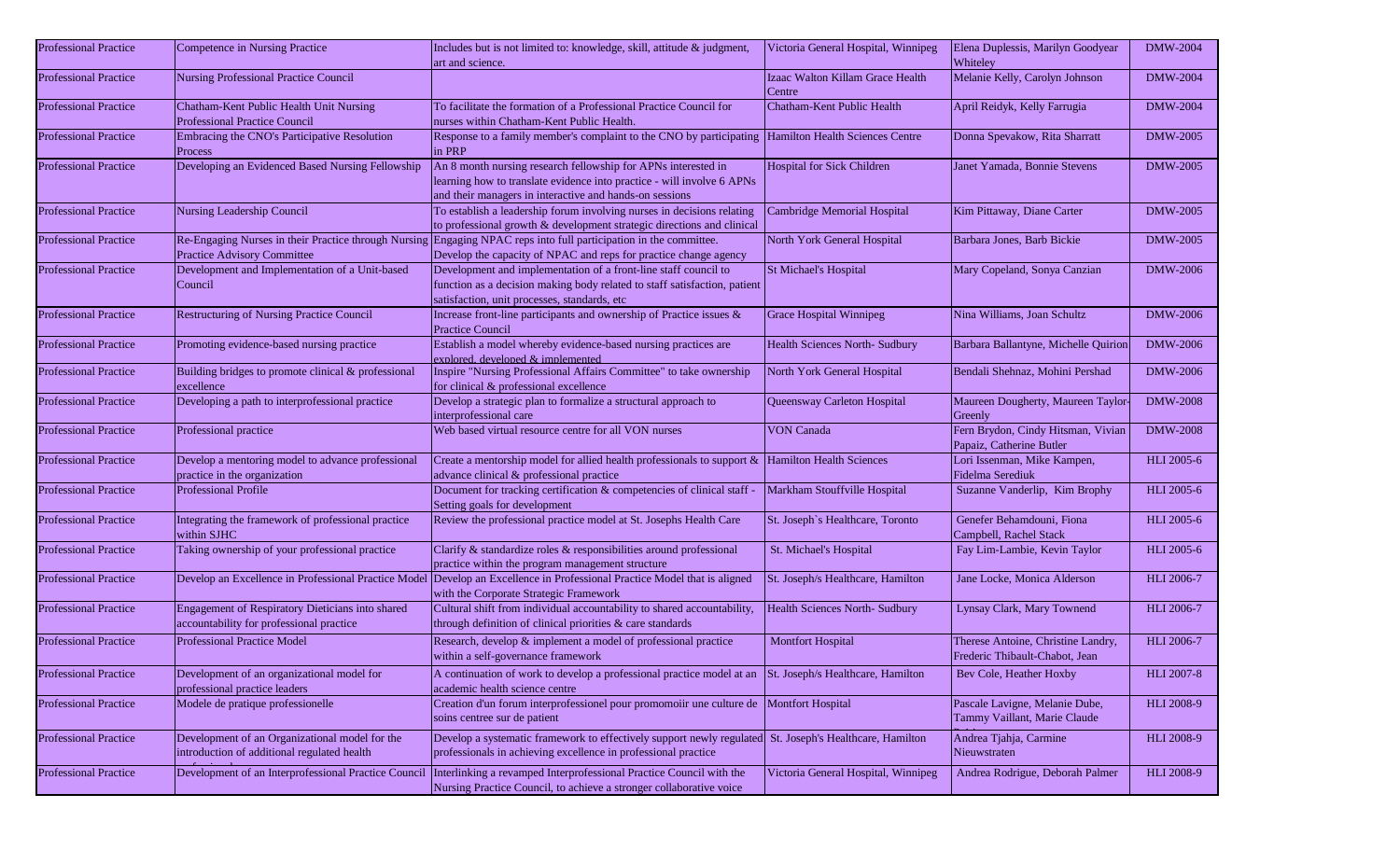| <b>Professional Practice</b>  | Interprofessional care approach in Complex<br>Continuing Care (CCC)                                                                                                                         | Education re: interprofessional practice; Implementation of IP rounds; Peterborough Regional Health Centre<br>Evaluation of patient and staff satisfaction metrics                                              |                                                                   | Karla Faig, Kasia Luebke                  | HLI 2008-9      |
|-------------------------------|---------------------------------------------------------------------------------------------------------------------------------------------------------------------------------------------|-----------------------------------------------------------------------------------------------------------------------------------------------------------------------------------------------------------------|-------------------------------------------------------------------|-------------------------------------------|-----------------|
| <b>Professional Practice</b>  | Professional Development Review Process                                                                                                                                                     | Identify clinical competencies to be integrated into the PDRP for<br>clinical healthcare professionals                                                                                                          | Mount Sinai Hospital                                              |                                           | DWNHLI 2009     |
| <b>Professional Practice</b>  | Encouraging professional relationships through self-<br>reflection                                                                                                                          | Develop a tool for nurses to reflect on their accountability in<br>professional interactions                                                                                                                    | Cambridge Memorial Hospital                                       | Rosemary Lywood & Krista Pozaic           | DWNHLI 2009     |
| <b>Professional Practice</b>  | Achieving high quality patient-centred care through<br>interprofessional practice                                                                                                           | Develop an interprofessional practice framework to support high<br>quality patient-centred care                                                                                                                 | Quinte Health Care                                                | Amy Hallaran, Cathy O'Neill               | DWNHLI 2010     |
| <b>Professional Practice</b>  | Interprofessional practice Council: Bigger, Stronger,<br>Better!!                                                                                                                           | Reinvent & revitalize currrent Interprofessional Practice Council<br>(currrently on hold since Sept 2009) To incorporate newly                                                                                  | <b>Toronto Grace Health Centre</b>                                | Carla Gibson, Nichol Moore                | DWNHLI 2010     |
| <b>Professional Practice</b>  | <b>Clinical Supervision</b>                                                                                                                                                                 | Develop a multi-disciplinary framework for clinical supervision                                                                                                                                                 | Health Sciences North-Sudbury -<br><b>Community Mental Health</b> | Mary Jago et al                           | DWNHLI 2011     |
| <b>Professional Practice</b>  |                                                                                                                                                                                             |                                                                                                                                                                                                                 |                                                                   |                                           |                 |
| <b>Professional Practice</b>  |                                                                                                                                                                                             |                                                                                                                                                                                                                 |                                                                   |                                           |                 |
|                               |                                                                                                                                                                                             |                                                                                                                                                                                                                 |                                                                   |                                           |                 |
| <b>Leadership Development</b> |                                                                                                                                                                                             |                                                                                                                                                                                                                 |                                                                   |                                           |                 |
| Leadership Development        | Cascading Leadership Connection - Achieve Success<br><b>Through Mentoring</b>                                                                                                               | Develop a formal mentoring program for new hires or staff<br>transferring to a new unit that ensures a consistent<br>orientation/knowledge of area                                                              | Chatham - Kent Health Alliance                                    | Linda Goldsmith                           | <b>DMW-2001</b> |
| <b>Leadership Development</b> | <b>Nursing Practice Leader Position</b>                                                                                                                                                     | Develop a nursing practice leaders position                                                                                                                                                                     | <b>York Central Hospital</b>                                      | Ainsley Lee, Kristine Jarvi               | <b>DMW-2001</b> |
| <b>Leadership Development</b> | A Road Map for Leadership                                                                                                                                                                   | Sahre the knowledge obtained at the institute with new<br>managers/leaders                                                                                                                                      | Kingston General Hospital                                         | Julie-Ann Barrett                         | <b>DMW-2001</b> |
| <b>Leadership Development</b> | Nurse Champions in OR - Pass, Shoot, Score                                                                                                                                                  | Develop a mentorship program of excellence for identified members of Sault Area Hospital<br>the OR staff who demonstrate leadership capabilities                                                                |                                                                   | Mary-Ann Suraci                           | DMW-2001        |
| Leadership Development        | Practice                                                                                                                                                                                    | Supporting Leaders to Influence Professional Nursing Supporting front line managers/leaders to utilize their knowledge of<br>CNOs Standards of Practice to support & influence professional<br>nursing practice | The College of Nurses                                             | Sylvia Rodgers & Ru Taggar                | <b>DMW-2001</b> |
| <b>Leadership Development</b> | Supporting Leaders to Influence Professional Nursing<br>Practice. Informational and Developmental Needs of<br>Nursing Leaders toInspire and Enable Professional<br><b>Nursing Practice"</b> | Nursing staff are supported by leaders who inspire & enable<br>professional nursing practice                                                                                                                    | The Scarborough Hospital                                          | Donna Tucker & Susan Evans                | <b>DMW-2001</b> |
| Leadership Development        | Inspiring and Leading Professional Nursing Practice                                                                                                                                         | Use focus groups/survey to identify leaders needs; all nursing leaders<br>will inspire & lead professional nursing practice using Kouzes &<br><b>Posner framework</b>                                           | <b>Hamilton Health Services</b>                                   | Kim Alvarado & Karen White                | <b>DMW-2001</b> |
| <b>Leadership Development</b> | Participative Management / Shared Governance                                                                                                                                                | To empower staff by forming a nursing practice council                                                                                                                                                          | Sioux Lookout Zone Hospital                                       | Lyn Button                                | <b>DMW-2001</b> |
| <b>Leadership Development</b> | Nursing Leadership Mentoring Cascades                                                                                                                                                       | A pilot group of nursing leaders (managers & directors) will be asked<br>to mentor nursing leaders (current & future)                                                                                           | Calgary Health Region                                             | Noreen Linton                             | <b>DMW-2001</b> |
| Leadership Development        | Front Line Empowerment                                                                                                                                                                      | To improve nurse's skill at communicating patient issues within a<br>multi-disciplinary forum                                                                                                                   | St. Michael's Hospital                                            | Norine Meleca                             | <b>DMW-2001</b> |
| <b>Leadership Development</b> | Coaching Leadership Group                                                                                                                                                                   | Coach two leaders one-on-one to assist them to reflect on the<br>leadership institute and leadership competencies                                                                                               | Lakeridge Health Corporation -<br>Oshawa Site                     | Helen Gibson & Lorraine Sundstrum<br>Mann | <b>DMW-2001</b> |
| <b>Leadership Development</b> | Nursing Leadership Competencies                                                                                                                                                             | Identifying & defining leadership competencies of first line nursing<br>leaders in First Nations community health nursing services.                                                                             | First Nations Inuit Health Branch<br>(Vancouver)                  | Charlotte Thompson, Karen<br>McColgan     | <b>DMW-2002</b> |
| <b>Leadership Development</b> | We hear you"                                                                                                                                                                                | Responding to the needs of the staff satisfaction survey with a focus<br>on relationships and development of leadership competencies.                                                                           | Southlake Regional Health Centre                                  | Monique Patenaude, Marjorie Coffee        | <b>DMW-2002</b> |
| <b>Leadership Development</b> | The ABCs of Leadership in Nursing: A Primer for<br>Charge Nurses and Nurse Managers"                                                                                                        | A handbook for new charge nurses and nurse managers.                                                                                                                                                            | Hotel Dieu Hospital (Kingston)                                    | Theresa Markowski, Karen Laughlin         | DMW-2002        |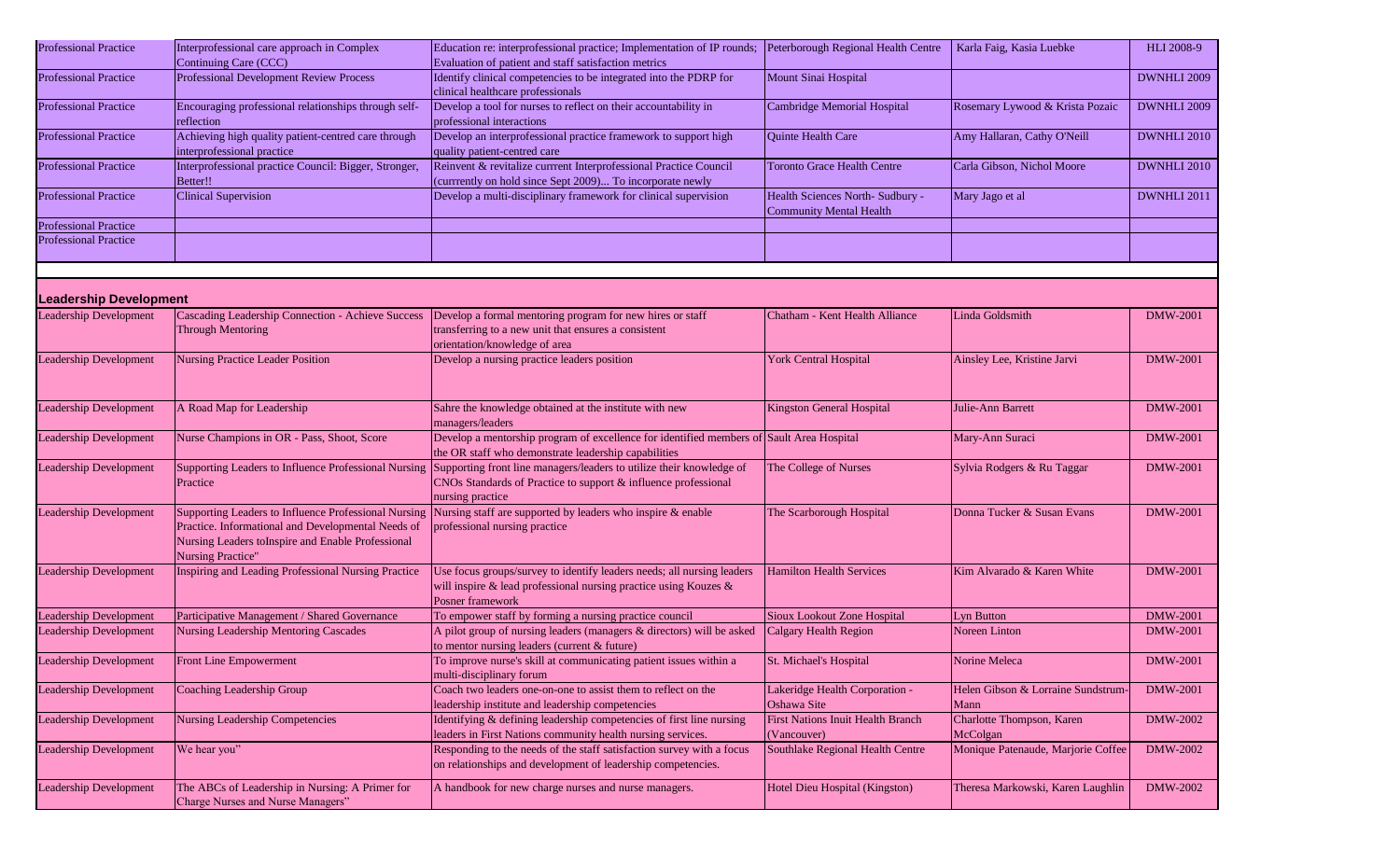| Leadership Development        | Moving Forward – Synergy in Clinical Leadership                                                  | Strengthening the roles of clinical managers & practice leaders to<br>achieve synergistic clinical leadership teams.                                                                                 | Markham-Stouville Hospital                                      | Janet Roberts, Margaret Blastorah                                     | DMW-2002        |
|-------------------------------|--------------------------------------------------------------------------------------------------|------------------------------------------------------------------------------------------------------------------------------------------------------------------------------------------------------|-----------------------------------------------------------------|-----------------------------------------------------------------------|-----------------|
| <b>Leadership Development</b> | Partnerships 1"                                                                                  | Strengthening the leadership dyad between the Nurse Manager &<br>Medical Director.                                                                                                                   | St. Michael's Hospital                                          | Beatrice Mudge, Mary Lynn Stuckey                                     | DMW-2002        |
| Leadership Development        | Partnerships 2                                                                                   | Identifying up & coming leaders & developing leadership qualities in<br>unit staff (a partnership between the manager-resource nurse and the<br>manager-case manager)                                | St. Michael's Hospital                                          | Beatrice Mudge, Desa Hobbs                                            | DMW-2002        |
| Leadership Development        | Lead and Conquer                                                                                 | Providing leadership strategies for registered staff in a nursing home<br>setting, that will enable staff to manage the increasingly medically                                                       | Extendicare (CANADA) Inc.<br>Hamilton                           | Donna Lee, Vicky Carlyle                                              | DMW-2002        |
| Leadership Development        | Tomorrow's Leader Today                                                                          | Establishment of a mentoring & coaching program for emergent<br>leaders                                                                                                                              | <b>Ontario Shores Centre for Mental</b><br>Health               | Hazel Pritchard, Beth Brannon,<br>Debbie Nielsen, Marnie Russell      | DMW-2002        |
| Leadership Development        | Successfully Charging the Charge Nurses                                                          | Removing the obstacles, providing the tools & educational support to<br>empower charge nurses as nurse leaders                                                                                       | <b>Central Park Lodges</b>                                      | Lorell Jones, Wendy Munro                                             | DMW-2002        |
| eadership Development         | Nurse in Charge Handbook                                                                         | Create a Nurse-in-Charge handbook that will address common<br>operational issues                                                                                                                     | FHNIB (BC)                                                      | Clare Nugent, Judy Sandford                                           | <b>DMW-2002</b> |
| eadership Development         | <b>Precepting for Sustained Success</b>                                                          | Developing a preceptorship program                                                                                                                                                                   | Workplace Safety Insurance Board                                | Margaret Prior, Jo-Ann Harris                                         | <b>DMW-2002</b> |
| eadership Development         | Modelling the Way to Exemplary Leadership                                                        | Develop an EI based curriculum for new clinical managers utilizing<br>the DMW-NLI conceptual framework & a formal mentoship program<br>to attain competency in K&P practices                         | <b>Hamilton Health Sciences Centre</b>                          | Susan Gregoroff, Gail Johnson                                         | <b>DMW-2002</b> |
| Leadership Development        | Front-line Participation in Decision-Making                                                      | Determining what decisions front-line nurses want input into and<br>researching & evaluating models that would address this need.                                                                    | Chatham-Kent Health Alliance                                    | Cheryl Nogueira, Sue Denomy                                           | DMW-2002        |
| Leadership Development        | Passing the Torch: Recruiting New and Promoting<br><b>Existing Leaders</b>                       | Ensuring excellence in the next generation of Regional Niagara Public<br>Health Nursing Leaders. Development of a comprehensive plan to<br>support the recruitment and promotion of nursing leaders. | Niagara Region Public Health<br>Department                      | Marilyn St. John, Irene Loewen                                        | DMW-2003        |
| Leadership Development        | A Community-based Graduate Program for current<br>and future Nursing Leaders                     | Research currently available graduate programs, identify potential<br>students, explore partnership with PRHC& Trent University.                                                                     | Peterborough Regional Health Centre   Patti Tracey, Jayne White |                                                                       | DMW-2003        |
| Leadership Development        | Implementing Shared Governance in a Perioperative<br>Setting                                     |                                                                                                                                                                                                      | Kingston General Hospital                                       | Christine Downey, Tracy Kent-Hillis                                   | DMW-2003        |
| eadership Development         | Core Skills/Competencies for Nurse Leadership in<br><b>Resident-Centred Care</b>                 |                                                                                                                                                                                                      | Deer Lodge Centre, Winnipeg                                     | Julie James, Lori Lamont                                              | DMW-2003        |
| eadership Development         | Development of a Leadership Education Program                                                    |                                                                                                                                                                                                      | <b>Hospital for Sick Children</b>                               | Dauna Crookes, Lara Pietrolungo                                       | DMW-2003        |
| eadership Development         | Leadership Development for Professional Practice: A<br>Nova Scotia Approach                      | Development of a self-assessment tool for developing leadership<br>competencies.                                                                                                                     | Nova Scotia Department of Health                                | Begun by Debra Barrath, Barbara<br>Oke; completed by Danielle Mercier | <b>DMW-2003</b> |
| eadership Development         | Nurturing the Seeds of Leadership                                                                |                                                                                                                                                                                                      | Peterborough Regional Health Centre                             | Deb Ralph, Janice Kaffer                                              | <b>DMW-2004</b> |
| Leadership Development        | Collaborative Leadership Teams for Professional<br>Growth                                        |                                                                                                                                                                                                      | North York General Hospital                                     | Cheryl Williams, Shirley Ann<br>Godward                               | <b>DMW-2004</b> |
| eadership Development         | Creating a New Culture - Investing in our Front Line<br>Leaders                                  |                                                                                                                                                                                                      | St. Boniface General Hospital                                   | Noelie Lavergne, Rose Reimer                                          | <b>DMW-2004</b> |
| Leadership Development        | Sustaining Inspired Energetic Nursing Managers                                                   | To develop a supportive framework/structure for new managers in an<br>ever-changing stressed environment.                                                                                            | Hotel Dieu Hospital (Kingston)                                  | Gail Beck, Rose Marie Treacy                                          | <b>DMW-2004</b> |
| <b>Leadership Development</b> | Nurturing New Managers into Inspiring Leaders                                                    | Development of an orientation guide for new managers. (Managing<br>and Leading).                                                                                                                     | Chaleur Regional. Hospital, New<br><b>Brunswick</b>             | Karen Frenette, Susan Nickum                                          | <b>DMW-2004</b> |
| <b>Leadership Development</b> | <b>Succession Planning</b>                                                                       | Opening Doors: A Leadership Experience Strategy for A leadership shadowing / education / practice opportunity over a<br>period of weeks funded through the Foundation, targeted for staff<br>nurses  | Riverview Health Centre, Winnipeg                               | Berit Hack, Colleen Berean                                            | <b>DMW-2004</b> |
| Leadership Development        | Implementation of a Transformation Leadership and<br>Shared Governance on Two Patient Care Units | Development of a unit vision for shared governance that eventually<br>can be implemented throughout the organization.                                                                                | Mount Sinai Hospital                                            | Acieta Small, Valerie Glasgow                                         | DMW-2004        |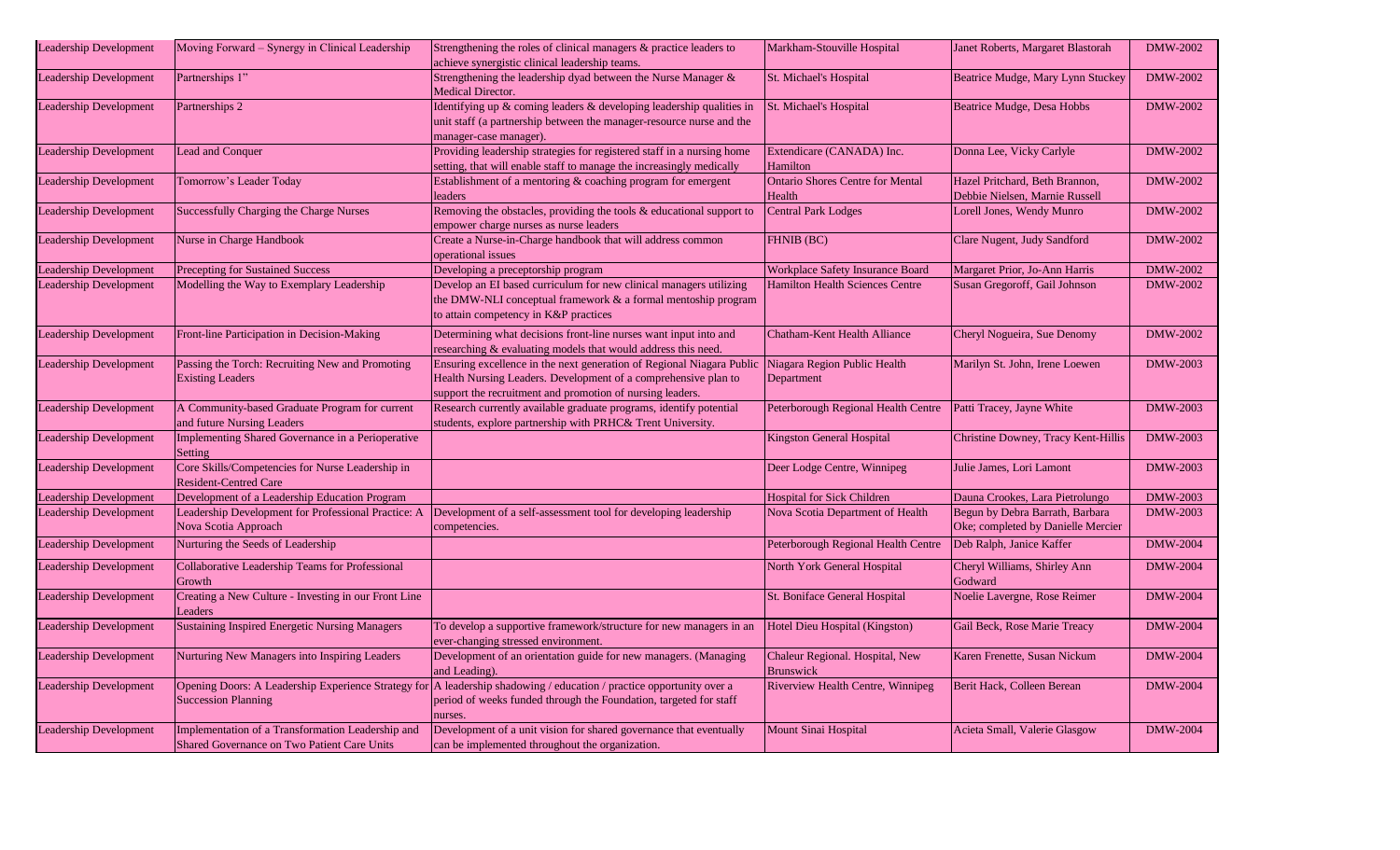| Leadership Development                                  | Leadership Team Building & Role Clarification                                                                                     | 1) Assessment of the individual nursing leader on the unit and their<br>perceptions; 2) Facilitating group discussion regarding expectations of<br>each others roles as leaders; 3) Validation of the different roles and<br>responsibilities of the leadership team.                          | <b>University Health Network</b>                                     | Joy Matienzo, Anne Tattersall                                | <b>DMW-2004</b>                    |
|---------------------------------------------------------|-----------------------------------------------------------------------------------------------------------------------------------|------------------------------------------------------------------------------------------------------------------------------------------------------------------------------------------------------------------------------------------------------------------------------------------------|----------------------------------------------------------------------|--------------------------------------------------------------|------------------------------------|
| <b>Leadership Development</b>                           | Remodeling Leadership Roles within Clinical Team                                                                                  | Clarify organizational roles and responsibilities for new clinical<br>managers and team members.                                                                                                                                                                                               | West Elgin Community Health Centre   Bonnie Rowe, Adrienne Fulford   |                                                              | <b>DMW-2004</b>                    |
| Leadership Development                                  | Promoting the Advanced Practice Nurse Leadership<br>Potential                                                                     | Build a highly cohesive and professional Advanced Nursing Practice<br>group at St. Michael's, which will increase our corporate leadership<br>profile.                                                                                                                                         | St. Michael's Hospital                                               | Martine Andrews, Laura Teague                                | <b>DMW-2004</b>                    |
| <b>Leadership Development</b>                           | Toolkit to create and enhance the ability and<br>knowledge of clinical nurses in a shared governance                              | The development of a toolkit to support and educate clinical nurses in<br>a shared governance unit based environment                                                                                                                                                                           | Kingston General Hospital                                            | Joy Peacock, Bev Mahon                                       | <b>DMW-2005</b>                    |
| <b>Leadership Development</b>                           | <b>Strengthening Nursing Engagement</b>                                                                                           | To critically evaluate the nursing results of the Gallup survey from the<br>past 3 years. To communicate the results, trends & key areas for<br>change or enhancement to nursing leaders & staff. Plans aimed at<br>increasing nursing engagement will be developed, implemented &<br>measured | <b>Hospital for Sick Children</b>                                    | Sue Jewell, Krista Cauz                                      | <b>DMW-2005</b>                    |
| <b>Leadership Development</b>                           | Bringing the excellence back to patient care                                                                                      | Establishing a change to the current medically driven model to a<br>shared leadership model that brings the focus back to the patient                                                                                                                                                          | <b>St Michael's Hospital</b>                                         | Cathy Bidwell, Linda Pinches                                 | <b>DMW-2005</b>                    |
| <b>Leadership Development</b>                           | A pathway for leadership development &<br>opportunities                                                                           | A resource to assist nurses in increasing their awareness regarding<br>opportunities for leadership development and the processes to access                                                                                                                                                    | Niagara Regional Public Health                                       | Gloria Morris, Carol Baldinelli                              | <b>DMW-2005</b>                    |
| <b>Leadership Development</b>                           | Leadership Development Framework Based<br><b>Managerial Position Description</b>                                                  | Development of a managerial position description based on indicators<br>described in the WRHA Leadership Development Framework.                                                                                                                                                                | Seven Oaks General Hospital,<br>Winnipeg                             | Cathy Rippin-Sisler, Sharon<br>Stimpson                      | <b>DMW-2005</b>                    |
| <b>Leadership Development</b>                           | Role Clarity & Leadership Development                                                                                             | Leadership development of the clinical leader role, develop a<br>leadership framework for the development of clinical leaders.                                                                                                                                                                 | Middlesex Hospital Alliance -<br><b>Strathroy General Hospital</b>   | Lesa Marsh, Pam Brown, Liz<br>Watson, Kris Kristjanson, Pat  | <b>DMW-2005</b>                    |
| <b>Leadership Development</b>                           | <b>Succession Planning</b>                                                                                                        | Develop a framework for succession planning for leaders within<br>Southlake Regional Health Centre, consistent with our "people                                                                                                                                                                | Southlake Regional Health Centre                                     | J. Klein, B. Rabishaw, C. LaCroix                            | DMW-2006                           |
| <b>Leadership Development</b>                           | Cultivate Nursing Leaders at WGH                                                                                                  | To plan, organize and develop a pool of skilled nurses for vacating<br>leadership positions.                                                                                                                                                                                                   | <b>Woodstock General Hospital</b>                                    | Jackie MacKenzie, Trish Blancher                             | DMW-2006                           |
| <b>Leadership Development</b>                           | Creating the role of After Hours Resource Coach                                                                                   | Explore & develop the role & scope of After-Hours Resource Coach,<br>in order to maintain professional practice                                                                                                                                                                                | Markham-Stouville Hospital                                           | Terri Stuart-MeEwan, Karen<br>Hickman, Vicky Noguera, Lynn   | <b>DMW-2006</b>                    |
| Leadership Development                                  | Leadership Development - the Geese begin to fly                                                                                   | Identify how leadership is being used at Humber & incorporate key<br>elements into new faculty orientation                                                                                                                                                                                     | Humber Institute of Advanced<br>Learning & Technology                | Cindy Hunt & Jason Powell                                    | <b>DMW-2007</b>                    |
| Leadership Development                                  | Optimizing nursing leadership at the bedside                                                                                      | Provide nurses at the bedside with the resources to develop their<br>leadership abilities                                                                                                                                                                                                      | <b>Toronto East General Hospital</b>                                 | Anne /(No Suggestions) & Claudette<br>Manhue                 | DMW-2007                           |
| <b>Leadership Development</b><br>Leadership Development | Without heart, nothing else matters<br>Development of potential leaders                                                           | Meet with other nurse leaders who share the same vision & build a<br>Develop an annual seminar to provide up & coming leaders with tools<br>& strategies to become successful future leaders & mentors                                                                                         | <b>Kingston General Hospital</b><br>Grace General Hospital, Winnipeg | Karen Craig, Sharen Chapman,<br>Linda Pomeroy & Lily Foubert | <b>DMW-2007</b><br><b>DMW-2007</b> |
| <b>Leadership Development</b>                           | New Managers Welcome Map                                                                                                          | Develop orientation package for new managers to provide specific &<br>vital information                                                                                                                                                                                                        | Health Science Centre, Winnipeg                                      | Shannon Guerreiro & Gwen McGhan                              | <b>DMW-2007</b>                    |
| <b>Leadership Development</b>                           | Hands' - Mission Possible                                                                                                         | Develop nursing leadership among 4 charge RNs in order to improve<br>critical thinking, decision-making, delegation, etc.                                                                                                                                                                      | <b>Fairview Mennonite Home</b>                                       | Chris Mitchell & Sara Clemens                                | <b>DMW-2007</b>                    |
| Leadership Development                                  | Enhancing Nursing Student's Core Leadership Skills<br>and Competencies                                                            | Incorporating core leadership skills and competencies into a 4th year Humber Institute of Advanced<br>nursing leadership course using the DWNLI framework                                                                                                                                      | Learning & Technology                                                | Margot Rykhoff & Evelyn Wexler                               | <b>DMW-2007</b>                    |
| <b>Leadership Development</b>                           | Implementation of Community Leadership<br>Development Framework adapted from the WRHA<br>Nursing Leadership Development Framework |                                                                                                                                                                                                                                                                                                | Winnipeg Regional Health Authority                                   | Anita Moore & Lynda Tjaden                                   | <b>DMW-2007</b>                    |
| <b>Leadership Development</b>                           | Leadership in the Charge Nurse Role                                                                                               | Clarifying the role of the charge nurse in the inpatient surgical                                                                                                                                                                                                                              | <b>Kingston General Hospital</b>                                     | Cathy Ewart & Donna Smith                                    | <b>DMW-2007</b>                    |
| <b>Leadership Development</b>                           | Team manager / Nurse Resource Coordinators -<br>Leadership development and Role Clarification                                     | Team managers will demonstrate leadership behaviours that will<br>empower nurse resource coordinators to fulfill the duties and<br>responsibilities of their role as outlined in the new job description and<br>associated competencies                                                        | Winnipeg Regional Health Authority                                   | Linda Dando & Eliette Allec                                  | <b>DMW-2007</b>                    |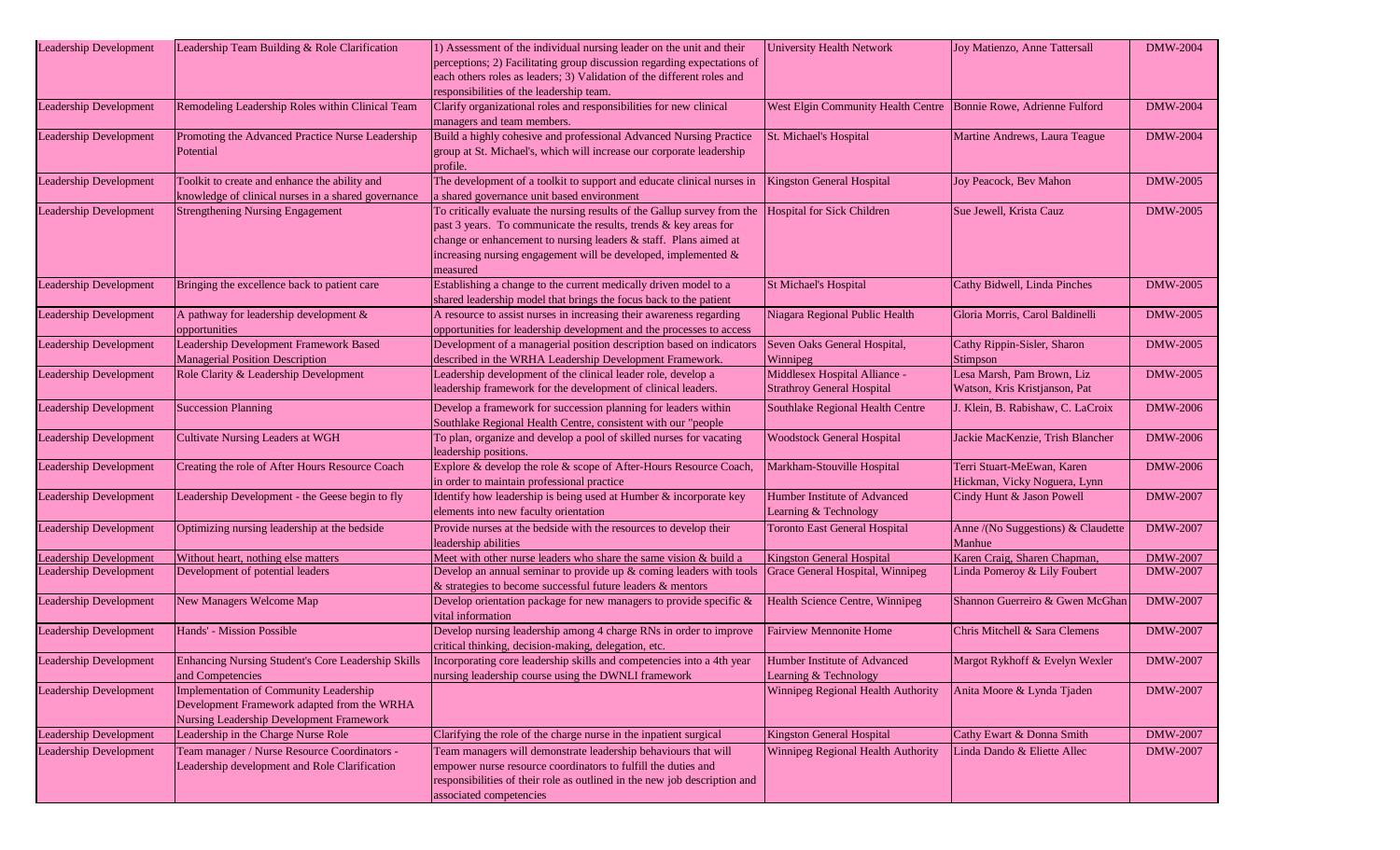|                               |                                                    |                                                                                                                         |                                                                      | Leslie Gillies & Allison Petrella                   |                   |
|-------------------------------|----------------------------------------------------|-------------------------------------------------------------------------------------------------------------------------|----------------------------------------------------------------------|-----------------------------------------------------|-------------------|
| <b>Leadership Development</b> | Shared Responsibility Leadership Model             | A shared leadership model between a clinical manager and clinical                                                       | <b>Hamilton Health Sciences</b>                                      |                                                     | <b>DMW-2008</b>   |
|                               |                                                    | leader which effectively supports team work, a healthy work                                                             |                                                                      |                                                     |                   |
|                               |                                                    | environment and positive patient outcomes.                                                                              |                                                                      |                                                     |                   |
| <b>Leadership Development</b> | Leading the Way                                    | Point of care nurse leadership development. Promote a culture which<br>supports a climate of openness, trust & respect. | Timmins & District Hospital                                          | Natalie Carle, Suzanne Cecchini &<br>Robin Joanisse | <b>DMW-2008</b>   |
| Leadership Development        | Leadership is for Everyone!                        | Realize leadership potential in staff, identify and address barriers.                                                   | <b>Toronto Public Health</b>                                         | Sandy Zidner & Joanne Cameran                       | <b>DMW-2008</b>   |
| <b>Leadership Development</b> | Discovering the Leader in You                      | Process to define the leadership role fo the RN and LPN at Lions PCC Lions Personal Care Centre                         |                                                                      | Kathleen Klaasen & Miriam Neufeld                   | <b>DMW-2008</b>   |
|                               |                                                    | idenifying what is needed to fulfill the role.                                                                          |                                                                      |                                                     |                   |
| <b>Leadership Development</b> | Develop of Nursing Unit Leaders                    | Develop leadership roles on nursing units focusing on patient centered                                                  | Scarborough General                                                  | Kristine Smolsky & Myrna Henry                      | <b>DMW-2008</b>   |
|                               |                                                    | care.                                                                                                                   |                                                                      |                                                     |                   |
| <b>Leadership Development</b> | Development of a Resource Package to Support First | Development of a package to support and prepare core team members Health Canada, Office Nursing Policy                  |                                                                      | Thembi Mavuso &Suzanne Michaud                      | <b>DMW-2008</b>   |
|                               | Core Team Meeting re Nursing Leadership in Africa  | for meetings                                                                                                            |                                                                      |                                                     |                   |
| <b>Leadership Development</b> | <b>Building Leadership Capacity</b>                | Consolidate leadership principles, philosophies & values into a single                                                  | Annapolis Valley Health (Kentville)                                  | Geoff Piers, Jan Sandberg                           | <b>HLI</b> 2005-6 |
|                               |                                                    | guiding document                                                                                                        |                                                                      |                                                     |                   |
| <b>Leadership Development</b> | Team development for leading sustainable change    | Develop leadership skills, knowledge and confidence in regional stroke                                                  | Regional Stroke Programs (Toronto,                                   | Cally Martin, Shelley Sharp                         | HLI 2006-7        |
|                               |                                                    | team (individually & collectively)                                                                                      | Kingston)                                                            |                                                     |                   |
| <b>Leadership Development</b> | Establishing leadership practices                  | Establish a conceptual framework of leadership in the organization                                                      | Seven Oaks General Hospital                                          | Maem Slater-Enns, Jennifer Pauluk,                  | HLI 2006-7        |
|                               |                                                    |                                                                                                                         |                                                                      | Catherine Troia, Grace Van Dyck                     |                   |
| Leadership Development        | Interprofessional Coaching Team                    | Leadership development and coaching for general internal medicine,                                                      | University Health Network                                            | Mary Jane McNally, Maria Tassone                    | HLI 2006-7        |
|                               |                                                    | with a focus on interprofessional education, patient-centred change,                                                    |                                                                      |                                                     |                   |
|                               |                                                    | change management & appreciative inquiry                                                                                |                                                                      |                                                     |                   |
| <b>Leadership Development</b> | Developing a knowledge & leader competency         | Develop & implement a leadership orientation program for managers                                                       | Eastern Health, NFLD (Child, Youth Joan Davis-Whelan, Sandra Farrell |                                                     | <b>HLI 2007-8</b> |
|                               | framework in Child, Youth & Family Services        | in Child, Youth & Family Services, Eastern Health                                                                       | & Family Services)                                                   |                                                     |                   |
| <b>Leadership Development</b> | Manager Mentoring & Resource Guide                 | Develop a resource (for new managers $&$ those interested in laddering                                                  | <b>Grace Hospital Winnipeg</b>                                       | Anne Strock, Susan Bowman                           | <b>HLI 2007-8</b> |
|                               |                                                    | into management positions) outlining tasks, responsibilities & required                                                 |                                                                      |                                                     |                   |
|                               |                                                    | competencies of the role                                                                                                |                                                                      |                                                     |                   |
| <b>Leadership Development</b> | Succession Planning: Conceptual & Pragmatic        | Create a toolkit that effectively identifies and supports the professional Kingston General Hospital                    |                                                                      | Kellie Kitchen, Susan McIlroy                       | <b>HLI 2008-9</b> |
|                               | Framework for Front-Line Management                | neds of new front-line managers                                                                                         |                                                                      |                                                     |                   |
| <b>Leadership Development</b> | Change: A Discovery Project                        | Examine and identify the barriers and benefits of the change process at                                                 | Winnipeg Health Sciences Centre                                      | Jacqueline Davis, Shelley Cochrane                  | <b>HLI 2008-9</b> |
|                               |                                                    | a patient care level, with the end result of making recommendations to                                                  |                                                                      |                                                     |                   |
|                               |                                                    | assist leaders                                                                                                          |                                                                      |                                                     |                   |
| <b>Leadership Development</b> | Conversation strategies to identify & promote      | Developmental process to engage leaders, staff & reports in                                                             | St. Michael's Hospital                                               | Kianda Mauch, Judy Chadwick                         | DWNHLI 2010       |
|                               | processes & systems changes                        | conversations to promote excellence for the improvement of processes                                                    |                                                                      |                                                     |                   |
|                               |                                                    | & systems (based on Studen's principles & practices                                                                     |                                                                      |                                                     |                   |
| <b>Leadership Development</b> | Building the leader in all of us                   | Clarify roles of existing & new members of team in our new                                                              | <b>Headwaters Health Care</b>                                        | Mary Wheelwright, Kelly Rountree                    | DWNHLI 2010       |
|                               |                                                    | environment. Set expectations for behavior with respect to practice,                                                    |                                                                      |                                                     |                   |
|                               |                                                    | team performance, respect & cooperation                                                                                 |                                                                      |                                                     |                   |
| <b>Leadership Development</b> | Development of Core Manager Public Health          | Develop & support competencies to manage public health program &                                                        | Winnipeg Regional Health Authority                                   | Horst Backe, Jean Roch                              | DWNHLI 2010       |
|                               | Competencies                                       | teams                                                                                                                   |                                                                      |                                                     |                   |
| <b>Leadership Development</b> | Situational Leadership Day 3                       | Develop curriculum for the third day of a situational leadership                                                        | Victoria General Hospital, Winnipeg                                  | Rayan Horswill Tees, Lori Ulrich                    | DWNHLI 2011       |
|                               |                                                    | program                                                                                                                 |                                                                      |                                                     |                   |
| Leadership Development        | More than meets the eye: " Promoting Nursing       | Assess nursing leadership roles at St Michael\s Hospital to better                                                      | St Michael's Hospital                                                | Joanne Bennett. Jonathan Fetros                     | DWNHLI 2011       |
|                               | Leadership Roles to full Potential"                | understand how leadership roles are being utilized across services to                                                   |                                                                      |                                                     |                   |
|                               |                                                    | support unique clinical programs. Identify opportunities for how                                                        |                                                                      |                                                     |                   |
|                               |                                                    | different roles can be optimized, create alignment & enhance                                                            |                                                                      |                                                     |                   |
|                               |                                                    | collaboration                                                                                                           |                                                                      |                                                     |                   |
| <b>Leadership Development</b> | Nursing Empowerment and Leadership Development     | Empowering nurses to achieve their full potential as leaders                                                            | <b>Hopital Montfort</b>                                              | Sylvie Denise Nault, Margarita                      | DWNHLI 2012       |
|                               | at Hopital Montfort                                |                                                                                                                         |                                                                      | Pimental                                            |                   |
| <b>Leadership Development</b> | On-Boarding and Enculturation of New Managers      | Design and implement an on-boarding strategy for new managers                                                           | Hotel Dieu Grace Hospital                                            | Robert Moroz, Sarah Sasso                           | DWNHLI 2012       |
| <b>Leadership Development</b> | Model for Leadership at Ontario Shores             | To develop a proposal for a leadership philosophy/model at Ontario                                                      | <b>Ontario Shores Centre for Mental</b>                              | <b>Starlene MacDonald</b>                           | DWNHLI 2012       |
|                               |                                                    | <b>Shores</b>                                                                                                           | Health                                                               |                                                     |                   |
|                               |                                                    |                                                                                                                         |                                                                      |                                                     |                   |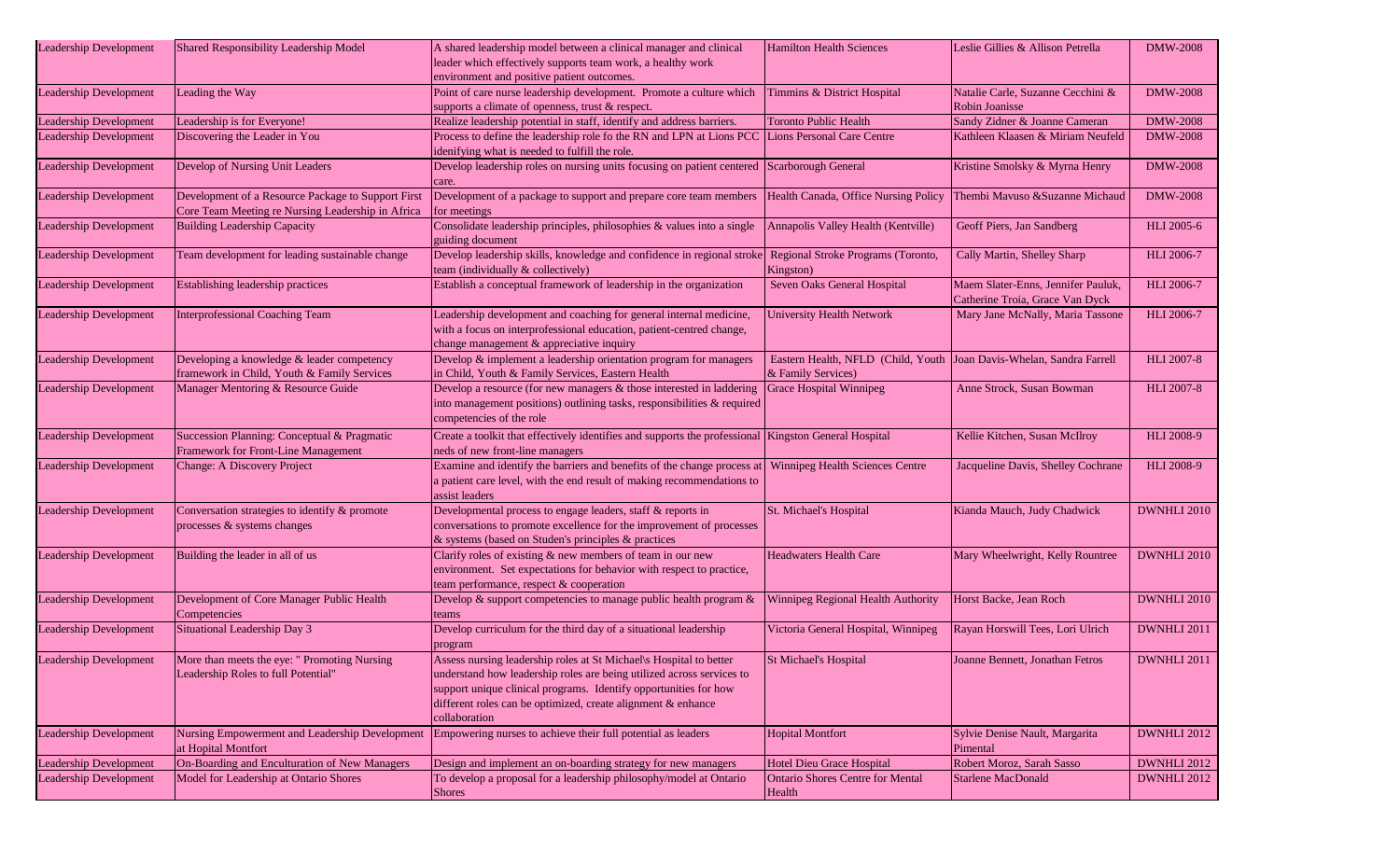| <b>Leadership Development</b> | Level II Re-Investment | Enhance the primary development in the needs of the level II managers VON Canada | Elizabeth MacDonald, Christine | DWNHLI 2012 |
|-------------------------------|------------------------|----------------------------------------------------------------------------------|--------------------------------|-------------|
|                               |                        | by identifying their needs to be successful in the role                          | Vallis-Page                    |             |
| <b>Leadership Development</b> |                        |                                                                                  |                                |             |
| <b>Leadership Development</b> |                        |                                                                                  |                                |             |

| <b>Education</b> |                                                                                     |                                                                                                                                                                                                                           |                                                                  |                                                                   |                 |
|------------------|-------------------------------------------------------------------------------------|---------------------------------------------------------------------------------------------------------------------------------------------------------------------------------------------------------------------------|------------------------------------------------------------------|-------------------------------------------------------------------|-----------------|
| Education        | <b>Operation Choo-Choo</b>                                                          | Staff training in the specific aspects of the management of<br>schizophrenic patients to develop skills, competence and<br>confidence.                                                                                    | <b>Centre for Addiction and Mental</b><br>Health Toronto, (CAMH) | Heather Fifield, Pat Kern                                         | DMW-2003        |
| Education        | <b>Continuing Education Review</b>                                                  | To design & conduct a survey to identify educational opportunities<br>presently available and accessed by CHNs in the Thunder Bay zone.                                                                                   | FNIHB - Ontario                                                  | Barbara Kircher, Sheryl Chamberlain                               | <b>DMW-2003</b> |
| <b>Education</b> | "Diversification of Nursing Competencies"                                           | Develop a modular education program for each specialty area (initially Lake of the Woods District Hospital<br>OBS). Provide clinical experience through mentorship.                                                       |                                                                  | Donna Makowsky, Lesley Brown                                      | <b>DMW-2004</b> |
| Education        | Evaluation of cross training in the family/child<br>program                         | To evaluate staff satisfaction with the cross-training initiative                                                                                                                                                         | <b>Health Sciences North-Sudbury</b>                             | Madeline Larson, Wendy Kuruliak                                   | <b>DMW-2005</b> |
| Education        | <b>NICU/PICU Collaboration Project</b>                                              | Provide support & education to NICU nurses to cross train/float to<br><b>PICU</b>                                                                                                                                         | Izaak Walton Killam Health Centre                                | Barbie Leggett, Joe Veinotte                                      | <b>DMW-2005</b> |
| <b>Education</b> | Educational plan to advance Telehealth opportunities                                | Develop an education/marketing plan that will engage health<br>professionals in the use of telehealth technology                                                                                                          | <b>Hamilton Health Sciences Centre</b>                           | Debra Wingfield, Sharon Howlett                                   | <b>DMW-2005</b> |
| Education        | Bridging the Knowledge Gap for Lung Cancer<br><b>Patients and Nursing Staff</b>     | Determining the knowledge needs of nurses and patients regarding<br>lung cancer treatment. Development of educational materials for staff<br>regarding lung cancer. Development of educational materials for<br>patients. | <b>Health Sciences North-Sudbury</b>                             | Mary Yanchuk, Terry Koski                                         | <b>DMW-2005</b> |
| Education        | Development of a Change Model & Implementation<br><b>Strategies for Order Entry</b> | To learn about change processes, improve our skills as change agents,<br>share our knowledge with colleagues and apply our skills.                                                                                        | Joseph Brant Memorial Hospital                                   | Denise Hroncek, Joanne Whittaker                                  | <b>DMW-2005</b> |
| <b>Education</b> | Critical care program on-line comprehensive<br>recertification testing.             | To develop comprehensive on-line test questions that ICU staff will<br>complete bi-annually for the purpose of recertification of required<br>skills & knowledge                                                          | <b>Health Sciences North- Sudbury</b>                            | Leila Chorney, Joanne Collin                                      | <b>DMW-2006</b> |
| Education        | <b>Pharmacy Education Module</b>                                                    | An educational session to be delivered to all Pacific Region NICs, to<br>include National Narcotic Guidelines & Pharmacy Set-up & Care                                                                                    | $FNIHB - BC$                                                     | Debra Pynn, Marilyn McGarry                                       | <b>DMW-2006</b> |
| Education        | Trillium Gift of Life Network (TGLN) Educational<br>Rollout                         | To determine and develop the most appropriate educational tool to<br>increase awareness on tissue & organ donation and new government<br>legislation                                                                      | North York General Hospital                                      | Jasmine Tse & Denise Lee                                          | <b>DMW-2006</b> |
| Education        | Integration of Clinical Simulation into Nursing<br>Curriculum                       | Engage faculty at Humber in using clinical simulation in nursing<br>programs                                                                                                                                              | Humber Institute of Advanced<br>Learning & Technology            | Pam Richardson, Cheryl Gibson                                     | <b>DMW-2006</b> |
| Education        | Creating a interdisciplinary teaching unit                                          | Creating an interdisciplinary clinical teaching unit for all health<br>disciplines (with other educational institutions)                                                                                                  | Humber Institute of Advanced<br>Learning & Technology            | Wendy Chow, Jennie Miron, Sheila<br>West-Merker                   | <b>DMW-2006</b> |
| <b>Education</b> | Framework to support PN faculty in clinical teaching                                | Develop, implement & evaluate a framework to provide PN educators<br>with necessary competencies to transition from practitioner to educator                                                                              | Nova Scotia Community College                                    | Petrine Churchill, Michelle Kucey,<br>Carol Rogers, Karen Sigouin | <b>DMW-2006</b> |
| Education        | Implementation of clinical practice change in surgical<br>step-down unit            | Re-define core clinical competencies; standardize education &<br>training, recruit & retain qualified staff; define role expectation &<br>performance                                                                     | Mount Sinai Hospital                                             | Marlene Beallie & Lisa Wayment                                    | <b>DMW-2007</b> |
| <b>Education</b> | <b>Education</b> in Time                                                            | Develop education strategies to address needs of adult learners 24/7                                                                                                                                                      | <b>Kingston General Hospital</b>                                 | Glenna Churchill & Constance<br>Sunderland                        | <b>DMW-2007</b> |
| Education        | Mentorship in the Surgical Program - A win/win<br>relationship                      | Develop a mentorship program that will develop competencies of new<br>nurses & enhance their ability to practice successfully                                                                                             | Seven Oaks General Hospital,<br>Winnipeg                         | Krista Maxwell, Maxine Bryan,<br>Ember Benson & Maureen Boyce     | <b>DMW-2007</b> |
| Education        | <b>SCOPE</b> - Strategic Career Opportunities for<br>Professional Excellence        | Develop an inter-professional career advancement program which is<br>competency-based & involves career pathways                                                                                                          | <b>Hospital for Sick Children</b>                                | Alison Dodds & Jennifer Tyrell                                    | <b>DMW-2007</b> |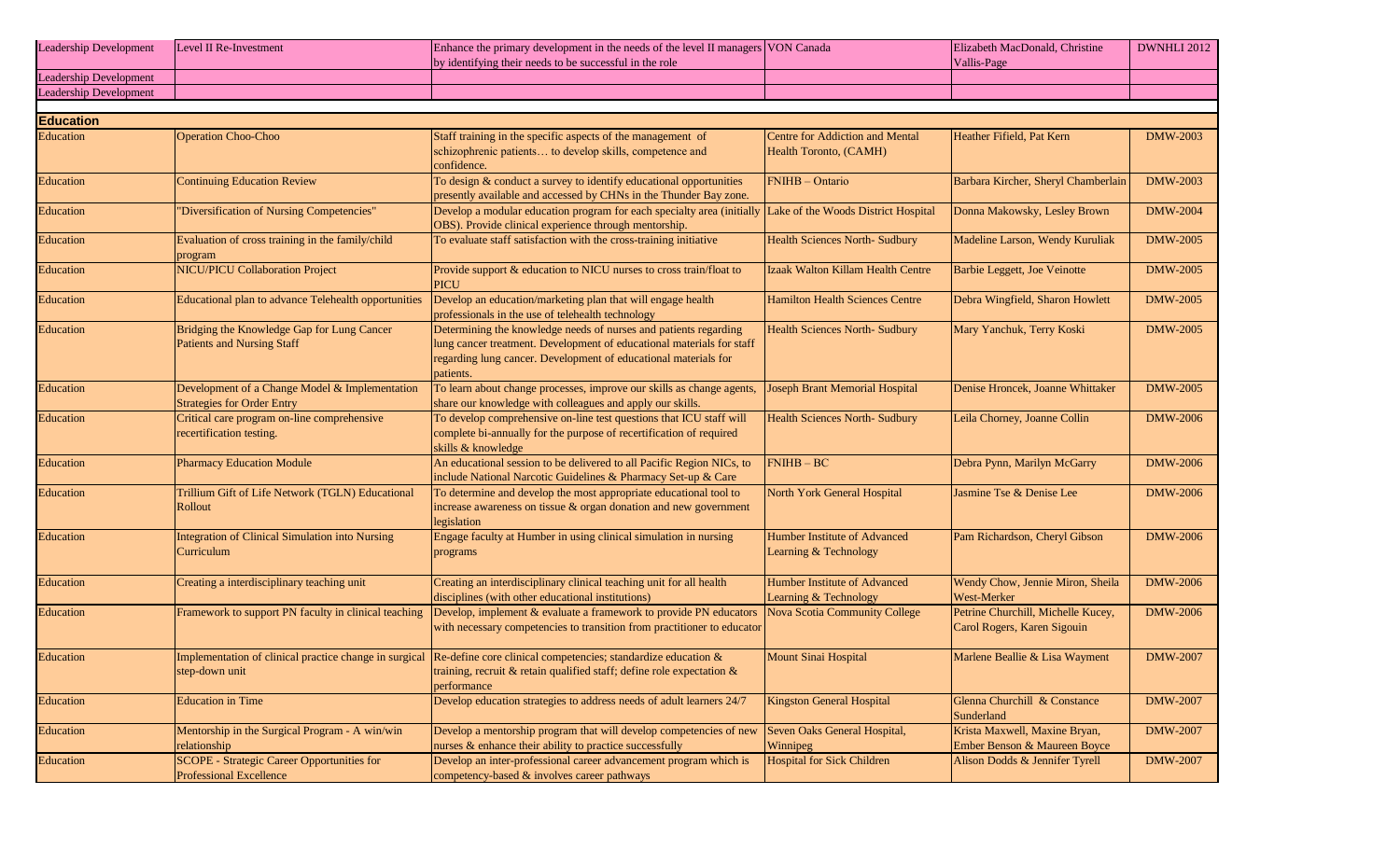| Education        | <b>Staff Education to Acute Rehab</b>                                                                         | Educational overview of acute rehab length of stay, functional index<br>measurement tool and national rehab reporting system                                | <b>Cambridge Memorial Hospital</b>                           | Mary Leversidge & Janine McNab                                            | <b>DMW-2007</b>           |
|------------------|---------------------------------------------------------------------------------------------------------------|-------------------------------------------------------------------------------------------------------------------------------------------------------------|--------------------------------------------------------------|---------------------------------------------------------------------------|---------------------------|
| Education        | Enhancing Emergency Nursing Excellence through<br>C.N.A certification                                         | Facilitate successful completion of C.N.A. emergency nursing<br>certification exam                                                                          | <b>Cambridge Memorial Hospital</b>                           | <b>Ruth Muck, Paul Lacey</b>                                              | <b>DMW-2008</b>           |
| Education        | Clinical teaching and the Patient Safety Movement                                                             | Increase the students' awareness to prevent or minimize harm to the<br>patient when administering                                                           | Humber Institute of Technology &<br><b>Advanced Learning</b> | Tamiza Kassam, Jackie Fraser                                              | <b>DMW-2008</b>           |
| Education        | Screening. Identification of abuse in women over the<br>age of 12.                                            | Education to all nurses on the importance of screening for women or<br>partner abuse.                                                                       | Chatham-Kent Health Alliance                                 | Linda Murray & Pat Charbonneau                                            | <b>DMW-2008</b>           |
| Education        | Rehab Patient Education Module: Skin, Bowels, &<br><b>Bladder</b>                                             | Creation of a 3 module DVD for patient use educating on skin, bowel,<br>and bladder.                                                                        | <b>Hamilton Health Sciences Centre</b>                       | Sue McLachlin & Lori Craggs                                               | <b>DMW-2008</b>           |
| Education        | Protocol to Investigate International Placements                                                              | Implementation of international placements for Hum bar college<br>students                                                                                  | Humber Institute of Technology &<br><b>Advanced Learning</b> | <b>Beth Brown</b>                                                         | <b>DMW-2008</b>           |
| Education        | <b>Curriculum Development for Second Degree</b><br><b>Accelerated Program</b>                                 | Development and redesign of 2 courses for the BN program                                                                                                    | Humber Institute of Technology &<br><b>Advanced Learning</b> | Marcia Breakwell                                                          | <b>DMW-2008</b>           |
| <b>Education</b> | <b>Enhancing and Supoorting Specialized Obstetrical</b><br><b>Nursing Practice</b>                            | Creating a transdisciplinary learning environment in perioperative<br>obseterical nursing                                                                   | <b>Quinte Healthcare</b>                                     | Jan Tatlock, Janet Baragar                                                | <b>DMW-2008</b>           |
| Education        | Transparent education funding mechanism for<br>continuing skills & professional development<br>courses/events | Develop $\&$ implement funding criteria for the allocation of continuing<br>prof. dev't funds.                                                              | <b>Toronto Rehabilitation Institute</b>                      | Lynne Sinclair, Elaine Aimone                                             | <b>HLI</b> 2005-6         |
| Education        | <b>Quality Assurance Program</b>                                                                              | Enable staff to complete e-tests based on current policies $\&$ procedures<br>to maintain current knowledge                                                 | The Hospital for Sick Children                               | Emily Louca, Lisa Davey                                                   | <b>HLI 2006-7</b>         |
| Education        | Interdisciplinary student-staff education modules                                                             | Framework to implement student education regarding roles of health<br>disciplines                                                                           | <b>St Michael's Hospital</b>                                 | Jeanette Chee, Kara Ronald                                                | <b>HLI 2006-7</b>         |
| Education        | E-learning program on nursing workload                                                                        | Convert the 'what' and 'why' of an instructor-led course on nursing<br>workload to an e-learning format                                                     | <b>University Health Network</b>                             | Joanne Ryan, Carolyn Sibbick                                              | <b>HLI 2006-7</b>         |
| Education        | Respiratory therapy skills & certification profile                                                            | Develop a database for 40 employees on 3 sites to track skills, courses<br>& certifications                                                                 | <b>Health Sciences North- Sudbury</b>                        | Cathy Savarie, Tony Cunningham                                            | <b>HLI 2006-7</b>         |
| Education        | Interdisciplinary mental health/addictions certification                                                      | Design & implement a mental health/addictions certificate (recovery-<br>based competencies; collaborative; interdisciplinary)                               | <b>Health Sciences North- Sudbury</b>                        | Margaret McArthur, Dan Chilton,<br>Sandra Choptain, Shelley Champlain     | <b>HLI 2006-7</b>         |
| Education        | New Horizons: the WHA/UHN Exchange Program                                                                    | Develop a promotional/informational package for use within the<br>organization to promote participation in the WHA/UHN exchange<br>program                  | Weeneebako General Hospital                                  | Susan McLeod, Kelly Reuben                                                | <b>HLI 2007-8</b>         |
| Education        | Implementing the MOHTC Core Competency Level I<br>teaching modules to teach Respiratory Therapists            | Use mandatory Level I MOHLTC Core Competency Teaching<br>Modules to core group of respiratory therapists                                                    | St. Joseph/s Healthcare, Toronto                             | Betty-Ann Jolley, Margaret Williams                                       | <b>HLI 2007-8</b>         |
| Education        | Everyday communication strategies                                                                             | Development of advanced interpersonal communication skills module<br>(to be implemented as an interprofessional project in the critical care<br>work env't) | <b>Hospital for Sick Children</b>                            | Alison Dodds, Liz Ferguson, Geoff<br>Flannagan Val Nicoletti, Ruta Niedra | SickKids-HLI<br>2008 2008 |
| Education        | Interprofessional learning in child naltreatment                                                              | Develop, implement & evaluate a model of case-based learning for<br>interprofessional learning in the setting of child maltreatment                         | <b>Hospital for Sick Children</b>                            | Corry Azzopardi, Hosanna Au                                               | SickKids-HLI<br>2008      |
| <b>Education</b> | Leadership in interprofessional practice for Family<br>Centred Care in Complex Respiratory Care               | E-learning curriculum for traninees and families who attend/work with Hospital for Sick Children<br>the Complex Respiratory Care Service/team.              |                                                              | Arlene Chavez, Vera Gueorguieva,<br><b>Krista Keilty</b>                  | SickKids-HLI<br>2008      |
| Education        | Advanced dietetics training for International<br>Accreditation                                                | Development of advanced dietetic training/internship program<br>(paediatric focus, fostering FCC & IPP) to prepare for international<br>accreditation       | <b>Hospital for Sick Children</b>                            | Jennifer Bucano, Penni Kean                                               | SickKids-HLI<br>2008      |
| Education        | Management Skills Development (MSD)                                                                           | Design, develop and implement the MSD program to ensure that all<br>management staff possess the skills and abilities required to perform<br>their jobs     | Queensway-Carleton Hospital                                  | Gary Earles, Janet Brown, Ron<br>Marcotte, Peggy Wareham                  | SickKids-HLI<br>2008      |
| Education        | Interprofessional education curriculum for patient-<br>focused client care                                    | Develop an interprofessional education curriculum for patient focused<br>care for health professionals and non-professionals                                | Mount Sinai Hospital                                         | Irene Wu-Lau                                                              | DWNHLI 2009               |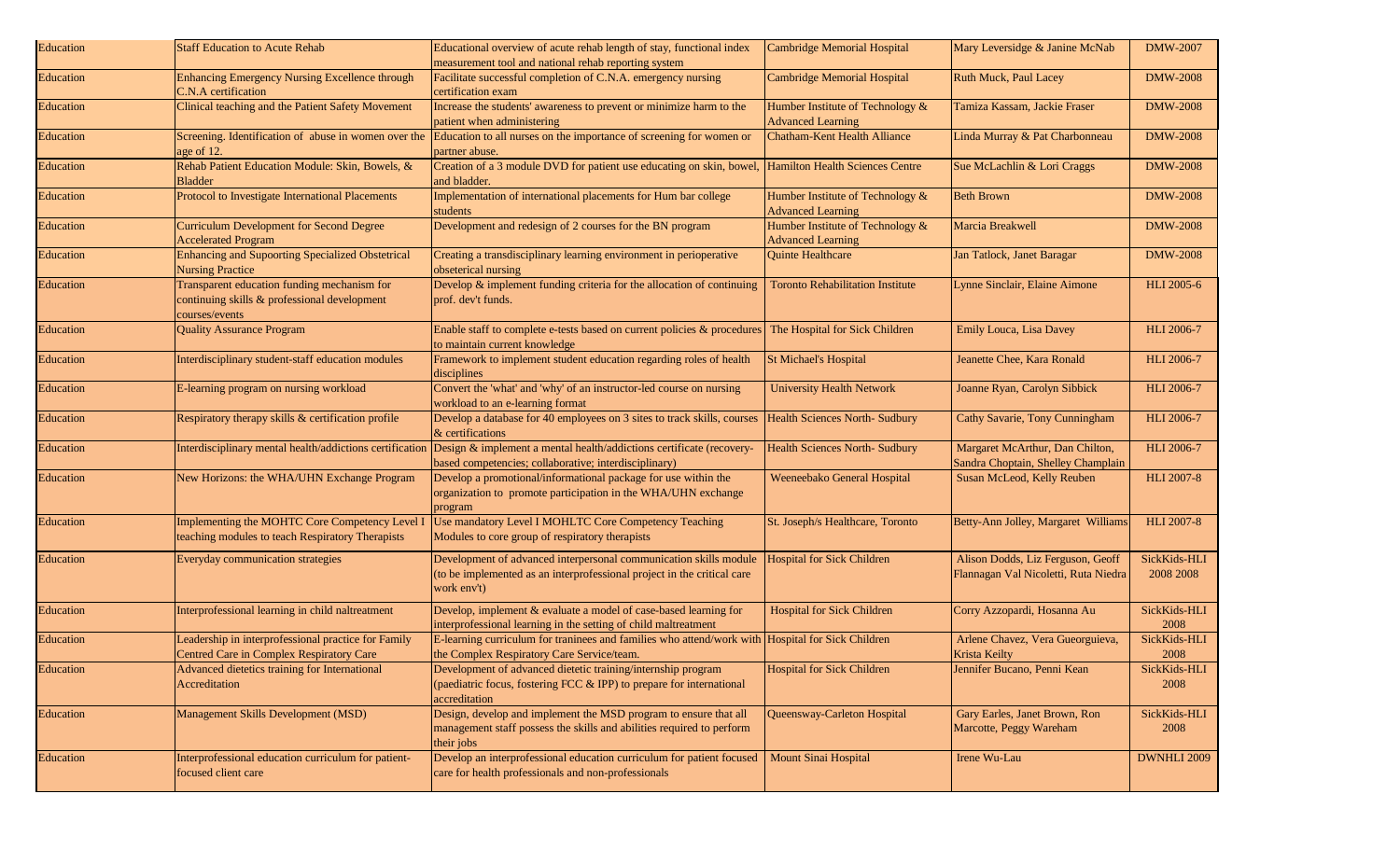| Education                                  | Preparation H!                                                                          | Promote increased self-awareness in staff about Emotional  ntelligence                                                                                                                                                                   | <b>London Health Sciences Centre</b>                         | Jeanette Vaughan & Nancy Watts    | DWNHLI 2009        |
|--------------------------------------------|-----------------------------------------------------------------------------------------|------------------------------------------------------------------------------------------------------------------------------------------------------------------------------------------------------------------------------------------|--------------------------------------------------------------|-----------------------------------|--------------------|
|                                            |                                                                                         | and assertive communication, in preparation for upcoming changes                                                                                                                                                                         |                                                              |                                   |                    |
| Education                                  | Creating learning environments that foster clinical<br>competencies                     | Co-create learning opportunities for adult learners (clinical staff) by<br>identifying areas of key clinical competencies in collaboration with out<br>staff                                                                             | <b>Casey House</b>                                           | Jim Donovan & Erin Gilgan         | <b>DWNHLI 2009</b> |
| Education                                  | Framework for debriefing clinical palcement<br>experiences                              | Develop & implement a framework for debriefing clinical placement<br>experiences in the areas of: buliging clinical competence $\&$ ability;<br>optimizing use of clinical environments & resources; fostering clinical<br>relationships | Humber Institute of Technology &<br><b>Advanced Learning</b> | Sharon Broughton, Sylvia Wojtalik | DWNHLI 2010        |
| Education                                  | <b>Building Caring Communication Strategies</b>                                         | Training staff to identify & deal with family stress/dysfunction A<br>video simulation module                                                                                                                                            | Winnipeg Health Sciences Centre                              | Thomas Jacob, Cheryl Balawka      | DWNHLI 2010        |
| Education                                  | Enhancing the role of rehab assistants in wheelchanir<br>seating in long termcare       | 1. Education/training of rehab assistants in the basics of wheelchair<br>seating; 2. Once trained, the RA will assist the OT in delivery $\&$ set-up Winnipeg<br>of wheelchair or other seating products                                 | Deer Lodge Centre, Winnipeg,                                 | Vikas Sethi, Doug Furness         | <b>DWNHLI 2010</b> |
| Education                                  | What makes em tick: Uncovering factors in employee<br>motivation                        | Reserarch employee motivation & find or develop a survery to uncover Winnipeg Health Sciences Centre<br>motivators in our respective departments                                                                                         |                                                              | Lori Foulds, Sheri Governo        | DWNHLI 2011        |
| Education                                  | Making an informed decision: exploring the<br>profession of Licensed Practical Nurse    | Develop & implement a generic presentation for prospective students<br>on the PN program to support informed career choice                                                                                                               | <b>Nova Scotia Community College</b>                         | <b>Cathy Caume</b>                | DWNHLI 2011        |
| Education                                  | Creation of a clinical education network                                                | Create a clinical education network to meet the professional<br>development needs of clinical educators                                                                                                                                  | Winnipeg Health Sciences Centre                              | Jannell Plouffe, Isabelle Jarrin  | DWNHLI 2011        |
| Education                                  | Education strategy for moving the RAI-MH into<br>record                                 | Develop & evaluate an education strategy for the embedded/integrated<br>interprofessional documentation of the elctronic health RAI-MH into the inter-profesisonal clinical documentation of the<br>electronic health record             | <b>Ontario Shores Centre for Mental</b><br>Health            | Erin Anstey, David Long           | DWNHLI 2011        |
| Education                                  | <b>Informative Nursing Program Evaluation</b>                                           | To examine the current college program evaluation processes,<br>undertake an environmental scan, and develop and implement a<br>process to evaluate college programs                                                                     | College of Nursing, University of<br>Saskatchewan            | Phil Woods                        | DWNHLI 2012        |
| Education                                  | Creating an Improvement System: From Fire-Fighters<br>to Farmers                        | Create an improvement system to be tested in a pilot group, with the<br>intent to evaluate, adjust, and spread to the rest of the organization                                                                                           | Hotel Dieu Grace Hospital - Windsor                          | Nicki Schmidt, Jean Macri         | DWNHLI 2012        |
| Education                                  | <b>ICU Mentoring: It Matters!!</b>                                                      | Design a comprehensive and complete ICU preceptorship/mentorship<br>program                                                                                                                                                              | Hotel Dieu Grace Hospital - Windsor                          | Sean Hopkins, Sue Elliott         | DWNHLI 2012        |
| Education                                  | Resource Manual for Operating Procedures in the ED                                      | Develop a resource manual for ED staff and physicians                                                                                                                                                                                    | <b>Headwaters Health Care</b>                                | Shelley O'Grady, Patricia Savoury | <b>DWNHLI 2012</b> |
| Education                                  | Program mapping - School of Health Sciences                                             | Develop a short reflective workshop that will be delivered to each<br>program to help them understand the concepts associated with<br>program mapping                                                                                    | Humber Institute of Technology &<br><b>Advanced Learning</b> | Judy Nortin, Sandra Cop           | DWNHLI 2012        |
| <b>Education</b>                           |                                                                                         |                                                                                                                                                                                                                                          |                                                              |                                   |                    |
| Education                                  |                                                                                         |                                                                                                                                                                                                                                          |                                                              |                                   |                    |
|                                            |                                                                                         |                                                                                                                                                                                                                                          |                                                              |                                   |                    |
| <b>Orientation/Preceptorship/Mentoring</b> |                                                                                         |                                                                                                                                                                                                                                          |                                                              |                                   |                    |
| <b>Orientation/Preceptorship</b>           | Operation Orientation 1: A License to Learn                                             | Rebuilding Nursing Orientation - A New Framework. Deeesign & implement an evidence-based framework & standards for<br>orientation of staff to new nursing role at LHSC.                                                                  | <b>London Health Sciences Centre</b>                         | <b>Carol Wong</b>                 | <b>DMW-2001</b>    |
| Orientation/Preceptorship                  | <b>Standardized Orientation Program for New Nurses</b><br>working in Remote Communities | Planning, documenting, implementing and evaluation an orientation<br>program that will enable nurses to work in the expanded scope within                                                                                                | FNIHB - Ontario (Moose Factory)                              | Sheila Watt, Yves Panneton        | <b>DMW-2003</b>    |
| Orientation/Preceptorship                  | Convocation to Critical Care                                                            | Develop an education program for new critical care nursing staff to<br>increase entry-level functioning and to make the unit attractive to new                                                                                           | Guelph General Hospital                                      | Amy Ireland, Wendy James          | <b>DMW-2003</b>    |
| Orientation/Preceptorship                  | <b>Revised Orientation Manual to Include Cultural</b><br>Awareness                      |                                                                                                                                                                                                                                          | Health Canada, FNIHB, Ontario                                | Roy Carlson, Chantal Chabot       | <b>DMW-2004</b>    |
| Orientation/Preceptorship                  | Development of an Orientation Resource Manual                                           |                                                                                                                                                                                                                                          | Health Canada, FNIHB, Ontario                                | Patti Devon, Trevor Haynes        | <b>DMW-2004</b>    |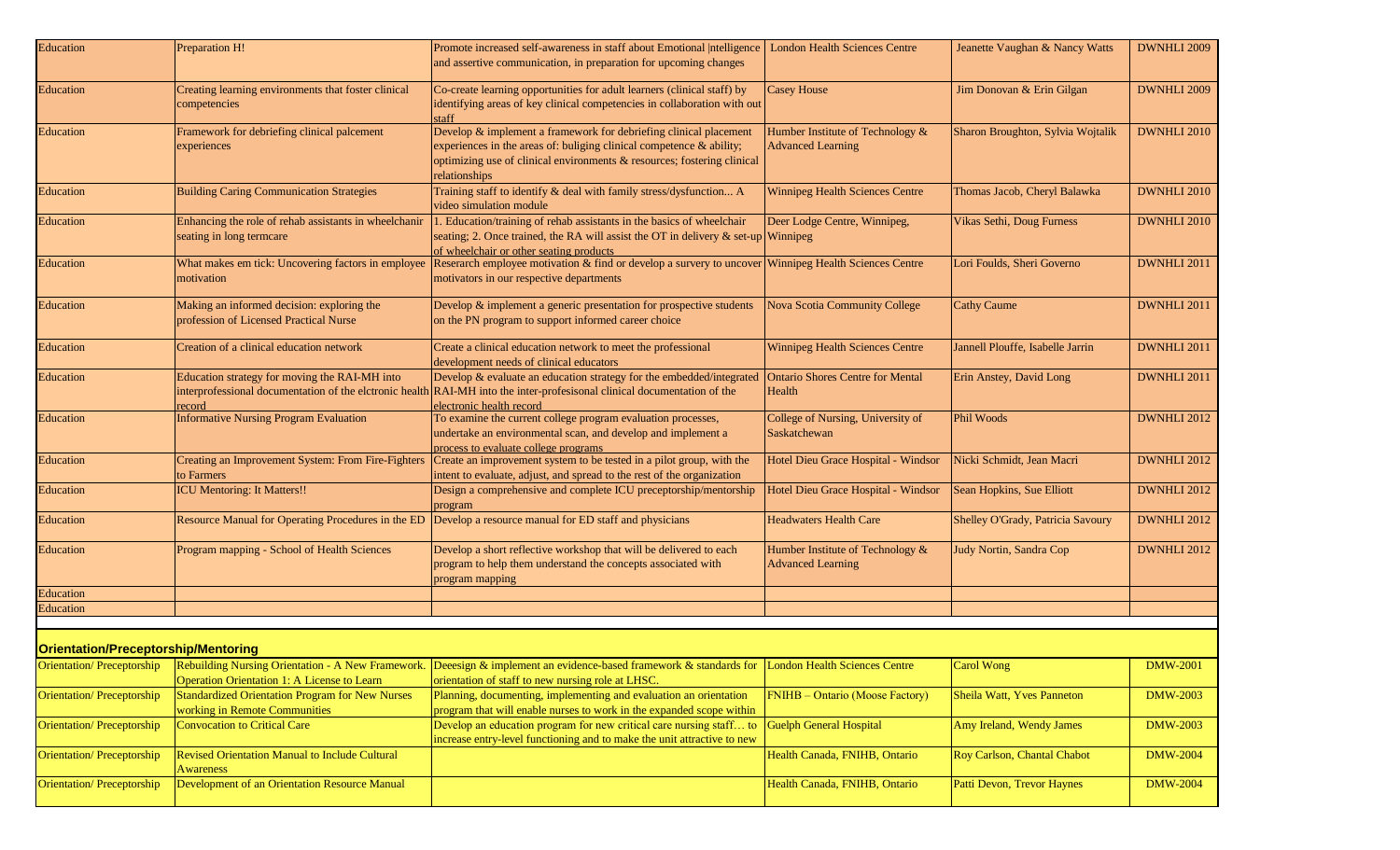| Orientation/Preceptorship        | <b>Enhanced Orientation Project</b>                                                    | Comprehensive training centre based clinical nursing experience                                                                           | Health Canada, First Nations Inuit      | Wanda Tait, Maureen McAllister       | <b>DMW-2004</b>    |
|----------------------------------|----------------------------------------------------------------------------------------|-------------------------------------------------------------------------------------------------------------------------------------------|-----------------------------------------|--------------------------------------|--------------------|
|                                  |                                                                                        | including three domains: 1) Organizational goals and perspectives; 2)                                                                     | Branch, Alberta Region                  |                                      |                    |
|                                  |                                                                                        | community based goals and perspectives; and 3) nurse centred goals                                                                        |                                         |                                      |                    |
|                                  |                                                                                        | and perspectives.                                                                                                                         |                                         |                                      |                    |
| <b>Orientation/Preceptorship</b> | <b>Enhanced Nursing Orientation</b>                                                    | Revitalize and extend our current nursing orientation program to<br>improve quality patient care and improve staff retention, recruitment | North York General Hospital             | Norma McCormack, Beth Cowper-        | <b>DMW-2004</b>    |
| Orientation/Preceptorship        | Development of a Framework for Unit-Based Nursing                                      |                                                                                                                                           | Orillia Soldiers Memorial Hospital      | Fung<br>Susan Clark, Debra Clarke    | <b>DMW-2004</b>    |
|                                  | Orientation                                                                            |                                                                                                                                           |                                         |                                      |                    |
| Orientation/Preceptorship        | Remodelling the WSIB Nurse Care Manager                                                | Structuring and developing a revised orientation programme that                                                                           | <b>WSIB</b>                             | Maya Guba, Andrea Duncan             | <b>DMW-2005</b>    |
|                                  | orientation process                                                                    | provides a seamless transition from date of hire to the end of probation                                                                  |                                         |                                      |                    |
| <b>Orientation/Preceptorship</b> | Enhancing orientation program for new nurses                                           | The project will create a solid foundation for a nurse to practice to                                                                     | Weeneebayko General Hospital            | Kim McComb, Fran Linklater           | <b>DMW-2005</b>    |
|                                  | practicing in a small isolated Northern Hospital                                       | his/her full potential in providing best nursing care                                                                                     |                                         |                                      |                    |
| Orientation/Preceptorship        | Beyond Orientation: Supporting the new RN                                              |                                                                                                                                           | The Ottawa Hospital                     | Jackie Mace, Janet Hanson            | <b>DMW-2005</b>    |
| <b>Orientation/Preceptorship</b> | <b>Family Medicine Mentorship Program</b>                                              | To explore options for developing a FN Mentorship program that will                                                                       | Concordia Hospital, Winnipeg            | Chris Rimmington, Linda Mumtaz       | <b>DMW-2006</b>    |
|                                  |                                                                                        | integrate new hires unto the FN units                                                                                                     |                                         |                                      |                    |
| Orientation/Preceptorship        | <b>Vancouver Island FN Cultural Orientation</b>                                        | Develop a community-based cultural orientation for nurses working in NTC/ITHA                                                             |                                         | Ina Seitcher, Laurie Dokis           | <b>DMW-2006</b>    |
|                                  |                                                                                        | <b>First Nations on Vancouver Island</b>                                                                                                  |                                         |                                      |                    |
| Orientation/Preceptorship        | Working together toward best practice in surgical care                                 | Develop a standardized education process for orientations, and to                                                                         | <b>Health Sciences North- Sudbury</b>   | Paula Varney, Diane Delvecchio       | <b>DMW-2006</b>    |
|                                  | Orientation & mentorship for newly hired practical                                     | maintain a best practice environment<br>Develop an enhanced comprehensive and confidence-building                                         | John M. Parrott Centre                  |                                      | <b>DMW-2007</b>    |
| Orientation/Preceptorship        | nurses                                                                                 | orientation program                                                                                                                       |                                         | Debby Conroy & Joan King             |                    |
| Orientation/Preceptorship        | Practical nursing students orientation program for NS                                  | Develop a comprehensive orientation for practical nursing students                                                                        | <b>Nova Scotia Community College</b>    | Judy Morrow & Vicki Paddick          | <b>DMW-2007</b>    |
|                                  | <b>Community Colleges</b>                                                              | beginning their studies at NS-CCs                                                                                                         |                                         |                                      |                    |
| Orientation/Preceptorship        | Template for learning objectives for orientation                                       | Establish a consistent approach to learning objectives for unit-based                                                                     | Markham-Stouffville Hospital            | Janice Leonard & Sandi Lofgren       | <b>DMW-2007</b>    |
|                                  |                                                                                        | orientation across the organization & develop a template                                                                                  |                                         |                                      |                    |
| Orientation/Preceptorship        | Embedding the competencies of rehab nursing into                                       | Restructure the orientation process for nurses so that it is based on                                                                     | <b>Toronto Rehabilitation Institute</b> | Martha Gibson & Lily Spanjevic       | <b>DMW-2007</b>    |
|                                  | orientation                                                                            | national competencies for rehab nursing                                                                                                   |                                         |                                      |                    |
| Orientation/Preceptorship        | Northern Nurses Survival guide                                                         | To create an orientation package for new nurses                                                                                           | Health Canada, First Nations Inuit      | Leanne MacDonald & Lorinda           | <b>DMW-2007</b>    |
|                                  |                                                                                        |                                                                                                                                           | Branch,                                 | Jacobson                             |                    |
| Orientation/Preceptorship        | Preceptorship Orientation in a Community College                                       | Develop a 'preceptor orientation package' to be presented by PN                                                                           | <b>Nova Scotia Community College</b>    | Darlene MacDonald, Brenda Fraser     | <b>DMW-2008</b>    |
|                                  | Program                                                                                | faculty to LPN preceptors of practical nursing students                                                                                   |                                         |                                      |                    |
| <b>Orientation/Preceptorship</b> | Integrating internationally educated RN recruits into<br>the NWHC practice environment | Develop a comprehensive orientation program                                                                                               | Northern Lights Health Region           | <b>Susie Klassen</b>                 | <b>DMW-2008</b>    |
| Orientation/Preceptorship        | <b>Welcome to Our House</b>                                                            | Develop a standardized orientation and mentoring program for                                                                              | <b>Casey House</b>                      | Karen de Prinse & Katherine Van der  | <b>DMW-2008</b>    |
|                                  |                                                                                        | residential and community nurses                                                                                                          |                                         | Horden                               |                    |
| Orientation/Preceptorship        | <b>Crosstrained Nurses are Confident, Competent and</b>                                | Crosstraining nurses to work throughout organization                                                                                      | Weeneebayko General Hospital            | Carlene Linklater & Alison Linklater | <b>DMW-2008</b>    |
|                                  | Flexible                                                                               |                                                                                                                                           |                                         |                                      |                    |
| Orientation/Preceptorship        | Mentoring: Success in Public Health Practice                                           | Development of mentoring program for new staff in public heatlh                                                                           | North Eastman Health Assoc Inc          | Myrna Suski & Vicky Pizzey           | <b>DMW-2008</b>    |
|                                  |                                                                                        | regarding standards of practice                                                                                                           |                                         |                                      |                    |
| Orientation/Preceptorship        | Recommendations for Retaining NGGI Mentors in a                                        | Assessment tool for retaining mentors in a critical care setting                                                                          | <b>London Health Sciences Centre</b>    | Katie Wheeler & Caroline Waring      | <b>DMW-2008</b>    |
|                                  | <b>Critical Care Setting</b>                                                           |                                                                                                                                           |                                         |                                      |                    |
| Orientation/Preceptorship        | <b>Mentoring for Success</b>                                                           | Development of a formal mentorship program for new clinical nurses.                                                                       | Markham Stouville Hospital              | Jennifer Wellman & Heidi Pederson    | <b>DMW-2008</b>    |
| Orientation/Preceptorship        | Development & implementation of a recruitment                                          | Hold focus group discussions with student nurses $\&$ recently graduated                                                                  | Deer Lodge Centre, Winnipeg,            | Debbie Gustafson, Janet Menec        | <b>HLI 2007-8</b>  |
|                                  | communications strategy                                                                | RNs in order to understand what potential employees desire. Based on Winnipeg                                                             |                                         |                                      |                    |
|                                  |                                                                                        | this information, develop $&$ implement a recruitment communication                                                                       |                                         |                                      |                    |
|                                  |                                                                                        | strategy                                                                                                                                  |                                         |                                      |                    |
| Orientation/Preceptorship        | Development of a comprehensive new employee                                            | Develop a comprehensive resource manual that establishes a                                                                                | <b>County of Lambton Community</b>      | Chad Ikert, Donna Schmidtmeyer       | <b>HLI 2008-9</b>  |
|                                  | orientatin resource manual                                                             | standardized approach to orienting all new employees to our                                                                               | <b>Health Services Department</b>       |                                      |                    |
| <b>Orientation/Preceptorship</b> | Nurse Contact: "What colour are my eyes?"                                              | Develop a process to increase service provider face-to--face contact                                                                      | <b>Victorian Order of Nurses</b>        | Debbie Conrad & Sandra               | <b>DWNHLI 2009</b> |
|                                  |                                                                                        |                                                                                                                                           |                                         | MacDonald                            |                    |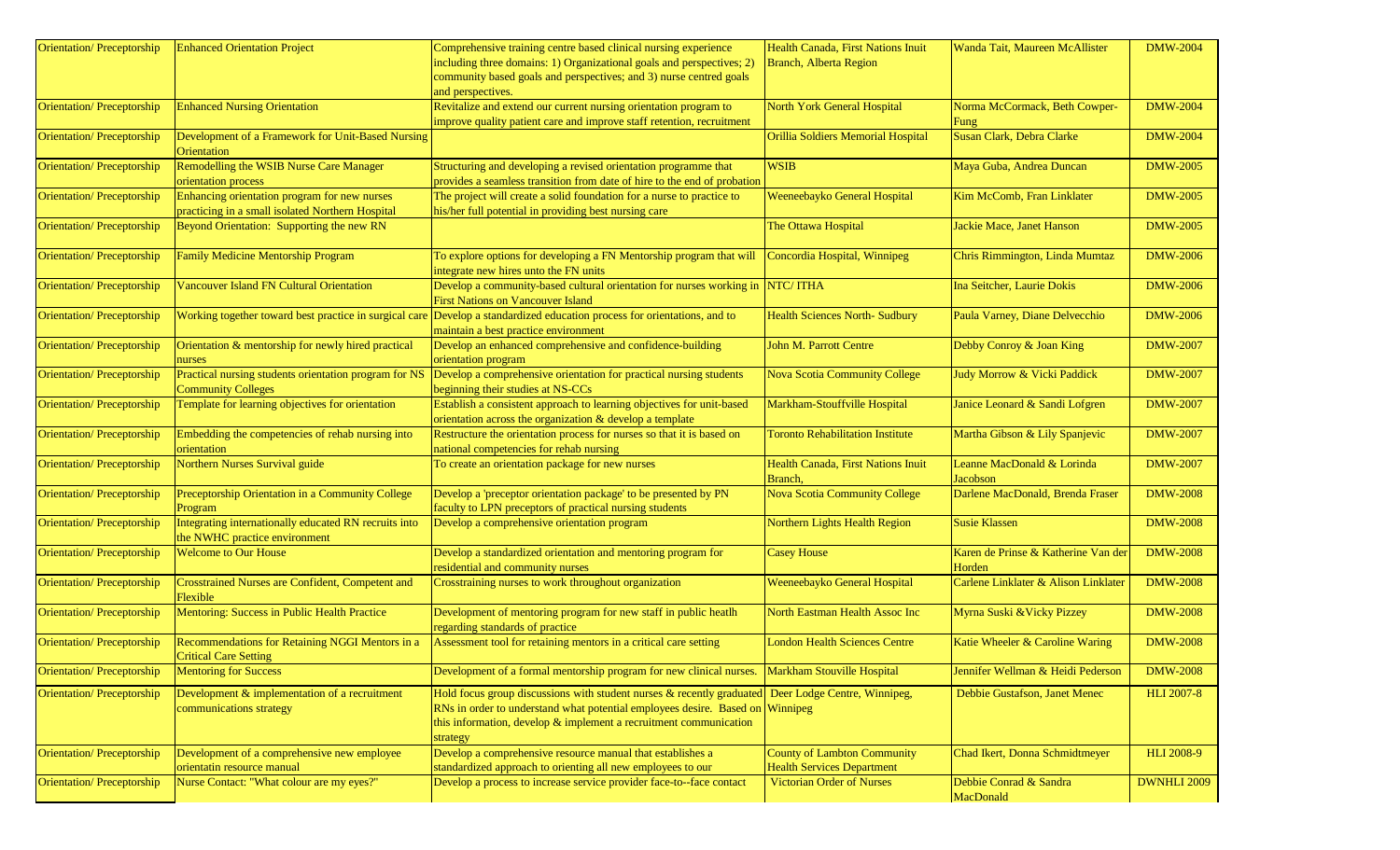| <b>Orientation/Preceptorship</b>           | E-learning orientation for Public Health Nurses                                                         | Develop e-learning modules for orientation of PHNs working in First<br><b>Nations Communities</b>                                                                                                                                                | First Nations & Inuit Health Branch,<br>Alberta                   | Lorraine Trojan, Elizabeth Kyplain                                            | <b>DWNHLI 2010</b> |
|--------------------------------------------|---------------------------------------------------------------------------------------------------------|--------------------------------------------------------------------------------------------------------------------------------------------------------------------------------------------------------------------------------------------------|-------------------------------------------------------------------|-------------------------------------------------------------------------------|--------------------|
| <b>Orientation/Preceptorship</b>           | Designing an interprofessional practice orientation                                                     | Create a one-day patient/client-centred care interprofessional<br>orientation                                                                                                                                                                    | Niagara Health System                                             | Eric Doucette, Dan Belford, Monica<br>Hlywka, Joanna Mataya                   | <b>DWNHLI 2010</b> |
| <b>Orientation/Preceptorship</b>           | Introduction of non-regulated health professionals to<br>st. Joseph's                                   | Develop an organizational model to support the introduction of non-<br>regiatered health professionals new to St Joseph's Health Care<br>Hamilton                                                                                                | St. Joseph's Healthcare, Hamilton                                 | <b>Susy Marrone, James Bellamy</b>                                            | <b>DWNHLI 2011</b> |
| <b>Orientation/Preceptorship</b>           | Successful Transitions from Clinical Leader to<br><b>Clinical Manager</b>                               | Develop a formalized plan for the transitions from clinical leader to<br>clinical manager                                                                                                                                                        | <b>Hamilton Health Science Centre</b>                             | Debra Re, Amy Williams, Leslie<br>Gauthier, Teresa Smith                      | <b>DWNHLI 2011</b> |
| Orientation/Preceptorship                  |                                                                                                         |                                                                                                                                                                                                                                                  |                                                                   |                                                                               |                    |
| Orientation/Preceptorship                  |                                                                                                         |                                                                                                                                                                                                                                                  |                                                                   |                                                                               |                    |
| <b>Relationship Building/ Teambuilding</b> |                                                                                                         |                                                                                                                                                                                                                                                  |                                                                   |                                                                               |                    |
| Relationship Building/                     | Bridging the Gaps: Patient Expectation & Caregiver                                                      | Patient survey has shown patients are dissatisfied with certain aspects                                                                                                                                                                          | Mt. Sinai Hospital                                                | Madeline Bolduc & Susan Ord-                                                  | <b>DMW-2001</b>    |
| Teambuilding                               | Capacity                                                                                                | of the care provided. This project is to identify $\&$ implement strategies<br>that will address the problems & provide support to caregivers.                                                                                                   |                                                                   | Lawson                                                                        |                    |
| Relationship Building/<br>Teambuilding     | <b>Team Revitalization</b>                                                                              | Further develop & reinforce team bujilding within our unit; extend the $\vert$ Hamilton Health Services<br>concept to other Perioperative services                                                                                               |                                                                   | Martin Aaulch, Sue Smith                                                      | DMW-2001           |
| Relationship Building/<br>Teambuilding     | Bridging the Gap                                                                                        | Facilitating team building between two programs that are now in<br>conflict.                                                                                                                                                                     | <b>Timmins and District Hospital</b>                              | Vi Pietila, Lorna Green                                                       | DMW-2002           |
| Relationship Building/<br>Teambuilding     | Strengthen the Heart                                                                                    | Promoting pride, confidence & support in the workplace.                                                                                                                                                                                          | O'Neill Centre, Toronto                                           | Christine Dalglish, Jennifer Brown                                            | <b>DMW-2002</b>    |
| Relationship Building/<br>Teambuilding     | <b>Under One Rainbow</b>                                                                                | Providing support to HCNs & CHNs re: cleint-centred charting being<br>implemented                                                                                                                                                                | FNIHB BC                                                          | Lauren Brown, Janet Currier                                                   | DMW-2002           |
| Relationship Building/                     | The Well-Oiled Wheel (Fostering Synergy Among                                                           | To implement a collaborative nurse-physician advirory forum to                                                                                                                                                                                   | Lakeridge Health, Oshawa                                          | Heather Mason-Ball, Christena Selby                                           | DMW-2002           |
| Teambuilding                               | Cardiopulmonary Nurses and Physicians)                                                                  | enhance nurse-physician relationships & improve patient outcomes                                                                                                                                                                                 |                                                                   |                                                                               |                    |
| Relationship Building/<br>Teambuilding     | Using Environmental Intelligence to Shape Nursing<br>Practice & Policy                                  | Better linking practice & policy teams by 1) linking current changes in<br>nursing practice to the environmental scan; 2) developing policy that<br>supports nurses in their current practice and is futuristic in nature.                       | College of Nurses of Ontario (CNO)                                | Bill Campbell, Karen Ellis-<br>Scharfenberg                                   | DMW-2003           |
| Relationship Building/<br>Teambuilding     | Passing the Baton                                                                                       | Give the next shift momentum by passing on the baton of information.<br>Restructure and improve shift report in order to communicate a<br>complete and accurate picture of resident concerns.                                                    | Village of Wentworth Heights &<br><b>Village of Tansley Woods</b> | Suzanne Mullins, Tracey Lyn Hickey                                            | DMW-2003           |
| Relationship Building/<br>Teambuilding     | Collaborative Partnerships in Critical Care                                                             | Improved communication and relationships, and collaboration between Chatham-Kent Health Alliance<br>ER & ICU leading to enhanced patient care.                                                                                                   |                                                                   | Laura Zimmer, Pat Easton, Corinne<br>Pollard, Linda Youngs, Lynda<br>Hathaway | <b>DMW-2003</b>    |
| <b>Relationship Building</b>               | Optimizing Interdisciplinary Collaboration in a<br>Maternal-Child Service                               |                                                                                                                                                                                                                                                  | Southlake Regional Health Centre                                  | Annette Jones, Lorrie Reynolds                                                | DMW-2003           |
| Relationship Building/<br>Teambuilding     | X-ers and Boomers - Finding Common Ground                                                               |                                                                                                                                                                                                                                                  | Peterborough Regional Health Centre                               | Leanne Armstrong, Lisa Jane Casper                                            | <b>DMW-2003</b>    |
| Relationship Building/<br>Teambuilding     | Developing Agency Partnership to Create Supportive<br>Learning Environments for Staff Nurses & Students |                                                                                                                                                                                                                                                  | George Brown College                                              | Lorraine Betts, Allison Patrick                                               | <b>DMW-2003</b>    |
| Relationship Building/<br>Teambuilding     | I Need Some Help" Critical Care Resource &<br><b>Mentoring Team</b>                                     | A core group of critical care resource personnel responsible for<br>responding to clinical situations to assist in the identification of<br>complex patient problems and in the ongoing support of novice nurses<br>to create knowledge workers. | Peterborough Regional Health Centre                               | Cindy Doris, Liz Loftus                                                       | <b>DMW-2005</b>    |
| Relationship Building/<br>Teambuilding     | Who Ya Gonna Call?                                                                                      | Development of a resource tool to improve inter-unit communication<br>and relationships                                                                                                                                                          | <b>Winnipeg Health Sciences Centre</b>                            | Tina Curtis, Shellie Anderson                                                 | <b>DMW-2005</b>    |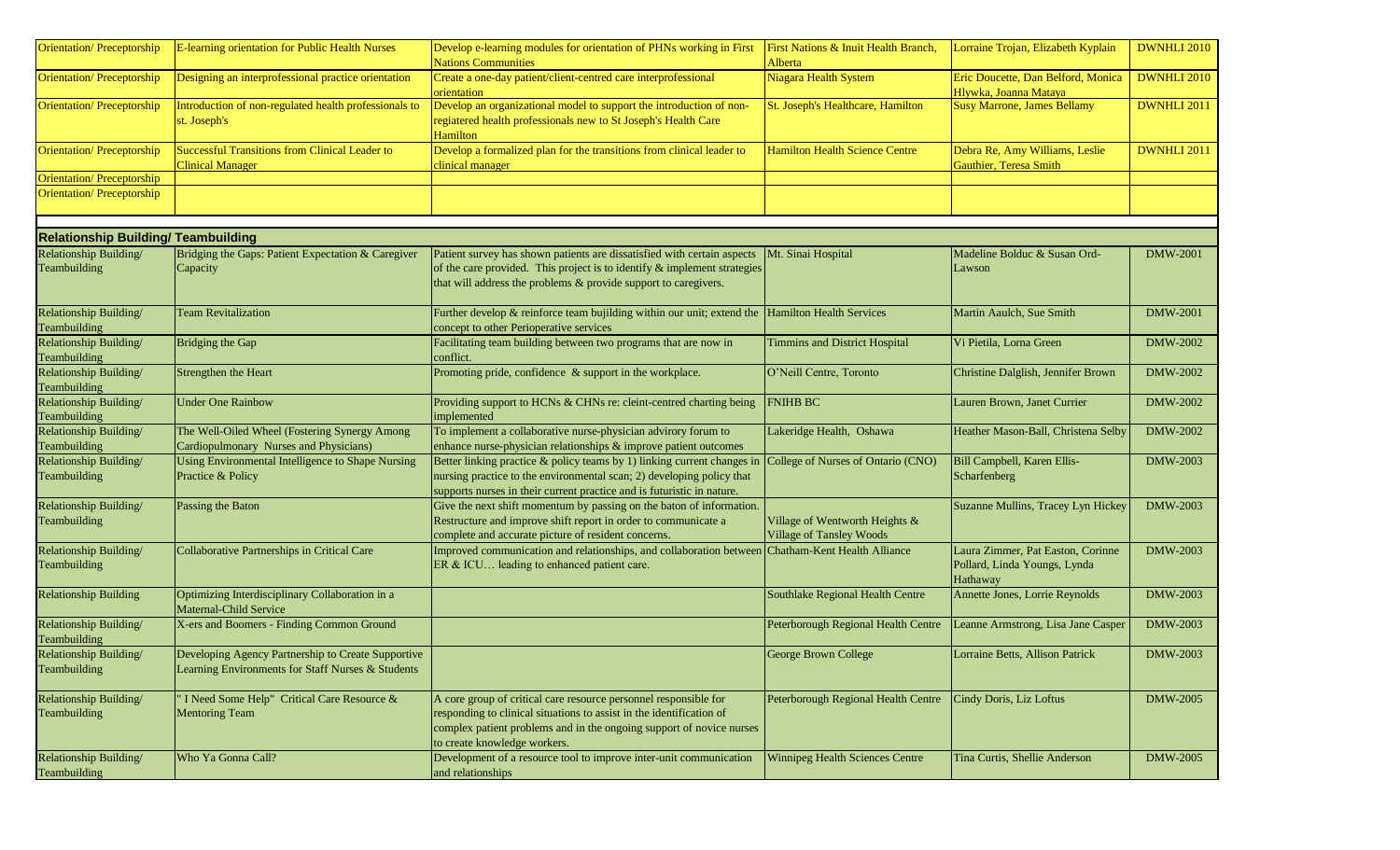| Relationship Building/ | Unit Specific Sistering                               | Provide nurses with the resources to float to a specific unit which will North York General Hospital             |                                           | Lois Adams, Janet Christopher      | <b>DMW-2005</b> |
|------------------------|-------------------------------------------------------|------------------------------------------------------------------------------------------------------------------|-------------------------------------------|------------------------------------|-----------------|
| Teambuilding           |                                                       | enable staff to develop the skills necessary to provide safe and                                                 |                                           |                                    |                 |
|                        |                                                       | competent care to patients on a sister unit                                                                      |                                           |                                    |                 |
| Relationship Building/ | Walk a Mile in my Shoes                               | To expose surgical $\&$ medical nursing to each other environments $\&$                                          | Orillia Soldiers Memorial Hospital        | Barb Henderson, Lynn Cherry        | <b>DMW-2005</b> |
| Teambuilding           |                                                       | build a work team                                                                                                |                                           |                                    |                 |
| Relationship Building/ | Enabling teams into action                            | Developing a cohesive team within Ambulatory Care services                                                       | <b>York Central Hospital</b>              | Lisa Shiozaki, Leslie Motz         | <b>DMW-2005</b> |
| Teambuilding           |                                                       |                                                                                                                  |                                           |                                    |                 |
| Relationship Building/ | Promoting Healthy Relationships between ICU and       | <b>Team Building</b>                                                                                             | Guelph General Hospital                   | Jeannie Borg, Jeff Drohan          | <b>DMW-2005</b> |
|                        |                                                       |                                                                                                                  |                                           |                                    |                 |
| Teambuilding           | Emergency                                             |                                                                                                                  |                                           |                                    |                 |
| Relationship Building/ | Improve Communication with the Medical Director       | To use ATHOME approach to resident care to develop improved                                                      | Shalom Village, Hamilton                  | Pat Ostapchuck, Julie Patterson    | <b>DMW-2005</b> |
| Teambuilding           |                                                       | communication strategy.                                                                                          |                                           |                                    |                 |
| Relationship Building/ | Improving Interpersonal Relationships & Team          | Team project which involves improving interpersonal relationships and Riverview Health Centre, Winnipeg          |                                           | Lynn Stern, Anita Jacques          | <b>DMW-2005</b> |
| Teambuilding           | Building within the Patient Care Team                 | team building within the direct patient care team.                                                               |                                           |                                    |                 |
| Relationship Building/ | Working Together towards Excellence in Patient Care   | Series of interventions to improve relationships between ER and CCU                                              | Guelph General Hospital                   | Kay Snowe, Karen Rowland           | <b>DMW-2005</b> |
| Teambuilding           |                                                       | staff.                                                                                                           |                                           |                                    |                 |
| Relationship Building/ | Developing a Regional Community of Practice for       | To develop a regional forum for oncology nurses to address common                                                | The Ottawa Hospital Regional Cancer       | Cathy DeGrasse, Lisa Assunta       | <b>DMW-2005</b> |
| Teambuilding           | Oncology Nurses within the LHIN                       | issues related to evidence, practice and process across the spectrum.                                            | Centre                                    | <b>Bitonti</b>                     |                 |
| Relationship Building/ | Inspiring Healthy Workplace Relationships             | One day learning opportunity to provide strategies to nurses dealing                                             | <b>IWK Health Centre</b>                  | Krista Rigby, Leanne MacKeen       | <b>DMW-2006</b> |
| Teambuilding           |                                                       | with effective & respectful communication, to promote healthy                                                    |                                           |                                    |                 |
|                        |                                                       | workplace rel'ns                                                                                                 |                                           |                                    |                 |
| Relationship Building/ | Development of communication tool to improve          | Develop & implement SBAR/SHAR template communication tool to                                                     | Peterborough Regional Health Centre       | Jennifer Murdock, Lisa McConkey    | <b>DMW-2006</b> |
| Teambuilding           | communication between nurses and physicians           | improve nurse-physician communication                                                                            |                                           |                                    |                 |
|                        | Improving Communication & Promoting                   |                                                                                                                  | <b>Woods Pare Care Centre</b>             |                                    | <b>DMW-2006</b> |
| Relationship Building/ |                                                       | Enhance communication, professionalism, customer service &                                                       |                                           | Tricia Swartz, Fern Weatherby      |                 |
| Teambuilding           | Professionalism with Unregulated Workers              | accountability                                                                                                   |                                           |                                    |                 |
| Relationship Building/ | Making Multidisciplinary Cancer Conferences Work      | Enable seven disease site teams to function as multidisciplinary                                                 | <b>Grand River Regional Cancer Centre</b> | Robinne Hauck, Carolyn Dempsey     | DMW-2006        |
| Teambuilding           |                                                       | practice teams                                                                                                   |                                           |                                    |                 |
| Relationship Building/ | <b>Team Building</b>                                  | To create effective teams                                                                                        | St. Joseph's Care Group - Bethammi        | Valerie Jensen & Nadia Thatcher    | <b>DMW-2007</b> |
| Teambuilding           |                                                       |                                                                                                                  | <b>Nursing Home</b>                       |                                    |                 |
| Relationship Building/ | Implementing an Innovative Model of                   | Improved interpersonal communication among professionals in the OR Kingston General Hospital                     |                                           | Rosemary Wilson & Kelly McLean     | <b>DMW-2007</b> |
| Teambuilding           | Communication in the OR                               |                                                                                                                  |                                           |                                    |                 |
| Relationship Building/ | Building our Team - A Positive Place to be            | Build a more cohesive nursing team through the steps of assessment $\&$                                          | First Nations Inuit Health Branch -       | Helen Littlechild & Barb Waters    | <b>DMW-2007</b> |
| Teambuilding           |                                                       | planning                                                                                                         | Muskwacis Health Center                   |                                    |                 |
| Relationship Building/ | Changing Minds; Uniting the Team                      | Team building exercises to re-energize staff to move from the past                                               | <b>Hogarth Riverview Manor</b>            | Jared Meadows & Meaghan Sharp      | <b>DMW-2007</b> |
| Teambuilding           |                                                       |                                                                                                                  |                                           |                                    |                 |
| Relationship Building/ | <b>Encouraging the Heart</b>                          | Working towards changing culture by encouraging recognition and                                                  | Orillia Soldiers Memorial Hospital        | Bernice DeMunnik & Tamara Smith    | <b>DMW-2007</b> |
| Teambuilding           |                                                       | rewarding of efforts between ICU and ER staff                                                                    |                                           |                                    |                 |
| Relationship Building/ | Police/Nurse Professional Relationship Building       | To improve professional relationships amongst the emergency                                                      | Chatham-Kent Health Alliance              | Kathy-Lynn Stennett & Katherine    | <b>DMW-2008</b> |
| Teambuilding           |                                                       | department staff and police                                                                                      |                                           | Hewitt                             |                 |
| Relationship Building/ | Recapturing team spirit                               | To build a more functional, interdisciplinary collaborative team on an                                           | Centre for Addiction and Mental           | Sophia Geddes & Carolyn Schmidt    | <b>DMW-2008</b> |
| Teambuilding           |                                                       | inpatient unit                                                                                                   | <b>Health Toronto (CAMH)</b>              |                                    |                 |
|                        | Supporting nurses to build healthy work relationships | Improving/addressing relationships to address dysfunctional                                                      | <b>Brockville Mental Health Centre</b>    |                                    | <b>DMW-2008</b> |
| Relationship Building/ |                                                       |                                                                                                                  |                                           | Steve Duffy & Linda Bellinger      |                 |
| Teambuilding           |                                                       | behaviour; restoring nursing values and respect; increasing overall job                                          |                                           |                                    |                 |
| Relationship Building/ | Enhancing nurse-to-nurse relationships within the     | Development of a process to enhance intra and inter-departmental                                                 | Queensway Carleton Hospital               | Holly Burns, Cathy Watson, Liliane | <b>DMW-2008</b> |
| Teambuilding           | Surgical Services (OR, RR, inpatient units)           | communication                                                                                                    |                                           | Narcou, Lynn Sheppard              |                 |
| Relationship Building/ | Building healthy team relationships                   | Healthy work environment based on collaborative practice of nursing                                              | <b>Bluewater Health</b>                   | Pam Gallie, Joyce Forbes, Lori     | <b>DMW-2008</b> |
| Teambuilding           |                                                       | and interdisciplinary teams                                                                                      |                                           | Jennings, Simone Beaulieu          |                 |
| Relationship Building/ |                                                       | Managing relationships through the Crisis Continuum In partnership with safe management group (SMG), bring about | <b>Ontario Shores Centre for Mental</b>   | Joanne Jones & Joanne Saychuk      | <b>DMW-2008</b> |
| Teambuilding           | in a mental health setting                            | change in managing relationships through the crisis continuum                                                    | Health                                    |                                    |                 |
| Relationship Building/ | Enhancing Interprofessional Communication Team        | Assessing current interprofessional communication processes and                                                  | Joseph Brandt Memorial Hosp               | Ed Ziesmann & Paula Restivo        | <b>DMW-2008</b> |
| Teambuilding           | Rounds                                                | improve and standardize communication amoung interprofessioanl                                                   |                                           |                                    |                 |
|                        |                                                       |                                                                                                                  |                                           |                                    |                 |
|                        |                                                       | teams                                                                                                            |                                           |                                    |                 |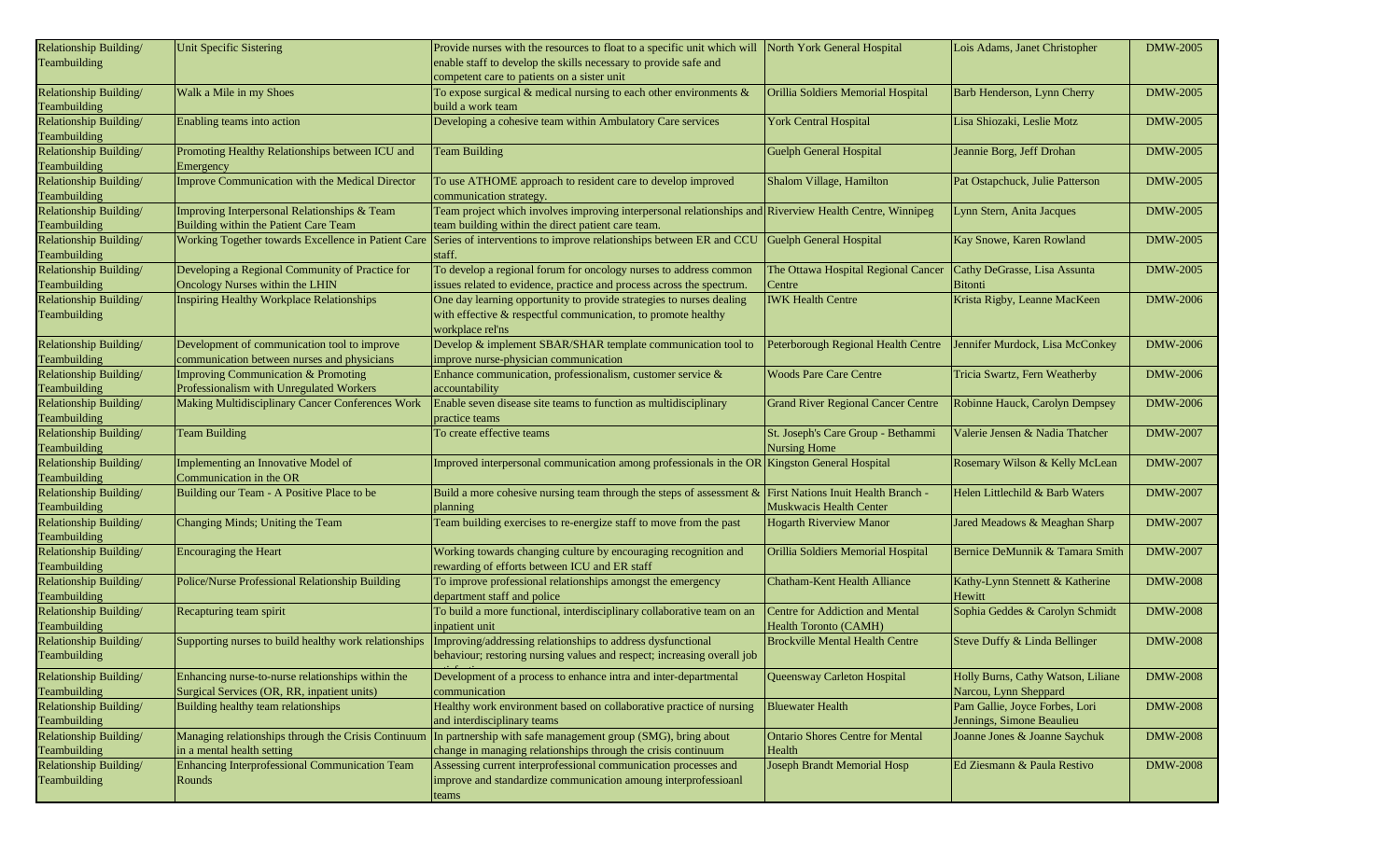| Relationship Building/<br>Teambuilding | Developing Teamwork Skills in Humber PN<br>Curriculum                            | Teamwork component in clinical courses throughout PN program                                                  | Humber Institute of Technoledgy and<br><b>Advanced Learning</b> | Janet Jeffery & Donna Skells                    | <b>DMW-2008</b>    |
|----------------------------------------|----------------------------------------------------------------------------------|---------------------------------------------------------------------------------------------------------------|-----------------------------------------------------------------|-------------------------------------------------|--------------------|
| Relationship Building/                 | Foster ICU and Nursing Supervisor Relationships                                  | Initiative to improve working relations between ICU staff and                                                 | Chaleur Regional Hospital Acadia-                               | Marc Ferron & Adam Gagnon                       | <b>DMW-2008</b>    |
|                                        |                                                                                  |                                                                                                               |                                                                 |                                                 |                    |
| Teambuilding                           |                                                                                  | supervisors through mutual respect, communication, and                                                        | <b>Bathhurst Health Authority</b>                               |                                                 |                    |
|                                        |                                                                                  | understanding.                                                                                                |                                                                 |                                                 |                    |
| Relationship Building/                 | Improving relationships between nursing & allied                                 | Development of better working relationships between allied health &                                           | Deer Lodge Centre, Winnipeg                                     | Janet Clark, Kathy Kelly                        | HLI 2005-6         |
| Teambuilding                           | health through a new management structure                                        | nurse managers                                                                                                |                                                                 |                                                 |                    |
| Relationship Building/                 | Improve collaboration between professional practice                              | Improve partnerships & collaboration between professional practice &                                          | North York General Hospital                                     | Daphne Flatt, Andrea Macdonald,                 | HLI 2005-6         |
| Teambuilding                           | & quality utilization & risk management                                          | quality utilization/risk management                                                                           |                                                                 | Rhonda Schwartz, Faith Boutcher                 |                    |
| Relationship Building/                 | Engaging others in defining & attaining a common                                 | Challenging two professional disciplines (perfusionists & RTs) to                                             | The Hospital for Sick Children                                  | Zeila DaSilva, Celeste Foreman,                 | <b>HLI</b> 2005-6  |
|                                        |                                                                                  |                                                                                                               |                                                                 |                                                 |                    |
| Teambuilding                           | purpose, goals, priorities & accountabilities                                    | define & action a common purpose, shared goals, priorities &                                                  |                                                                 | Colleen Gruenwald                               |                    |
|                                        |                                                                                  | accountabilities                                                                                              |                                                                 |                                                 |                    |
| Relationship Building/                 | Developing high impact placement for volunteers in                               | Develop new volunteer placements that are meaningful to both the                                              | <b>Toronto Rehabilitation Institute</b>                         | <b>Alison Caird</b>                             | <b>HLI</b> 2005-6  |
| Teambuilding                           | resistant areas of the hospital                                                  | organization & the volunteer                                                                                  |                                                                 |                                                 |                    |
| Relationship Building/                 | Integrated role of allied health professionals on the                            | Establish a collaborative role for allied health professionals on the                                         | Victoria General Hospital, Winnipeg                             | Jan Coates, Kristine Benedictson                | HLI 2005-6         |
| Teambuilding                           | patient care team                                                                | patient care team directly involved in assessment & decision-making,                                          |                                                                 |                                                 |                    |
|                                        |                                                                                  |                                                                                                               |                                                                 |                                                 |                    |
|                                        |                                                                                  | to support optimal outcomes                                                                                   |                                                                 |                                                 |                    |
|                                        |                                                                                  |                                                                                                               |                                                                 |                                                 |                    |
| Relationship Building/                 | Allied Health In Acute Care:- Enhancing                                          | Redefinition of OT & SLP roles in acute care to facilitate                                                    | <b>Winnipeg Health Sciences Centre</b>                          | Leslie Sarchuk, Kristal Laminman                | <b>HLI 2006-7</b>  |
| Teambuilding                           | interdisciplinary collaboration between OT & Speech- interdisciplinary teamwork. |                                                                                                               |                                                                 |                                                 |                    |
|                                        | Language Pathologists                                                            |                                                                                                               |                                                                 |                                                 |                    |
| Relationship Building/                 | Collaborative relationships                                                      | Promoting a respectful working environment                                                                    | <b>Bluewater Health</b>                                         | Lisa Regan, Robin Wood, Laurie                  | <b>HLI 2007-8</b>  |
|                                        |                                                                                  |                                                                                                               |                                                                 |                                                 |                    |
| Relationship Building/                 |                                                                                  | A values integration framework to enhance teamwork Develop & implement a plan to operationalize teamwork in a | <b>Leamington District Memorial</b>                             | Janice Dawson, John Norton                      | <b>HLI 2007-8</b>  |
| Teambuilding                           |                                                                                  | meaningful & practical way                                                                                    | Hospital                                                        |                                                 |                    |
| Relationship Building/                 | Using Emotional Intelligence to foster dynamic teams                             | Teach the EI framework to the teams involved; Demonstrate the                                                 | Kingston General Hospital & Cancer                              | Ann Mitchell, Cynthia Stulp                     | <b>HLI 2007-8</b>  |
| Teambuilding                           |                                                                                  | application through our own experiences                                                                       | Centre of South Eastern Ontario                                 |                                                 |                    |
| Relationship Building/                 | Sharing expertise across programs                                                | Utilize faculty from another program area to deliver a new course in                                          | Humber Institute of Technology &                                | <b>Janice Dundas</b>                            | <b>HLI 2007-8</b>  |
| Teambuilding                           |                                                                                  | the curriculum of the Occupational Therapy Assistant program                                                  | <b>Advanced Learning</b>                                        |                                                 |                    |
| Relationship Building/                 | A communication toolkit for a 24/7 operation                                     | Develop a toolkit containing strategies for managers and directors of                                         | St. Joseph's Health Care, Toronto                               | Jennifer Taylor, Brenda Badiuk                  | <b>HLI 2007-8</b>  |
|                                        |                                                                                  | departments that operate in a 24/7 environment                                                                |                                                                 |                                                 |                    |
| Teambuilding                           |                                                                                  |                                                                                                               |                                                                 |                                                 |                    |
| Relationship Building/                 | Culture & worklife                                                               | Form inter-unit partnership councils with medicine, nephrology $\&$                                           | Humber River Regional Hospital                                  | Rudy Pedri, Pat Morka                           | <b>HLI 2007-8</b>  |
| Teambuilding                           |                                                                                  | emergency staff                                                                                               |                                                                 |                                                 |                    |
| Relationship Building/                 | Strengthening Intra-professional collaboration within                            | Facilitate monthly meetings to encourage collaboration amongst team                                           | Health Sciences North- Sudbury                                  | Judy Fabris, Gail McKee-Humphrey                | <b>HLI 2007-8</b>  |
| Teambuilding                           | the family & child program                                                       | members                                                                                                       |                                                                 |                                                 |                    |
| Relationship Building/                 | Perioperative team satisfaction survey                                           | Develop a care provider satisfaction survey that improves provider                                            | South West Nova District Health                                 | Paulette Thibodeau & Holly                      | DWNHLI 2009        |
| Teambuilding                           |                                                                                  | satisfaction while creating a service with world class efficiency                                             | Authority                                                       | Campbell                                        |                    |
|                                        |                                                                                  |                                                                                                               |                                                                 |                                                 |                    |
| Relationship Building/                 | Strengthen collaborative culture through building                                | Develop a process/consistent approach for 1) networking and                                                   | Niagara Region Public Health                                    | Lal Rishi & Chris Gaspar                        | DWNHLI 2009        |
| Teambuilding                           | hman skill sets                                                                  | information sharing; 2) promoting professional growth through                                                 |                                                                 |                                                 |                    |
|                                        |                                                                                  | continuing education; 3) sharing information/experiences                                                      |                                                                 |                                                 |                    |
| Relationship Building/                 | Rebuilding Public Health Team relationships                                      | Identify opportunities for enhanced collaboration across PH teams; and                                        | County of Lambton Community                                     | Kathy Braet & Vicki Hawksworth                  | DWNHLI 2009        |
| Teambuilding                           |                                                                                  | address them                                                                                                  | <b>Health Services Department</b>                               |                                                 |                    |
| Relationship Building/                 | <b>Communication Tool</b>                                                        | Let\s Communicate - The Messenger Form                                                                        | <b>London Health Sciences Centre</b>                            | Kim Staikos, Margaret Archer, Cathy DWNHLI 2009 |                    |
| Teambuilding                           |                                                                                  |                                                                                                               |                                                                 | Litwin                                          |                    |
| Relationship Building/                 | A College in the Know                                                            | Create a communication framework using a process that ensures the                                             | University of Saskatchewan, College                             | Lorna Butler, Hope Bilinski                     | <b>DWNHLI 2011</b> |
|                                        |                                                                                  |                                                                                                               |                                                                 |                                                 |                    |
| Teambuilding                           |                                                                                  | engagement of faculty & staff, ownership of its components and                                                | of Nursing                                                      |                                                 |                    |
|                                        |                                                                                  | accountability for its use                                                                                    |                                                                 |                                                 |                    |
| Relationship Building/                 | Interprofessional Collaboration at the Royal Ottawa                              | Develop the framework of interprofessional working relationships                                              | Royal Ottawa Mental Health Centre                               | Anita Bloeman, Gail Farrell, Sandy              | DWNHLI 2011        |
| Teambuilding                           | <b>Mental Health Centre</b>                                                      | within our organization, and a vision toward how we want this to work                                         |                                                                 | Roberts, Healther Sulliman                      |                    |
|                                        |                                                                                  | in the future                                                                                                 |                                                                 |                                                 |                    |
| Relationship Building/                 | Team building/relationship building in the cardiac                               | Develop & implement a process to enhance team building/relationship Hotel Dieu Grace Hospital                 |                                                                 | Sharra Hodgins, Lesley Borrelli                 | DWNHLI 2012        |
| Teambuilding                           | cath lab                                                                         | building in the cardiac cath lab                                                                              |                                                                 |                                                 |                    |
|                                        |                                                                                  |                                                                                                               |                                                                 |                                                 |                    |